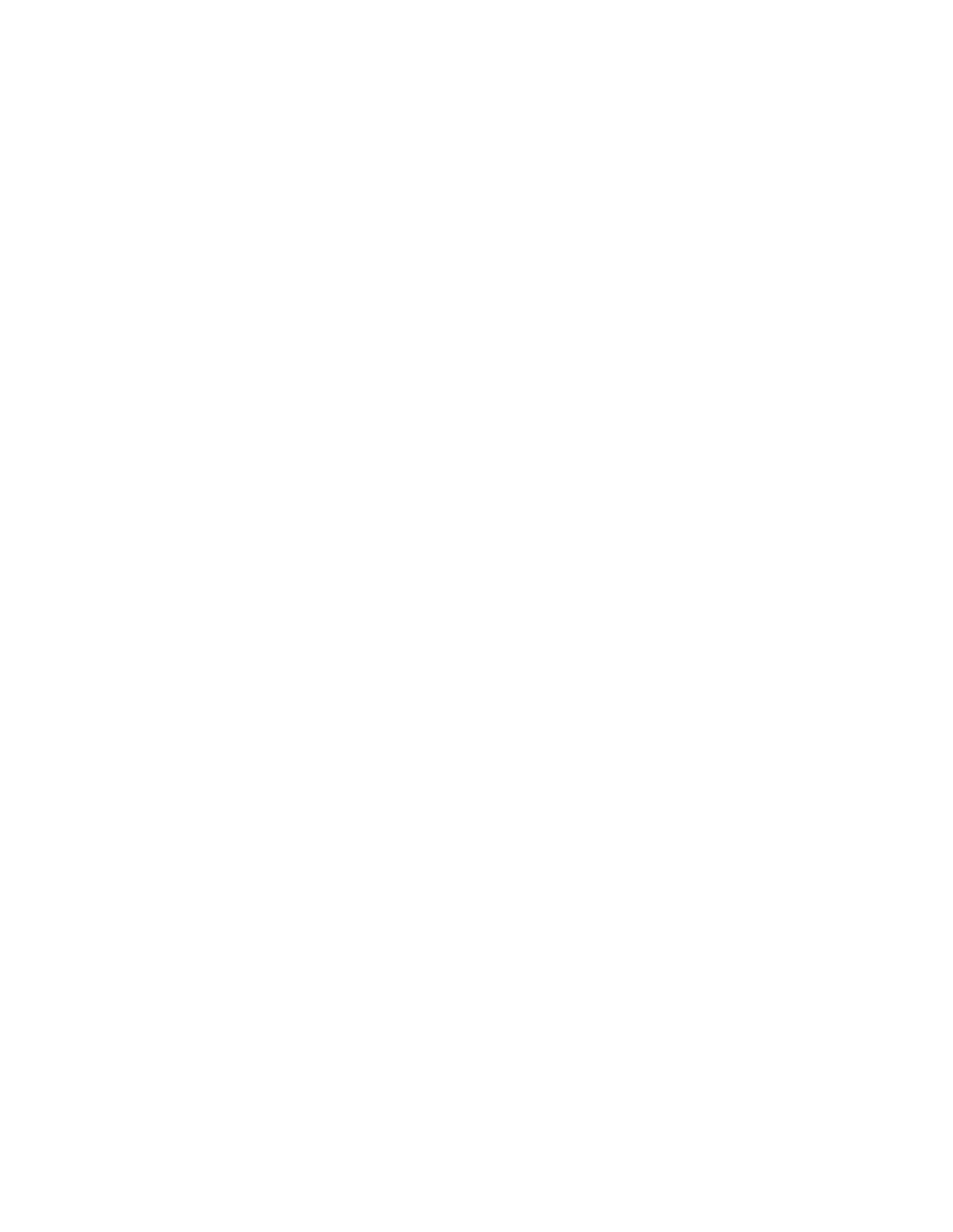### **7/7/2010 9:16:41 PM**

Urbemis 2007 Version 9.2.4

Combined Summer Emissions Reports (Pounds/Day)

File Name: G:\San Diego\10\_Staff\Air Quality Staff\Union City\redo june 2010\URBEMIS\Union City TOD\_July2010 redo.urb924

Project Name: Union City Mixed-Use Project TOD

Project Location: Alameda County

On-Road Vehicle Emissions Based on: Version : Emfac2007 V2.3 Nov 1 2006

Off-Road Vehicle Emissions Based on: OFFROAD2007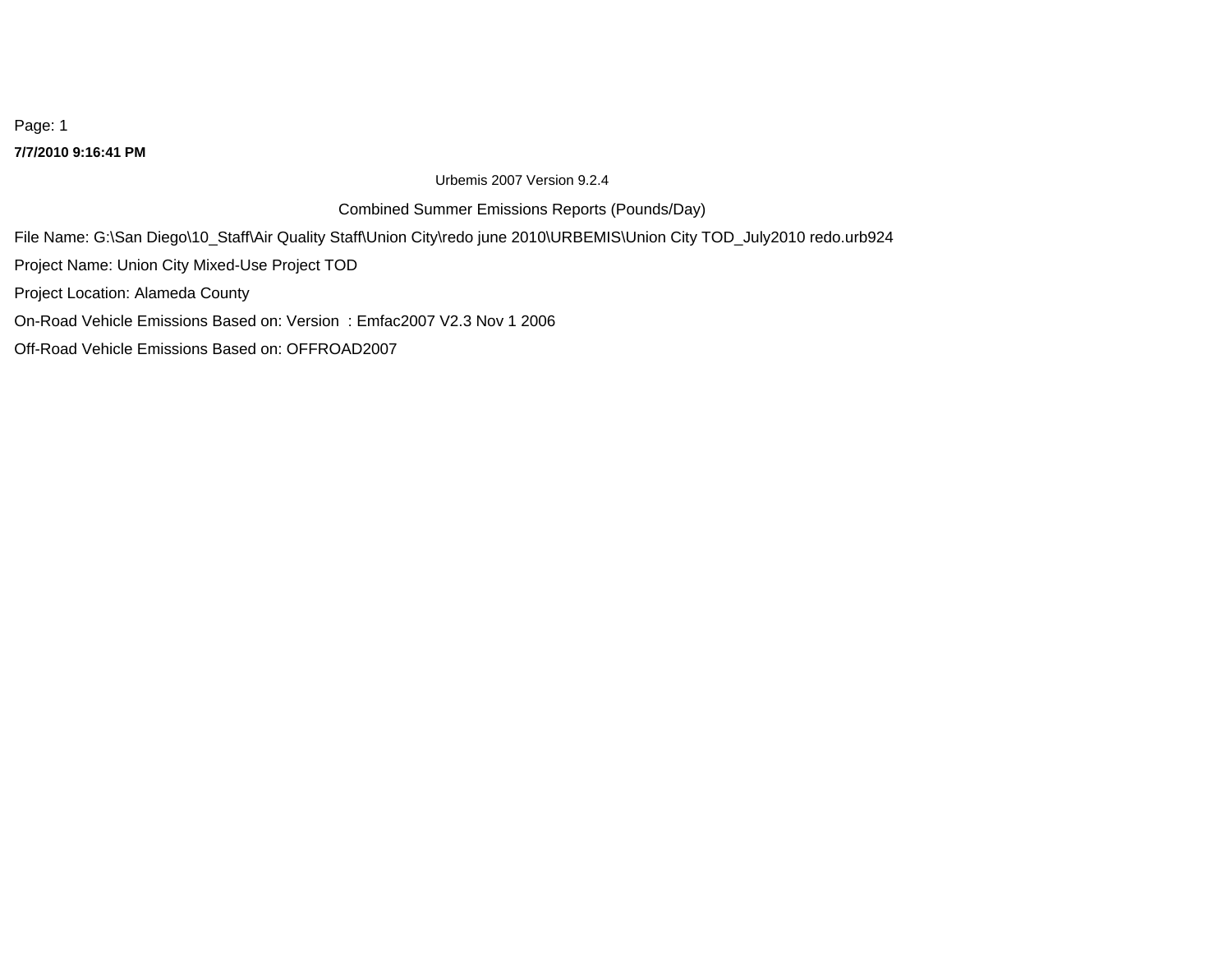### **7/7/2010 9:16:41 PM**

Summary Report:

### AREA SOURCE EMISSION ESTIMATES

|                                                       | <b>ROG</b> | $NOx$      | CO        | SO <sub>2</sub> | <b>PM10</b> | PM2.5 | CO <sub>2</sub> |
|-------------------------------------------------------|------------|------------|-----------|-----------------|-------------|-------|-----------------|
| TOTALS (lbs/day, unmitigated)                         | 45.40      | 12.69      | 10.18     | 0.00            | 0.04        | 0.04  | 16,105.79       |
| TOTALS (lbs/day, mitigated)                           | 45.40      | 12.69      | 10.18     | 0.00            | 0.04        | 0.04  | 16,105.79       |
| <b>Percent Reduction</b>                              | 0.00       | 0.00       | 0.00      | NaN             | 0.00        | 0.00  | 0.00            |
| OPERATIONAL (VEHICLE) EMISSION ESTIMATES              |            |            |           |                 |             |       |                 |
|                                                       | <b>ROG</b> | $NOx$      | CO        | SO <sub>2</sub> | <b>PM10</b> | PM2.5 | CO <sub>2</sub> |
| TOTALS (lbs/day, unmitigated)                         | 20.75      | 16.15      | 175.08    | 0.30            | 53.15       | 10.13 | 30,756.52       |
| TOTALS (lbs/day, mitigated)                           | 19.42      | 14.67      | 158.73    | 0.27            | 48.40       | 9.23  | 27,985.43       |
| <b>Percent Reduction</b>                              | 6.41       | 9.16       | 9.34      | 10.00           | 8.94        | 8.88  | 9.01            |
| SUM OF AREA SOURCE AND OPERATIONAL EMISSION ESTIMATES |            |            |           |                 |             |       |                 |
|                                                       | <b>ROG</b> | <b>NOx</b> | <u>CO</u> | SO <sub>2</sub> | <b>PM10</b> | PM2.5 | CO <sub>2</sub> |
| TOTALS (lbs/day, unmitigated)                         | 66.15      | 28.84      | 185.26    | 0.30            | 53.19       | 10.17 | 46,862.31       |
| TOTALS (lbs/day, mitigated)                           | 64.82      | 27.36      | 168.91    | 0.27            | 48.44       | 9.27  | 44,091.22       |
| <b>Percent Reduction</b>                              | 2.01       | 5.13       | 8.83      | 10.00           | 8.93        | 8.85  | 5.91            |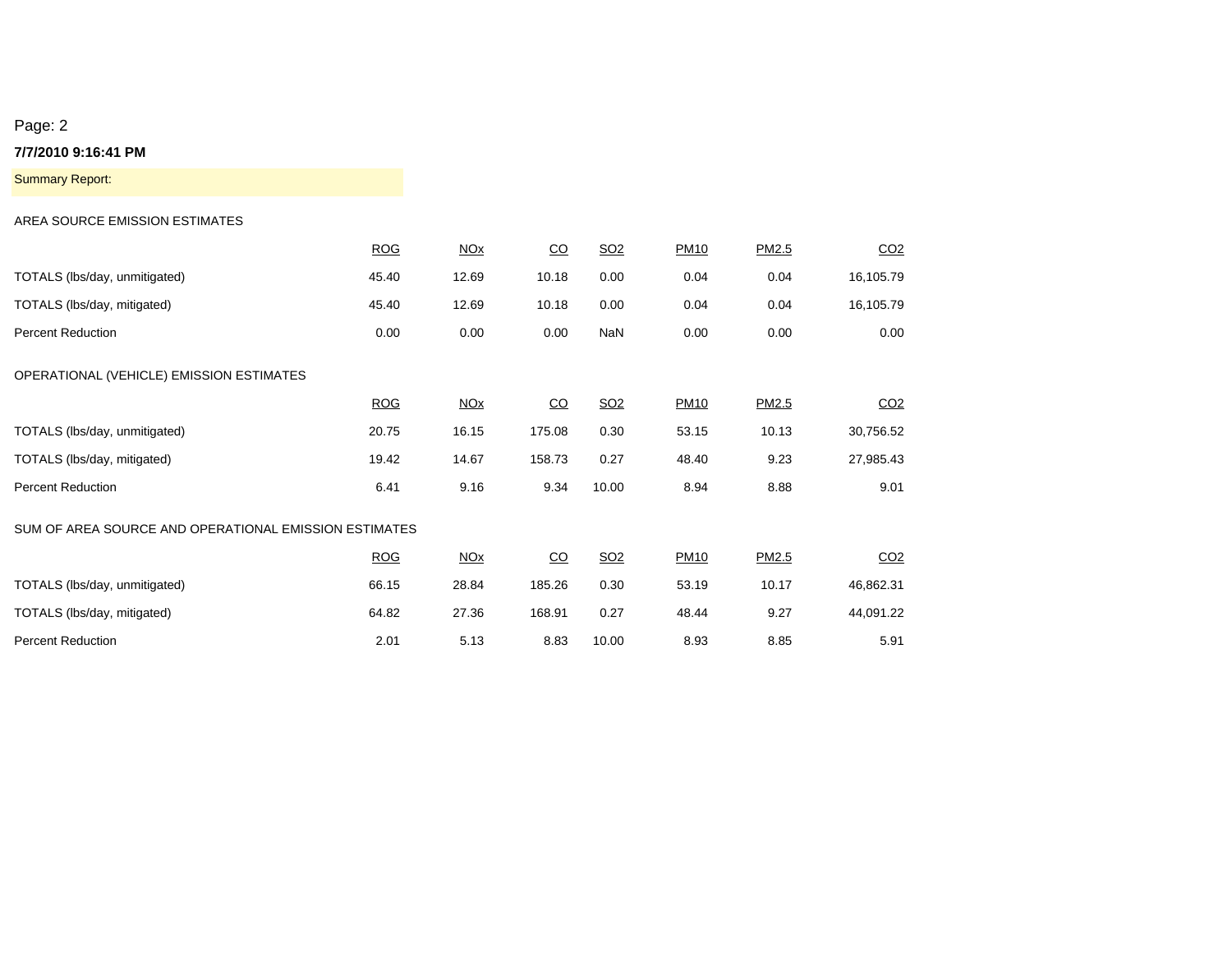### **7/7/2010 9:16:41 PM**

| Area Source Unmitigated Detail Report:                            |            |            |       |            |             |       |                 |
|-------------------------------------------------------------------|------------|------------|-------|------------|-------------|-------|-----------------|
| AREA SOURCE EMISSION ESTIMATES Summer Pounds Per Day, Unmitigated |            |            |       |            |             |       |                 |
| Source                                                            | <b>ROG</b> | <b>NOx</b> | CO    | <b>SO2</b> | <b>PM10</b> | PM2.5 | CO <sub>2</sub> |
| <b>Natural Gas</b>                                                | 0.97       | 12.63      | 5.54  | 0.00       | 0.02        | 0.02  | 16,097.36       |
| Hearth - No Summer Emissions                                      |            |            |       |            |             |       |                 |
| Landscape                                                         | 0.37       | 0.06       | 4.64  | 0.00       | 0.02        | 0.02  | 8.43            |
| <b>Consumer Products</b>                                          | 37.27      |            |       |            |             |       |                 |
| <b>Architectural Coatings</b>                                     | 6.79       |            |       |            |             |       |                 |
| TOTALS (lbs/day, unmitigated)                                     | 45.40      | 12.69      | 10.18 | 0.00       | 0.04        | 0.04  | 16,105.79       |
| Area Source Mitigated Detail Report:                              |            |            |       |            |             |       |                 |
| AREA SOURCE EMISSION ESTIMATES Summer Pounds Per Day, Mitigated   |            |            |       |            |             |       |                 |
| Source                                                            | <b>ROG</b> | <b>NOx</b> | CO    | <b>SO2</b> | <b>PM10</b> | PM2.5 | CO <sub>2</sub> |
| <b>Natural Gas</b>                                                | 0.97       | 12.63      | 5.54  | 0.00       | 0.02        | 0.02  | 16,097.36       |
| Hearth - No Summer Emissions                                      |            |            |       |            |             |       |                 |
| Landscape                                                         | 0.37       | 0.06       | 4.64  | 0.00       | 0.02        | 0.02  | 8.43            |
| <b>Consumer Products</b>                                          | 37.27      |            |       |            |             |       |                 |
| <b>Architectural Coatings</b>                                     | 6.79       |            |       |            |             |       |                 |
| TOTALS (lbs/day, mitigated)                                       | 45.40      | 12.69      | 10.18 | 0.00       | 0.04        | 0.04  | 16,105.79       |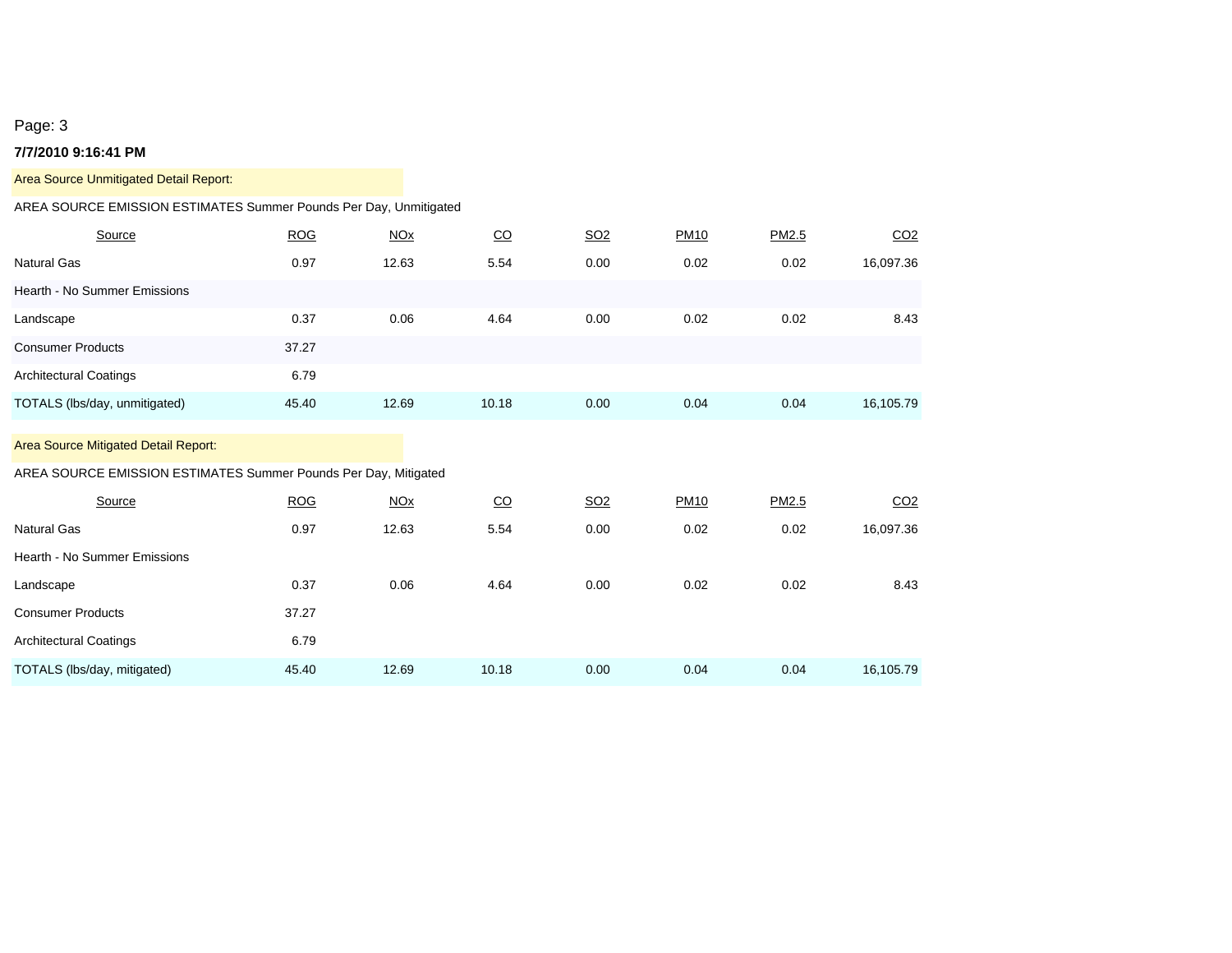### **7/7/2010 9:16:41 PM**

### Area Source Changes to Defaults

Percent residential using natural gas changed from 60% to 100%

Percentage of residences with wood stoves changed from 35% to 0%

Percentage of residences with wood fireplaces changed from 10% to 0%

Percentage of residences with natural gas fireplaces changed from 55% to 100%

The number of persons per household for consumer product use changed from 2.861 persons to 2.24 persons

### Operational Unmitigated Detail Report:

### OPERATIONAL EMISSION ESTIMATES Summer Pounds Per Day, Unmitigated

| Source                                                          | <b>ROG</b> | <b>NOX</b> | CO     | SO <sub>2</sub> | <b>PM10</b> | <b>PM25</b> | CO <sub>2</sub> |
|-----------------------------------------------------------------|------------|------------|--------|-----------------|-------------|-------------|-----------------|
| Condo/townhouse general                                         | 14.22      | 8.12       | 92.06  | 0.15            | 25.33       | 4.85        | 14,939.82       |
| Strip mall                                                      | 6.33       | 7.83       | 80.89  | 0.15            | 27.12       | 5.15        | 15,419.19       |
| General office building                                         | 0.20       | 0.20       | 2.13   | 0.00            | 0.70        | 0.13        | 397.51          |
| TOTALS (lbs/day, unmitigated)                                   | 20.75      | 16.15      | 175.08 | 0.30            | 53.15       | 10.13       | 30,756.52       |
| <b>Operational Mitigated Detail Report:</b>                     |            |            |        |                 |             |             |                 |
| OPERATIONAL EMISSION ESTIMATES Summer Pounds Per Day, Mitigated |            |            |        |                 |             |             |                 |
| Source                                                          | <b>ROG</b> | <b>NOX</b> | CO     | SO <sub>2</sub> | <b>PM10</b> | <b>PM25</b> | CO <sub>2</sub> |
| Condo/townhouse general                                         | 13.20      | 7.04       | 79.86  | 0.13            | 21.98       | 4.21        | 12,959.57       |
| Strip mall                                                      | 6.03       | 7.44       | 76.84  | 0.14            | 25.76       | 4.89        | 14,648.23       |
| General office building                                         | 0.19       | 0.19       | 2.03   | 0.00            | 0.66        | 0.13        | 377.63          |
| TOTALS (lbs/day, mitigated)                                     | 19.42      | 14.67      | 158.73 | 0.27            | 48.40       | 9.23        | 27,985.43       |

Operational Settings: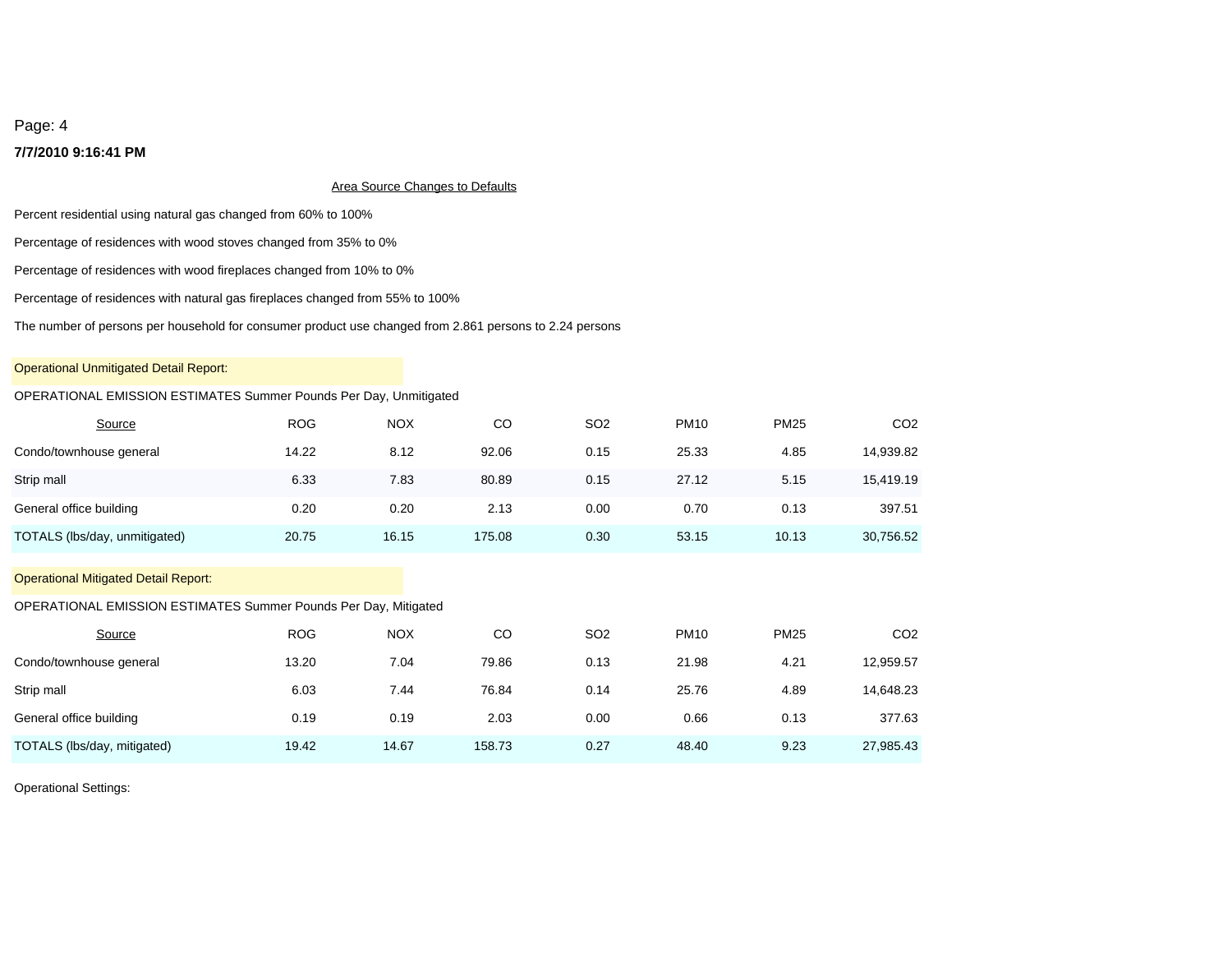### **7/7/2010 9:16:41 PM**

Does not include correction for passby trips

Does not include double counting adjustment for internal trips

#### Analysis Year: 2020 Temperature (F): 85 Season: Summer

Emfac: Version : Emfac2007 V2.3 Nov 1 2006

### Summary of Land Uses

| Land Use Type           | Acreage | Trip Rate | Unit Type      | No. Units | <b>Total Trips</b> | <b>Total VMT</b> |
|-------------------------|---------|-----------|----------------|-----------|--------------------|------------------|
| Condo/townhouse general | 60.81   | 3.61      | dwelling units | 973.00    | 3.512.53           | 14,725.23        |
| Strip mall              |         | 56.99     | $1000$ sq ft   | 37.50     | 2.137.13           | 15,799.77        |
| General office building |         | 8.06      | 1000 sa ft     | 6.20      | 49.97              | 404.90           |
|                         |         |           |                |           | 5.699.63           | 30.929.90        |

# Other Bus 0.1 0.0 0.0 100.0 Heavy-Heavy Truck 33,001-60,000 lbs 0.7 0.0 0.0 0.0 0.0 0.0 100.0 100.0 100.0 100.0 Med-Heavy Truck 14,001-33,000 lbs 1.3 1.3 0.0 23.1 23.1 76.9 Urban Bus 0.1 0.0 0.0 100.0 0.0 1.1 Motorcycle 2.9 2.9 37.9 62.1 62.1 0.0 يعالى المساحة 2.9 مليون 2.9 مليون 2.9 مليون 2.9 مليون 2.9 مليون Lite-Heavy Truck 10,001-14,000 lbs 0.6 0.0 50.0 50.0 Light Truck < 3750 lbs 12.2 0.0 99.2 0.8 ل المسابق التي يتم التي تقويت التي يتم التي تقويت التي تقويت التي تقويت التي تقويت التي تقويت التي تقويت التي ي<br>التي تقويت التي تقويت التي تقويت التي تقويت التي تقويت التي تقويت التي تقويت التي تقويت التي تقويت التي تقويت Light Truck 3751-5750 lbs 6.0 0.0 100.0 100.0 100.0 100.0 100.0 100.0 100.0 100.0 100.0 100.0 100.0 100.0 100.0 Lite-Heavy Truck 8501-10,000 lbs 0.8 0.0 75.0 25.0 Med Truck 5751-8500 lbs 6.4 0.0 100.0 0.0 Vehicle Fleet Mix Vehicle Type Percent Type Non-Catalyst Catalyst Diesel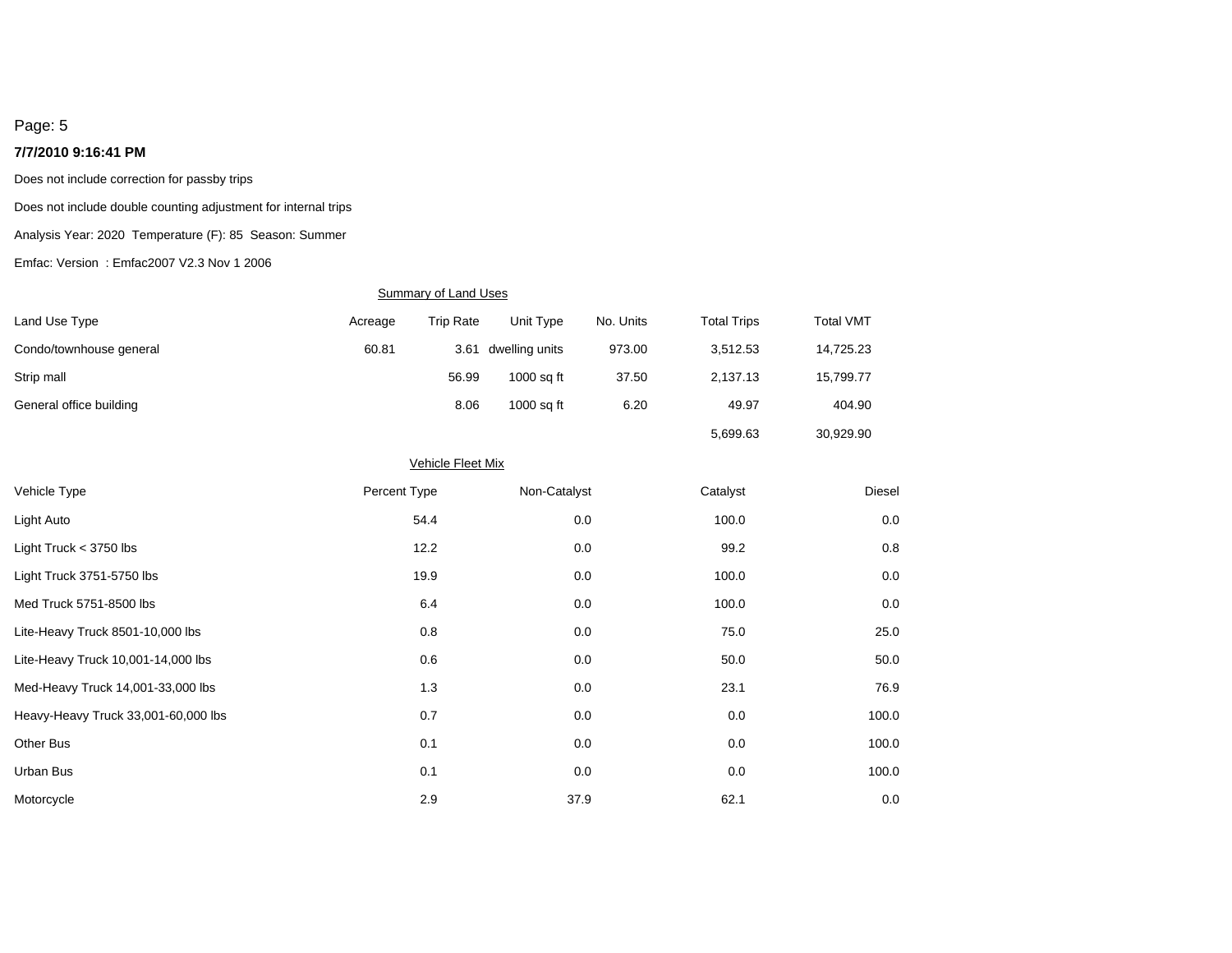### **7/7/2010 9:16:41 PM**

|                                       |           | <b>Vehicle Fleet Mix</b> |              |            |          |          |  |
|---------------------------------------|-----------|--------------------------|--------------|------------|----------|----------|--|
| Vehicle Type                          |           | Percent Type             | Non-Catalyst |            | Catalyst | Diesel   |  |
| School Bus                            |           | 0.0                      | 0.0          |            | 0.0      | $0.0\,$  |  |
| Motor Home                            |           | $0.6\,$                  | 0.0          |            | 83.3     | 16.7     |  |
|                                       |           | <b>Travel Conditions</b> |              |            |          |          |  |
|                                       |           | Residential              |              | Commercial |          |          |  |
|                                       | Home-Work | Home-Shop                | Home-Other   | Commute    | Non-Work | Customer |  |
| Urban Trip Length (miles)             | 5.4       | 3.6                      | 3.6          | 9.5        | 7.4      | 7.4      |  |
| Rural Trip Length (miles)             | 8.9       | 3.5                      | 3.8          | 14.7       | 6.6      | 6.6      |  |
| Trip speeds (mph)                     | 35.0      | 35.0                     | 35.0         | 35.0       | 35.0     | 35.0     |  |
| % of Trips - Residential              | 32.9      | 18.0                     | 49.1         |            |          |          |  |
|                                       |           |                          |              |            |          |          |  |
| % of Trips - Commercial (by land use) |           |                          |              |            |          |          |  |
| Strip mall                            |           |                          |              | $2.0\,$    | 1.0      | 97.0     |  |
| General office building               |           |                          |              | 35.0       | 17.5     | 47.5     |  |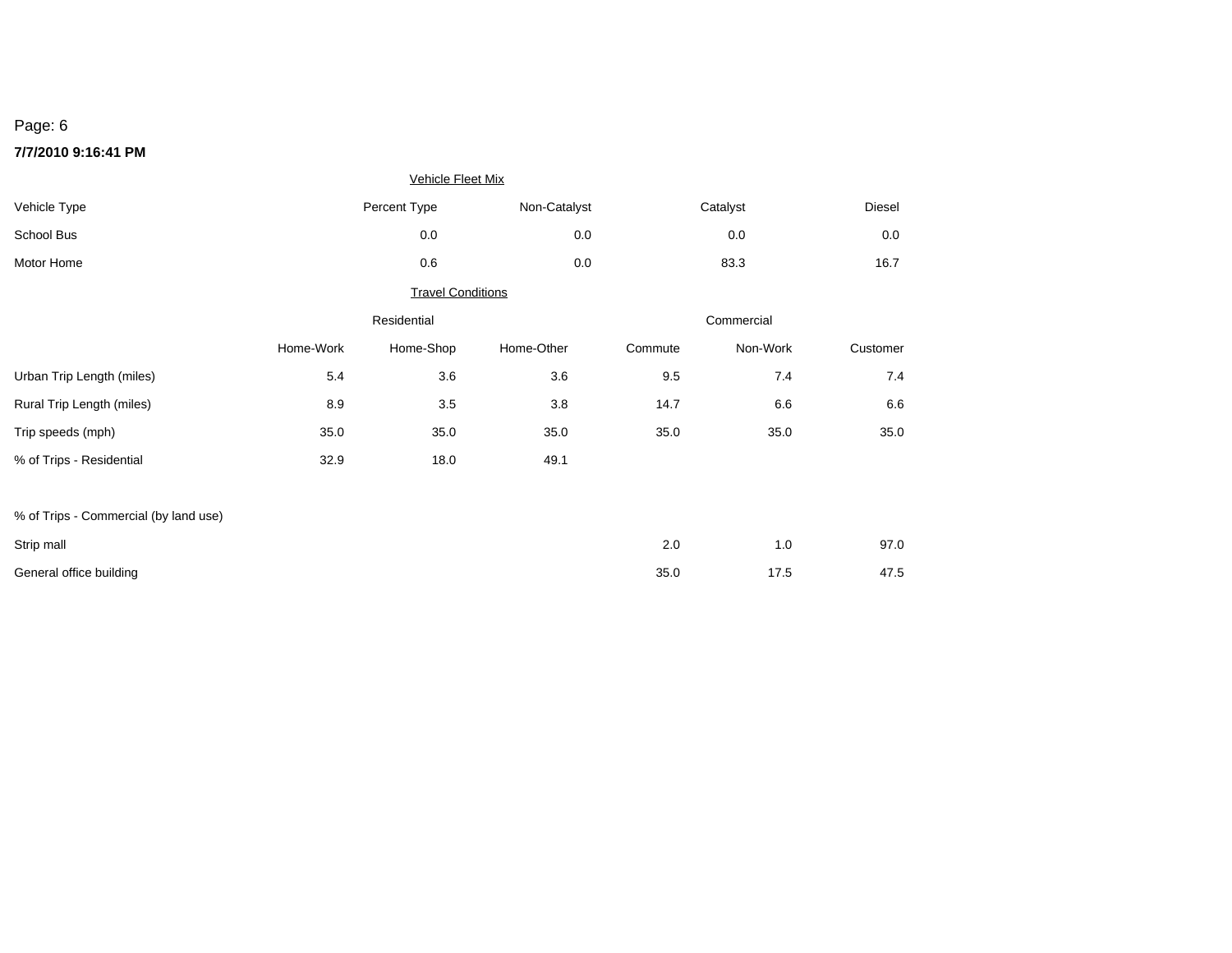### **7/7/2010 9:16:48 PM**

Urbemis 2007 Version 9.2.4

Combined Winter Emissions Reports (Pounds/Day)

File Name: G:\San Diego\10\_Staff\Air Quality Staff\Union City\redo june 2010\URBEMIS\Union City TOD\_July2010 redo.urb924

Project Name: Union City Mixed-Use Project TOD

Project Location: Alameda County

On-Road Vehicle Emissions Based on: Version : Emfac2007 V2.3 Nov 1 2006

Off-Road Vehicle Emissions Based on: OFFROAD2007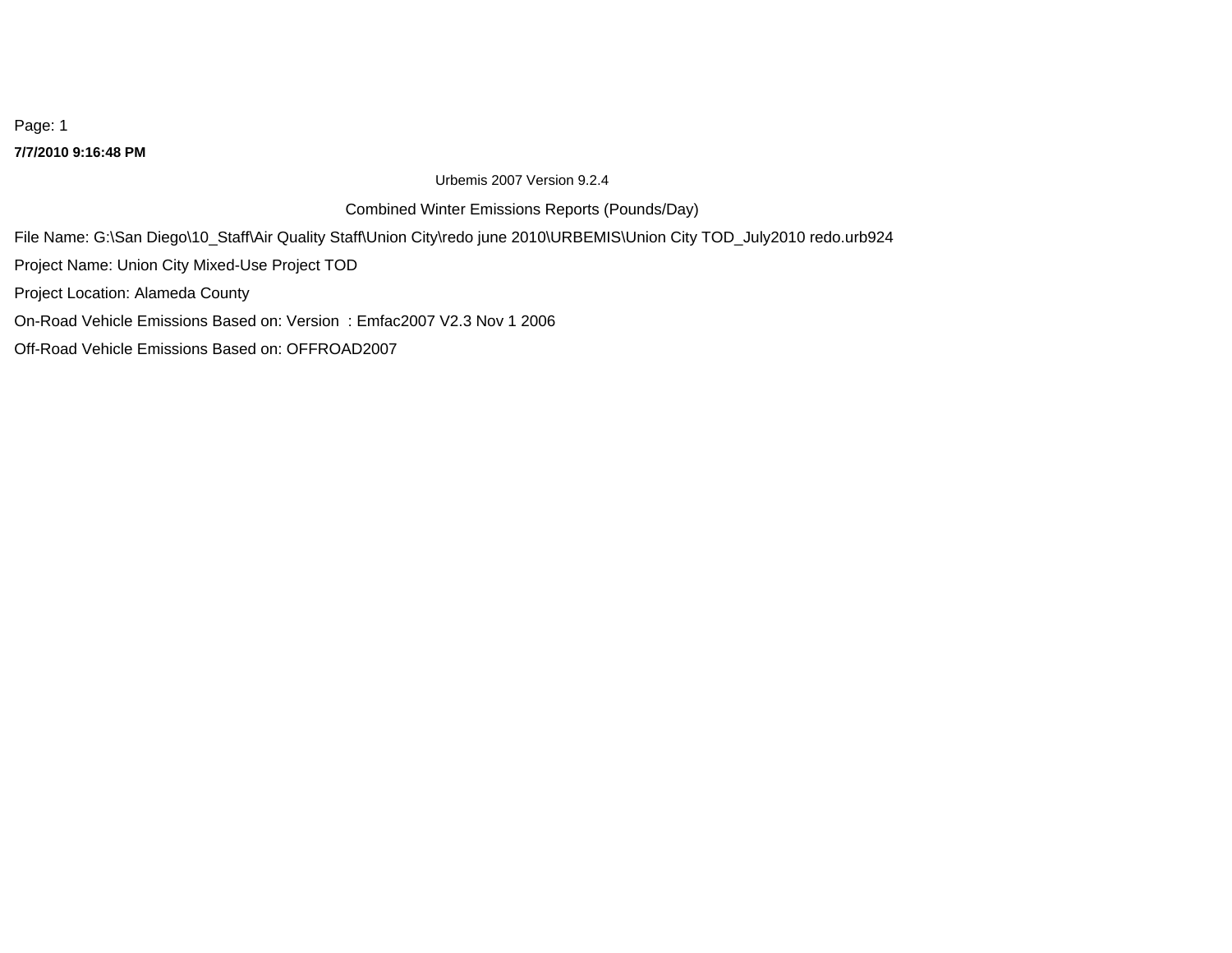### **7/7/2010 9:16:48 PM**

Summary Report:

### AREA SOURCE EMISSION ESTIMATES

|                                                       | <b>ROG</b> | <b>NOx</b> | $\underline{CO}$ | SO <sub>2</sub> | <b>PM10</b> | PM2.5 | CO <sub>2</sub> |
|-------------------------------------------------------|------------|------------|------------------|-----------------|-------------|-------|-----------------|
| TOTALS (lbs/day, unmitigated)                         | 45.34      | 18.01      | 7.83             | 0.03            | 0.45        | 0.45  | 22,965.60       |
| TOTALS (lbs/day, mitigated)                           | 45.34      | 18.01      | 7.83             | 0.03            | 0.45        | 0.45  | 22,965.60       |
| <b>Percent Reduction</b>                              | 0.00       | 0.00       | 0.00             | 0.00            | 0.00        | 0.00  | 0.00            |
| OPERATIONAL (VEHICLE) EMISSION ESTIMATES              |            |            |                  |                 |             |       |                 |
|                                                       | <b>ROG</b> | <b>NOx</b> | $\overline{C}O$  | SO <sub>2</sub> | <b>PM10</b> | PM2.5 | CO <sub>2</sub> |
| TOTALS (lbs/day, unmitigated)                         | 16.68      | 23.67      | 187.42           | 0.26            | 53.15       | 10.13 | 26,596.45       |
| TOTALS (lbs/day, mitigated)                           | 15.11      | 21.52      | 169.72           | 0.24            | 48.40       | 9.23  | 24,196.86       |
| <b>Percent Reduction</b>                              | 9.41       | 9.08       | 9.44             | 7.69            | 8.94        | 8.88  | 9.02            |
| SUM OF AREA SOURCE AND OPERATIONAL EMISSION ESTIMATES |            |            |                  |                 |             |       |                 |
|                                                       | <b>ROG</b> | <b>NOx</b> | $\overline{C}O$  | SO <sub>2</sub> | <b>PM10</b> | PM2.5 | CO <sub>2</sub> |
| TOTALS (lbs/day, unmitigated)                         | 62.02      | 41.68      | 195.25           | 0.29            | 53.60       | 10.58 | 49,562.05       |
| TOTALS (lbs/day, mitigated)                           | 60.45      | 39.53      | 177.55           | 0.27            | 48.85       | 9.68  | 47,162.46       |
| <b>Percent Reduction</b>                              | 2.53       | 5.16       | 9.07             | 6.90            | 8.86        | 8.51  | 4.84            |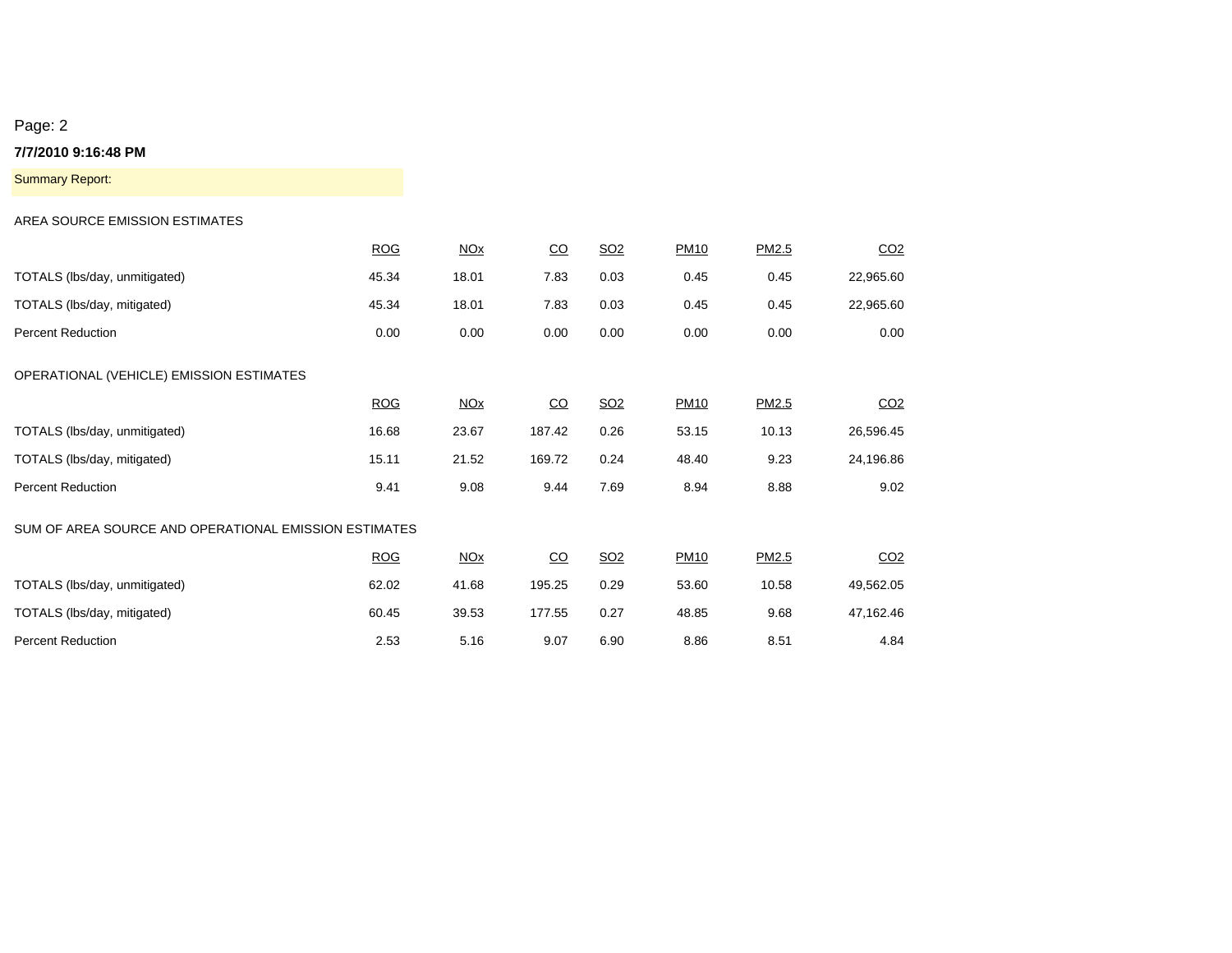### **7/7/2010 9:16:48 PM**

| Area Source Unmitigated Detail Report:                                                                  |            |                       |                  |            |             |       |                 |
|---------------------------------------------------------------------------------------------------------|------------|-----------------------|------------------|------------|-------------|-------|-----------------|
| AREA SOURCE EMISSION ESTIMATES Winter Pounds Per Day, Unmitigated                                       |            |                       |                  |            |             |       |                 |
| Source                                                                                                  | <b>ROG</b> | <b>NO<sub>X</sub></b> | $\underline{CO}$ | <b>SO2</b> | <b>PM10</b> | PM2.5 | CO <sub>2</sub> |
| <b>Natural Gas</b>                                                                                      | 0.97       | 12.63                 | 5.54             | 0.00       | 0.02        | 0.02  | 16,097.36       |
| Hearth                                                                                                  | 0.31       | 5.38                  | 2.29             | 0.03       | 0.43        | 0.43  | 6,868.24        |
| Landscaping - No Winter Emissions                                                                       |            |                       |                  |            |             |       |                 |
| <b>Consumer Products</b>                                                                                | 37.27      |                       |                  |            |             |       |                 |
| <b>Architectural Coatings</b>                                                                           | 6.79       |                       |                  |            |             |       |                 |
| TOTALS (lbs/day, unmitigated)                                                                           | 45.34      | 18.01                 | 7.83             | 0.03       | 0.45        | 0.45  | 22,965.60       |
| Area Source Mitigated Detail Report:<br>AREA SOURCE EMISSION ESTIMATES Winter Pounds Per Day, Mitigated |            |                       |                  |            |             |       |                 |
| Source                                                                                                  | <b>ROG</b> | NOx                   | $\underline{CO}$ | <b>SO2</b> | <b>PM10</b> | PM2.5 | CO <sub>2</sub> |
| <b>Natural Gas</b>                                                                                      | 0.97       | 12.63                 | 5.54             | 0.00       | 0.02        | 0.02  | 16,097.36       |
| Hearth                                                                                                  | 0.31       | 5.38                  | 2.29             | 0.03       | 0.43        | 0.43  | 6,868.24        |
| Landscaping - No Winter Emissions                                                                       |            |                       |                  |            |             |       |                 |
| <b>Consumer Products</b>                                                                                | 37.27      |                       |                  |            |             |       |                 |
| <b>Architectural Coatings</b>                                                                           | 6.79       |                       |                  |            |             |       |                 |
| TOTALS (lbs/day, mitigated)                                                                             | 45.34      | 18.01                 | 7.83             | 0.03       | 0.45        | 0.45  | 22,965.60       |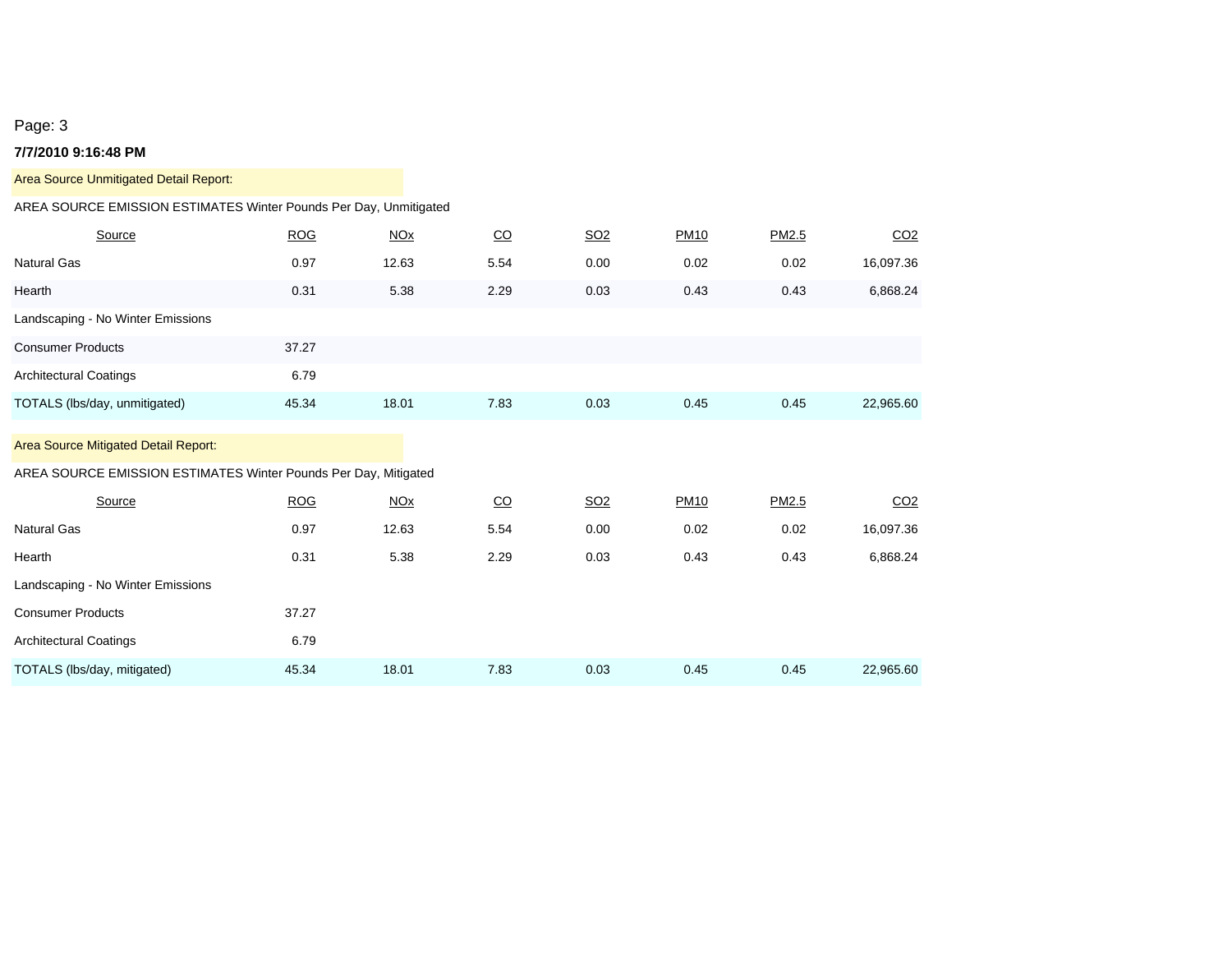### **7/7/2010 9:16:48 PM**

### **Area Source Changes to Defaults**

Percent residential using natural gas changed from 60% to 100%

Percentage of residences with wood stoves changed from 35% to 0%

Percentage of residences with wood fireplaces changed from 10% to 0%

Percentage of residences with natural gas fireplaces changed from 55% to 100%

The number of persons per household for consumer product use changed from 2.861 persons to 2.24 persons

### Operational Unmitigated Detail Report:

### OPERATIONAL EMISSION ESTIMATES Winter Pounds Per Day, Unmitigated

| Source                                                                                                         | <b>ROG</b> | <b>NOX</b> | CO     | SO <sub>2</sub> | <b>PM10</b> | <b>PM25</b> | CO <sub>2</sub> |
|----------------------------------------------------------------------------------------------------------------|------------|------------|--------|-----------------|-------------|-------------|-----------------|
| Condo/townhouse general                                                                                        | 9.04       | 11.87      | 100.87 | 0.13            | 25.33       | 4.85        | 12,959.28       |
| Strip mall                                                                                                     | 7.45       | 11.51      | 84.38  | 0.13            | 27.12       | 5.15        | 13,294.12       |
| General office building                                                                                        | 0.19       | 0.29       | 2.17   | 0.00            | 0.70        | 0.13        | 343.05          |
| TOTALS (lbs/day, unmitigated)                                                                                  | 16.68      | 23.67      | 187.42 | 0.26            | 53.15       | 10.13       | 26,596.45       |
| <b>Operational Mitigated Detail Report:</b><br>OPERATIONAL EMISSION ESTIMATES Winter Pounds Per Day, Mitigated |            |            |        |                 |             |             |                 |
|                                                                                                                |            |            |        |                 |             |             |                 |
| Source                                                                                                         | <b>ROG</b> | <b>NOX</b> | CO     | SO <sub>2</sub> | <b>PM10</b> | <b>PM25</b> | CO <sub>2</sub> |
| Condo/townhouse general                                                                                        | 7.85       | 10.30      | 87.50  | 0.11            | 21.98       | 4.21        | 11,241.55       |
| Strip mall                                                                                                     | 7.08       | 10.94      | 80.16  | 0.13            | 25.76       | 4.89        | 12,629.41       |
| General office building                                                                                        | 0.18       | 0.28       | 2.06   | 0.00            | 0.66        | 0.13        | 325.90          |
| TOTALS (lbs/day, mitigated)                                                                                    | 15.11      | 21.52      | 169.72 | 0.24            | 48.40       | 9.23        | 24,196.86       |

Operational Settings: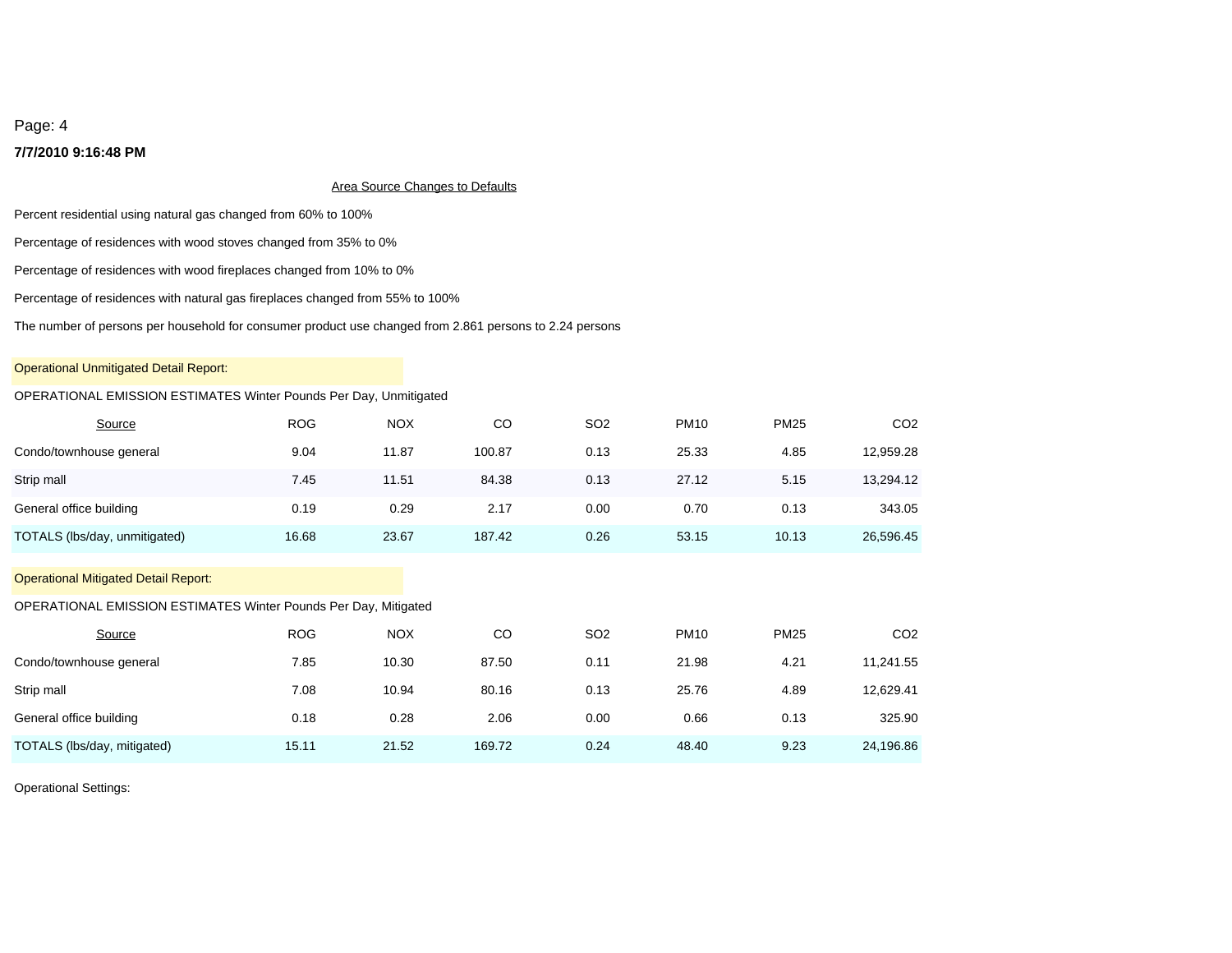### **7/7/2010 9:16:48 PM**

Does not include correction for passby trips

Does not include double counting adjustment for internal trips

Analysis Year: 2020 Temperature (F): 40 Season: Winter

Emfac: Version : Emfac2007 V2.3 Nov 1 2006

### **Summary of Land Uses**

| Land Use Type           | Acreage | <b>Trip Rate</b> | Unit Type      | No. Units | <b>Total Trips</b> | <b>Total VMT</b> |
|-------------------------|---------|------------------|----------------|-----------|--------------------|------------------|
| Condo/townhouse general | 60.81   | 3.61             | dwelling units | 973.00    | 3.512.53           | 14,725.23        |
| Strip mall              |         | 56.99            | 1000 sa ft     | 37.50     | 2.137.13           | 15,799.77        |
| General office building |         | 8.06             | $1000$ sq ft   | 6.20      | 49.97              | 404.90           |
|                         |         |                  |                |           | 5,699.63           | 30.929.90        |

| <b>Vehicle Fleet Mix</b>            |              |              |          |        |  |  |  |  |  |  |
|-------------------------------------|--------------|--------------|----------|--------|--|--|--|--|--|--|
| Vehicle Type                        | Percent Type | Non-Catalyst | Catalyst | Diesel |  |  |  |  |  |  |
| Light Auto                          | 54.4         | 0.0          | 100.0    | 0.0    |  |  |  |  |  |  |
| Light Truck < 3750 lbs              | 12.2         | 0.0          | 99.2     | 0.8    |  |  |  |  |  |  |
| Light Truck 3751-5750 lbs           | 19.9         | 0.0          | 100.0    | 0.0    |  |  |  |  |  |  |
| Med Truck 5751-8500 lbs             | 6.4          | 0.0          | 100.0    | 0.0    |  |  |  |  |  |  |
| Lite-Heavy Truck 8501-10,000 lbs    | 0.8          | 0.0          | 75.0     | 25.0   |  |  |  |  |  |  |
| Lite-Heavy Truck 10,001-14,000 lbs  | 0.6          | 0.0          | 50.0     | 50.0   |  |  |  |  |  |  |
| Med-Heavy Truck 14,001-33,000 lbs   | 1.3          | 0.0          | 23.1     | 76.9   |  |  |  |  |  |  |
| Heavy-Heavy Truck 33,001-60,000 lbs | 0.7          | 0.0          | 0.0      | 100.0  |  |  |  |  |  |  |
| Other Bus                           | 0.1          | 0.0          | 0.0      | 100.0  |  |  |  |  |  |  |
| Urban Bus                           | 0.1          | 0.0          | 0.0      | 100.0  |  |  |  |  |  |  |
| Motorcycle                          | 2.9          | 37.9         | 62.1     | 0.0    |  |  |  |  |  |  |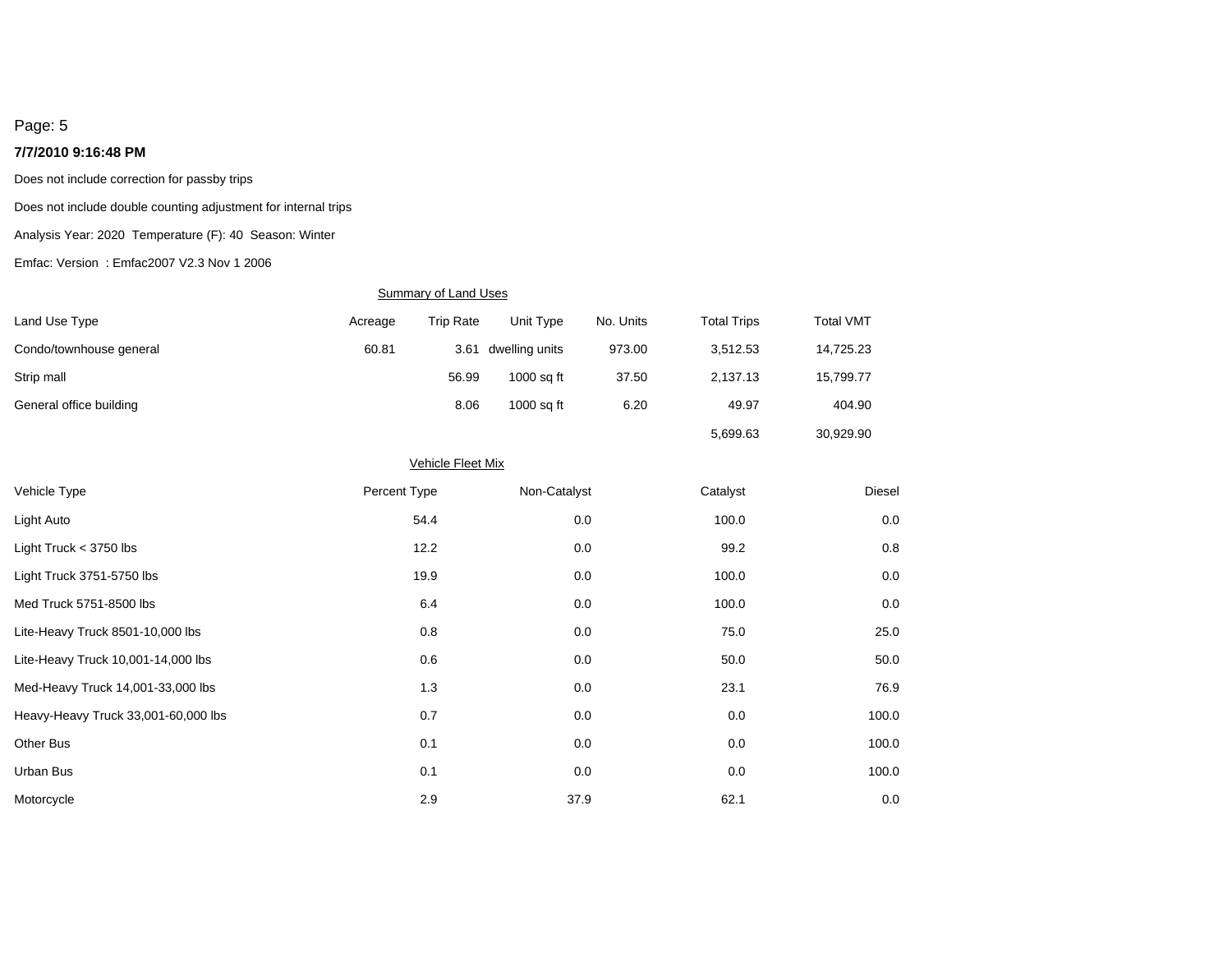### **7/7/2010 9:16:48 PM**

|                                       |           | <b>Vehicle Fleet Mix</b> |              |            |          |          |  |
|---------------------------------------|-----------|--------------------------|--------------|------------|----------|----------|--|
| Vehicle Type                          |           | Percent Type             | Non-Catalyst |            | Catalyst | Diesel   |  |
| School Bus                            |           | 0.0                      | 0.0          |            | 0.0      | $0.0\,$  |  |
| Motor Home                            |           | $0.6\,$                  | 0.0          |            | 83.3     | 16.7     |  |
|                                       |           | <b>Travel Conditions</b> |              |            |          |          |  |
|                                       |           | Residential              |              | Commercial |          |          |  |
|                                       | Home-Work | Home-Shop                | Home-Other   | Commute    | Non-Work | Customer |  |
| Urban Trip Length (miles)             | 5.4       | 3.6                      | 3.6          | 9.5        | 7.4      | 7.4      |  |
| Rural Trip Length (miles)             | 8.9       | 3.5                      | 3.8          | 14.7       | 6.6      | 6.6      |  |
| Trip speeds (mph)                     | 35.0      | 35.0                     | 35.0         | 35.0       | 35.0     | 35.0     |  |
| % of Trips - Residential              | 32.9      | 18.0                     | 49.1         |            |          |          |  |
|                                       |           |                          |              |            |          |          |  |
| % of Trips - Commercial (by land use) |           |                          |              |            |          |          |  |
| Strip mall                            |           |                          |              | $2.0\,$    | 1.0      | 97.0     |  |
| General office building               |           |                          |              | 35.0       | 17.5     | 47.5     |  |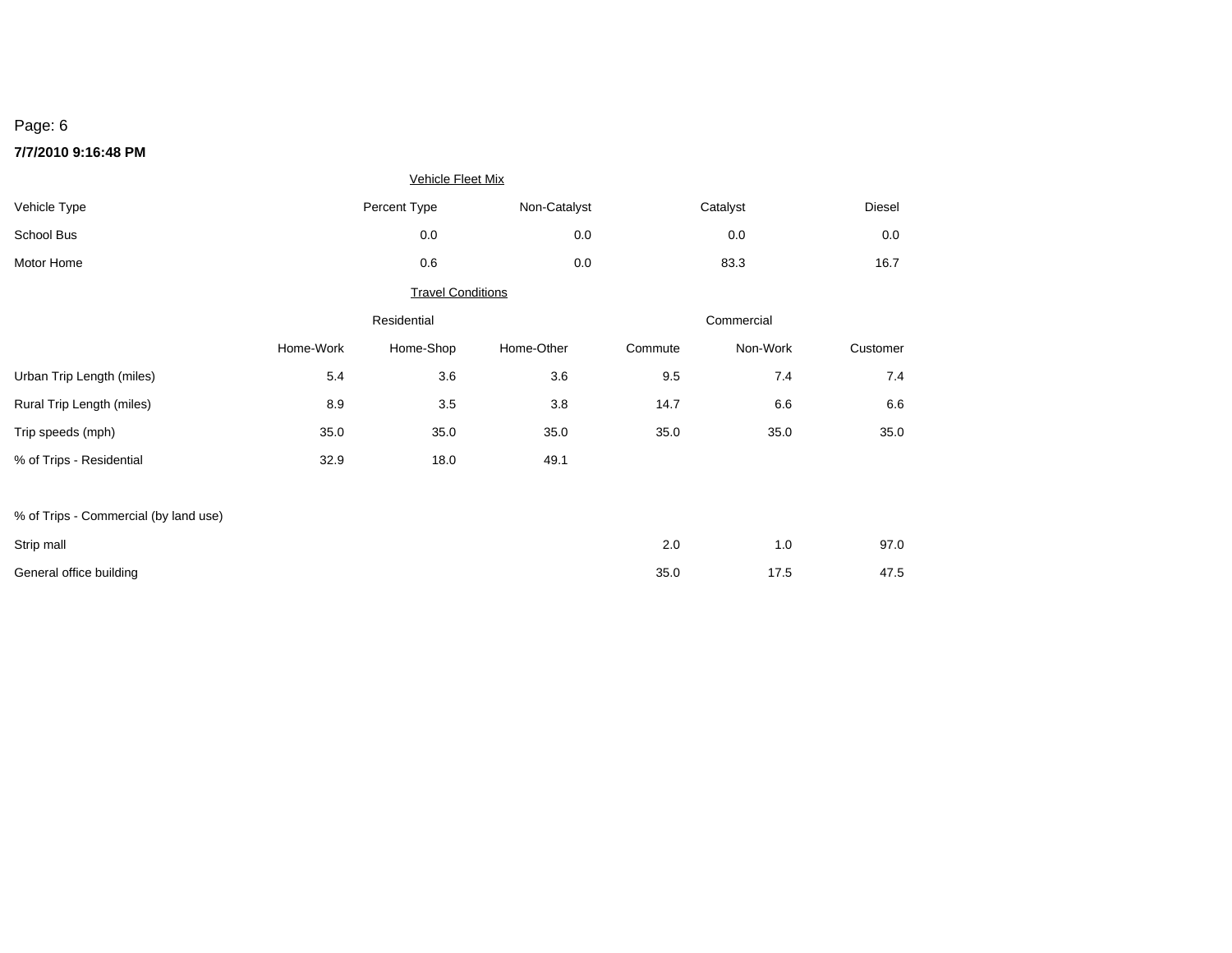**7/7/2010 9:16:55 PM**

Urbemis 2007 Version 9.2.4

Combined Annual Emissions Reports (Tons/Year)

File Name: G:\San Diego\10\_Staff\Air Quality Staff\Union City\redo june 2010\URBEMIS\Union City TOD\_July2010 redo.urb924 Project Name: Union City Mixed-Use Project TOD Project Location: Alameda County

On-Road Vehicle Emissions Based on: Version : Emfac2007 V2.3 Nov 1 2006

Off-Road Vehicle Emissions Based on: OFFROAD2007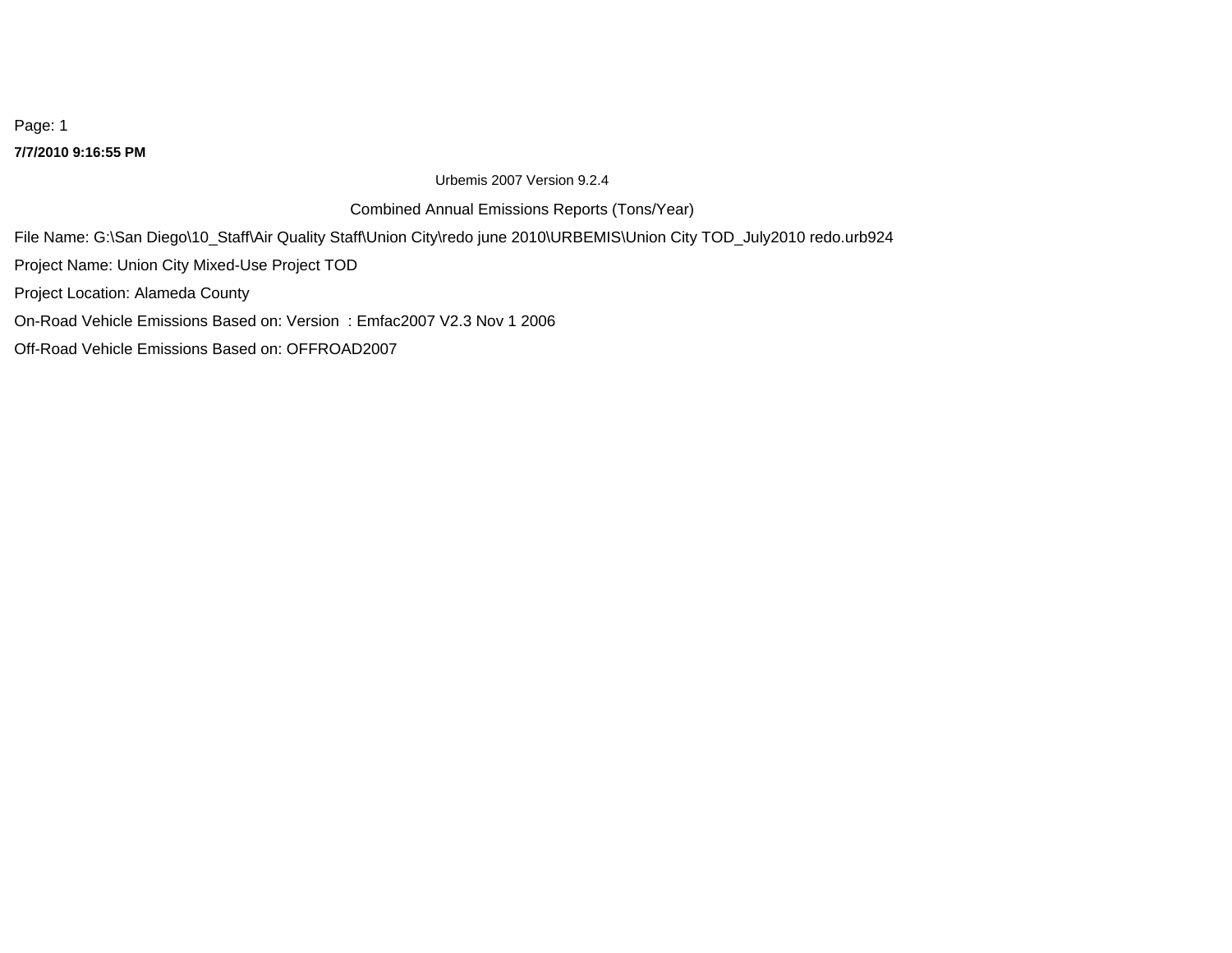### **7/7/2010 9:16:55 PM**

Summary Report:

### AREA SOURCE EMISSION ESTIMATES

|                                                       | <b>ROG</b> | <b>NOx</b> | CO              | SO <sub>2</sub> | <b>PM10</b> | PM2.5 | CO <sub>2</sub> |
|-------------------------------------------------------|------------|------------|-----------------|-----------------|-------------|-------|-----------------|
| TOTALS (tons/year, unmitigated)                       | 8.25       | 2.32       | 1.43            | 0.00            | 0.00        | 0.00  | 2,941.96        |
| TOTALS (tons/year, mitigated)                         | 8.25       | 2.32       | 1.43            | 0.00            | 0.00        | 0.00  | 2,941.96        |
| <b>Percent Reduction</b>                              | 0.00       | 0.00       | 0.00            | NaN             | NaN         | NaN   | 0.00            |
| OPERATIONAL (VEHICLE) EMISSION ESTIMATES              |            |            |                 |                 |             |       |                 |
|                                                       | <b>ROG</b> | <b>NOx</b> | $\overline{C}O$ | SO <sub>2</sub> | <b>PM10</b> | PM2.5 | CO <sub>2</sub> |
| TOTALS (tons/year, unmitigated)                       | 3.54       | 3.40       | 32.70           | 0.06            | 9.70        | 1.85  | 5,359.99        |
| TOTALS (tons/year, mitigated)                         | 3.27       | 3.09       | 29.64           | 0.05            | 8.83        | 1.68  | 4,876.87        |
| <b>Percent Reduction</b>                              | 7.63       | 9.12       | 9.36            | 16.67           | 8.97        | 9.19  | 9.01            |
| SUM OF AREA SOURCE AND OPERATIONAL EMISSION ESTIMATES |            |            |                 |                 |             |       |                 |
|                                                       | <b>ROG</b> | <b>NOx</b> | CO              | SO <sub>2</sub> | <b>PM10</b> | PM2.5 | CO <sub>2</sub> |
| TOTALS (tons/year, unmitigated)                       | 11.79      | 5.72       | 34.13           | 0.06            | 9.70        | 1.85  | 8,301.95        |
| TOTALS (tons/year, mitigated)                         | 11.52      | 5.41       | 31.07           | 0.05            | 8.83        | 1.68  | 7,818.83        |
| <b>Percent Reduction</b>                              | 2.29       | 5.42       | 8.97            | 16.67           | 8.97        | 9.19  | 5.82            |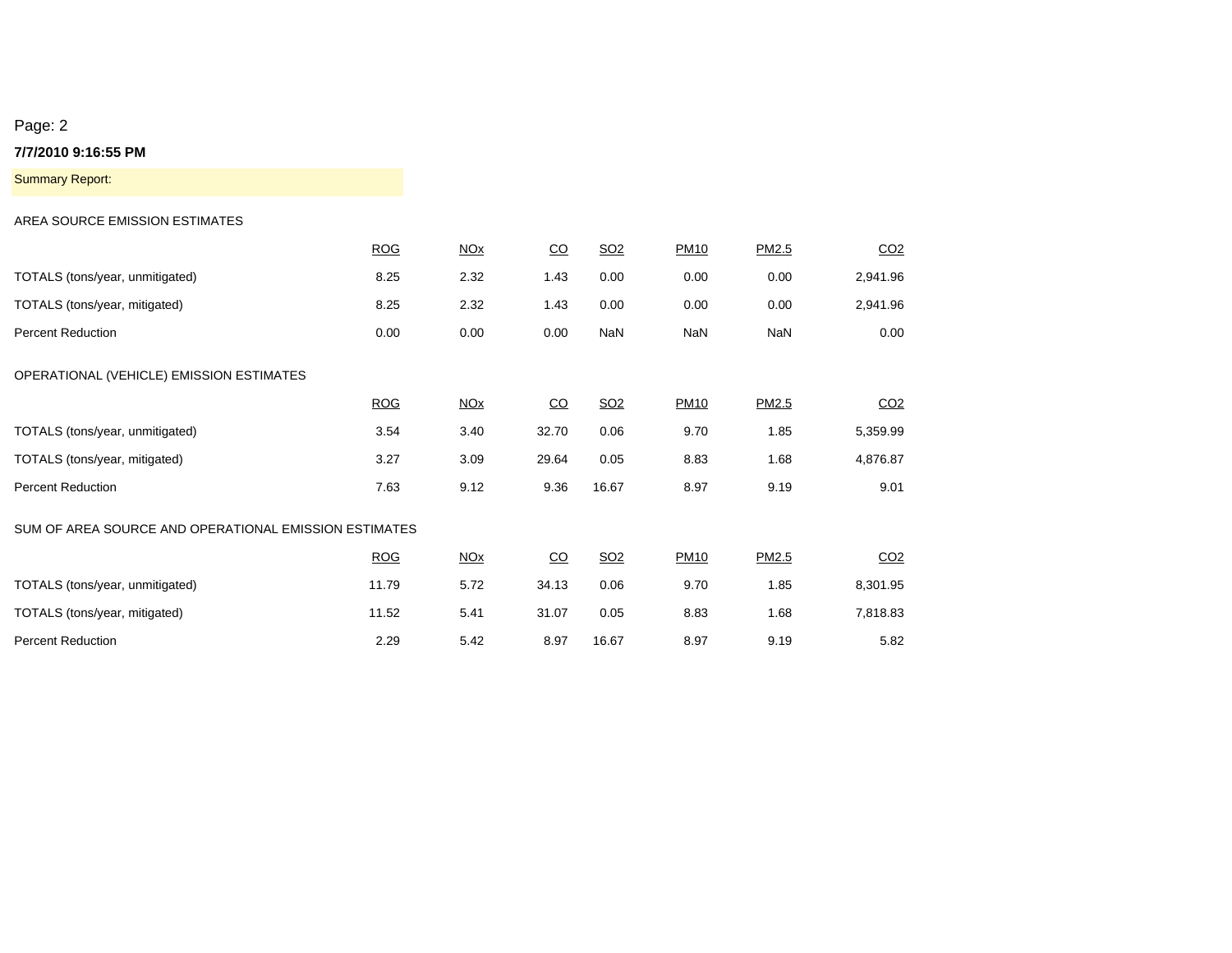### **7/7/2010 9:16:55 PM**

| Area Source Unmitigated Detail Report:                                                                 |            |                       |                  |                 |             |       |                 |
|--------------------------------------------------------------------------------------------------------|------------|-----------------------|------------------|-----------------|-------------|-------|-----------------|
| AREA SOURCE EMISSION ESTIMATES Annual Tons Per Year, Unmitigated                                       |            |                       |                  |                 |             |       |                 |
| Source                                                                                                 | <b>ROG</b> | <b>NOx</b>            | $\underline{CO}$ | SO <sub>2</sub> | <b>PM10</b> | PM2.5 | CO <sub>2</sub> |
| <b>Natural Gas</b>                                                                                     | 0.18       | 2.31                  | 1.01             | 0.00            | 0.00        | 0.00  | 2,937.77        |
| Hearth                                                                                                 | 0.00       | 0.00                  | 0.00             | 0.00            | 0.00        | 0.00  | 3.43            |
| Landscape                                                                                              | 0.03       | 0.01                  | 0.42             | 0.00            | 0.00        | 0.00  | 0.76            |
| <b>Consumer Products</b>                                                                               | 6.80       |                       |                  |                 |             |       |                 |
| <b>Architectural Coatings</b>                                                                          | 1.24       |                       |                  |                 |             |       |                 |
| TOTALS (tons/year, unmitigated)                                                                        | 8.25       | 2.32                  | 1.43             | 0.00            | 0.00        | 0.00  | 2,941.96        |
| Area Source Mitigated Detail Report:<br>AREA SOURCE EMISSION ESTIMATES Annual Tons Per Year, Mitigated |            |                       |                  |                 |             |       |                 |
| Source                                                                                                 | <b>ROG</b> | <b>NO<sub>X</sub></b> | $\underline{CO}$ | <b>SO2</b>      | <b>PM10</b> | PM2.5 | CO <sub>2</sub> |
| Natural Gas                                                                                            | 0.18       | 2.31                  | 1.01             | 0.00            | 0.00        | 0.00  | 2,937.77        |
| Hearth                                                                                                 | 0.00       | 0.00                  | 0.00             | 0.00            | 0.00        | 0.00  | 3.43            |
| Landscape                                                                                              | 0.03       | 0.01                  | 0.42             | 0.00            | 0.00        | 0.00  | 0.76            |
| <b>Consumer Products</b>                                                                               | 6.80       |                       |                  |                 |             |       |                 |
| <b>Architectural Coatings</b>                                                                          | 1.24       |                       |                  |                 |             |       |                 |
| TOTALS (tons/year, mitigated)                                                                          | 8.25       | 2.32                  | 1.43             | 0.00            | 0.00        | 0.00  | 2,941.96        |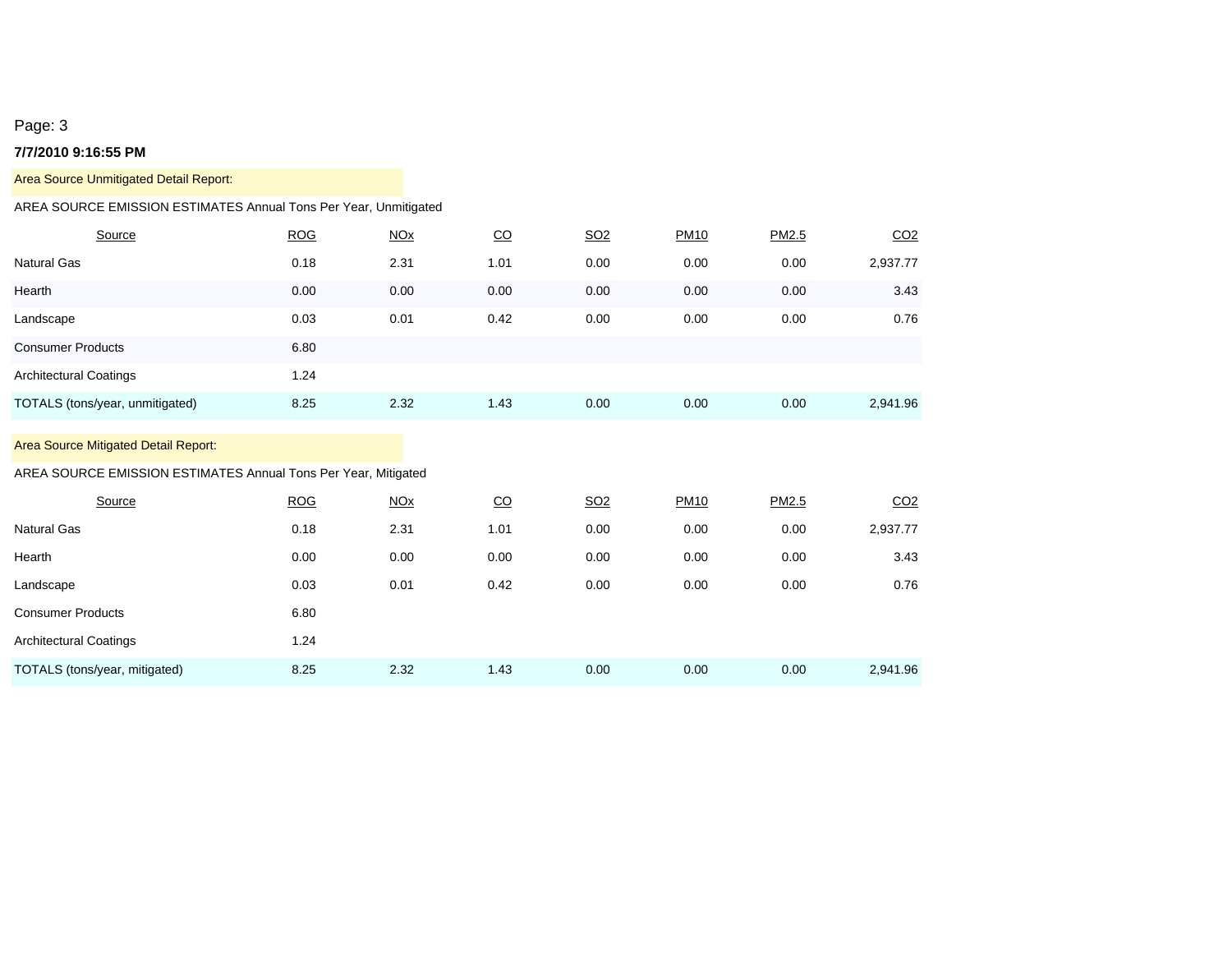### **7/7/2010 9:16:55 PM**

### **Area Source Changes to Defaults**

Percent residential using natural gas changed from 60% to 100%

Percentage of residences with wood stoves changed from 35% to 0%

Percentage of residences with wood fireplaces changed from 10% to 0%

Percentage of residences with natural gas fireplaces changed from 55% to 100%

The number of persons per household for consumer product use changed from 2.861 persons to 2.24 persons

### Operational Unmitigated Detail Report:

### OPERATIONAL EMISSION ESTIMATES Annual Tons Per Year, Unmitigated

| Source                                                                                                               | <b>ROG</b> | <b>NOX</b> | CO    | SO <sub>2</sub> | <b>PM10</b> | <b>PM25</b> | CO <sub>2</sub> |
|----------------------------------------------------------------------------------------------------------------------|------------|------------|-------|-----------------|-------------|-------------|-----------------|
| Condo/townhouse general                                                                                              | 2.28       | 1.71       | 17.34 | 0.03            | 4.62        | 0.89        | 2,606.03        |
| Strip mall                                                                                                           | 1.22       | 1.65       | 14.97 | 0.03            | 4.95        | 0.94        | 2,684.73        |
| General office building                                                                                              | 0.04       | 0.04       | 0.39  | 0.00            | 0.13        | 0.02        | 69.23           |
| TOTALS (tons/year, unmitigated)                                                                                      | 3.54       | 3.40       | 32.70 | 0.06            | 9.70        | 1.85        | 5,359.99        |
| <b>Operational Mitigated Detail Report:</b><br><b>OPERATIONAL EMISSION ESTIMATES Annual Tons Per Year, Mitigated</b> |            |            |       |                 |             |             |                 |
|                                                                                                                      |            |            |       |                 |             |             |                 |
| Source                                                                                                               | <b>ROG</b> | <b>NOX</b> | CO    | SO <sub>2</sub> | <b>PM10</b> | <b>PM25</b> | CO <sub>2</sub> |
| Condo/townhouse general                                                                                              | 2.08       | 1.48       | 15.04 | 0.02            | 4.01        | 0.77        | 2,260.61        |
| Strip mall                                                                                                           | 1.16       | 1.57       | 14.23 | 0.03            | 4.70        | 0.89        | 2,550.49        |
| General office building                                                                                              | 0.03       | 0.04       | 0.37  | 0.00            | 0.12        | 0.02        | 65.77           |
| TOTALS (tons/year, mitigated)                                                                                        | 3.27       | 3.09       | 29.64 | 0.05            | 8.83        | 1.68        | 4,876.87        |

Operational Settings: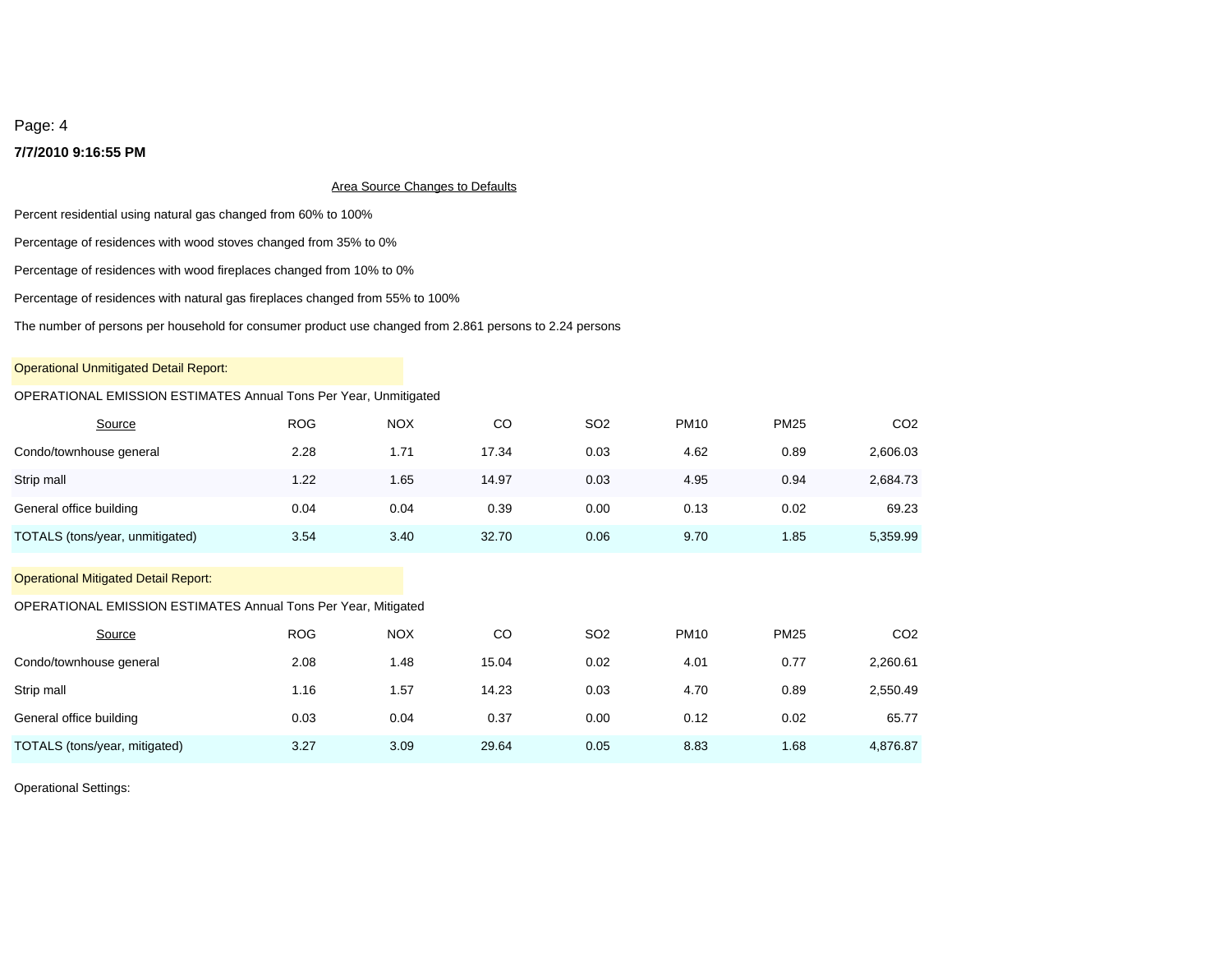### **7/7/2010 9:16:55 PM**

Does not include correction for passby trips

Does not include double counting adjustment for internal trips

Analysis Year: 2020 Season: Annual

Emfac: Version : Emfac2007 V2.3 Nov 1 2006

### **Summary of Land Uses**

| Land Use Type           | Acreage | <b>Trip Rate</b> | Unit Type      | No. Units | <b>Total Trips</b> | <b>Total VMT</b> |
|-------------------------|---------|------------------|----------------|-----------|--------------------|------------------|
| Condo/townhouse general | 60.81   | 3.61             | dwelling units | 973.00    | 3,512.53           | 14,725.23        |
| Strip mall              |         | 56.99            | $1000$ sq ft   | 37.50     | 2.137.13           | 15,799.77        |
| General office building |         | 8.06             | 1000 sa ft     | 6.20      | 49.97              | 404.90           |
|                         |         |                  |                |           | 5,699.63           | 30.929.90        |

|                                     | <b>Vehicle Fleet Mix</b> |              |          |        |
|-------------------------------------|--------------------------|--------------|----------|--------|
| Vehicle Type                        | Percent Type             | Non-Catalyst | Catalyst | Diesel |
| Light Auto                          | 54.4                     | 0.0          | 100.0    | 0.0    |
| Light Truck < 3750 lbs              | 12.2                     | 0.0          | 99.2     | 0.8    |
| Light Truck 3751-5750 lbs           | 19.9                     | 0.0          | 100.0    | 0.0    |
| Med Truck 5751-8500 lbs             | 6.4                      | 0.0          | 100.0    | 0.0    |
| Lite-Heavy Truck 8501-10,000 lbs    | 0.8                      | 0.0          | 75.0     | 25.0   |
| Lite-Heavy Truck 10,001-14,000 lbs  | 0.6                      | 0.0          | 50.0     | 50.0   |
| Med-Heavy Truck 14,001-33,000 lbs   | 1.3                      | 0.0          | 23.1     | 76.9   |
| Heavy-Heavy Truck 33,001-60,000 lbs | 0.7                      | 0.0          | 0.0      | 100.0  |
| Other Bus                           | 0.1                      | 0.0          | 0.0      | 100.0  |
| Urban Bus                           | 0.1                      | 0.0          | 0.0      | 100.0  |
| Motorcycle                          | 2.9                      | 37.9         | 62.1     | 0.0    |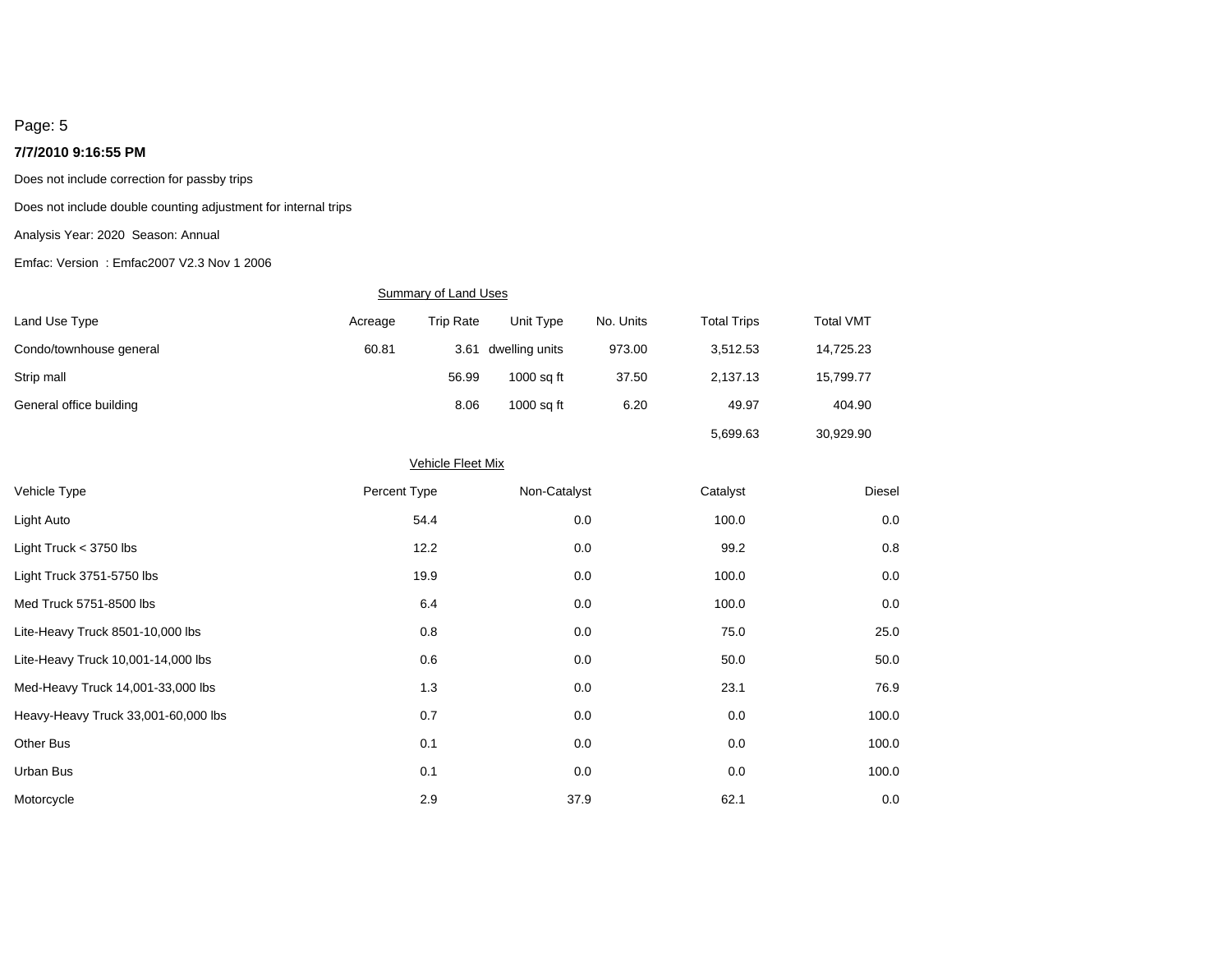### **7/7/2010 9:16:55 PM**

|                                       |           | <b>Vehicle Fleet Mix</b> |              |         |            |          |  |
|---------------------------------------|-----------|--------------------------|--------------|---------|------------|----------|--|
| Vehicle Type                          |           | Percent Type             | Non-Catalyst |         | Catalyst   | Diesel   |  |
| School Bus                            |           | 0.0                      | 0.0          |         | 0.0        | $0.0\,$  |  |
| Motor Home                            |           | 0.6                      | 0.0          |         | 83.3       | 16.7     |  |
|                                       |           | <b>Travel Conditions</b> |              |         |            |          |  |
|                                       |           | Residential              |              |         | Commercial |          |  |
|                                       | Home-Work | Home-Shop                | Home-Other   | Commute | Non-Work   | Customer |  |
| Urban Trip Length (miles)             | 5.4       | 3.6                      | 3.6          | 9.5     | 7.4        | 7.4      |  |
| Rural Trip Length (miles)             | 8.9       | $3.5\,$                  | $3.8\,$      | 14.7    | 6.6        | 6.6      |  |
| Trip speeds (mph)                     | 35.0      | 35.0                     | 35.0         | 35.0    | 35.0       | 35.0     |  |
| % of Trips - Residential              | 32.9      | 18.0                     | 49.1         |         |            |          |  |
| % of Trips - Commercial (by land use) |           |                          |              |         |            |          |  |
| Strip mall                            |           |                          |              | 2.0     | 1.0        | 97.0     |  |
| General office building               |           |                          |              | 35.0    | 17.5       | 47.5     |  |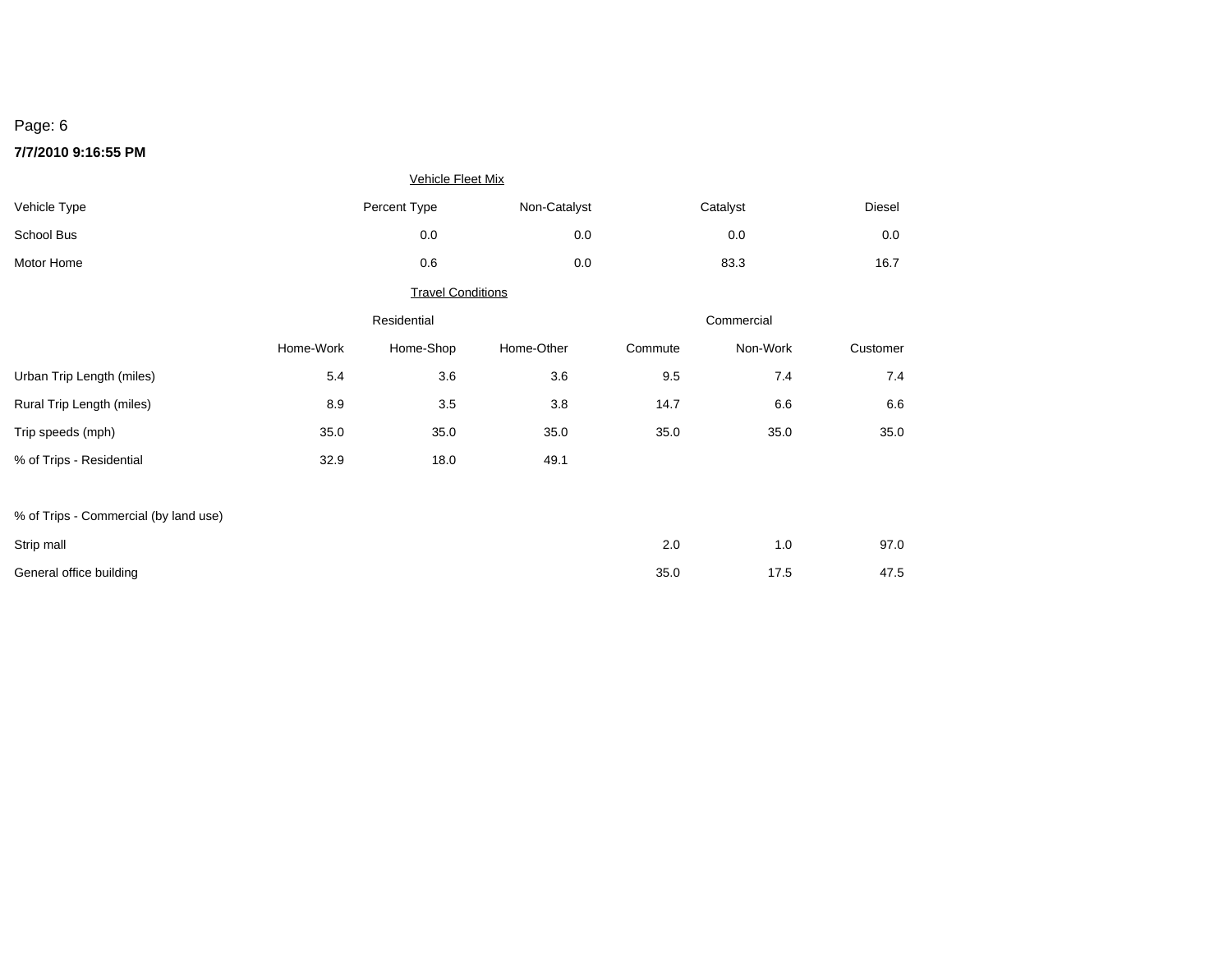Title : Alameda County Subarea Winter 3 CYrs 2007 to 2035 Default Title Versio n : Emfac2007 V2.3 Nov 1 2006 Run Da te : 2010/07/08 16:56:36 Scen Y ear: 2007 -- All model years in the range 1965 to 2007 selected Season : Winter Area \*\*\*\*\*\*\*\*\*\*\*\*\*\*\*\*\*\*\*\*\*\*\*\*\*\*\*\*\*\*\*\*\*\*\*\*\*\*\*\*\*\*\*\*\*\*\*\*\*\*\*\*\*\*\*\*\*\*\*\*\*\*\*\*\*\*\*\*\*\*\*\*\*\*\*\*\*\*\*\*\*\*\*\*\* \*\*\*\* Year: 2007 -- Model Years 1965 to 2007 Inclusive -- Winter Emfac2007 Emission Factors: V2.3 Nov 1 2006 County Average and Alameda : Alameda County Average Table 1: Running Exhaust Emissions (grams/mile) Pollutant Name: Carbon Monoxide Temperature: 42F Relative Humidity: 40% S peed MPH LDA LDT MDT HDT UBUS MCY ALL Title : Alameda County Subarea Winter 3 CYrs 2007 to 2035 Default Title Version : Emfac2007 V2.3 Nov 1 2006 Run Date : 2010/07/08 16:56:36 Scen Y ear: 2022 -- All model years in the range 1978 to 2022 selected Season : Winter Area \*\*\*\*\*\*\*\*\*\*\*\*\*\*\*\*\*\*\*\*\*\*\*\*\*\*\*\*\*\*\*\*\*\*\*\*\*\*\*\*\*\*\*\*\*\*\*\*\*\*\*\*\*\*\*\*\*\*\*\*\*\*\*\*\*\*\*\*\*\*\*\*\*\*\*\*\*\*\*\*\*\*\*\*\* \*\*\*\* Y ear: 2022 -- Model Years 1978 to 2022 Inclusive -- Winter Emfac2007 Emission Factors: V2.3 Nov 1 2006 County Average and County Average and County Average and Alameda County Average 1 8.964 11.546 8.842 24.638 18.412 54.192 11.045 : Alameda Table 1: Running Exhaust Emissions (grams/mile) Pollutant Name: Carbon Monoxide Temperature: 42F Relative Humidity: 40% Speed MPH LDA LDT MDT HDT UBUS MCY ALL 1 1.545 2.769 2.926 6.889 15.300 28.662 2.587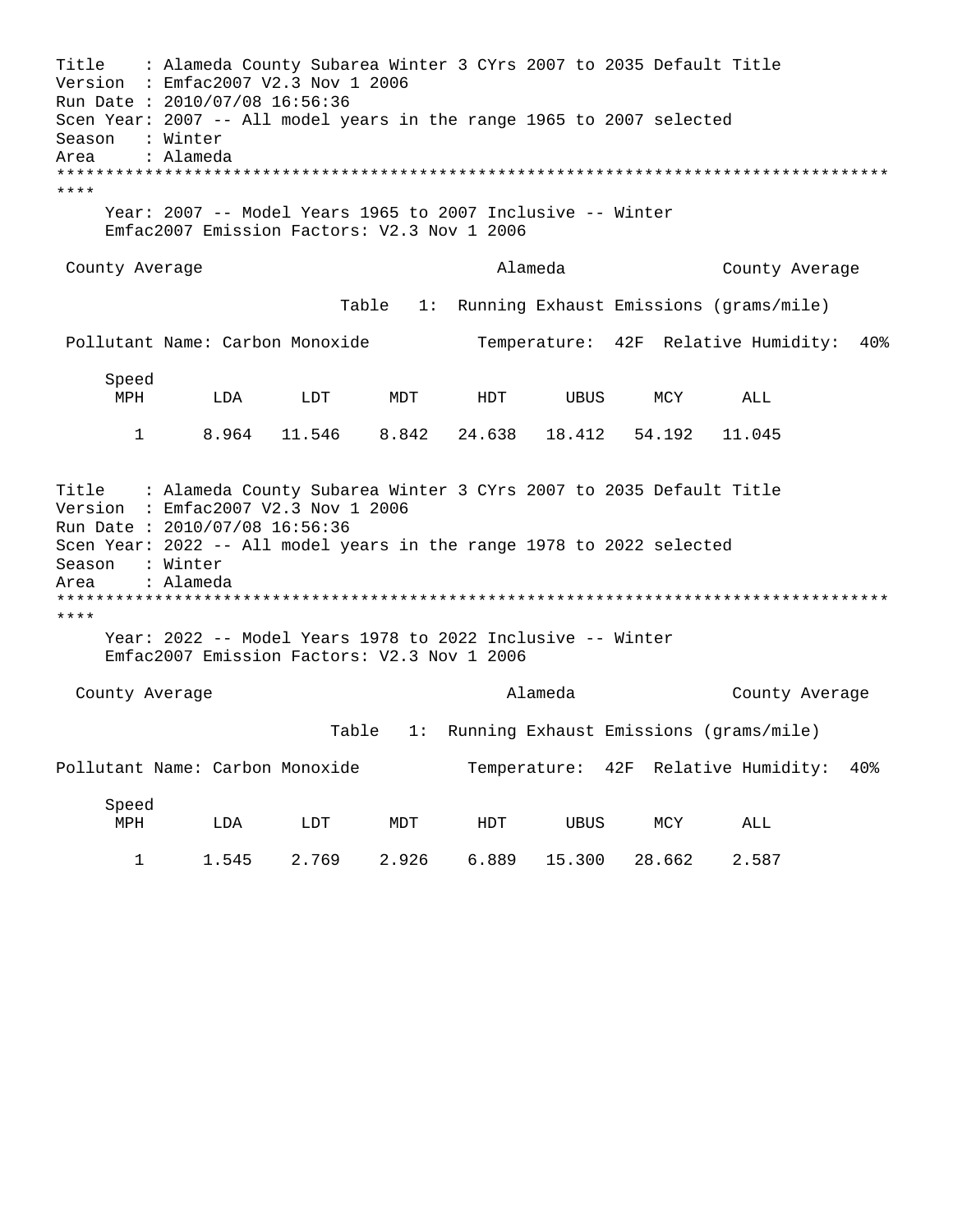Title : Alameda County Subarea Winter 3 CYrs 2007 to 2035 Default Title Version : Emfac2007 V2.3 Nov 1 2006 Run Da te : 2010/07/08 16:56:36 Scen Y ear: 2035 -- All model years in the range 1991 to 2035 selected Season : Winter Area \*\*\*\*\*\*\*\*\*\*\*\*\*\*\*\*\*\*\*\*\*\*\*\*\*\*\*\*\*\*\*\*\*\*\*\*\*\*\*\*\*\*\*\*\*\*\*\*\*\*\*\*\*\*\*\*\*\*\*\*\*\*\*\*\*\*\*\*\*\*\*\*\*\*\*\*\*\*\*\*\*\*\*\*\* \*\*\*\* Y ear: 2035 -- Model Years 1991 to 2035 Inclusive -- Winter Emfac2007 Emission Factors: V2.3 Nov 1 2006 County Average and County Average and County Average and Alameda County Average Table 1: Running Exhaust Emissions (grams/mile) Pollutant Name: Carbon Monoxide Temperature: 42F Relative Humidity: 40% S peed MPH LDA LDT MDT HDT UBUS MCY ALL 1 0.843 1.431 1.958 4.813 7.888 27.691 1.541 : Alameda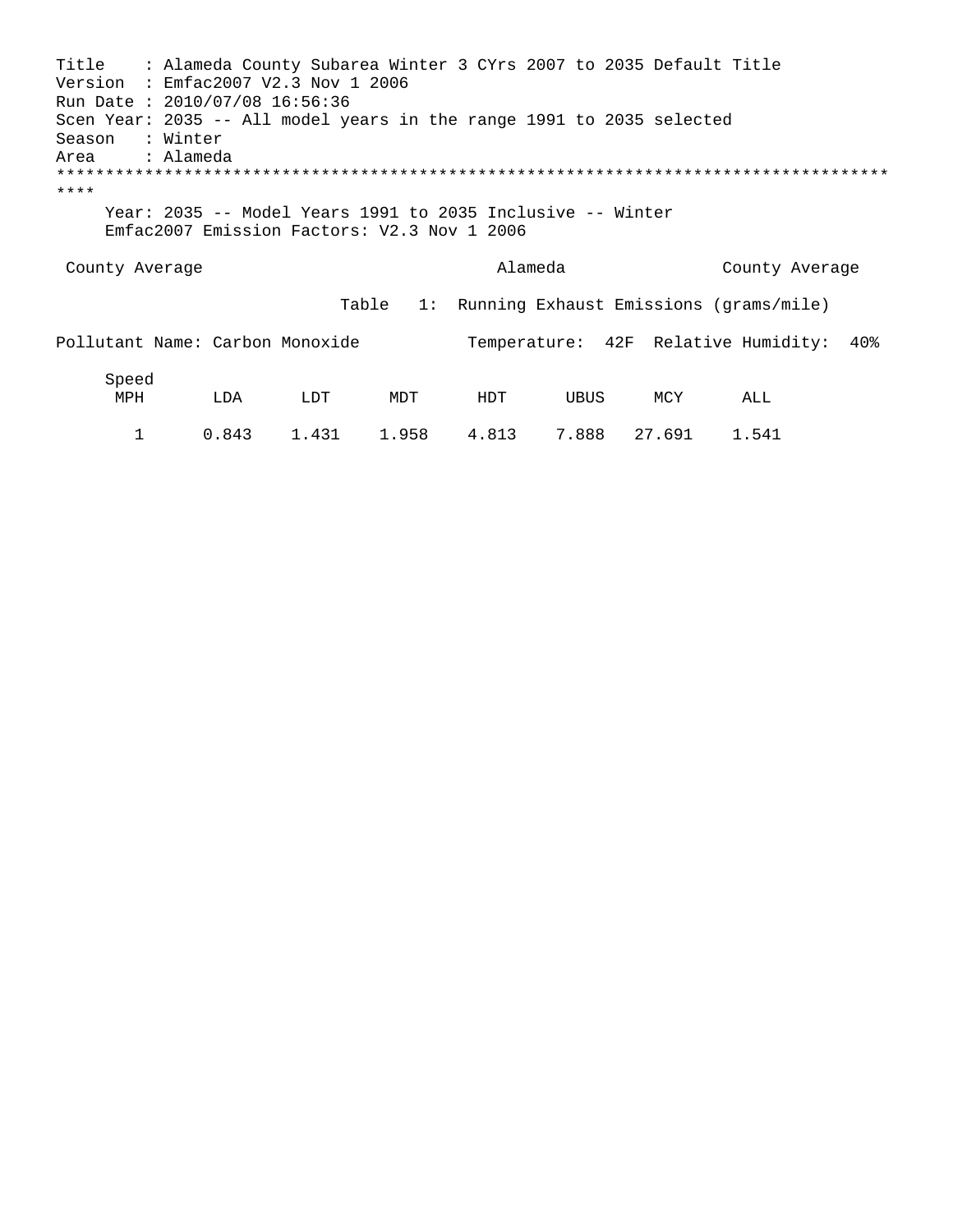JOB: APPIAN AND MISSION AM Existing RUN: Hour 1 (WORST CASE ANGLE) POLLUTANT: Carbon Monoxide

I. SITE VARIABLES

|               | U= .5 M/S       |                   | ZO= 100. CM             |                      | $\text{ALT} =$ |  | 0. (M) |
|---------------|-----------------|-------------------|-------------------------|----------------------|----------------|--|--------|
|               | BRG= WORST CASE |                   | $VD = 0 CM/S$           |                      |                |  |        |
| $CLAS = 7(G)$ |                 |                   | $VS = 0 \, \text{CM/S}$ |                      |                |  |        |
| MIXH= 1000. M |                 |                   | AMB= .0 PPM             |                      |                |  |        |
|               |                 | SIGTH= 5. DEGREES |                         | TEMP= 5.5 DEGREE (C) |                |  |        |

#### II. LINK VARIABLES

| LINK        | $\star$  |                | LINK COORDINATES (M)                  |                            |                   | $\star$ |    |      | EF                              | Н         | W      |
|-------------|----------|----------------|---------------------------------------|----------------------------|-------------------|---------|----|------|---------------------------------|-----------|--------|
| DESCRIPTION |          |                |                                       |                            |                   |         |    |      | * X1 Y1 X2 Y2 * TYPE VPH (G/MI) | (M)       | (M)    |
|             |          |                | _____*____________________________*__ |                            |                   |         |    |      |                                 |           |        |
| A. NF       | $\star$  | $\overline{2}$ |                                       |                            | $-450$ 2 $-150$ * |         | AG | 147  | 11.1                            | $\cdot$ 0 | 10.5   |
| B. NA       | $\star$  | $\overline{2}$ | $-150$                                | 2                          | $0 *$             |         | AG | 127  | 11.1                            | . 0       | 9.9    |
| C. ND       | $\star$  | 2              |                                       | $0\qquad 2$                | $150 *$           |         | AG | 113  | 11.1                            |           | .0 9.9 |
| D. NE       | $\star$  | 2              | 150                                   | 2                          | 450               | $\star$ | AG | 113  | 11.1                            | . 0       | 10.5   |
| E. SF       | $\star$  | $-2$           | 450                                   | $-2$                       | 150               | $\ast$  | AG | 226  | 11.1                            | . 0       | 10.5   |
| F. SA       | $\star$  | $-2$           | 150                                   | $-2$                       | $\overline{0}$ *  |         | AG | 154  | 11.1                            |           | .0 9.9 |
| G. SD       | $\ast$   | $-2$           | $\overline{0}$                        | $-2$                       | $-150$ *          |         | AG | 221  | 11.1                            |           | .0 9.9 |
| H. SE       | $\star$  | $-2$           | $-150$                                | $-2$                       | $-450$ *          |         | AG | 221  | 11.1                            | . 0       | 10.5   |
| I. WF       | $\star$  | 450            | $\overline{a}$                        | 150                        | $2 *$             |         | AG | 1038 | 11.1                            | . 0       | 10.5   |
| J. WA       | $\star$  | 150            | $\overline{\phantom{a}}$              | $\overline{0}$             | $2 *$             |         | AG | 928  | 11.1                            | $\cdot$ 0 | 9.9    |
| K. WD       |          | $*$ 0          | $\overline{\phantom{a}}$ 2            |                            | $-150$ 2 *        |         | AG | 1009 | 11.1                            |           | .0 9.9 |
| L. WE       | $\star$  |                | $-150$ 2                              |                            | $-450$ 2 *        |         | AG | 1009 | 11.1                            | . 0       | 10.5   |
| M. EF       | $\star$  | $-450$         | $-2$                                  | $-150$                     | $-2$ *            |         | AG | 1354 | 11.1                            | . 0       | 10.5   |
| N. EA       | $\star$  | $-150$         | $-2$                                  | $\overline{0}$             | $-2$ *            |         | AG | 1295 | 11.1                            |           | .0 9.9 |
| O. ED       | $\star$  | $\Omega$       | $-2$                                  | 150                        | $-2$ *            |         | AG | 1422 | 11.1                            | $\cdot$ 0 | 9.9    |
| P. EE       | $\star$  | 150            | $-2$                                  | 450                        | $-2$ *            |         | AG | 1422 | 11.1                            | . 0       | 10.5   |
| Q. NL       | $\star$  | $\Omega$       | $\Omega$                              | $\overline{\phantom{0}}$ 2 | $-150$ *          |         | AG | 20   | 11.1                            | $\cdot$ 0 | 9.9    |
| R. SL       | $\star$  | $\Omega$       | $\Omega$                              | $-2$                       | $150 *$           |         | AG | 72   | 11.1                            | . 0       | 9.9    |
| S. WL       | $\star$  | $\Omega$       | $\Omega$                              |                            | $150$ 2 $*$       |         | AG | 110  | 11.1                            | $\cdot$ 0 | 9.9    |
| T. EL       | $^\star$ | $\Omega$       | $\Omega$                              | $-150$                     | $-2$ *            |         | AG | 59   | 11.1                            | $\cdot$ 0 | 9.9    |

#### CALINE4: CALIFORNIA LINE SOURCE DISPERSION MODEL JUNE 1989 VERSION PAGE 2

 JOB: APPIAN AND MISSION AM Existing RUN: Hour 1 (WORST CASE ANGLE) POLLUTANT: Carbon Monoxide

#### III. RECEPTOR LOCATIONS

|                 | *        | COORDINATES (M) |      |     |
|-----------------|----------|-----------------|------|-----|
| <b>RECEPTOR</b> | *        | X               |      |     |
|                 |          |                 |      |     |
| 1. NE3          | *        | я               | 8    | 1.8 |
| 2. SE3          | $^\star$ | я               | $-8$ | 1.8 |
| 3. SW3          | *        | -8              | -8   | 1.8 |
| NW 3            |          | -8              | x    | 1 R |

IV. MODEL RESULTS (WORST CASE WIND ANGLE )

|                                    | * |  | $*$ PRED $*$         |  |                | CONC/LINK |   |   |   |   |
|------------------------------------|---|--|----------------------|--|----------------|-----------|---|---|---|---|
|                                    |   |  | $*$ BRG $*$ CONC $*$ |  |                | $'$ PPM)  |   |   |   |   |
| RECEPTOR $*$ (DEG) $*$ (PPM) $*$ A |   |  |                      |  | $\overline{B}$ |           | E | F | G | Н |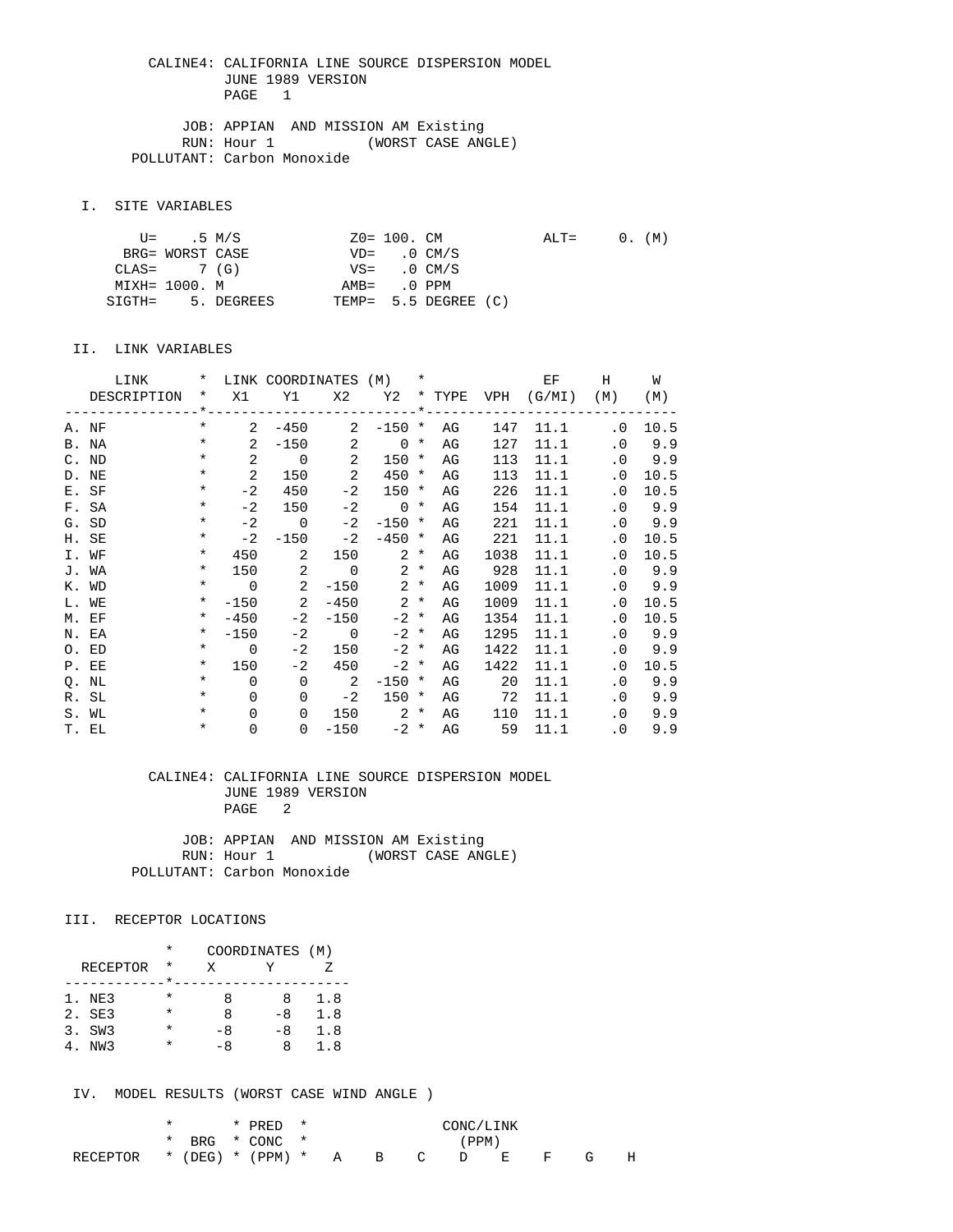| 1. NE3 |         |  | * 266. * $4.7$ * .0 .0 .0 .0 .0 .0 .0 .0  |  |  |  |  |
|--------|---------|--|-------------------------------------------|--|--|--|--|
| 2. SE3 |         |  | $*$ 274. $*$ 5.1 $*$ .0 .0 .0 .0 .0 .1 .0 |  |  |  |  |
| 3. SW3 |         |  | * 86. * 5.4 * .0 .0 .0 .0 .0 .0 .2 .0     |  |  |  |  |
| 4. NW3 | $\star$ |  | 94. * 4.8 * .0 .0 .0 .0 .0 .1 .0 .0       |  |  |  |  |

|            | $^\star$<br>$\star$ |           |           |                |           |           | CONC/LINK<br>(PPM) |            |           |           |           |           |           |
|------------|---------------------|-----------|-----------|----------------|-----------|-----------|--------------------|------------|-----------|-----------|-----------|-----------|-----------|
| RECEPTOR   | $\ast$              | Ι.        | J         | Κ              | L         | M         | N                  | $\circ$    | Ρ         | O         | R         | S         | т         |
| 1. NE3     | $\ast$              | $\cdot$ 0 |           | $.2 \quad 2.1$ | $\cdot$ 4 |           | .7 1.1             | $\cdot$ 0  | . 0       | . 0       | $\cdot$ 0 | $\cdot$ 0 |           |
| 2. SE3     | $\ast$              | . 0       | $\cdot$ 0 | . 9            | .5        |           | $.5 \t2.6$         | $\cdot$ 3  | $\cdot$ 0 | $\cdot$ 0 | $\cdot$ 0 | $\cdot$ 0 |           |
| 3. SW3     | $\ast$              | . 5       | .8        | $\cdot$ 0      | $\cdot$ 0 | $\cdot$ 0 |                    | $.3 \t2.8$ | .5        | $\cdot$ 0 | $\cdot$ 0 | $\cdot$ 2 | $\cdot$ 0 |
| NW 3<br>4. | $\ast$              | 4         | 19        | $\cdot$ 2      | $\cdot$ 0 | $\cdot$ 0 | $\cdot$ 0          |            | .7        | $\cdot$ 0 | $\cdot$ 0 |           |           |

 JOB: APPIAN AND MISSION PM Existing RUN: Hour 1 (WORST CASE ANGLE) POLLUTANT: Carbon Monoxide

### I. SITE VARIABLES

|               | U= .5 M/S       |                   | $Z0 = 100$ . CM         |                      | $ALT = 0. (M)$ |  |  |
|---------------|-----------------|-------------------|-------------------------|----------------------|----------------|--|--|
|               | BRG= WORST CASE |                   | $VD = 0 CM/S$           |                      |                |  |  |
| $CLAS = 7(G)$ |                 |                   | $VS = 0 \, \text{CM/S}$ |                      |                |  |  |
| MIXH= 1000. M |                 |                   | AMB= .0 PPM             |                      |                |  |  |
|               |                 | SIGTH= 5. DEGREES |                         | TEMP= 5.5 DEGREE (C) |                |  |  |

II. LINK VARIABLES

| LINK        | $\star$ |                | LINK COORDINATES (M) *     |                                              |                   |        |    |      | EF                              | H                          | W      |
|-------------|---------|----------------|----------------------------|----------------------------------------------|-------------------|--------|----|------|---------------------------------|----------------------------|--------|
| DESCRIPTION |         |                |                            |                                              |                   |        |    |      | * X1 Y1 X2 Y2 * TYPE VPH (G/MI) | ( M )                      | (M)    |
|             |         |                |                            |                                              |                   |        |    |      |                                 |                            |        |
| A. NF       | $\star$ | $\overline{2}$ | $-450$                     |                                              | $2 - 150$ *       |        | AG | 183  | 11.1                            | $\cdot$ 0                  | 10.5   |
| B. NA       | $\star$ | 2              |                            | $-150$ 2                                     | $0*$              |        | AG | 169  | 11.1                            |                            | .0 9.9 |
| C. ND       | $\star$ | 2              |                            | $\begin{array}{ccc} & & 0 & & 2 \end{array}$ | $150 *$           |        | AG | 199  | 11.1                            |                            | .0 9.9 |
| D. NE       | $\star$ | 2              | 150                        | $\overline{\phantom{0}}^2$                   | 450               | $\ast$ | AG | 199  | 11.1                            | $\cdot$ 0                  | 10.5   |
| E. SF       | $\ast$  | $-2$           | 450                        | $-2$                                         | 150 *             |        | AG | 124  | 11.1                            | . 0                        | 10.5   |
| F. SA       | $\star$ | $-2$           | 150                        |                                              | $-2$ 0 $*$        |        | AG | 70   | 11.1                            |                            | .0 9.9 |
| G. SD       | $\ast$  |                | $-2$ 0                     | $-2$                                         | $-150$ *          |        | AG | 144  | 11.1                            |                            | .0 9.9 |
| H. SE       | $\ast$  | $-2$           | $-150$                     | $-2$                                         | $-450$ *          |        | AG | 144  | 11.1                            | . 0                        | 10.5   |
| I. WF       | $\star$ |                | 450 2                      |                                              | $150$ 2 $*$       |        | AG | 1282 | 11.1                            | $\cdot$ 0                  | 10.5   |
| J. WA       | $\star$ |                | 150 2                      |                                              | $0 \t 2 \t \star$ |        | AG | 1179 | 11.1                            |                            | .0 9.9 |
| K. WD       | $\star$ | $\overline{0}$ | $\overline{\phantom{a}}$ 2 |                                              | $-150$ 2 *        |        | AG | 1175 | 11.1                            |                            | .0 9.9 |
| L. WE       | $\star$ |                | $-150$ 2                   |                                              | $-450$ 2 *        |        | AG | 1175 | 11.1                            | $\overline{\phantom{0}}$ . | 10.5   |
| M. EF       | $\star$ | $-450$         | $-2$                       | $-150$                                       | $-2$ *            |        | AG | 1185 | 11.1                            | . 0                        | 10.5   |
| N. EA       | $\star$ | $-150$         |                            | $-2$ 0                                       | $-2$ *            |        | AG | 1116 | 11.1                            |                            | .0 9.9 |
| O. ED       | $\star$ | $\overline{0}$ | $-2$                       | 150                                          | $-2$ *            |        | AG | 1256 | 11.1                            | $\cdot$ 0                  | 9.9    |
| P. EE       | $\star$ | 150            | $-2$                       | 450                                          | $-2$ *            |        | AG | 1256 | 11.1                            | . 0                        | 10.5   |
| Q. NL       | $\star$ | $\Omega$       | $\Omega$                   | $\overline{\phantom{a}}$ 2                   | $-150$ *          |        | AG | 14   | 11.1                            |                            | .0 9.9 |
| R. SL       | $\star$ | $\Omega$       | $\Omega$                   | $-2$                                         | $150*$            |        | AG | 54   | 11.1                            | $\cdot$ 0                  | 9.9    |
| S. WL       | $\star$ | $\Omega$       | $\Omega$                   |                                              | $150$ 2 $*$       |        | AG | 103  | 11.1                            | $\cdot$ 0                  | 9.9    |
| T. EL       | $\ast$  | $\mathbf 0$    | $\Omega$                   | $-150$                                       | $-2$ *            |        | AG | 69   | 11.1                            | $\cdot$ 0                  | 9.9    |

### CALINE4: CALIFORNIA LINE SOURCE DISPERSION MODEL JUNE 1989 VERSION PAGE 2

JOB: APPIAN AND MISSION PM Existing<br>RUN: Hour 1 (WORST CASE AND (WORST CASE ANGLE)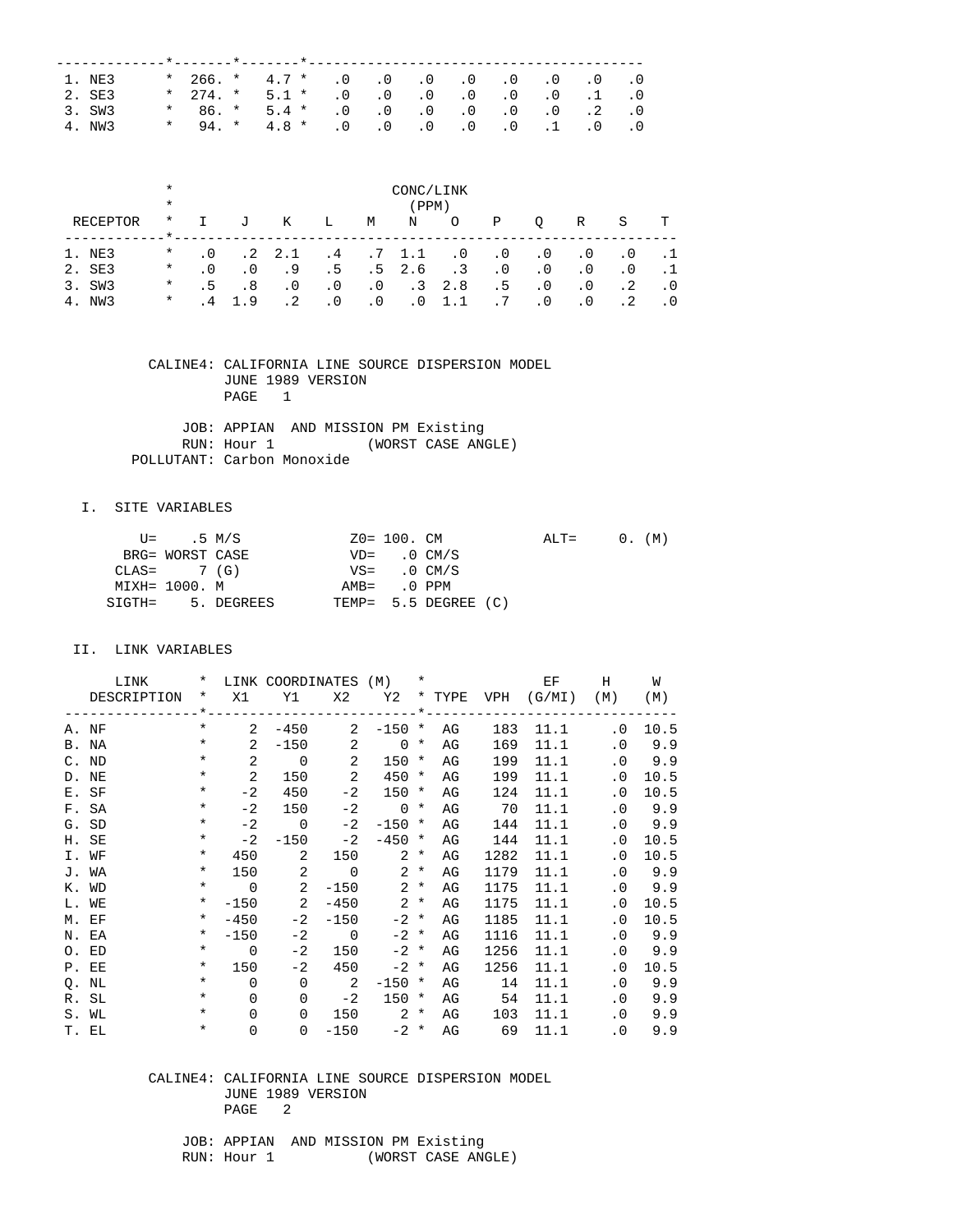#### III. RECEPTOR LOCATIONS

|                 | * | COORDINATES (M) |      |     |
|-----------------|---|-----------------|------|-----|
| <b>RECEPTOR</b> | * | X               | v    |     |
|                 |   |                 |      |     |
| 1. NE3          | * | я               | я    | 1.8 |
| 2. SE3          | * | я               | $-8$ | 1.8 |
| 3. SW3          | * | -8              | -8   | 1.8 |
| NW3             |   | -8              | я    | 1.8 |

#### IV. MODEL RESULTS (WORST CASE WIND ANGLE )

|    |          | $^\star$ |            | * PRED<br>$\star$<br>CONC/LINK |                         |         |     |           |           |           |           |           |           |     |
|----|----------|----------|------------|--------------------------------|-------------------------|---------|-----|-----------|-----------|-----------|-----------|-----------|-----------|-----|
|    |          | $^\star$ | <b>BRG</b> |                                | * CONC                  | $\star$ |     |           |           | (PPM)     |           |           |           |     |
|    | RECEPTOR |          | $*$ (DEG)  |                                | $*$ (PPM)               | $\star$ | Α   | B         | C         | D         | Е         | F         | G         | Н   |
|    |          |          |            |                                | $\star$ $\star$ $\star$ |         |     |           |           |           |           |           |           |     |
|    | 1. NE3   | $\star$  | 266. *     |                                | $5.0*$                  |         | . 0 | $\cdot$ 0 | $\cdot$ 2 | . 0       | $\cdot$ 0 | $\cdot$ 0 | $\cdot$ 0 | . 0 |
|    | 2. SE3   | $^\star$ | $86. *$    |                                | $5.0*$                  |         | . 0 | $\cdot$ 0 | . 0       | $\cdot$ 0 | $\cdot$ 0 | . 0       | . 0       | . 0 |
|    | 3. SW3   | $^\star$ | $86. *$    |                                | $5.2*$                  |         | . 0 | .1        | . 0       | $\cdot$ 0 | . 0       | $\cdot$ 0 |           | . 0 |
| 4. | NW3      | $\ast$   | 94. *      |                                | $5.2*$                  |         | . 0 | . 0       |           | . 0       | . 0       | $\cdot$ 0 | . 0       |     |

|          | $\star$  | CONC/LINK |     |                |           |           |           |            |           |           |           |           |           |  |
|----------|----------|-----------|-----|----------------|-----------|-----------|-----------|------------|-----------|-----------|-----------|-----------|-----------|--|
|          | $\ast$   | (PPM)     |     |                |           |           |           |            |           |           |           |           |           |  |
| RECEPTOR | $\ast$   |           | ιT  | Κ              | L         | M         | N         | $\circ$    | Ρ         | O         | R         | S         | т         |  |
|          |          |           |     |                |           |           |           |            |           |           |           |           |           |  |
| 1. NE3   | $\ast$   | $\cdot$ 0 |     | $.3 \quad 2.4$ | $.4\,$    | . 6       | . 9       | $\cdot$ 0  | $\cdot$ 0 | $\cdot$ 0 | $\cdot$ 0 | . 0       |           |  |
| 2. SE3   | $^\star$ | .7        | .9  | $\cdot$ 0      | $\cdot$ 0 | $\cdot$ 0 |           | $.0 \t2.8$ | .5        | $\cdot$ 0 | $\cdot$ 0 | $\cdot$ 2 | $\cdot$ 0 |  |
| 3. SW3   | $\ast$   | . 6       | 1.0 | $\cdot$ 0      | $\cdot$ 0 | $\cdot$ 0 | $\cdot$ 3 | 2.5        | .4        | $\cdot$ 0 | $\cdot$ 0 | $\cdot$ 2 | $\cdot$ 0 |  |
| NW 3     | $\ast$   | 4         | 2.4 |                | $\cdot$ 0 | . 0       | $\cdot$ 0 | 1.0        | $.6\,$    | $\cdot$ 0 | $\cdot$ 0 |           |           |  |

#### CALINE4: CALIFORNIA LINE SOURCE DISPERSION MODEL JUNE 1989 VERSION PAGE 1

| JOB: DECOTO RD AND 7TH ST AM Existing |
|---------------------------------------|
| (WORST CASE ANGLE)<br>RUN: Hour 1     |
| POLLUTANT: Carbon Monoxide            |

#### I. SITE VARIABLES

|               | U= .5 M/S       |                   | Z0= 100. CM             |                      | $\text{ALT} =$ | 0. (M) |  |
|---------------|-----------------|-------------------|-------------------------|----------------------|----------------|--------|--|
|               | BRG= WORST CASE |                   | $VD = 0 CM/S$           |                      |                |        |  |
| $CLAS = 7(G)$ |                 |                   | $VS = 0 \, \text{CM/S}$ |                      |                |        |  |
| MIXH= 1000. M |                 |                   | AMB= .0 PPM             |                      |                |        |  |
|               |                 | SIGTH= 5. DEGREES |                         | TEMP= 5.5 DEGREE (C) |                |        |  |

### II. LINK VARIABLES

|    | LINK        | *        |                | LINK COORDINATES |          | (M)           | *        |        |            | ЕF     | Η         | W    |
|----|-------------|----------|----------------|------------------|----------|---------------|----------|--------|------------|--------|-----------|------|
|    | DESCRIPTION | *        | X1             | Y1               | X2       | Y2            |          | * TYPE | <b>VPH</b> | (G/MI) | (M)       | (M)  |
|    |             | $\star$  |                |                  |          | ----*-        |          |        |            |        |           |      |
|    | A. NF       | $^\star$ | 2              | $-450$           | 2        | $-150$        | $^\star$ | AG     | 621        | 11.1   | . 0       | 10.5 |
|    | B. NA       | $\ast$   | 2              | $-150$           | 2        | $\Omega$      | $\ast$   | AG     | 601        | 11.1   | . 0       | 9.9  |
|    | $C.$ ND     | $\ast$   | 2              | $\Omega$         | 2        | 150           | $\ast$   | AG     | 596        | 11.1   | $\cdot$ 0 | 9.9  |
|    | D. NE       | $\ast$   | $\mathfrak{D}$ | 150              | 2        | 450           | $^\star$ | AG     | 596        | 11.1   | . 0       | 10.5 |
|    | E. SF       | $^\star$ | $-2$           | 450              | $-2$     | 150           | $\ast$   | AG     | 714        | 11.1   | $\cdot$ 0 | 10.5 |
|    | F. SA       | $^\star$ | $-2$           | 150              | $-2$     | $\Omega$      | $\ast$   | AG     | 648        | 11.1   | . 0       | 9.9  |
|    | G. SD       | $\ast$   | $-2$           | $\Omega$         | $-2$     | $-150$        | $\ast$   | AG     | 809        | 11.1   | . 0       | 9.9  |
|    | H. SE       | $^\star$ | $-2$           | $-150$           | $-2$     | $-450$        | $\ast$   | AG     | 809        | 11.1   | . 0       | 10.5 |
| Ι. | WF          | $\ast$   | 450            | 2                | 150      | 2             | $\ast$   | AG     | 277        | 11.1   | . 0       | 10.5 |
|    | J. WA       | $\ast$   | 150            | 2                | $\Omega$ | $\mathcal{L}$ | $\star$  | AG     | 130        | 11.1   | . 0       | 9.9  |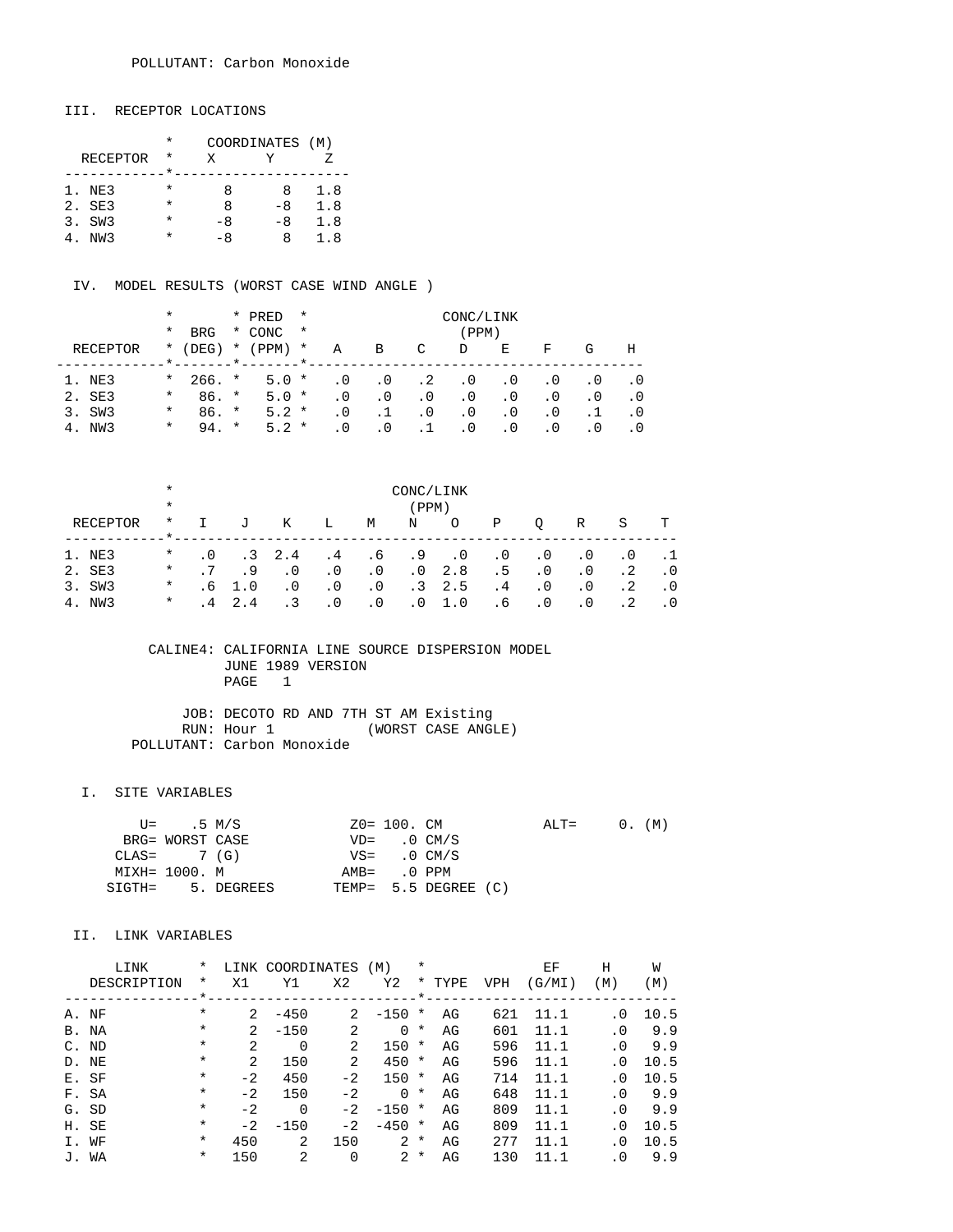|       | K. WD | $\ast$  | $\Omega$ |          | $2 - 150$      |          | $2 *$   | AG |     | 76 11.1 | . 0       | 9.9  |
|-------|-------|---------|----------|----------|----------------|----------|---------|----|-----|---------|-----------|------|
| L. WE |       | $\ast$  | $-150$   | 2        | $-450$         | $2 *$    |         | AG | 76  | 11.1    | . 0       | 10.5 |
| M. EF |       | $\star$ | $-450$   |          | $-2 - 150$     | $-2$ *   |         | AG | 145 | 11.1    | $\cdot$ 0 | 10.5 |
| N. EA |       |         | $* -150$ | $-2$     | $\overline{0}$ | $-2$ *   |         | AG | 83  | 11.1    | . 0       | 9.9  |
| O. ED |       | $\ast$  | $\Omega$ | $-2$     | 150            | $-2$ *   |         | AG | 276 | 11.1    | . 0       | 9.9  |
|       | P. EE | $\ast$  | 150      | $-2$     | 450            | $-2$ *   |         | AG | 276 | 11.1    | $\cdot$ 0 | 10.5 |
|       | O. NL | $\ast$  | $\Omega$ | $\Omega$ | -2             | $-150$ * |         | AG | 20  | 11.1    | $\cdot$ 0 | 9.9  |
|       | R. SL | $\ast$  | $\Omega$ | $\Omega$ | $-2$           | 150      | $\star$ | AG | 66  | 11.1    | . 0       | 9.9  |
|       | S. WL | $\ast$  | $\Omega$ | $\Omega$ | 150            | $2^*$    |         | AG | 147 | 11.1    | . 0       | 9.9  |
|       | T. EL | $\ast$  | $\Omega$ | $\Omega$ | $-150$         | $-2$ *   |         | AG | 62  | 11.1    | . 0       | 9.9  |

 JOB: DECOTO RD AND 7TH ST AM Existing RUN: Hour 1 (WORST CASE ANGLE) POLLUTANT: Carbon Monoxide

### III. RECEPTOR LOCATIONS

|                 | $\star$ | COORDINATES (M) |      |     |
|-----------------|---------|-----------------|------|-----|
| <b>RECEPTOR</b> | *       | x               |      |     |
|                 |         |                 |      |     |
| 1. NE3          | *       | я               | 8    | 1.8 |
| 2. SE3          | *       | я               | $-8$ | 1.8 |
| 3. SW3          | *       | -8              | -8   | 1.8 |
| NW3             | *       | -8              | x    | 1.8 |

#### IV. MODEL RESULTS (WORST CASE WIND ANGLE )

|          | $\ast$  |            | * PRED          | $\star$ | CONC/LINK  |                 |            |           |     |           |     |             |
|----------|---------|------------|-----------------|---------|------------|-----------------|------------|-----------|-----|-----------|-----|-------------|
|          | *       | <b>BRG</b> | * CONC          | $\star$ |            |                 |            | (PPM)     |     |           |     |             |
| RECEPTOR |         | $*$ (DEG)  | $*$ (PPM)       | $\ast$  | Α          | B               | C          | D         | Е   | F         | G   | H           |
|          |         |            | $\star$ $\star$ |         |            |                 |            |           |     |           |     |             |
| 1. NE3   | $\star$ | 184. *     | $3.3*$          |         |            | $.3 \t1.3$      | $\ldots$ 1 | $\cdot$ 0 | . 0 | . 0       | .7  | $\cdot$ . 4 |
| 2. SE3   | $\star$ | $356.$ *   | $3.2*$          |         | $\cdot$ 0  | $.1 \t1.3$      |            | $\cdot$ 2 | . 4 | . 6       | . 0 | $\cdot$ 0   |
| 3. SW3   | $\star$ | 176. *     | $3.2*$          |         | .4         | .5 <sub>1</sub> | $\cdot$ 0  | $\cdot$ 0 | . 0 | $\cdot$ 0 | 1.9 | $\cdot$ .4  |
| 4. NW3   | $\star$ | $176.$ *   | $3.3*$          |         | $4 \times$ | .6              | $\cdot$ 0  | $\cdot$ 0 | . 0 |           |     |             |

|           | $\ast$  | CONC/LINK |           |           |           |           |           |           |           |           |           |           |           |  |
|-----------|---------|-----------|-----------|-----------|-----------|-----------|-----------|-----------|-----------|-----------|-----------|-----------|-----------|--|
|           | $\ast$  | (PPM)     |           |           |           |           |           |           |           |           |           |           |           |  |
| RECEPTOR  | $\star$ |           | J         | Κ         | Ш.        | M         | N         | $\circ$   | Ρ         | O         | R         | S         | т         |  |
| 1. NE3    | $\ast$  | $\cdot$ 0 | $\cdot$ 0 | $\cdot$ 0 | $\cdot$ 0 | $\cdot$ 0 | $\cdot$ 0 | $\cdot$ 2 | $\cdot$ 0 | $\cdot$ 0 | . 0       | . 0       | . 0       |  |
| 2. SE3    | $\ast$  | . 0       | $\cdot$ 0 | $\cdot$ 0 | $\cdot$ 0 | $\cdot$ 0 | $\cdot$ 0 | $\cdot$ 2 | $\cdot$ 0 | $\cdot$ 0 |           | $\cdot$ 0 | $\cdot$ 0 |  |
| 3. SW3    | $\ast$  | $\cdot$ 0 | $\cdot$ 0 | $\cdot$ 0 | $\cdot$ 0 | $\cdot$ 0 | $\cdot$ 0 | $\cdot$ 0 | $\cdot$ 0 | $\cdot$ 0 | $\cdot$ 0 | $\cdot$ 0 | $\cdot$ 0 |  |
| NW3<br>4. | $\ast$  | . 0       | . 0       | $\cdot$ 0 | $\cdot$ 0 | $\cdot$ 0 | $\cdot$ 0 | $\cdot$ 0 | $\cdot$ 0 | $\cdot$ 0 | $\cdot$ 0 | $\cdot$ 0 | . 0       |  |

 CALINE4: CALIFORNIA LINE SOURCE DISPERSION MODEL JUNE 1989 VERSION PAGE 1

 JOB: DECOTO RD AND 7TH ST PM Existing RUN: Hour 1 (WORST CASE ANGLE) POLLUTANT: Carbon Monoxide

I. SITE VARIABLES

|               | U= .5 M/S       |                   | ZO= 100. CM             |                      | $ALT = 0. (M)$ |  |  |
|---------------|-----------------|-------------------|-------------------------|----------------------|----------------|--|--|
|               | BRG= WORST CASE |                   | $VD = 0 CM/S$           |                      |                |  |  |
| $CLAS = 7(G)$ |                 |                   | $VS = 0 \, \text{CM/S}$ |                      |                |  |  |
|               | MIXH= 1000. M   |                   | $AMB = 0$ PPM           |                      |                |  |  |
|               |                 | SIGTH= 5. DEGREES |                         | TEMP= 5.5 DEGREE (C) |                |  |  |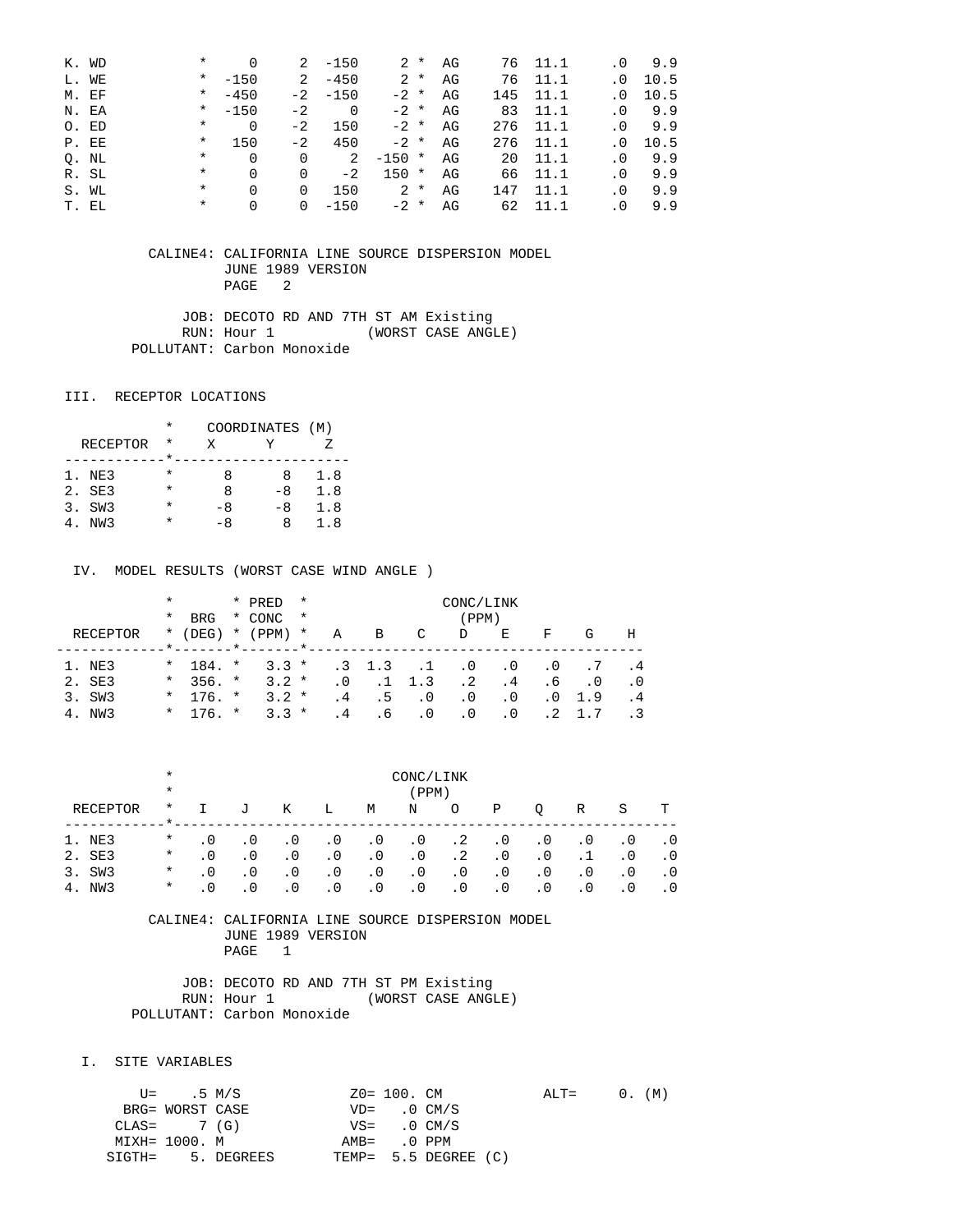### II. LINK VARIABLES

| LINK<br>$\star$  |         |                | LINK COORDINATES (M) *     |                                              |                    |         |    |      | EF                                  | H                          | W      |
|------------------|---------|----------------|----------------------------|----------------------------------------------|--------------------|---------|----|------|-------------------------------------|----------------------------|--------|
| DESCRIPTION      |         |                |                            |                                              |                    |         |    |      | * X1 Y1 X2 Y2 * TYPE VPH (G/MI) (M) |                            | (M)    |
|                  |         |                |                            |                                              |                    |         |    |      |                                     |                            |        |
| A. NF            | $\star$ | $\overline{2}$ | $-450$                     |                                              | $2 -150 * AG$      |         |    | 1044 | 11.1                                | $\cdot$ 0                  | 10.5   |
| $\star$<br>B. NA |         | $\mathbf{2}$   |                            | $-150$ 2                                     | $\overline{0}$ $*$ |         | AG | 1013 | 11.1                                |                            | .0 9.9 |
| C. ND            | $\star$ | $\overline{a}$ |                            | $\begin{array}{ccc} & & 0 & & 2 \end{array}$ | $150 *$            |         | AG | 893  | 11.1                                |                            | .0 9.9 |
| D. NE            | $\star$ | $\overline{2}$ | 150                        | $\overline{\phantom{0}}^2$                   | 450                | $\star$ | AG | 893  | 11.1                                | $\overline{\phantom{0}}$ . | 10.5   |
| E. SF            | $\star$ | $-2$           | 450                        | $-2$                                         | $150 *$            |         | AG | 655  | 11.1                                | . 0                        | 10.5   |
| F. SA            | $\star$ | $-2$           | 150                        |                                              | $-2$ 0 $*$         |         | AG | 638  | 11.1                                |                            | .0 9.9 |
| G. SD            | $\star$ |                | $-2$ 0                     | $-2$                                         | $-150$ *           |         | AG | 781  | 11.1                                |                            | .0 9.9 |
| H. SE            | $\star$ | $-2$           | $-150$                     | $-2$                                         | $-450$ *           |         | AG | 781  | 11.1                                | . 0                        | 10.5   |
| I. WF            | $\star$ | 450            | $\overline{\phantom{a}}$ 2 | 150                                          | $2^*$              |         | AG | 210  | 11.1                                | $\overline{\phantom{0}}$ . | 10.5   |
| J. WA            | $\star$ |                | 150 2                      |                                              | $0 \t 2 \t \star$  |         | AG | 71   | 11.1                                |                            | .0 9.9 |
| K. WD            |         |                | $*$ 0 2                    |                                              | $-150$ 2 *         |         | AG | 80   | 11.1                                |                            | .0 9.9 |
| L. WE            | $\star$ |                | $-150$ 2                   |                                              | $-450$ 2 *         |         | AG | 80   | 11.1                                | $\cdot$ 0                  | 10.5   |
| M. EF            | $\star$ | $-450$         | $-2$                       | $-150$                                       | $-2$ *             |         | AG | 76   | 11.1                                | . 0                        | 10.5   |
| N. EA            | $\star$ | $-150$         |                            | $-2$ 0                                       | $-2$ *             |         | AG | 53   | 11.1                                |                            | .0 9.9 |
| O. ED            | $\star$ | $\overline{0}$ | $-2$                       | 150                                          | $-2$ *             |         | AG | 231  | 11.1                                | . 0                        | 9.9    |
| P. EE            | $\star$ | 150            |                            | $-2$ 450                                     | $-2$ *             |         | AG | 231  | 11.1                                | . 0                        | 10.5   |
| Q. NL            | $\star$ | $\Omega$       | $\overline{0}$             | $\overline{\mathbf{2}}$                      | $-150$ *           |         | AG | 31   | 11.1                                | $\cdot$ 0                  | 9.9    |
| R. SL            | $\star$ | $\Omega$       | $\Omega$                   | $-2$                                         | $150 *$            |         | AG | 17   | 11.1                                | $\cdot$ 0                  | 9.9    |
| S. WL            | $\star$ | $\Omega$       | $\Omega$                   |                                              | $150$ 2 *          |         | AG | 139  | 11.1                                | $\cdot$ 0                  | 9.9    |
| T. EL            | $\star$ | $\Omega$       | $\overline{0}$             | $-150$                                       | $-2$ *             |         | AG | 23   | 11.1                                | $\cdot$ 0                  | 9.9    |

 CALINE4: CALIFORNIA LINE SOURCE DISPERSION MODEL JUNE 1989 VERSION PAGE 2

 JOB: DECOTO RD AND 7TH ST PM Existing RUN: Hour 1 (WORST CASE ANGLE) POLLUTANT: Carbon Monoxide

### III. RECEPTOR LOCATIONS

|                 | $\star$ | COORDINATES (M) |      |     |
|-----------------|---------|-----------------|------|-----|
| <b>RECEPTOR</b> | *       | X               |      |     |
|                 |         |                 |      |     |
| 1. NE3          | *       | я               | Χ    | 1.8 |
| 2. SE3          | *       | я               | $-8$ | 1.8 |
| 3. SW3          | *       | -8              | $-8$ | 1.8 |
| NW 3            | *       | -8              | я    | 1.8 |

IV. MODEL RESULTS (WORST CASE WIND ANGLE )

|          | *<br>*  | <b>BRG</b>   |         | * PRED<br>* CONC | $\star$<br>$\star$ | CONC/LINK<br>(PPM) |                |           |           |           |           |     |                |  |
|----------|---------|--------------|---------|------------------|--------------------|--------------------|----------------|-----------|-----------|-----------|-----------|-----|----------------|--|
| RECEPTOR | $\star$ | (DEG)        |         | $*$ (PPM)        | $\star$            | Α                  | B              | C         | D         | Е         | F         | G   | Н              |  |
|          |         |              | $\star$ |                  |                    |                    |                |           |           |           |           |     |                |  |
| 1. NE3   | $\star$ | 184. *       |         | $4.2*$           |                    |                    | $.4 \quad 2.1$ | $\cdot$ 2 | $\cdot$ 0 | $\cdot$ 0 | $\cdot$ 0 | .7  | $\cdot$ 4      |  |
| 2. SE3   | $\star$ | 184. *       |         | $3.9*$           |                    |                    | $.4 \quad 2.3$ | $\cdot$ 0 | $\cdot$ 0 | $\cdot$ 0 | $\cdot$ 0 | . 6 | $\overline{5}$ |  |
| 3. SW3   | $\star$ | $176.$ *     |         | $3.6*$           |                    | .6                 | . 8            | . 0       | $\cdot$ 0 | $\cdot$ 0 | $\cdot$ 0 | 1.8 | .3             |  |
| 4. NW3   |         | $*$ 176, $*$ |         | $3.7 *$          |                    | .5 <sub>1</sub>    | . 9            | $\cdot$ 0 | . 0       | $\cdot$ 0 |           |     |                |  |

|           | $\ast$  | CONC/LINK |           |           |           |           |           |           |           |           |           |           |           |
|-----------|---------|-----------|-----------|-----------|-----------|-----------|-----------|-----------|-----------|-----------|-----------|-----------|-----------|
|           | $\ast$  |           | (PPM)     |           |           |           |           |           |           |           |           |           |           |
| RECEPTOR  | $\star$ |           | J         | Κ         | Ш.        | M         | N         | $\circ$   | Ρ         |           | R         | S         | т         |
| 1. NE3    | $\ast$  | $\cdot$ 0 | $\cdot$ 0 | $\cdot$ 0 | $\cdot$ 0 | $\cdot$ 0 | $\cdot$ 0 | .1        | $\cdot$ 0 | $\cdot$ 0 | $\cdot$ 0 | . 0       | . 0       |
| 2. SE3    | $\ast$  | . 0       | $\cdot$ 0 | $\cdot$ 0 | $\cdot$ 0 | $\cdot$ 0 | $\cdot$ 0 | $\cdot$ 0 | $\cdot$ 0 | $\cdot$ 0 | $\cdot$ 0 | . 0       | $\cdot$ 0 |
| 3. SW3    | $\ast$  | $\cdot$ 0 | $\cdot$ 0 | $\cdot$ 0 | $\cdot$ 0 | $\cdot$ 0 | $\cdot$ 0 | $\cdot$ 0 | $\cdot$ 0 | $\cdot$ 0 | $\cdot$ 0 | . 0       | $\cdot$ 0 |
| NW3<br>4. | $\ast$  | . 0       | . 0       | $\cdot$ 0 | $\cdot$ 0 | $\cdot$ 0 | $\cdot$ 0 | $\cdot$ 0 | $\cdot$ 0 | $\cdot$ 0 | $\cdot$ 0 | $\cdot$ 0 | . 0       |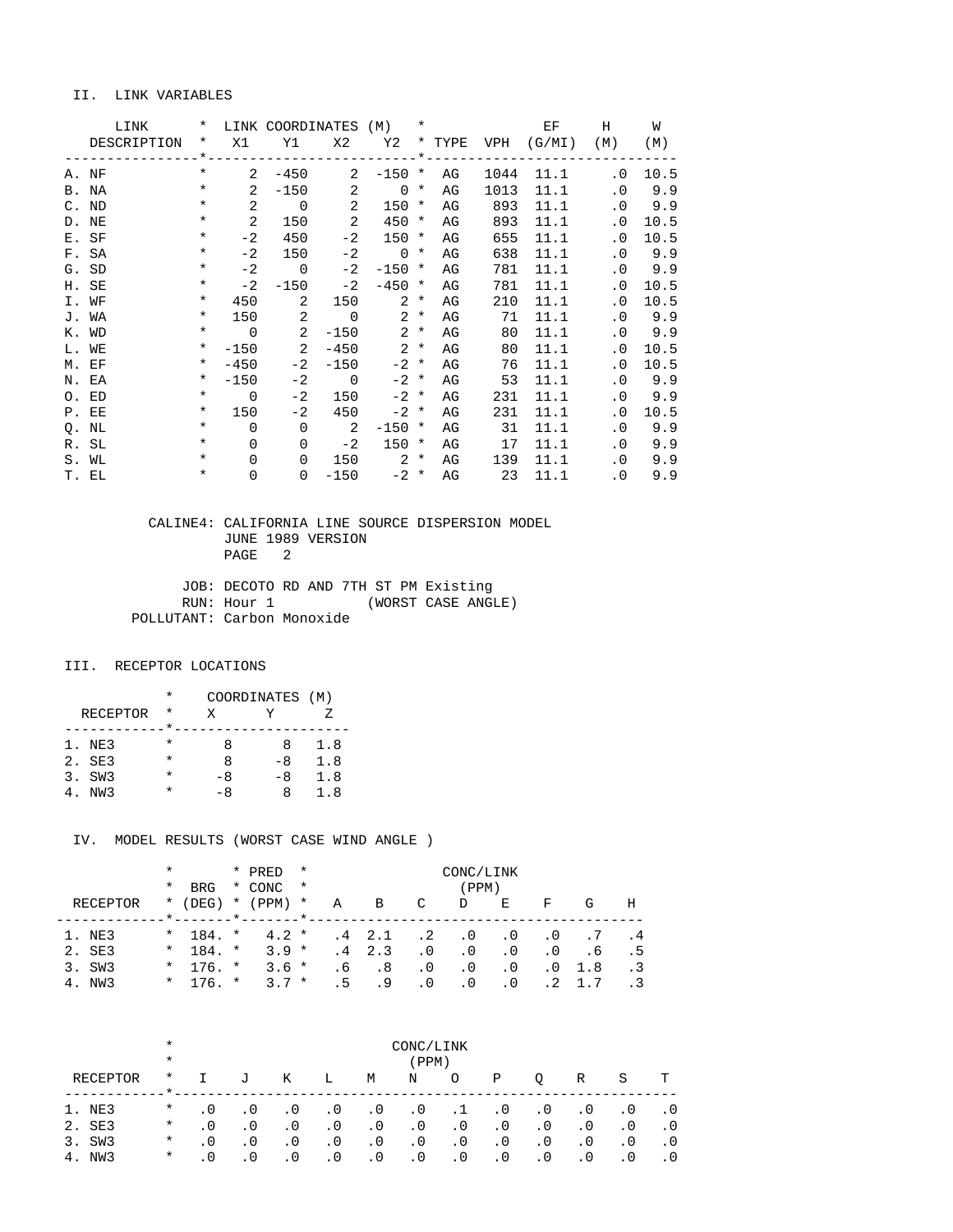JOB: DECOTO RD AND 11TH ST AM Existing RUN: Hour 1 (WORST CASE ANGLE) POLLUTANT: Carbon Monoxide

I. SITE VARIABLES

| U= .5 M/S       |                   | $Z0 = 100$ . CM |                         | $\text{ALT} =$ |  | $0.$ (M) |
|-----------------|-------------------|-----------------|-------------------------|----------------|--|----------|
| BRG= WORST CASE |                   | $VD = 0 CM/S$   |                         |                |  |          |
| $CLAS = 7(G)$   |                   |                 | $VS = 0 \, \text{CM/S}$ |                |  |          |
| MIXH= 1000. M   |                   | AMB= .0 PPM     |                         |                |  |          |
|                 | SIGTH= 5. DEGREES |                 | TEMP= 5.5 DEGREE (C)    |                |  |          |

#### II. LINK VARIABLES

| LINK        | $\star$  |                | LINK COORDINATES (M) *     |                            |                   |        |    |      | EF                              | H                          | W      |
|-------------|----------|----------------|----------------------------|----------------------------|-------------------|--------|----|------|---------------------------------|----------------------------|--------|
| DESCRIPTION |          |                |                            |                            |                   |        |    |      | * X1 Y1 X2 Y2 * TYPE VPH (G/MI) | (M)                        | (M)    |
|             |          |                |                            |                            |                   |        |    |      |                                 |                            |        |
| A. NF       | $\star$  | $\mathbf{2}$   | $-450$                     |                            | $2 - 150$ *       |        | AG | 907  | 11.1                            | $\cdot$ 0                  | 10.5   |
| B. NA       | $\star$  | 2              |                            | $-150$ 2                   | $0 *$             |        | AG | 873  | 11.1                            |                            | .0 9.9 |
| C. ND       | $\star$  | 2              |                            | $0\qquad 2$                | $150 *$           |        | AG | 791  | 11.1                            |                            | .0 9.9 |
| D. NE       | $\star$  | 2              | 150                        | $\overline{\phantom{0}}^2$ | 450               | $\ast$ | AG | 791  | 11.1                            | $\overline{\phantom{0}}$ . | 10.5   |
| E. SF       | $\ast$   | $-2$           | 450                        | $-2$                       | $150 *$           |        | AG | 1029 | 11.1                            | . 0                        | 10.5   |
| F. SA       | $\ast$   | $-2$           | 150                        |                            | $-2$ 0 $*$        |        | AG | 990  | 11.1                            |                            | .0 9.9 |
| G. SD       | $\ast$   | $-2$           | $\overline{0}$             | $-2$                       | $-150$ *          |        | AG | 1091 | 11.1                            |                            | .0 9.9 |
| H. SE       | $\ast$   | $-2$           | $-150$                     | $-2$                       | $-450$ *          |        | AG | 1091 | 11.1                            | . 0                        | 10.5   |
| I. WF       | $\ast$   | 450            | $\sim$ 2                   |                            | $150$ 2 $*$       |        | AG | 143  | 11.1                            | $\cdot$ 0                  | 10.5   |
| J. WA       | $\star$  |                | 150 2                      |                            | $0 \t 2 \t \star$ |        | AG | 45   | 11.1                            |                            | .0 9.9 |
| K. WD       | $\star$  | $\overline{0}$ | $\overline{\phantom{a}}$ 2 |                            | $-150$ 2 *        |        | AG | 49   | 11.1                            |                            | .0 9.9 |
| L. WE       | $\star$  |                | $-150$ 2                   |                            | $-450$ 2 *        |        | AG | 49   | 11.1                            | $\cdot$ 0                  | 10.5   |
| M. EF       | $\star$  | $-450$         | $-2$                       | $-150$                     | $-2$ *            |        | AG | 74   | 11.1                            | . 0                        | 10.5   |
| N. EA       | $\star$  | $-150$         |                            | $-2$ 0                     | $-2$ *            |        | AG | 20   | 11.1                            |                            | .0 9.9 |
| O. ED       | $\star$  | $\overline{0}$ | $-2$                       | 150                        | $-2$ *            |        | AG | 222  | 11.1                            | $\cdot$ 0                  | 9.9    |
| P. EE       | $\star$  | 150            | $-2$                       | 450                        | $-2$ *            |        | AG | 222  | 11.1                            | . 0                        | 10.5   |
| Q. NL       | $\star$  | $\Omega$       | $\Omega$                   | $\overline{\phantom{a}}$ 2 | $-150$ *          |        | AG | 34   | 11.1                            | $\cdot$ 0                  | 9.9    |
| R. SL       | $\star$  | $\Omega$       | $\mathbf 0$                | $-2$                       | $150 *$           |        | AG | 39   | 11.1                            | $\cdot$ 0                  | 9.9    |
| S. WL       | $\star$  | $\Omega$       | $\Omega$                   | 150                        | $2^*$             |        | AG | 98   | 11.1                            | $\cdot$ 0                  | 9.9    |
| T. EL       | $^\star$ | $\mathbf 0$    | $\overline{0}$             | $-150$                     | $-2$ *            |        | AG | 54   | 11.1                            | $\cdot$ 0                  | 9.9    |

#### CALINE4: CALIFORNIA LINE SOURCE DISPERSION MODEL JUNE 1989 VERSION PAGE 2

JOB: DECOTO RD AND 11TH ST AM Existing<br>RUN: Hour 1 (WORST CASE ANGL) (WORST CASE ANGLE) POLLUTANT: Carbon Monoxide

#### III. RECEPTOR LOCATIONS

|                 | * | COORDINATES (M) |      |     |
|-----------------|---|-----------------|------|-----|
| <b>RECEPTOR</b> | * | X               |      |     |
|                 |   |                 |      |     |
| 1. NE3          | * | я               | 8    | 1.8 |
| 2. SE3          | * | я               | $-8$ | 1.8 |
| 3. SW3          | * | -8              | $-8$ | 1.8 |
| NW 3            | * | $-8$            | x    | 1.8 |

IV. MODEL RESULTS (WORST CASE WIND ANGLE )

|                                          |  | $*$ PRED $*$                        | CONC/LINK |  |  |       |  |  |  |   |
|------------------------------------------|--|-------------------------------------|-----------|--|--|-------|--|--|--|---|
|                                          |  | * BRG * $CONC$ *                    |           |  |  | (PPM) |  |  |  |   |
| RECEPTOR * (DEG) * (PPM) * $A$ B C D E F |  |                                     |           |  |  |       |  |  |  | H |
|                                          |  | *-------*------*------------------- |           |  |  |       |  |  |  |   |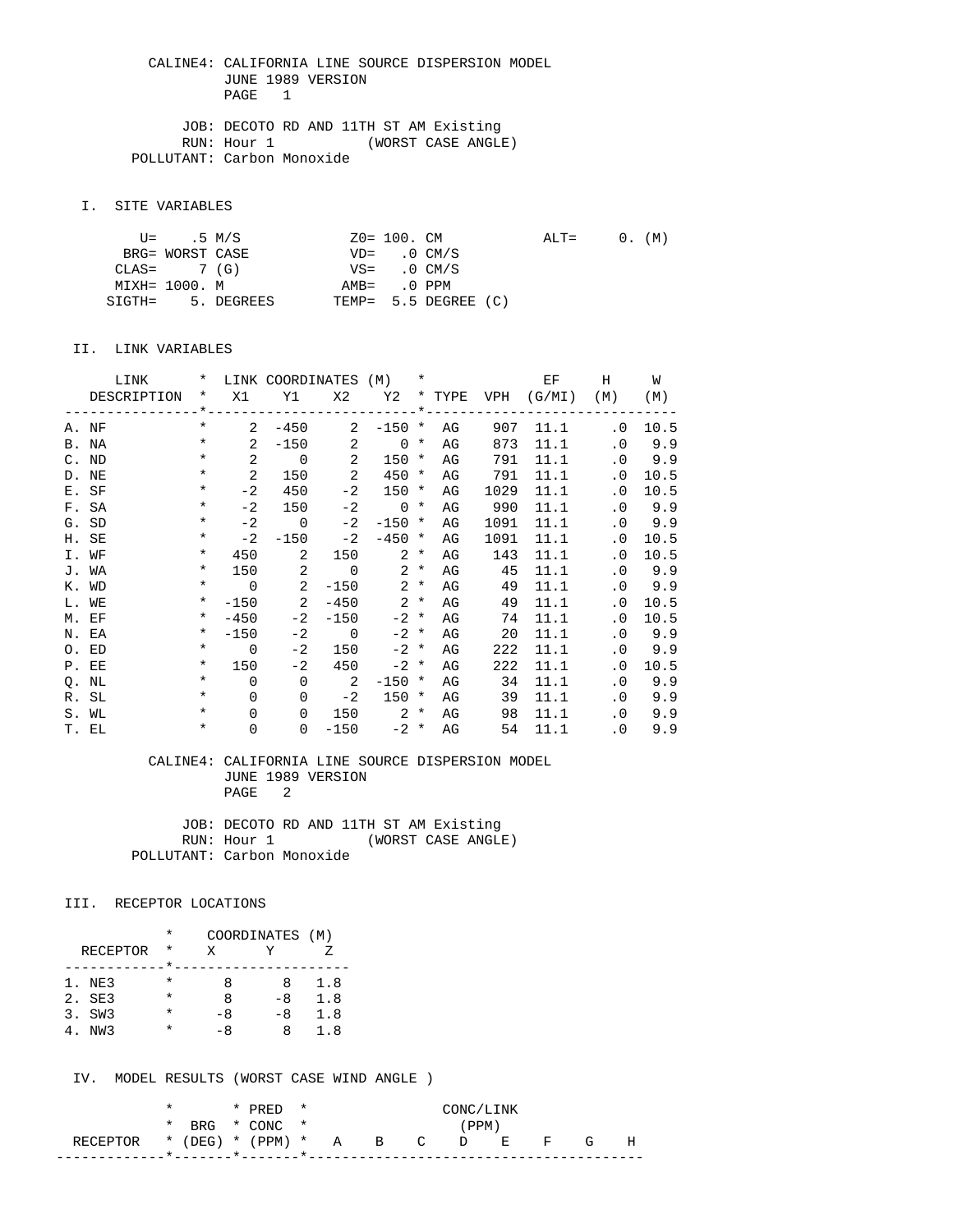| 1. NE3 |  |  |  |  | $*$ 184. $*$ 4.2 $*$ .3 1.8 .2 .0 .0 .0 .9 .6 |  |  |
|--------|--|--|--|--|-----------------------------------------------|--|--|
| 2. SE3 |  |  |  |  | $*$ 356. $*$ 3.9 $*$ .0 .2 1.7 .3 .5 .9 .0 .0 |  |  |
| 3. SW3 |  |  |  |  | $*$ 176. $*$ 4.2 $*$ .6 .7 .0 .0 .0 .0 2.5 .5 |  |  |
| 4. NW3 |  |  |  |  | $*$ 176. $*$ 4.3 $*$ .5 .8 .0 .0 .0 .2 2.2 .4 |  |  |

|          | $\ast$   | CONC/LINK |           |           |           |           |           |           |           |           |           |           |           |
|----------|----------|-----------|-----------|-----------|-----------|-----------|-----------|-----------|-----------|-----------|-----------|-----------|-----------|
|          | $\ast$   | (PPM)     |           |           |           |           |           |           |           |           |           |           |           |
| RECEPTOR | $^\star$ |           | J         | Κ         | Ш.        | M         | N         | $\circ$   | Ρ         | O         | R         | S         | т         |
| 1. NE3   | $\ast$   | . 0       | . 0       | $\cdot$ 0 | . 0       | . 0       | $\cdot$ 0 | .1        | . 0       | $\cdot$ 0 | . 0       | . 0       | $\cdot$ 0 |
| 2. SE3   | $^\star$ | $\cdot$ 0 | $\cdot$ 0 | $\cdot$ 0 | $\cdot$ 0 | $\cdot$ 0 | $\cdot$ 0 | $\cdot$ 2 | $\cdot$ 0 | $\cdot$ 0 | $\cdot$ 0 | $\cdot$ 0 | . 0       |
| 3. SW3   | $\ast$   | $\cdot$ 0 | $\cdot$ 0 | $\cdot$ 0 | $\cdot$ 0 | $\cdot$ 0 | $\cdot$ 0 | $\cdot$ 0 | $\cdot$ 0 | $\cdot$ 0 | $\cdot$ 0 | $\cdot$ 0 | . 0       |
| NW3      | $\ast$   | . 0       |           | $\cdot$ 0 | . 0       | $\cdot$ 0 | $\cdot$ 0 | $\cdot$ 0 | . 0       | $\cdot$ 0 | $\cdot$ 0 | $\cdot$ 0 |           |

 JOB: DECOTO RD AND 11TH ST PM Existing RUN: Hour 1 (WORST CASE ANGLE) POLLUTANT: Carbon Monoxide

I. SITE VARIABLES

|               | U= .5 M/S       |                   | $Z0 = 100$ . CM         |                      | $ALT =$ |  | $0.$ (M) |
|---------------|-----------------|-------------------|-------------------------|----------------------|---------|--|----------|
|               | BRG= WORST CASE |                   | $VD = 0 CM/S$           |                      |         |  |          |
| $CLAS = 7(G)$ |                 |                   | $VS = 0 \, \text{CM/S}$ |                      |         |  |          |
| MIXH= 1000. M |                 |                   | AMB= .0 PPM             |                      |         |  |          |
|               |                 | SIGTH= 5. DEGREES |                         | TEMP= 5.5 DEGREE (C) |         |  |          |

II. LINK VARIABLES

| LINK        | $\star$    |                | LINK COORDINATES (M) *     |                            |                   |        |    |      | EF                              | H                          | W      |
|-------------|------------|----------------|----------------------------|----------------------------|-------------------|--------|----|------|---------------------------------|----------------------------|--------|
| DESCRIPTION |            |                |                            |                            |                   |        |    |      | * X1 Y1 X2 Y2 * TYPE VPH (G/MI) | (M)                        | (M)    |
|             |            |                |                            |                            |                   |        |    |      |                                 |                            |        |
| A. NF       | $\star$    | $\mathbf{2}$   | $-450$                     |                            | $2 - 150$ *       |        | AG | 1313 | 11.1                            | $\cdot$ 0                  | 10.5   |
| B. NA       | $\star$    | 2              |                            | $-150$ 2                   | $0 *$             |        | AG | 1238 | 11.1                            |                            | .0 9.9 |
| C. ND       | $\star$    | 2              |                            | $0\qquad 2$                | $150 *$           |        | AG | 1256 | 11.1                            |                            | .0 9.9 |
| D. NE       | $\star$    | 2              | 150                        | $\overline{\phantom{0}}^2$ | 450               | $\ast$ | AG | 1256 | 11.1                            | $\overline{\phantom{0}}$ . | 10.5   |
| E. SF       | $\ast$     | $-2$           | 450                        | $-2$                       | 150 *             |        | AG | 861  | 11.1                            | . 0                        | 10.5   |
| F. SA       | $\star$    | $-2$           | 150                        |                            | $-2$ 0 $*$        |        | AG | 835  | 11.1                            |                            | .0 9.9 |
| G. SD       | $\ast$     |                | $-2$ 0                     | $-2$                       | $-150$ *          |        | AG | 994  | 11.1                            |                            | .0 9.9 |
| H. SE       | $^{\star}$ | $-2$           | $-150$                     | $-2$                       | $-450$ *          |        | AG | 994  | 11.1                            | . 0                        | 10.5   |
| I. WF       | $\star$    |                | 450 2                      |                            | $150$ 2 $*$       |        | AG | 216  | 11.1                            | $\overline{\phantom{0}}$ . | 10.5   |
| J. WA       | $\star$    |                | 150 2                      |                            | $0 \t 2 \t \star$ |        | AG | 58   | 11.1                            |                            | .0 9.9 |
| K. WD       |            | $*$ 0          | $\overline{\phantom{a}}$ 2 |                            | $-150$ 2 *        |        | AG | 86   | 11.1                            |                            | .0 9.9 |
| L. WE       | $\star$    |                | $-150$ 2                   |                            | $-450$ 2 *        |        | AG | 86   | 11.1                            | $\cdot$ 0                  | 10.5   |
| M. EF       | $\star$    | $-450$         | $-2$                       | $-150$                     | $-2$ *            |        | AG | 54   | 11.1                            | $\cdot$ 0                  | 10.5   |
| N. EA       | $\star$    | $-150$         |                            | $-2$ 0                     | $-2$ *            |        | AG | 11   | 11.1                            |                            | .0 9.9 |
| O. ED       | $\star$    | $\overline{0}$ | $-2$                       | 150                        | $-2$ *            |        | AG | 108  | 11.1                            | $\cdot$ 0                  | 9.9    |
| P. EE       | $\star$    | 150            | $-2$                       | 450                        | $-2$ *            |        | AG | 108  | 11.1                            | . 0                        | 10.5   |
| Q. NL       | $\star$    | $\Omega$       | $\Omega$                   | $\overline{\phantom{a}}$   | $-150$ *          |        | AG | 75   | 11.1                            | $\cdot$ 0                  | 9.9    |
| R. SL       | $\star$    | $\Omega$       | $\Omega$                   | $-2$                       | $150*$            |        | AG | - 26 | 11.1                            | $\cdot$ 0                  | 9.9    |
| S. WL       | $\star$    | $\Omega$       | $\Omega$                   |                            | $150$ 2 $*$       |        | AG | 158  | 11.1                            | $\cdot$ 0                  | 9.9    |
| T. EL       | $^{\star}$ | $\mathbf 0$    | $\overline{0}$             | $-150$                     | $-2$ *            |        | AG | 43   | 11.1                            | $\overline{\phantom{0}}$ . | 9.9    |

 CALINE4: CALIFORNIA LINE SOURCE DISPERSION MODEL JUNE 1989 VERSION PAGE 2

 JOB: DECOTO RD AND 11TH ST PM Existing RUN: Hour 1 (WORST CASE ANGLE) POLLUTANT: Carbon Monoxide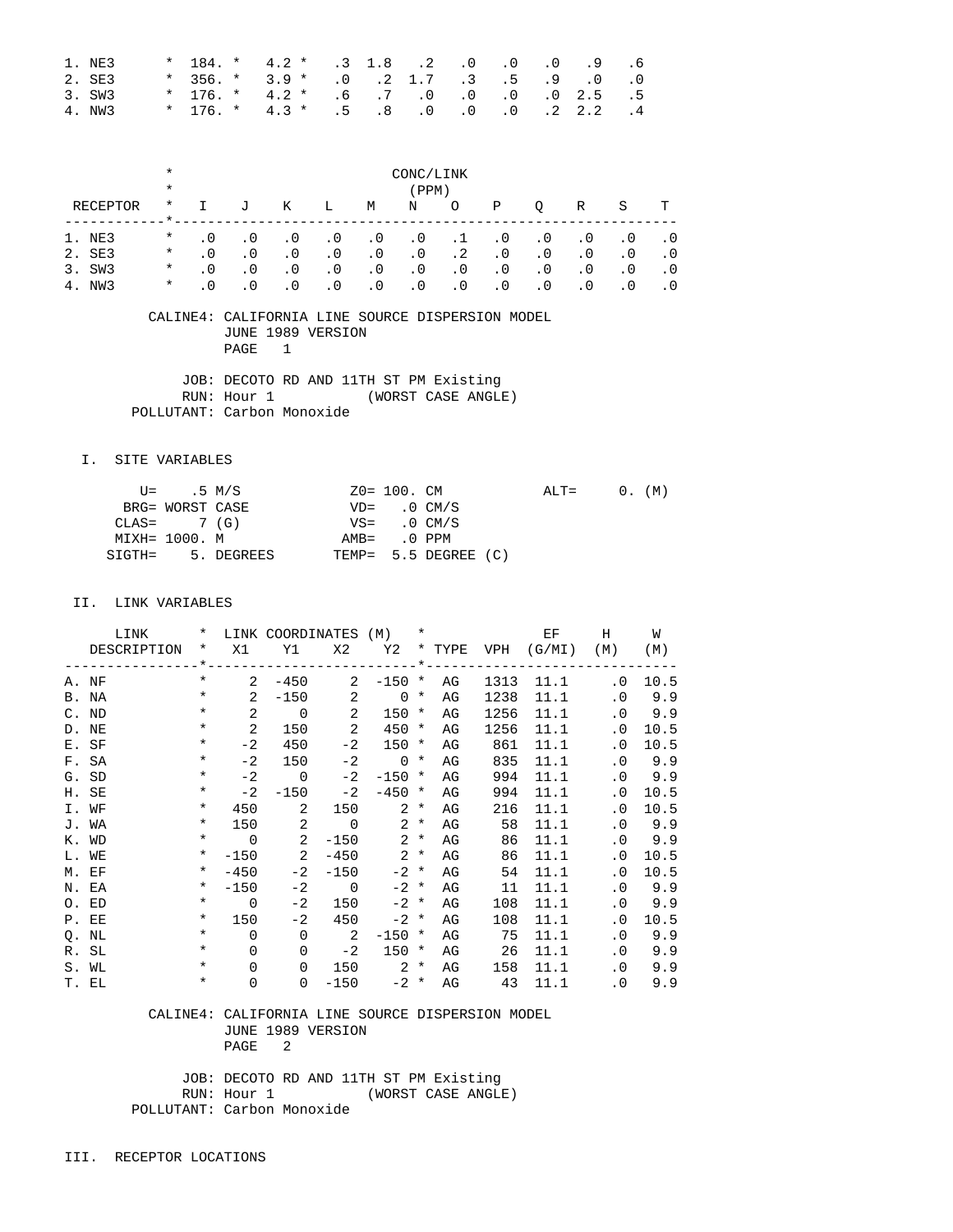|                 | * | COORDINATES (M) |    |     |
|-----------------|---|-----------------|----|-----|
| <b>RECEPTOR</b> | * | x               |    |     |
|                 |   |                 |    |     |
| 1. NE3          | * | я               | x  | 1.8 |
| 2. SE3          | * | я               | -8 | 1.8 |
| 3. SW3          | * | -8              | -8 | 1.8 |
| NW 3            |   | -8              | x  | 1.8 |

IV. MODEL RESULTS (WORST CASE WIND ANGLE )

|          | *        |                 | * PRED        | $\star$ | CONC/LINK |                |                |           |           |                 |     |           |
|----------|----------|-----------------|---------------|---------|-----------|----------------|----------------|-----------|-----------|-----------------|-----|-----------|
|          | $^\star$ | <b>BRG</b>      | * CONC        | $\star$ |           |                |                | (PPM)     |           |                 |     |           |
| RECEPTOR | $\star$  | (DEG)           | $*$ (PPM) $*$ |         | Α         | B              | C              | D         | Е         | F               | G   | H         |
|          |          | $\star$ $\star$ |               |         |           |                |                |           |           |                 |     |           |
| 1. NE3   |          | $*$ 184. $*$    | $5.0*$        |         |           | $.5 \t2.5 \t3$ |                | $\cdot$ 0 | $\cdot$ 0 | $\cdot$ 0       | .9  | . . 5     |
| 2. SE3   | $\star$  | $356.$ *        | $4.7*$        |         | $\cdot$ 0 |                | $.3 \quad 2.5$ | .4        | .5        | $.7\phantom{0}$ | . 0 | . 0       |
| 3. SW3   |          | $*$ 176. $*$    | $4.5 *$       |         | .7        | .9             | $\cdot$ 0      | $\cdot$ 0 | . 0       | $\cdot$ 0       | 2.3 | $\cdot$ 4 |
| 4. NW3   |          | $*$ 176. $*$    | $4.5 *$       |         | . 6       | 1.0            | $\cdot$ 0      | $\cdot$ 0 | $\cdot$ 0 |                 | 2.0 | . 4       |

|                 | $^\star$<br>$\star$ | CONC/LINK<br>(PPM) |           |           |           |           |           |           |           |           |           |           |     |
|-----------------|---------------------|--------------------|-----------|-----------|-----------|-----------|-----------|-----------|-----------|-----------|-----------|-----------|-----|
| RECEPTOR        | $\ast$              | $\mathbf{I}$       | J         | Κ         | Ŀ         | М         | N         | O         | Ρ         | O         | R         | S         | т   |
| NE 3<br>1.      | $^\star$            | $\cdot$ 0          | $\cdot$ 0 | $\cdot$ 0 | $\cdot$ 0 | $\cdot$ 0 | $\cdot$ 0 | $\cdot$ 0 | . 0       | $\cdot$ 2 | $\cdot$ 0 |           |     |
| 2. SE3          | $\ast$              | $\cdot$ 0          | $\cdot$ 0 | $\cdot$ 0 | $\cdot$ 0 | $\cdot$ 0 | $\cdot$ 0 | $\cdot$ 0 | $\cdot$ 0 | $\cdot$ 0 | $\cdot$ 0 |           | . 0 |
| SW3<br>3.       | $\ast$              | $\cdot$ 0          | $\cdot$ 0 | $\cdot$ 0 | $\cdot$ 0 | $\cdot$ 0 | $\cdot$ 0 | $\cdot$ 0 | $\cdot$ 0 |           | $\cdot$ 0 | $\cdot$ 0 | . 0 |
| NW <sub>3</sub> | $\ast$              | . 0                | $\cdot$ 0 | $\cdot$ 0 | $\cdot$ 0 | $\cdot$ 0 | $\cdot$ 0 | $\cdot$ 0 | . 0       |           | . 0       | $\cdot$ 0 |     |

#### CALINE4: CALIFORNIA LINE SOURCE DISPERSION MODEL JUNE 1989 VERSION PAGE 1

 JOB: LINDA DR AND ALVARADO-NILES AM Existing RUN: Hour 1 POLLUTANT: Carbon Monoxide

### I. SITE VARIABLES

|               | U= .5 M/S       |                   | ZO= 100. CM   |                         | $ALT = 0. (M)$ |  |  |
|---------------|-----------------|-------------------|---------------|-------------------------|----------------|--|--|
|               | BRG= WORST CASE |                   |               | $VD = 0 CM/S$           |                |  |  |
| $CLAS = 7(G)$ |                 |                   |               | $VS = 0 \, \text{CM/S}$ |                |  |  |
|               | MIXH= 1000. M   |                   | $AMB = 0 PPM$ |                         |                |  |  |
|               |                 | SIGTH= 5. DEGREES |               | TEMP= 5.5 DEGREE (C)    |                |  |  |

### II. LINK VARIABLES

| LINK        | $\ast$      | LINK           | COORDINATES    |                | (M)            | $\ast$   |             |            | ΕF     | Η         | W    |
|-------------|-------------|----------------|----------------|----------------|----------------|----------|-------------|------------|--------|-----------|------|
| DESCRIPTION | $\ast$      | X1             | Y1             | X <sub>2</sub> | Y2             |          | * TYPE      | <b>VPH</b> | (G/MI) | (M)       | (M)  |
|             | $\star$ $-$ |                |                |                |                |          | *---------- |            |        |           |      |
| A. NF       | $\ast$      | 2              | $-450$         | 2              | $-150$         | *        | AG          | $\Omega$   | 11.1   | $\cdot$ 0 | 10.5 |
| B. NA       | $\ast$      | 2              | $-150$         | 2              | $\Omega$       | $\ast$   | AG          | $\Omega$   | 11.1   | $\cdot$ 0 | 9.9  |
| C. ND       | $\ast$      | $\overline{2}$ | $\Omega$       | 2              | 150            | $^\star$ | AG          | 12         | 11.1   | $\cdot$ 0 | 9.9  |
| D. NE       | $\ast$      | $\overline{2}$ | 150            | 2              | 450            | *        | AG          | 12         | 11.1   | . 0       | 10.5 |
| E. SF       | $\ast$      | $-2$           | 450            | $-2$           | 150            | *        | AG          | 79         | 11.1   | . 0       | 10.5 |
| F. SA       | $^\star$    | $-2$           | 150            | $-2$           | $\mathbf 0$    | $^\ast$  | AG          | 45         | 11.1   | $\cdot$ 0 | 9.9  |
| G. SD       | $^\star$    | $-2$           | $\Omega$       | $-2$           | $-150$         | $^\star$ | AG          | $\Omega$   | 11.1   | $\cdot$ 0 | 9.9  |
| H. SE       | $\star$     | $-2$           | $-150$         | $-2$           | $-450$         | $^\star$ | AG          | $\Omega$   | 11.1   | $\cdot$ 0 | 10.5 |
| I. WF       | $^\star$    | 450            | 2              | 150            | 2              | $^\ast$  | AG          | 690        | 11.1   | $\cdot$ 0 | 10.5 |
| J. WA       | $^\star$    | 150            | $\overline{2}$ | $\Omega$       | 2              | $\ast$   | AG          | 690        | 11.1   | $\cdot$ 0 | 9.9  |
| K. WD       | $^\star$    | $\Omega$       | 2              | $-150$         | $\overline{2}$ | $^\star$ | AG          | 735        | 11.1   | $\cdot$ 0 | 9.9  |
| L. WE       | $\ast$      | $-150$         | 2              | $-450$         | 2              | $\ast$   | AG          | 735        | 11.1   | $\cdot$ 0 | 10.5 |
| M. EF       | $\ast$      | $-450$         | $-2$           | $-150$         | $-2$           | $\star$  | AG          | 478        | 11.1   | . 0       | 10.5 |
| N. EA       | $\ast$      | $-150$         | $-2$           | $\Omega$       | $-2$           | $\ast$   | AG          | 466        | 11.1   | $\cdot$ 0 | 9.9  |
| O. ED       | $^\star$    | $\Omega$       | $-2$           | 150            | $-2$           | *        | AG          | 500        | 11.1   | . 0       | 9.9  |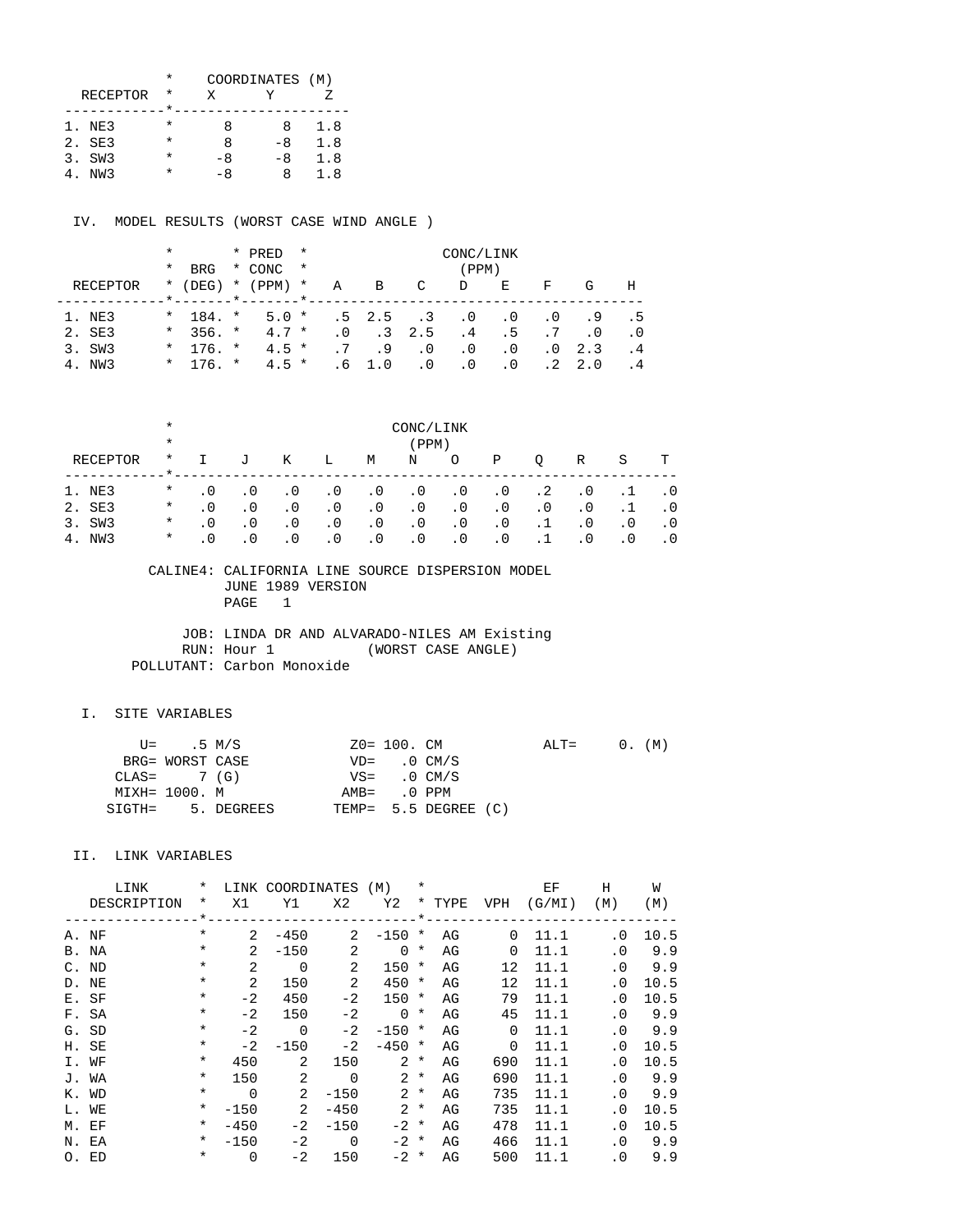| P. EE | $\star$ . | 150       |              | -2 450 -2 * AG      |         |                |          | 500 11.1 .0 10.5 |          |
|-------|-----------|-----------|--------------|---------------------|---------|----------------|----------|------------------|----------|
| O. NL |           |           |              | * 0 0 2 -150 $*$ AG |         | $0 \quad 11.1$ |          |                  | .09.9    |
| R. SL |           |           |              | * 0 0 -2 150 * AG   |         |                | 34 11.1  |                  | .09.9    |
| S. WL |           | $\star$ 0 |              | 0 150 2 * AG        |         |                | $0$ 11.1 |                  | $.0$ 9.9 |
| T. EL |           |           | * 0 0 $-150$ |                     | -2 * AG |                | 12 11.1  |                  | $.0$ 9.9 |

 JOB: LINDA DR AND ALVARADO-NILES AM Existing RUN: Hour 1 (WORST CASE ANGLE) POLLUTANT: Carbon Monoxide

#### III. RECEPTOR LOCATIONS

|                 | *        | COORDINATES (M) |      |     |
|-----------------|----------|-----------------|------|-----|
| <b>RECEPTOR</b> | *        | X               |      |     |
|                 |          |                 |      |     |
| 1. NE3          | *        | я               | Χ    | 1.8 |
| 2. SE3          | $^\star$ | я               | $-8$ | 1.8 |
| 3. SW3          | *        | -8              | -8   | 1.8 |
| NW 3            |          | -8              | x    | 1.8 |

### IV. MODEL RESULTS (WORST CASE WIND ANGLE )

|           | *       |            |         | * PRED  | CONC/LINK<br>$\star$ |           |           |           |           |            |           |           |     |
|-----------|---------|------------|---------|---------|----------------------|-----------|-----------|-----------|-----------|------------|-----------|-----------|-----|
|           | *       | <b>BRG</b> |         | * CONC  | $\star$              |           |           |           | (PPM)     |            |           |           |     |
| RECEPTOR  | $\ast$  | (DEG)      | $\ast$  | (PPM)   | $\star$              | Α         | В         | C         | D         | E          | F         | G         | Η   |
|           |         |            | $\star$ |         |                      |           |           |           |           |            |           |           |     |
| 1. NE3    | $\star$ | $266.$ *   |         | $2.9*$  |                      | $\cdot$ 0 | $\cdot$ 0 | $\cdot$ 0 | . 0       | . 0        | . 0       | . 0       | . 0 |
| 2. SE3    | $\star$ | $274.$ *   |         | $2.5 *$ |                      | $\cdot$ 0 | $\cdot$ 0 | . 0       | $\cdot$ 0 | $.0 \cdot$ | . 0       | $\cdot$ 0 | . 0 |
| 3. SW3    | $\star$ | $274.$ *   |         | $2.5 *$ |                      | $\cdot$ 0 | . 0       | . 0       | $\cdot$ 0 | . 0        | $\cdot$ 0 | . 0       | . 0 |
| NW3<br>4. | $\ast$  | 94. *      |         | $2.8*$  |                      | . 0       | . 0       | $\cdot$ 0 | $\cdot$ 0 | $\cdot$ 0  | . 0       | . 0       |     |

|          | $\ast$<br>$\ast$ | CONC/LINK |                |                |           |           |           |           |           |           |           |           |           |
|----------|------------------|-----------|----------------|----------------|-----------|-----------|-----------|-----------|-----------|-----------|-----------|-----------|-----------|
|          |                  |           | (PPM)          |                |           |           |           |           |           |           |           |           |           |
| RECEPTOR | $^\star$         | $\top$    | J              | Κ              | Ŀ         | M         | N         | $\circ$   | Ρ         | O         | R         | S         | т         |
|          |                  |           |                |                |           |           |           |           |           |           |           |           |           |
| 1. NE3   | $\ast$           | . 0       |                | $.2 \quad 1.6$ | $\cdot$ 3 | $\cdot$ 3 | $\cdot$ 5 | $\cdot$ 0 | $\cdot$ 0 | $\cdot$ 0 | $\cdot$ 0 | . 0       | $\cdot$ 0 |
| 2. SE3   | $^\star$         | . 0       | $\cdot$ 0      | .7             | .4        | $\cdot$ 2 | 1.0       | $\cdot$ 1 | $\cdot$ 0 | $\cdot$ 0 | $\cdot$ 0 | $\cdot$ 0 | $\cdot$ 0 |
| 3. SW3   | $\ast$           | . 0       | $\cdot$ 0      | . 6            | .5        | $\cdot$ 2 | 1.1       | $\cdot$ 0 | $\cdot$ 0 | . 0       | $\cdot$ 0 | $\cdot$ 0 | $\cdot$ 0 |
| NW3      | $\ast$           |           | $\overline{a}$ | . 2            | $\cdot$ 0 | . 0       | $\cdot$ 0 | . 5       | $\cdot$ 3 | $\cdot$ 0 | $\cdot$ 0 | $\cdot$ 0 |           |

 CALINE4: CALIFORNIA LINE SOURCE DISPERSION MODEL JUNE 1989 VERSION PAGE 1

 JOB: LINDA DR AND ALVARADO-NILES PM Existing RUN: Hour 1 (WORST CASE ANGLE) POLLUTANT: Carbon Monoxide

I. SITE VARIABLES

|               | U= .5 M/S       |                   | Z0= 100. CM             |                      | ALT= |  | 0. (M) |
|---------------|-----------------|-------------------|-------------------------|----------------------|------|--|--------|
|               | BRG= WORST CASE |                   | $VD = 0 CM/S$           |                      |      |  |        |
|               | $CLAS = 7(G)$   |                   | $VS = 0 \, \text{CM/S}$ |                      |      |  |        |
| MIXH= 1000. M |                 |                   | AMB= .0 PPM             |                      |      |  |        |
|               |                 | SIGTH= 5. DEGREES |                         | TEMP= 5.5 DEGREE (C) |      |  |        |

### II. LINK VARIABLES

| ____<br>ГNК<br>1 N K | $\bigcap$<br>M<br>.<br>COORDINATES | . <del>. .</del><br>١٨Ι<br>--<br>. . |
|----------------------|------------------------------------|--------------------------------------|
|----------------------|------------------------------------|--------------------------------------|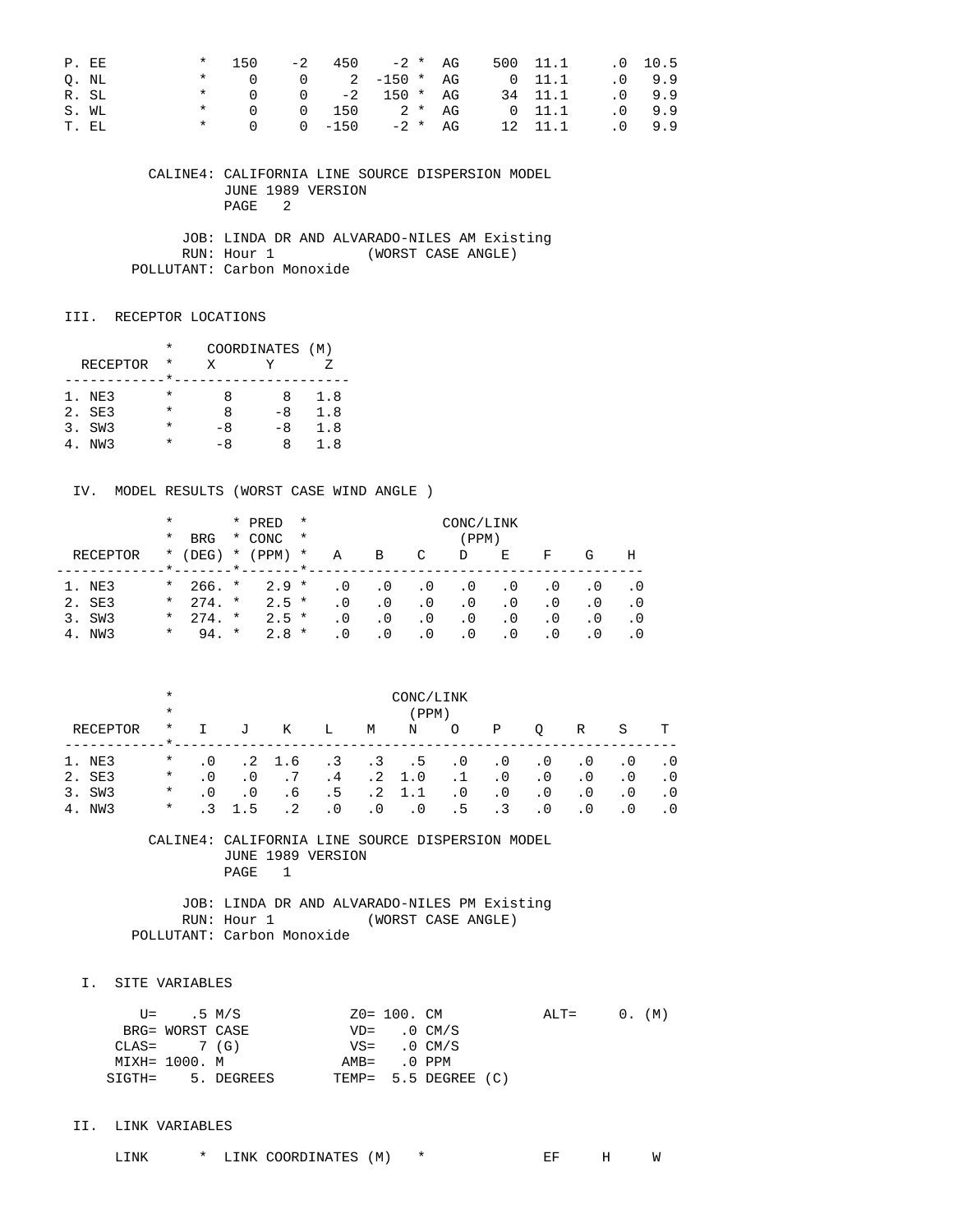| DESCRIPTION | $\star$    | X1             | Y1                       | X2                         |                   |    |                | Y2 * TYPE VPH (G/MI) | (M)       | (M)    |
|-------------|------------|----------------|--------------------------|----------------------------|-------------------|----|----------------|----------------------|-----------|--------|
|             |            |                |                          |                            |                   |    |                |                      |           |        |
| A. NF       | $\star$    | $\mathbf{2}$   | $-450$                   | $\mathbf{2}$               | $-150$ *          | AG |                | $0$ 11.1             | $\cdot$ 0 | 10.5   |
| B. NA       | $\star$    | $\overline{a}$ | $-150$                   | 2                          | $\overline{0}$ *  | AG | $\overline{0}$ | 11.1                 |           | .0 9.9 |
| C. ND       | $\star$    | 2              | $\overline{0}$           | $\overline{\phantom{0}}^2$ | 150 *             | AG | 41             | 11.1                 |           | .0 9.9 |
| D. NE       | $\star$    | 2              | 150                      | $\overline{\phantom{0}}^2$ | $450 *$           | AG | 41             | 11.1                 | . 0       | 10.5   |
| E. SF       | $\star$    | $-2$           | 450                      | $-2$                       | $150 *$           | AG | 26             | 11.1                 | . 0       | 10.5   |
| F. SA       | $\ast$     | $-2$           | 150                      | $-2$                       | $0 *$             | AG | 16             | 11.1                 | $\cdot$ 0 | 9.9    |
| G. SD       | $\ast$     | $-2$           | $\overline{\phantom{0}}$ | $-2$                       | $-150$ *          | AG | $\mathbf 0$    | 11.1                 |           | .0 9.9 |
| H. SE       | $^{\star}$ | $-2$           | $-150$                   | $-2$                       | $-450$ *          | AG | $\mathbf 0$    | 11.1                 | . 0       | 10.5   |
| I. WF       | $\star$    | 450            | 2                        | 150                        | $2*$              | AG | 547            | 11.1                 | $\cdot$ 0 | 10.5   |
| J. WA       | $\star$    |                | 150 2                    |                            | $0 \t 2 \t \star$ | AG | 547            | 11.1                 | $\cdot$ 0 | 9.9    |
| K. WD       | $\star$    | $\overline{0}$ | $\overline{2}$           | $-150$                     | $2 *$             | AG | 563            | 11.1                 | $\cdot$ 0 | 9.9    |
| L. WE       | $\star$    |                | $-150$ 2                 |                            | $-450$ 2 *        | AG | 563            | 11.1                 | . 0       | 10.5   |
| M. EF       | $\star$    | $-450$         | $-2$                     | $-150$                     | $-2$ *            | AG | 881            | 11.1                 | $\cdot$ 0 | 10.5   |
| N. EA       | $\star$    | $-150$         |                          | $-2$ 0                     | $-2$ *            | AG | 840            | 11.1                 | $\cdot$ 0 | 9.9    |
| O. ED       | $\star$    | $\overline{0}$ | $-2$                     | 150                        | $-2$ *            | AG | 850            | 11.1                 | $\cdot$ 0 | 9.9    |
| P. EE       | $\star$    | 150            | $-2$                     | 450                        | $-2$ *            | AG | 850            | 11.1                 | $\cdot$ 0 | 10.5   |
| Q. NL       | $\ast$     | $\Omega$       | $\Omega$                 | $\overline{\phantom{0}}^2$ | $-150$ *          | AG | $\overline{0}$ | 11.1                 | . 0       | 9.9    |
| R. SL       | $\ast$     | $\Omega$       | $\mathbf 0$              | $-2$                       | $150 *$           | AG | 10             | 11.1                 | . 0       | 9.9    |
| S. WL       | $\star$    | $\Omega$       | $\Omega$                 |                            | $150$ 2 *         | AG | $\overline{0}$ | 11.1                 | $\cdot$ 0 | 9.9    |
| T. EL       | $^\star$   | 0              | $\mathbf 0$              | $-150$                     | $-2$ *            | AG | 41             | 11.1                 | $\cdot$ 0 | 9.9    |

 JOB: LINDA DR AND ALVARADO-NILES PM Existing RUN: Hour 1 (WORST CASE ANGLE) POLLUTANT: Carbon Monoxide

#### III. RECEPTOR LOCATIONS

|                 | * | COORDINATES (M) |      |     |
|-----------------|---|-----------------|------|-----|
| <b>RECEPTOR</b> | * | X               |      |     |
|                 |   |                 |      |     |
| 1. NE3          | * | я               | 8    | 1.8 |
| 2. SE3          | * | я               | $-8$ | 1.8 |
| 3. SW3          | * | -8              | -8   | 1.8 |
| NW 3            |   | -8              |      | 1.8 |

### IV. MODEL RESULTS (WORST CASE WIND ANGLE )

|          | $^\star$ |            |         | * PRED                                         | $\star$<br>CONC/LINK |           |           |           |           |           |           |           |            |
|----------|----------|------------|---------|------------------------------------------------|----------------------|-----------|-----------|-----------|-----------|-----------|-----------|-----------|------------|
|          | $^\star$ | <b>BRG</b> |         | * CONC                                         | $\star$              |           |           |           | (PPM)     |           |           |           |            |
| RECEPTOR | $\star$  | (DEG)      |         | $*$ (PPM)                                      | $\star$              | Α         | B         | C         | D         | Е         | F         | G         | Н          |
|          |          |            | $\star$ | $\mathbf{r}$ and $\mathbf{r}$ and $\mathbf{r}$ |                      |           |           |           |           |           |           |           |            |
| 1. NE3   | $\star$  | 266. *     |         | $3.0*$                                         |                      | $\cdot$ 0 | $\cdot$ 0 | . 0       | $\cdot$ 0 | . 0       | . 0       | . 0       | . 0        |
| 2. SE3   | $\star$  | $274.$ *   |         | $3.3*$                                         |                      | $\cdot$ 0 | $\cdot$ 0 | $\cdot$ 0 | $\cdot$ 0 | $\cdot$ 0 | . 0       | $\cdot$ 0 | $\cdot$ .0 |
| 3. SW3   | $\star$  | $274.$ *   |         | $3.3*$                                         |                      | $\cdot$ 0 | $\cdot$ 0 | $\cdot$ 0 | $\cdot$ 0 | . 0       | . 0       | $\cdot$ 0 | . 0        |
| 4. NW3   | $\star$  | 266. *     |         | $2.9*$                                         |                      | $\cdot$ 0 | $\cdot$ 0 | .0        | . 0       | $\cdot$ 0 | $\cdot$ 0 | $\cdot$ 0 | . 0        |

|          | $\ast$  | CONC/LINK |              |                |           |                |                 |           |           |           |           |           |           |  |
|----------|---------|-----------|--------------|----------------|-----------|----------------|-----------------|-----------|-----------|-----------|-----------|-----------|-----------|--|
|          | $\ast$  |           | (PPM)        |                |           |                |                 |           |           |           |           |           |           |  |
| RECEPTOR | $\star$ |           | $\mathbf{J}$ | Κ              | L         | M              | N               | $\circ$   | Ρ         | O         | R         | S         | T         |  |
| 1. NE3   | $\ast$  | $\cdot$ 0 |              | $.1 \quad 1.2$ |           | $.2 \qquad .5$ | $.7\phantom{0}$ | $\cdot$ 0 | . 0       | $\cdot$ 0 | $\cdot$ 0 | $\cdot$ 0 | $\cdot$ 0 |  |
| 2. SE3   | $\ast$  | $\cdot$ 0 | $\cdot$ 0    | . 5            | $\cdot$ 3 |                | $.3 \t1.8$      | $\cdot$ 2 | $\cdot$ 0 | $\cdot$ 0 | $\cdot$ 0 | $\cdot$ 0 | $\cdot$ 0 |  |
| 3. SW3   | $\ast$  | $\cdot$ 0 | $\cdot$ 0    | . 5            | .4        |                | $.4 \quad 1.9$  | $\cdot$ 0 | $\cdot$ 0 | $\cdot$ 0 | $\cdot$ 0 | $\cdot$ 0 | $\cdot$ 0 |  |
| 4. NW3   | $\ast$  | . 0       |              | 1.4            | $\cdot$ 3 | $.5^{\circ}$   | .7              | . 0       | $\cdot$ 0 | $\cdot$ 0 | $\cdot$ 0 |           |           |  |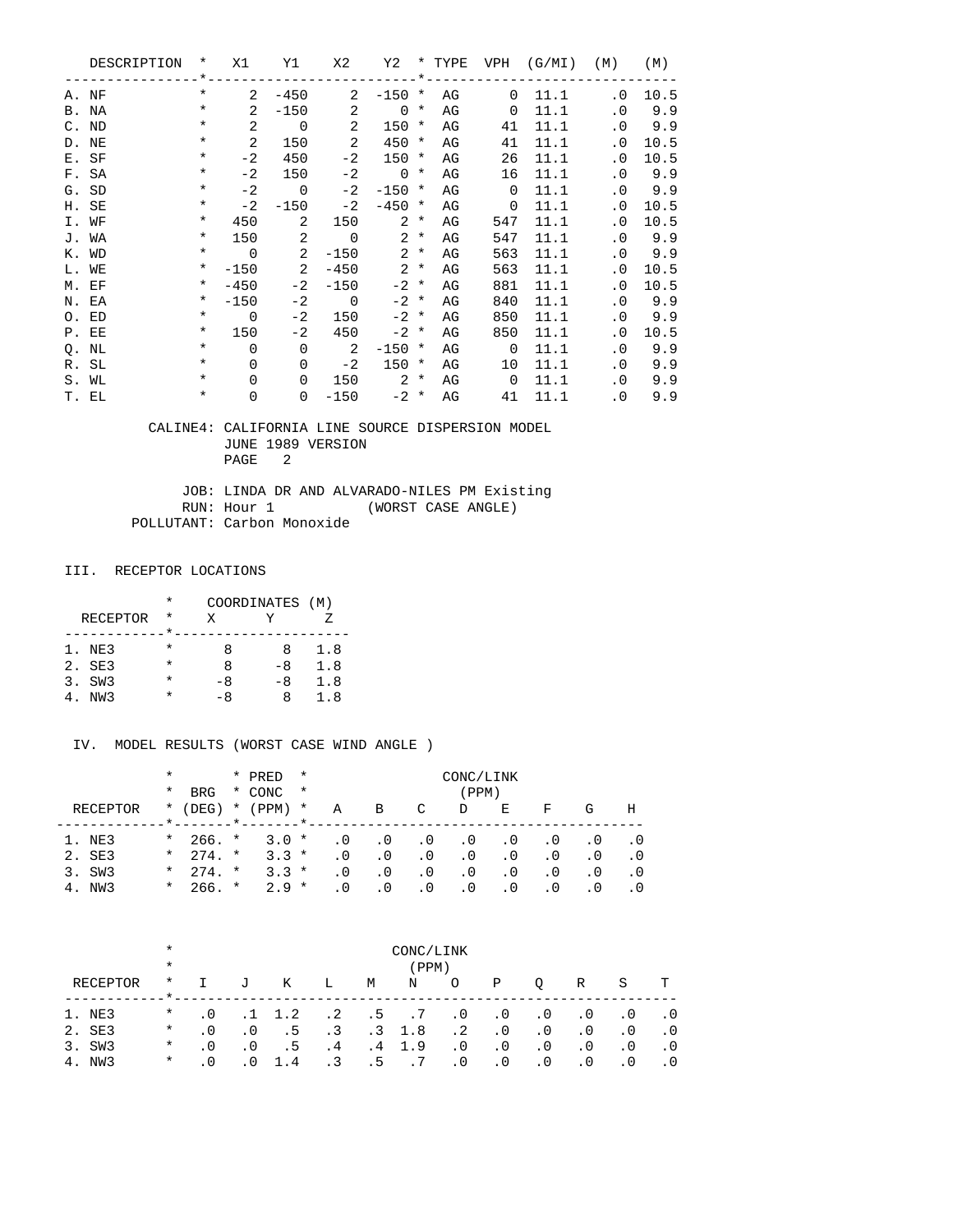JOB: APPIAN AND MISSION AM NP RUN: Hour 1 (WORST CASE ANGLE) POLLUTANT: Carbon Monoxide

I. SITE VARIABLES

|               | U= .5 M/S       |                   | ZO= 100. CM             |                      | $\text{ALT} =$ |  | 0. (M) |
|---------------|-----------------|-------------------|-------------------------|----------------------|----------------|--|--------|
|               | BRG= WORST CASE |                   | $VD = 0 CM/S$           |                      |                |  |        |
| $CLAS = 7(G)$ |                 |                   | $VS = 0 \, \text{CM/S}$ |                      |                |  |        |
| MIXH= 1000. M |                 |                   | AMB= .0 PPM             |                      |                |  |        |
|               |                 | SIGTH= 5. DEGREES |                         | TEMP= 5.5 DEGREE (C) |                |  |        |

#### II. LINK VARIABLES

| LINK        | $\star$  |                | LINK COORDINATES (M)                   |                            |                  | $\star$ |    |      | EF                            | H                          | W      |
|-------------|----------|----------------|----------------------------------------|----------------------------|------------------|---------|----|------|-------------------------------|----------------------------|--------|
| DESCRIPTION | $\star$  |                |                                        |                            |                  |         |    |      | X1 Y1 X2 Y2 * TYPE VPH (G/MI) | (M)                        | (M)    |
|             |          |                | _____*__________________________*_____ |                            |                  |         |    |      | -------------                 |                            |        |
| A. NF       | $\star$  | $\mathbf{2}$   | $-450$                                 |                            | $2 - 150$ *      |         | AG | 1879 | 1.5                           | $\overline{\phantom{0}}$ . | 10.5   |
| B. NA       | $\star$  | $\overline{2}$ |                                        | $-150$ 2                   | $0 *$            |         | AG | 1092 | 1.5                           | $\cdot$ 0                  | 9.9    |
| C. ND       | $\star$  | $\overline{2}$ | $\overline{0}$                         | $\overline{2}$             | $150 *$          |         | AG | 187  | 1.5                           |                            | .0 9.9 |
| D. NE       | $\star$  | 2              | 150                                    | $\overline{\phantom{0}}^2$ | 450              | $\ast$  | AG | 187  | 1.5                           | $\cdot$ 0                  | 10.5   |
| E. SF       | $\ast$   | $-2$           | 450                                    | $-2$                       | $150 *$          |         | AG | 511  | 1.5                           | . 0                        | 10.5   |
| F. SA       | $\star$  | $-2$           | 150                                    | $-2$                       | $\overline{0}$ * |         | AG | 426  | 1.5                           |                            | .0 9.9 |
| G. SD       | $\ast$   | $-2$           | $\overline{0}$                         | $-2$                       | $-150$ *         |         | AG | 2268 | 1.5                           |                            | .0 9.9 |
| H. SE       | $\ast$   | $-2$           | $-150$                                 | $-2$                       | $-450$ *         |         | AG | 2268 | 1.5                           | . 0                        | 10.5   |
| I. WF       | $\ast$   | 450            | 2                                      |                            | $150$ 2 $*$      |         | AG | 1571 | 1.5                           | $\cdot$ 0                  | 10.5   |
| J. WA       | $\ast$   |                | 150 2                                  | $\overline{\phantom{0}}$   | $2^*$            |         | AG | 835  | 1.5                           | $\cdot$ 0                  | 9.9    |
| K. WD       | $\star$  | $\overline{0}$ | $\overline{\phantom{a}}$ 2             | $-150$                     | $2 *$            |         | AG | 1755 | 1.5                           |                            | .0 9.9 |
| L. WE       | $\star$  |                | $-150$ 2                               | $-450$                     | $2 *$            |         | AG | 1755 | 1.5                           | $\cdot$ 0                  | 10.5   |
| M. EF       | $\star$  | $-450$         | $-2$                                   | $-150$                     | $-2$ *           |         | AG | 2366 | 1.5                           | . 0                        | 10.5   |
| N. EA       | $\star$  | $-150$         |                                        | $-2$ 0                     | $-2$ *           |         | AG | 2305 | 1.5                           |                            | .0 9.9 |
| O. ED       | $\ast$   | $\overline{0}$ | $-2$                                   | 150                        | $-2$ *           |         | AG | 2117 | 1.5                           | $\cdot$ 0                  | 9.9    |
| P. EE       | $\star$  | 150            | $-2$                                   | 450                        | $-2$ *           |         | AG | 2117 | 1.5                           | . 0                        | 10.5   |
| Q. NL       | $\star$  | $\Omega$       | $\Omega$                               | $\overline{\phantom{a}}$ 2 | $-150$ *         |         | AG | 787  | 1.5                           | . 0                        | 9.9    |
| R. SL       | $\ast$   | $\Omega$       | $\mathbf 0$                            | $-2$                       | $150 *$          |         | AG | 85   | 1.5                           | . 0                        | 9.9    |
| S. WL       | $\star$  | $\Omega$       | $\Omega$                               | 150                        | $2^*$            |         | AG | 736  | 1.5                           | $\cdot$ 0                  | 9.9    |
| T. EL       | $^\star$ | $\mathbf 0$    | $\overline{0}$                         | $-150$                     | $-2$ *           |         | AG | 61   | 1.5                           | $\cdot$ 0                  | 9.9    |

#### CALINE4: CALIFORNIA LINE SOURCE DISPERSION MODEL JUNE 1989 VERSION PAGE 2

JOB: APPIAN AND MISSION AM NP<br>RUN: Hour 1 (WORST CA (WORST CASE ANGLE) POLLUTANT: Carbon Monoxide

#### III. RECEPTOR LOCATIONS

|                 | * | COORDINATES (M) |      |     |
|-----------------|---|-----------------|------|-----|
| <b>RECEPTOR</b> | * | X               |      |     |
|                 |   |                 |      |     |
| 1. NE3          | * | я               | 8    | 1.8 |
| 2. SE3          | * | я               | $-8$ | 1.8 |
| 3. SW3          | * | -8              | $-8$ | 1.8 |
| NW 3            | * | $-8$            | x    | 1.8 |

IV. MODEL RESULTS (WORST CASE WIND ANGLE )

|                                        |  | $*$ PRED $*$   |  |  | CONC/LINK |  |   |
|----------------------------------------|--|----------------|--|--|-----------|--|---|
|                                        |  | * BRG * CONC * |  |  | (PPM)     |  |   |
| RECEPTOR * (DEG) * (PPM) * A B C D E F |  |                |  |  |           |  | н |
|                                        |  |                |  |  |           |  |   |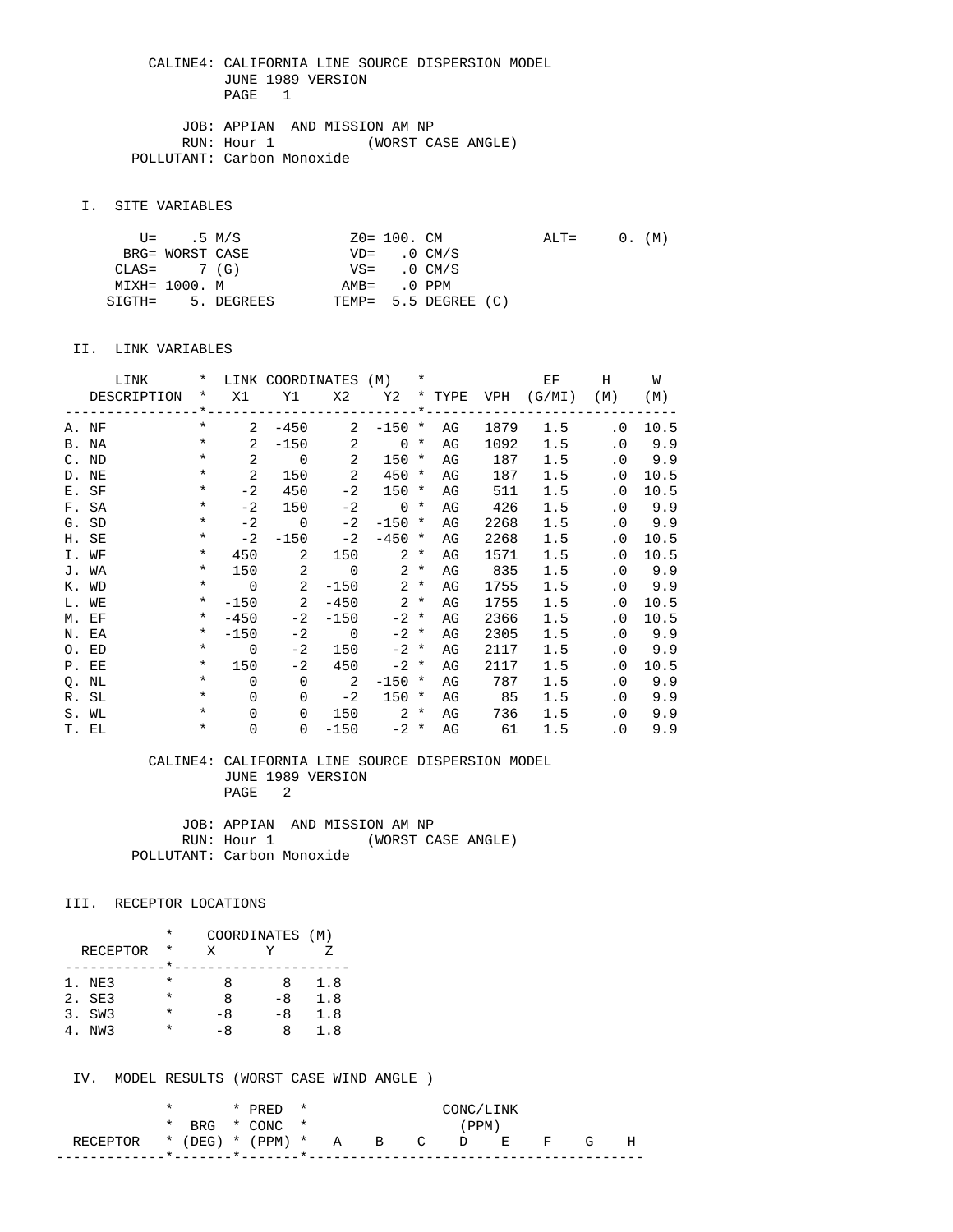| 1. NE3 |  | $*$ 184. $*$ 1.2 $*$ .0 .3 .0 .0 .0 .0 .2 .1 |  |  |  |  |
|--------|--|----------------------------------------------|--|--|--|--|
| 2. SE3 |  | $*$ 274. $*$ 1.3 $*$ .0 .1 .0 .0 .0 .0 .2 .0 |  |  |  |  |
| 3. SW3 |  | $*$ 86. $*$ 1.4 $*$ .0 .0 .0 .0 .0 .0 .2 .0  |  |  |  |  |
| 4. NW3 |  | * 176. * 1.4 * .1 .1 .0 .0 .0 .0 .5 .0       |  |  |  |  |

|          | $\ast$   | CONC/LINK |           |           |           |           |           |           |           |           |           |           |     |
|----------|----------|-----------|-----------|-----------|-----------|-----------|-----------|-----------|-----------|-----------|-----------|-----------|-----|
|          | $\ast$   |           |           |           |           |           | (PPM)     |           |           |           |           |           |     |
| RECEPTOR | $^\star$ |           | J         | K         | Ŀ         | М         | N         | $\circ$   | Ρ         | O         | R         | S         | т   |
|          |          |           |           |           |           |           |           |           |           |           |           |           |     |
| NE3      | $\ast$   | $\cdot$ 0 | $\cdot$ 0 | $\cdot$ 0 | $\cdot$ 0 | . 0       | $\cdot$ 0 | $\cdot$ 2 | $\cdot$ 0 | $\cdot$ 2 | $\cdot$ 0 | . 0       | . 0 |
| 2. SE3   | $^\star$ | $\cdot$ 0 | $\cdot$ 0 | $\cdot$ 2 |           | $\cdot$ 0 | .5        | $\cdot$ 0 | $\cdot$ 0 | $\cdot$ 0 | .0        | $\cdot$ 0 | . 0 |
| 3. SW3   | $\ast$   | $\cdot$ 0 |           | $\cdot$ 0 | $\cdot$ 0 | $\cdot$ 0 | $\cdot$ 0 | . 5       | $\cdot$ 0 | $\cdot$ 0 | $\cdot$ 0 |           | . 0 |
| NW3      | $\ast$   | . 0       |           | $\cdot$ 2 | $\cdot$ 0 | $\cdot$ 0 | $\cdot$ 2 | $\cdot$ 0 | . 0       |           | . 0       |           |     |

 JOB: APPIAN AND MISSION PM NP RUN: Hour 1 (WORST CASE ANGLE) POLLUTANT: Carbon Monoxide

#### I. SITE VARIABLES

|               | U= .5 M/S       |                   | ZO= 100. CM   |                         | $ALT=$ |  | 0. (M) |
|---------------|-----------------|-------------------|---------------|-------------------------|--------|--|--------|
|               | BRG= WORST CASE |                   | $VD = 0 CM/S$ |                         |        |  |        |
| $CLAS = 7(G)$ |                 |                   |               | $VS = 0 \, \text{CM/S}$ |        |  |        |
| MIXH= 1000. M |                 |                   | AMB= .0 PPM   |                         |        |  |        |
|               |                 | SIGTH= 5. DEGREES |               | TEMP= 5.5 DEGREE (C)    |        |  |        |

#### II. LINK VARIABLES

| LINK        | $\star$ |                | LINK COORDINATES (M) *     |                            |                   |        |    |      | EF                              | H                          | W      |
|-------------|---------|----------------|----------------------------|----------------------------|-------------------|--------|----|------|---------------------------------|----------------------------|--------|
| DESCRIPTION |         |                |                            |                            |                   |        |    |      | * X1 Y1 X2 Y2 * TYPE VPH (G/MI) | (M)                        | (M)    |
|             |         |                |                            |                            |                   |        |    |      |                                 |                            |        |
| A. NF       | $\star$ | $\mathbf{2}$   | $-450$                     |                            | $2 - 150$ *       |        | AG | 1988 | 1.5                             | $\cdot$ 0                  | 10.5   |
| B. NA       | $\star$ | $2^{\circ}$    |                            | $-150$ 2                   | $0 *$             |        | AG | 1264 | 1.5                             |                            | .0 9.9 |
| C. ND       | $\star$ | 2              | $\overline{0}$             | $\overline{\phantom{a}}$ 2 | $150 *$           |        | AG | 535  | 1.5                             |                            | .0 9.9 |
| D. NE       | $\star$ | $\overline{2}$ | 150                        | $\overline{\phantom{0}}^2$ | 450               | $\ast$ | AG | 535  | 1.5                             | . 0                        | 10.5   |
| E. SF       | $\ast$  | $-2$           | 450                        | $-2$                       | $150 *$           |        | AG | 242  | 1.5                             | . 0                        | 10.5   |
| F. SA       | $\star$ | $-2$           | 150                        | $-2$                       | $0 *$             |        | AG | 188  | 1.5                             |                            | .0 9.9 |
| G. SD       | $\star$ | $-2$           | $\overline{0}$             | $-2$                       | $-150$ *          |        | AG | 1953 | 1.5                             |                            | .0 9.9 |
| H. SE       | $\ast$  | $-2$           | $-150$                     | $-2$                       | $-450$ *          |        | AG | 1953 | 1.5                             | . 0                        | 10.5   |
| I. WF       | $\star$ |                | 450 2                      |                            | $150$ 2 $*$       |        | AG | 2248 | 1.5                             | $\cdot$ 0                  | 10.5   |
| J. WA       | $\star$ |                | 150 2                      |                            | $0 \t 2 \t \star$ |        | AG | 1479 | 1.5                             |                            | .0 9.9 |
| K. WD       | $\star$ | $\overline{0}$ | $\overline{\phantom{a}}$ 2 |                            | $-150$ 2 *        |        | AG | 2236 | 1.5                             |                            | .0 9.9 |
| L. WE       | $\star$ |                | $-150$ 2                   |                            | $-450$ 2 *        |        | AG | 2236 | 1.5                             | $\cdot$ 0                  | 10.5   |
| M. EF       | $\star$ | $-450$         | $-2$                       | $-150$                     | $-2$ *            |        | AG | 1792 | 1.5                             | . 0                        | 10.5   |
| N. EA       | $\star$ | $-150$         |                            | $-2$ 0                     | $-2$ *            |        | AG | 1684 | 1.5                             |                            | .0 9.9 |
| O. ED       | $\star$ | $\overline{0}$ | $-2$                       | 150                        | $-2$ *            |        | AG | 1546 | 1.5                             | $\cdot$ 0                  | 9.9    |
| P. EE       | $\star$ | 150            | $-2$                       | 450                        | $-2$ *            |        | AG | 1546 | 1.5                             | . 0                        | 10.5   |
| Q. NL       | $\star$ | $\Omega$       | $\Omega$                   | $\overline{\phantom{a}}$   | $-150$ *          |        | AG | 724  | 1.5                             | . 0                        | 9.9    |
| R. SL       | $\ast$  | $\Omega$       | $\Omega$                   | $-2$                       | $150 *$           |        | AG | 54   | 1.5                             | $\cdot$ 0                  | 9.9    |
| S. WL       | $\star$ | $\Omega$       | $\Omega$                   |                            | $150$ 2 $*$       |        | AG | 769  | 1.5                             | $\cdot$ 0                  | 9.9    |
| T. EL       | $\ast$  | $\mathbf 0$    | $\overline{0}$             | $-150$                     | $-2$ *            |        | AG | 108  | 1.5                             | $\overline{\phantom{0}}$ . | 9.9    |

#### CALINE4: CALIFORNIA LINE SOURCE DISPERSION MODEL JUNE 1989 VERSION PAGE 2

 JOB: APPIAN AND MISSION PM NP RUN: Hour 1 (WORST CASE ANGLE) POLLUTANT: Carbon Monoxide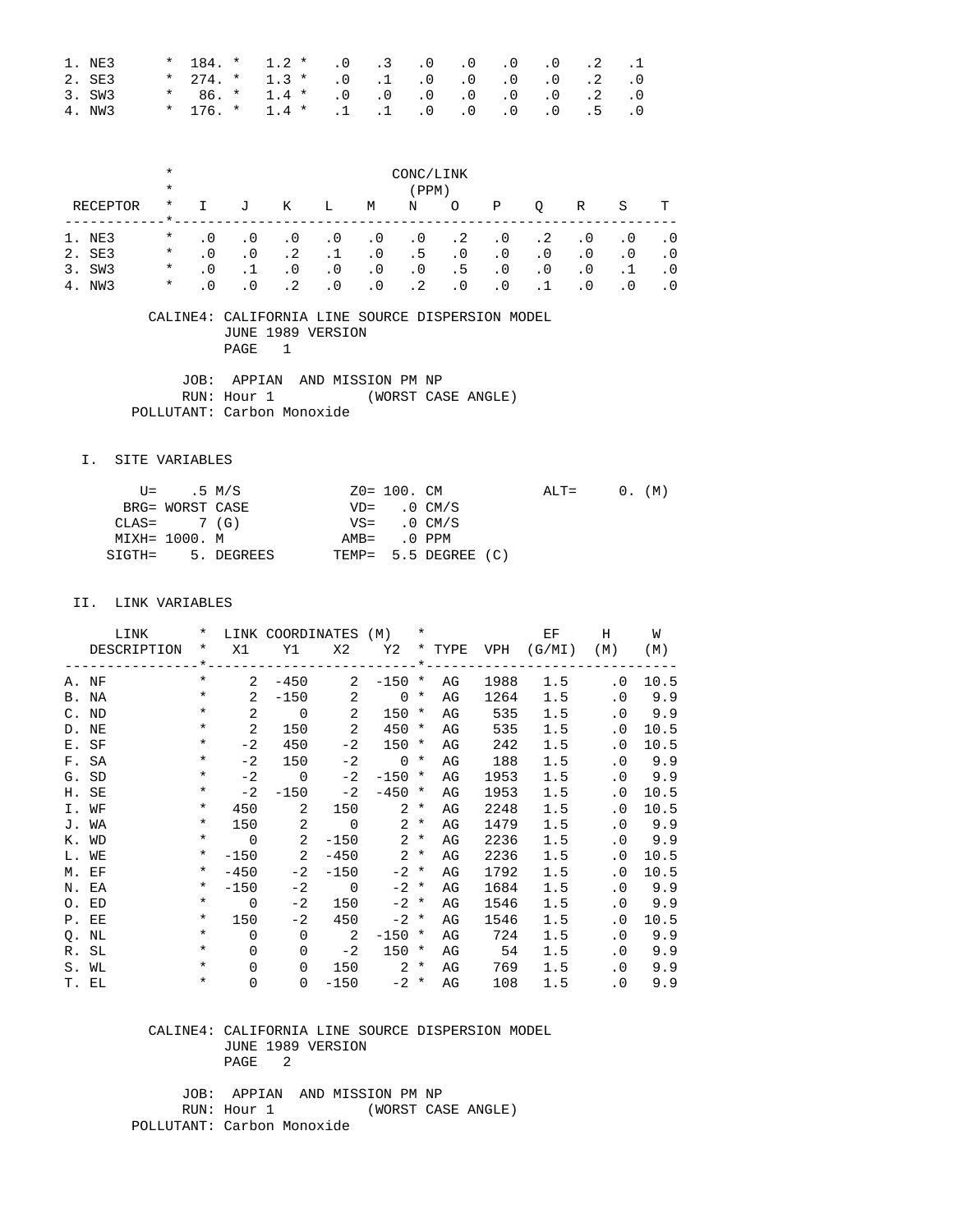#### III. RECEPTOR LOCATIONS

|                 | * | COORDINATES (M) |      |     |
|-----------------|---|-----------------|------|-----|
| <b>RECEPTOR</b> | * | x               |      |     |
|                 |   |                 |      |     |
| 1. NE3          | * | я               | x    | 1.8 |
| 2. SE3          | * | я               | $-8$ | 1.8 |
| 3. SW3          | * | $-8$            | -8   | 1.8 |
| NW 3            |   | - 8             | x    | 1.8 |

#### IV. MODEL RESULTS (WORST CASE WIND ANGLE )

|                        | $^\star$ |              | * PRED                  | $\star$  | CONC/LINK |           |           |           |           |           |           |     |
|------------------------|----------|--------------|-------------------------|----------|-----------|-----------|-----------|-----------|-----------|-----------|-----------|-----|
|                        | $\ast$   | <b>BRG</b>   | * CONC                  | $\star$  |           |           |           | (PPM)     |           |           |           |     |
| RECEPTOR               |          | $*$ (DEG)    | $*$ (PPM)               | $^\star$ | Α         | B         | C         | D         | Е         | F         | G         | Н   |
|                        |          |              | $\star$ $\star$ $\star$ |          |           |           |           |           |           |           |           |     |
| 1. NE3                 |          | $*$ 184. $*$ | $1.2*$                  |          | . 0       | $\cdot$ 3 | $\cdot$ 0 | $\cdot$ 0 | $\cdot$ 0 | . 0       | . 2       |     |
| 2. SE3                 | $\star$  | $274.$ *     | $1.2 *$                 |          | . 0       | $\cdot$ 1 | $\cdot$ 0 | $\cdot$ 0 | $\cdot$ 0 | $\cdot$ 0 | $\cdot$ 1 | . 0 |
| 3. SW3                 | $^\star$ | $85. *$      | $1.3 *$                 |          | . 0       | $\cdot$ 0 | $\cdot$ 0 | $\cdot$ 0 | $\cdot$ 0 | . 0       | $\cdot$ 2 | . 0 |
| NW 3<br>4 <sub>1</sub> | $\star$  | 176. *       | $1.3 *$                 |          |           |           | . 0       | $\cdot$ 0 | . 0       | . 0       | . 5       |     |

|                       | $^\star$<br>$\ast$ | CONC/LINK<br>(PPM) |           |           |           |           |           |           |           |           |           |           |           |
|-----------------------|--------------------|--------------------|-----------|-----------|-----------|-----------|-----------|-----------|-----------|-----------|-----------|-----------|-----------|
| RECEPTOR              | $\ast$             |                    | J         | Κ         | Ŀ         | М         | N         | O         | Ρ         | Q         | R         | S         | т         |
| 1. NE3                | $\ast$             | $\cdot$ 0          | $\cdot$ 2 | . 0       | $\cdot$ 0 | $\cdot$ 0 | $\cdot$ 0 | $\cdot$ 1 | $\cdot$ 0 | .1        | $\cdot$ 0 | . 0       | $\cdot$ 0 |
| 2. SE3                | $\ast$             | . 0                | $\cdot$ 0 | $\cdot$ 2 | $\cdot$ 1 | $\cdot$ 0 | $\cdot$ 4 | $\cdot$ 0 | $\cdot$ 0 | $\cdot$ 0 | $\cdot$ 0 | $\cdot$ 0 | . 0       |
| 3. SW3                | $^\star$           | $\cdot$ 0          | $\cdot$ 2 | $\cdot$ 0 | $\cdot$ 0 | $\cdot$ 0 | $\cdot$ 0 | . 4       | $\cdot$ 0 | $\cdot$ 0 | $\cdot$ 0 |           | $\cdot$ 0 |
| NW <sub>3</sub><br>4. | $\ast$             | . 0                | $\cdot$ 0 | $\cdot$ 2 | $\cdot$ 0 | $\cdot$ 0 |           | $\cdot$ 0 | $\cdot$ 0 |           | $\cdot$ 0 | $\cdot$ 0 | $\cdot$ 0 |

#### CALINE4: CALIFORNIA LINE SOURCE DISPERSION MODEL JUNE 1989 VERSION PAGE 1

 JOB: DECOTO RD AND 7TH ST AM NP RUN: Hour 1 (WORST CASE ANGLE) POLLUTANT: Carbon Monoxide

### I. SITE VARIABLES

|               | U= .5 M/S       |                   | Z0= 100. CM   |                          | $ALT =$ | 0. (M) |  |
|---------------|-----------------|-------------------|---------------|--------------------------|---------|--------|--|
|               | BRG= WORST CASE |                   |               | $VD = 0 CM/S$            |         |        |  |
| $CLAS = 7(G)$ |                 |                   | $VS = 0 CM/S$ |                          |         |        |  |
|               | MIXH= 1000. M   |                   | $AMB = 0$ PPM |                          |         |        |  |
|               |                 | SIGTH= 5. DEGREES |               | TEMP= $5.5$ DEGREE $(C)$ |         |        |  |

#### II. LINK VARIABLES

|    | LINK        | *        | LINK     | COORDINATES |          | (M)           | $\ast$   |        |            | EF     | H         | W    |
|----|-------------|----------|----------|-------------|----------|---------------|----------|--------|------------|--------|-----------|------|
|    | DESCRIPTION | $\ast$   | X1       | Y1          | X2       | Y2            |          | * TYPE | <b>VPH</b> | (G/MI) | (M)       | (M)  |
|    |             | $\star$  |          |             |          |               |          |        |            |        |           |      |
|    | A. NF       | $^\star$ | 2        | $-450$      | 2        | $-150$        | *        | AG     | 968        | 1.5    | $\cdot$ 0 | 10.5 |
|    | B. NA       | $^\star$ | 2        | $-150$      | 2        | $\Omega$      | *        | AG     | 813        | 1.5    | $\cdot$ 0 | 9.9  |
| C. | ND          | $^\star$ | 2        | 0           | 2        | 150           | $\ast$   | AG     | 857        | 1.5    | $\cdot$ 0 | 9.9  |
| D. | NE          | $^\star$ | 2        | 150         | 2        | 450           | $^\star$ | AG     | 857        | 1.5    | . 0       | 10.5 |
|    | E. SF       | $^\star$ | $-2$     | 450         | $-2$     | 150           | $^\star$ | AG     | 1716       | 1.5    | $\cdot$ 0 | 10.5 |
|    | F. SA       | $^\star$ | $-2$     | 150         | $-2$     | $\Omega$      | $\ast$   | AG     | 1295       | 1.5    | $\cdot$ 0 | 9.9  |
|    | G. SD       | $^\star$ | $-2$     | $\Omega$    | $-2$     | $-150$        | *        | AG     | 1611       | 1.5    | $\cdot$ 0 | 9.9  |
|    | H. SE       | $^\star$ | $-2$     | $-150$      | $-2$     | $-450$        | *        | AG     | 1611       | 1.5    | . 0       | 10.5 |
| Ι. | WF          | $^\star$ | 450      | 2           | 150      | 2             | $^\ast$  | AG     | 416        | 1.5    | $\cdot$ 0 | 10.5 |
| J. | WA          | $^\star$ | 150      | 2           | $\Omega$ | 2             | $^\star$ | AG     | 223        | 1.5    | $\cdot$ 0 | 9.9  |
| К. | WD          | $^\star$ | $\Omega$ | 2           | $-150$   | $\mathcal{L}$ | $^\star$ | AG     | 277        | 1.5    | $\cdot$ 0 | 9.9  |
| L. | WE          | $^\star$ | $-150$   | 2           | $-450$   | 2             | $^\ast$  | AG     | 277        | 1.5    | $\cdot$ 0 | 10.5 |
|    | M. EF       | $\ast$   | $-450$   | $-2$        | $-150$   | $-2$          | *        | AG     | 357        | 1.5    | . 0       | 10.5 |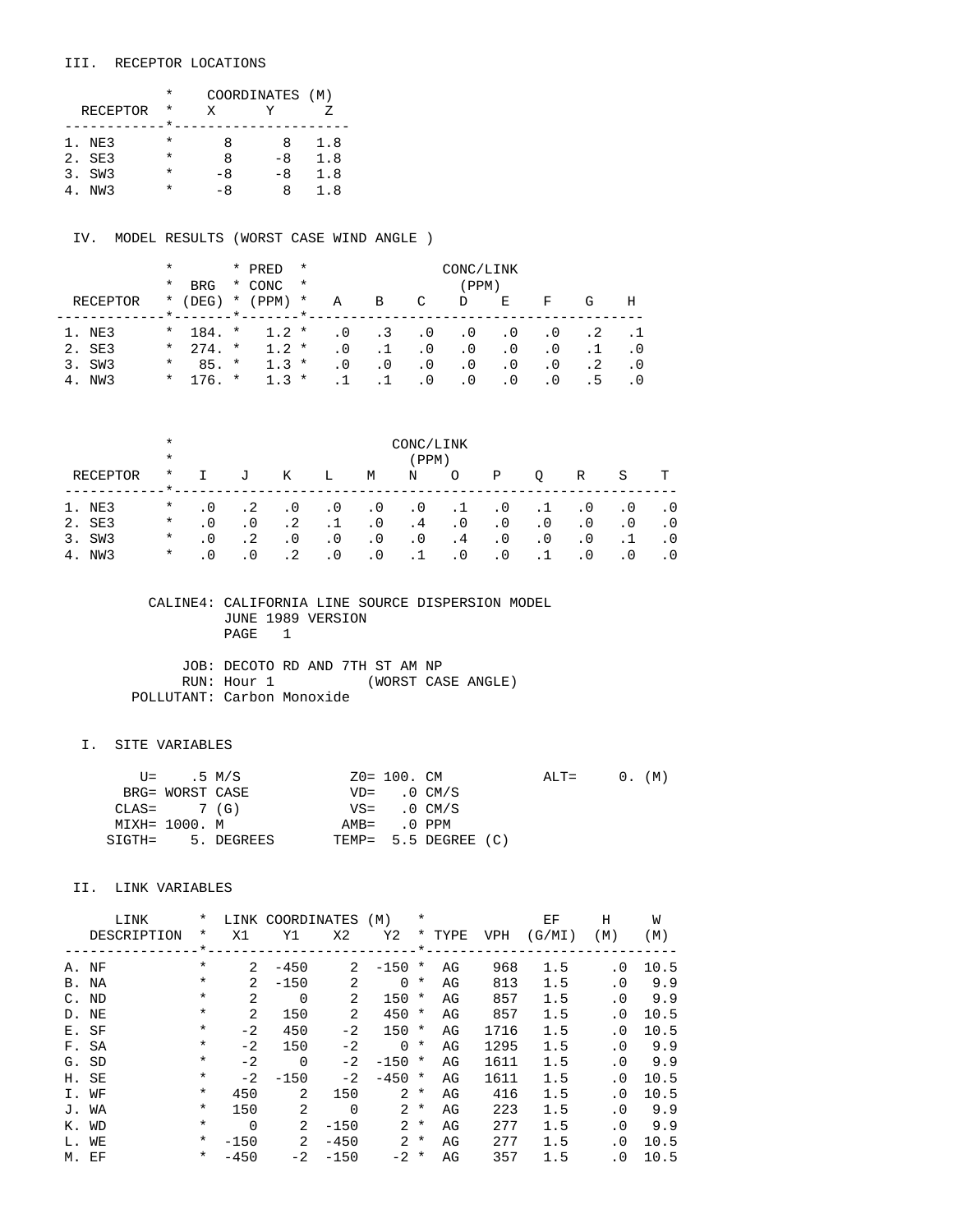| N. EA |       |         | $* = 150$                             |                  | $-2$ 0         |                | $-2$ * AG |                       | 300 1.5 |             | $.0$ 9.9   |
|-------|-------|---------|---------------------------------------|------------------|----------------|----------------|-----------|-----------------------|---------|-------------|------------|
|       | O. ED |         | $\star$ and $\star$<br>$\cap$         | $-2$             |                | $150 -2 * AG$  |           | 712                   | 1.5     |             | $.0$ 9.9   |
|       | P. EE | $\star$ | 150                                   | $-2$             | 450 —          |                | $-2 * R$  | 712                   |         | 1.5 .0 10.5 |            |
|       | O. NL |         |                                       | * 0 0 2 $-150$ * |                |                | AG        | 155                   | 1.5     |             | $.0$ 9.9   |
|       | R. SL |         | $\star$ 0                             |                  | 0 $-2$ 150 $*$ |                | AG        |                       | 421 1.5 |             | $.0 \t9.9$ |
|       | S. WL |         | $\star$ and $\cdot$<br>. വ            | $\Omega$         |                | $150$ 2 $*$ AG |           | 193                   | 1.5     |             | $.0$ 9.9   |
|       | T. EL |         | $\star$ and $\star$<br>$\overline{0}$ |                  |                |                |           | 0 -150 -2 * AG 57 1.5 |         |             | $.0$ 9.9   |

 JOB: DECOTO RD AND 7TH ST AM NP RUN: Hour 1 (WORST CASE ANGLE) POLLUTANT: Carbon Monoxide

#### III. RECEPTOR LOCATIONS

|                 | $\star$ | COORDINATES (M) |    |     |
|-----------------|---------|-----------------|----|-----|
| <b>RECEPTOR</b> | *       | X               |    |     |
|                 |         |                 |    |     |
| 1. NE3          | *       | я               | я  | 1.8 |
| 2. SE3          | *       | я               | -8 | 1.8 |
| 3. SW3          | *       | -8              | -8 | 1.8 |
| 4. NW3          | *       | -8              | x  | 1.8 |

### IV. MODEL RESULTS (WORST CASE WIND ANGLE )

|                  | *<br>*      | <b>BRG</b>         |         | * PRED<br>* CONC | $\star$<br>$\star$ |                        |                  |                 | CONC/LINK<br>(PPM)     |           |           |            |            |
|------------------|-------------|--------------------|---------|------------------|--------------------|------------------------|------------------|-----------------|------------------------|-----------|-----------|------------|------------|
| RECEPTOR         | $\star$     | (DEG)              | $\star$ | (PPM)            | $\star$            | Α                      | B                | C               | D                      | E         | F         | G          | Η          |
| 1. NE3           | $\star$     | 184. *             |         | $.7*$            |                    | $\cdot$ 0              | $\cdot$ 2        | $\cdot$ 0       | $\cdot$ 0              | . 0       | . 0       | . 2        | . 0        |
| 2. SE3<br>3. SW3 | $\ast$<br>* | $356. *$<br>$4. *$ |         | $.7*$<br>.8 *    |                    | $\cdot$ 0<br>$\cdot$ 0 | $\cdot$ 0<br>. 0 | $\cdot$ 2<br>.1 | $\cdot$ 0<br>$\cdot$ 0 | . 0       | . 3       | . 0<br>. 0 | . 0<br>. 0 |
| 4. NW3           | $\ast$      | $176 *$            |         | .8 *             |                    | . 0                    | $.0 \cdot$       | $\cdot$ 0       | . 0                    | $\cdot$ 0 | $\cdot$ 0 | . 4        | . 0        |

|          | $\ast$<br>$\ast$ | CONC/LINK<br>(PPM) |           |           |           |           |           |           |           |           |           |           |           |
|----------|------------------|--------------------|-----------|-----------|-----------|-----------|-----------|-----------|-----------|-----------|-----------|-----------|-----------|
| RECEPTOR | $^\star$         |                    | J         | Κ         | Ŀ         | M         | N         | O         | Ρ         | O         | R         | S         | т         |
| 1. NE3   | $^\star$         | $\cdot$ 0          | $\cdot$ 0 | . 0       | $\cdot$ 0 | $\cdot$ 0 | $\cdot$ 0 | $\cdot$ 0 | . 0       | $\cdot$ 0 | $\cdot$ 0 | $\cdot$ 0 | . 0       |
| 2. SE3   | $\ast$           | $\cdot$ 0          | $\cdot$ 0 | $\cdot$ 0 | $\cdot$ 0 | $\cdot$ 0 | $\cdot$ 0 | $\cdot$ 0 | $\cdot$ 0 | $\cdot$ 0 | $\cdot$ 0 | . 0       | $\cdot$ 0 |
| 3. SW3   | $\ast$           | . 0                | $\cdot$ 0 | $\cdot$ 0 | $\cdot$ 0 | $\cdot$ 0 | $\cdot$ 0 | $\cdot$ 0 | $\cdot$ 0 | $\cdot$ 0 | $\cdot$ 0 | . 0       | . 0       |
| NW3      | $\ast$           | . 0                |           | $\cdot$ 0 | $\cdot$ 0 | $\cdot$ 0 | $\cdot$ 0 | $\cdot$ 0 | $\cdot$ 0 | $\cdot$ 0 | $\cdot$ 0 | $\cdot$ 0 |           |

 CALINE4: CALIFORNIA LINE SOURCE DISPERSION MODEL JUNE 1989 VERSION PAGE 1

 JOB: DECOTO RD AND 7TH ST PM NP RUN: Hour 1 (WORST CASE ANGLE) POLLUTANT: Carbon Monoxide

#### I. SITE VARIABLES

| U= .5 M/S       |                   | $Z0 = 100$ . CM         |                      | $\text{ALT} =$ |  | $0.$ (M) |
|-----------------|-------------------|-------------------------|----------------------|----------------|--|----------|
| BRG= WORST CASE |                   |                         | $VD = 0 CM/S$        |                |  |          |
| $CLAS = 7(G)$   |                   | $VS = 0 \, \text{CM/S}$ |                      |                |  |          |
| MIXH= 1000. M   |                   | $AMB = 0$ PPM           |                      |                |  |          |
|                 | SIGTH= 5. DEGREES |                         | TEMP= 5.5 DEGREE (C) |                |  |          |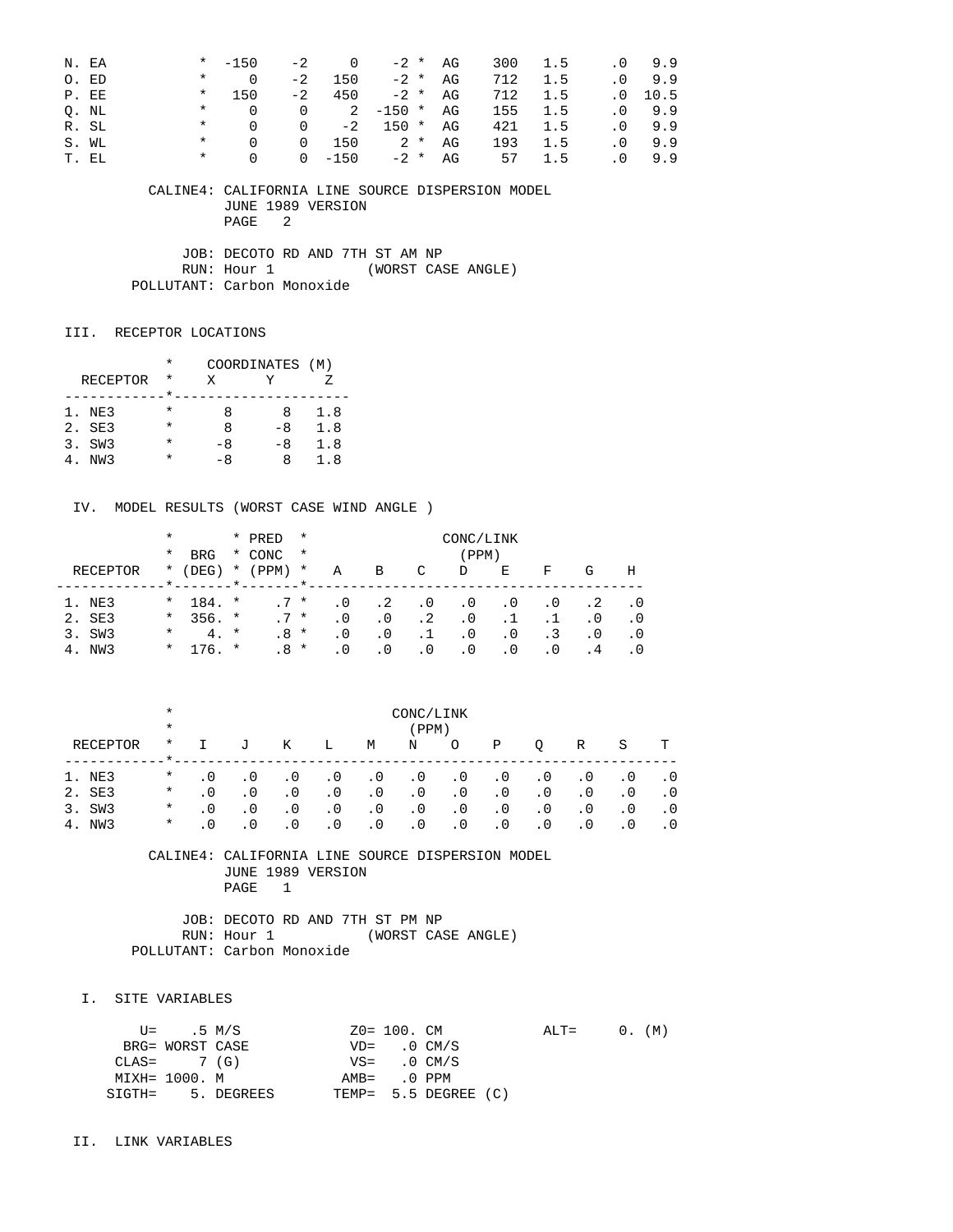| LINK        | $\star$  |                | LINK COORDINATES (M)       |                            |                   | $\star$ |    |      | EF                              | H                          | W      |
|-------------|----------|----------------|----------------------------|----------------------------|-------------------|---------|----|------|---------------------------------|----------------------------|--------|
| DESCRIPTION |          |                |                            |                            |                   |         |    |      | * X1 Y1 X2 Y2 * TYPE VPH (G/MI) | ( M )                      | (M)    |
|             |          |                |                            |                            |                   |         |    |      |                                 |                            |        |
| A. NF       | $\star$  | $\overline{2}$ | $-450$                     |                            | $2 - 150$ *       |         | AG | 923  | 1.5                             | $\cdot$ 0                  | 10.5   |
| B. NA       | $\star$  | $\overline{2}$ |                            | $-150$ 2                   | $\overline{0}$ *  |         | AG | 663  | 1.5                             |                            | .0 9.9 |
| C. ND       | $\star$  | 2              |                            | $0\qquad 2$                | $150 *$           |         | AG | 734  | 1.5                             |                            | .0 9.9 |
| D. NE       | $\star$  | 2              | 150                        | $\overline{\phantom{0}}^2$ | 450               | $\ast$  | AG | 734  | 1.5                             | $\cdot$ 0                  | 10.5   |
| E. SF       | $\ast$   | $-2$           | 450                        | $-2$                       | 150 *             |         | AG | 797  | 1.5                             | . 0                        | 10.5   |
| F. SA       | $\star$  | $-2$           | 150                        |                            | $-2$ 0 $*$        |         | AG | 738  | 1.5                             |                            | .0 9.9 |
| G. SD       | $\ast$   |                | $-2$ 0                     | $-2$                       | $-150$ *          |         | AG | 1102 | 1.5                             |                            | .0 9.9 |
| H. SE       | $\ast$   | $-2$           | $-150$                     | $-2$                       | $-450$ *          |         | AG | 1102 | 1.5                             | . 0                        | 10.5   |
| I. WF       | $\ast$   | 450            | $\overline{\phantom{a}}$ 2 |                            | $150$ 2 $*$       |         | AG | 652  | 1.5                             | $\cdot$ 0                  | 10.5   |
| J. WA       | $\ast$   |                | 150 2                      |                            | $0 \t 2 \t \star$ |         | AG | 406  | 1.5                             |                            | .0 9.9 |
| K. WD       | $\star$  | $\overline{0}$ | $\overline{\phantom{a}}$ 2 | $-150$                     | $2 *$             |         | AG | 434  | 1.5                             |                            | .0 9.9 |
| L. WE       | $\star$  |                | $-150$ 2                   |                            | $-450$ 2 *        |         | AG | 434  | 1.5                             | $\overline{\phantom{0}}$ . | 10.5   |
| M. EF       | $\star$  | $-450$         | $-2$                       | $-150$                     | $-2$ *            |         | AG | 261  | 1.5                             | . 0                        | 10.5   |
| N. EA       | $\star$  | $-150$         |                            | $-2$ 0                     | $-2$ *            |         | AG | 230  | 1.5                             |                            | .0 9.9 |
| O. ED       | $\star$  | $\overline{0}$ | $-2$                       | 150                        | $-2$ *            |         | AG | 363  | 1.5                             | $\cdot$ 0                  | 9.9    |
| P. EE       | $\star$  | 150            | $-2$                       | 450                        | $-2$ *            |         | AG | 363  | 1.5                             | . 0                        | 10.5   |
| Q. NL       | $\star$  | $\Omega$       | $\overline{0}$             | $\sim$ 2                   | $-150$ *          |         | AG | 260  | 1.5                             |                            | .0 9.9 |
| R. SL       | $\ast$   | $\Omega$       | $\Omega$                   | $-2$                       | $150 *$           |         | AG | 59   | 1.5                             | $\cdot$ 0                  | 9.9    |
| S. WL       | $\star$  | $\Omega$       | $\Omega$                   |                            | $150$ 2 $*$       |         | AG | 246  | 1.5                             | $\cdot$ 0                  | 9.9    |
| T. EL       | $^\star$ | $\mathbf 0$    | $\overline{0}$             | $-150$                     | $-2$ *            |         | AG | 31   | 1.5                             | $\overline{0}$             | 9.9    |

 JOB: DECOTO RD AND 7TH ST PM NP RUN: Hour 1 (WORST CASE ANGLE) POLLUTANT: Carbon Monoxide

#### III. RECEPTOR LOCATIONS

|                 | $\star$ | COORDINATES (M) |      |     |
|-----------------|---------|-----------------|------|-----|
| <b>RECEPTOR</b> | *       | X               |      |     |
|                 |         |                 |      |     |
| 1. NE3          | *       | я               | x    | 1.8 |
| 2. SE3          | $\star$ | R               | $-8$ | 1.8 |
| 3. SW3          | *       | -8              | $-8$ | 1.8 |
| 4. NW3          |         | – ឧ             | x    | 1 R |

|          | $^\star$ |              |         | * PRED    | $\star$  | CONC/LINK |           |           |           |           |           |     |     |
|----------|----------|--------------|---------|-----------|----------|-----------|-----------|-----------|-----------|-----------|-----------|-----|-----|
|          | *        | <b>BRG</b>   |         | * CONC    | $\star$  |           |           |           | (PPM)     |           |           |     |     |
| RECEPTOR |          | $*$ (DEG)    |         | $*$ (PPM) | $^\star$ | Α         | В         | C         | D         | E         | F         | G   | Η   |
|          |          |              | $\star$ | $-----*$  |          |           |           |           |           |           |           |     |     |
| 1. NE3   | $\star$  | 184. *       |         | .6 *      |          | . 0       | $\cdot$ 2 | $\cdot$ 0 | . 0       | $\cdot$ 0 | . 0       |     |     |
| 2. SE3   | $\star$  | $356.$ *     |         | $.5 *$    |          | . 0       | $\cdot$ 0 | $\cdot$ 2 | $\cdot$ 0 | . 0       | $\cdot$ 0 | . 0 | . 0 |
| 3. SW3   | $\star$  | $176.$ *     |         | $.6*$     |          | . 0       | $\cdot$ 0 | $\cdot$ 0 | $\cdot$ 0 | . 0       | $\cdot$ 0 | . 3 | . 0 |
| 4. NW3   |          | $*$ 176. $*$ |         | $.6*$     |          | $\cdot$ 0 | $\cdot$ 0 | $\cdot$ 0 | $\cdot$ 0 | . 0       | $\cdot$ 0 | . 3 | . 0 |

|          | $^\star$ | CONC/LINK |           |           |           |           |           |           |           |           |           |           |           |
|----------|----------|-----------|-----------|-----------|-----------|-----------|-----------|-----------|-----------|-----------|-----------|-----------|-----------|
|          | $^\star$ | (PPM)     |           |           |           |           |           |           |           |           |           |           |           |
| RECEPTOR | $\ast$   |           | J         | Κ         | L         | M         | N         | O         | Ρ         | O         | R         | S         | т         |
| 1. NE3   | $^\star$ | . 0       | $\cdot$ 0 | $\cdot$ 0 | $\cdot$ 0 | $\cdot$ 0 | $\cdot$ 0 | $\cdot$ 0 | $\cdot$ 0 | $\cdot$ 0 | $\cdot$ 0 | . 0       | . 0       |
| 2. SE3   | $\ast$   | . 0       | $\cdot$ 0 | $\cdot$ 0 | $\cdot$ 0 | $\cdot$ 0 | $\cdot$ 0 | $\cdot$ 0 | $\cdot$ 0 | $\cdot$ 0 | $\cdot$ 0 | $\cdot$ 0 | $\cdot$ 0 |
| 3. SW3   | $\ast$   | . 0       | $\cdot$ 0 | $\cdot$ 0 | $\cdot$ 0 | $\cdot$ 0 | $\cdot$ 0 | $\cdot$ 0 | $\cdot$ 0 | $\cdot$ 0 | $\cdot$ 0 | $\cdot$ 0 | $\cdot$ 0 |
| NW3      | $\ast$   | . 0       |           | . 0       | $\cdot$ 0 | $\cdot$ 0 | $\cdot$ 0 | $\cdot$ 0 | $\cdot$ 0 | $\cdot$ 0 | $\cdot$ 0 | . 0       |           |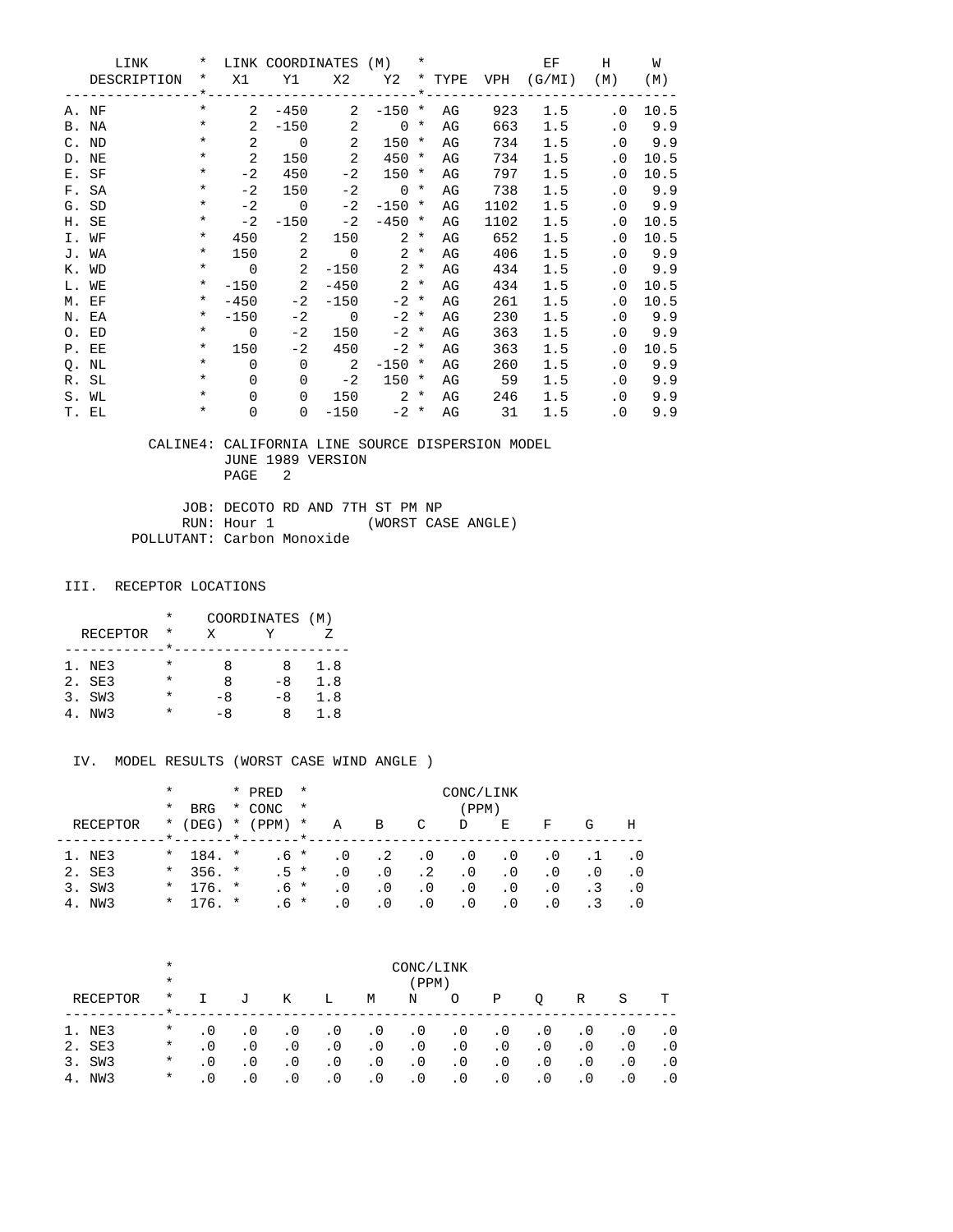JOB: DECOTO RD AND 11TH ST AM NP RUN: Hour 1 (WORST CASE ANGLE) POLLUTANT: Carbon Monoxide

I. SITE VARIABLES

|               | U= .5 M/S       |                   | ZO= 100. CM             |                      | $\text{ALT} =$ |  | 0. (M) |
|---------------|-----------------|-------------------|-------------------------|----------------------|----------------|--|--------|
|               | BRG= WORST CASE |                   | $VD = 0 CM/S$           |                      |                |  |        |
| $CLAS = 7(G)$ |                 |                   | $VS = 0 \, \text{CM/S}$ |                      |                |  |        |
| MIXH= 1000. M |                 |                   | AMB= .0 PPM             |                      |                |  |        |
|               |                 | SIGTH= 5. DEGREES |                         | TEMP= 5.5 DEGREE (C) |                |  |        |

#### II. LINK VARIABLES

| LINK        | $\star$  |                | LINK COORDINATES (M)                    |                            |             | $\star$ |    |      | EF                            | H                          | W      |
|-------------|----------|----------------|-----------------------------------------|----------------------------|-------------|---------|----|------|-------------------------------|----------------------------|--------|
| DESCRIPTION | $\star$  |                |                                         |                            |             |         |    |      | X1 Y1 X2 Y2 * TYPE VPH (G/MI) | (M)                        | (M)    |
|             |          |                | _____*___________________________*_____ |                            |             |         |    |      | -------------                 |                            |        |
| A. NF       | $\star$  | $\mathbf{2}$   | $-450$                                  |                            | $2 - 150$ * |         | AG | 1346 | 1.5                           | $\overline{\phantom{0}}$ . | 10.5   |
| B. NA       | $\star$  | $\overline{2}$ |                                         | $-150$ 2                   | $0 *$       |         | AG | 1310 | 1.5                           | $\cdot$ 0                  | 9.9    |
| C. ND       | $\star$  | $\overline{2}$ | $\overline{0}$                          | $\sim$ 2                   | $150 *$     |         | AG | 1065 | 1.5                           |                            | .0 9.9 |
| D. NE       | $\star$  | 2              | 150                                     | $\overline{\phantom{0}}^2$ | 450         | $\ast$  | AG | 1065 | 1.5                           | . 0                        | 10.5   |
| E. SF       | $\ast$   | $-2$           | 450                                     | $-2$                       | $150 *$     |         | AG | 1550 | 1.5                           | . 0                        | 10.5   |
| F. SA       | $\ast$   | $-2$           | 150                                     |                            | $-2$ 0 $*$  |         | AG | 986  | 1.5                           |                            | .0 9.9 |
| G. SD       | $\ast$   | $-2$           | $\overline{0}$                          | $-2$                       | $-150$ *    |         | AG | 1505 | 1.5                           |                            | .0 9.9 |
| H. SE       | $\ast$   | $-2$           | $-150$                                  | $-2$                       | $-450$ *    |         | AG | 1505 | 1.5                           | . 0                        | 10.5   |
| I. WF       | $\ast$   | 450            | 2                                       |                            | $150$ 2 $*$ |         | AG | 538  | 1.5                           | $\cdot$ 0                  | 10.5   |
| J. WA       | $\ast$   |                | 150 2                                   | $\overline{\phantom{0}}$   | $2^*$       |         | AG | 199  | 1.5                           | $\cdot$ 0                  | 9.9    |
| K. WD       | $\star$  | $\overline{0}$ | $\overline{\phantom{a}}$ 2              | $-150$                     | $2 *$       |         | AG | 148  | 1.5                           |                            | .0 9.9 |
| L. WE       | $\star$  |                | $-150$ 2                                | $-450$                     | $2 *$       |         | AG | 148  | 1.5                           | $\cdot$ 0                  | 10.5   |
| M. EF       | $\star$  | $-450$         | $-2$                                    | $-150$                     | $-2$ *      |         | AG | 402  | 1.5                           | . 0                        | 10.5   |
| N. EA       | $\star$  | $-150$         |                                         | $-2$ 0                     | $-2$ *      |         | AG | 330  | 1.5                           |                            | .0 9.9 |
| O. ED       | $\ast$   | $\overline{0}$ | $-2$                                    | 150                        | $-2$ *      |         | AG | 1118 | 1.5                           | $\cdot$ 0                  | 9.9    |
| P. EE       | $\star$  | 150            | $-2$                                    | 450                        | $-2$ *      |         | AG | 1118 | 1.5                           | . 0                        | 10.5   |
| Q. NL       | $\star$  | $\Omega$       | $\Omega$                                | $\overline{\phantom{a}}$ 2 | $-150$ *    |         | AG | 36   | 1.5                           | . 0                        | 9.9    |
| R. SL       | $\ast$   | $\Omega$       | $\mathbf 0$                             | $-2$                       | $150 *$     |         | AG | 564  | 1.5                           | $\cdot$ 0                  | 9.9    |
| S. WL       | $\star$  | $\Omega$       | $\Omega$                                | 150                        | $2^*$       |         | AG | 339  | 1.5                           | $\cdot$ 0                  | 9.9    |
| T. EL       | $^\star$ | $\mathbf 0$    | $\overline{0}$                          | $-150$                     | $-2$ *      |         | AG | 72   | 1.5                           | $\cdot$ 0                  | 9.9    |

#### CALINE4: CALIFORNIA LINE SOURCE DISPERSION MODEL JUNE 1989 VERSION PAGE 2

JOB: DECOTO RD AND 11TH ST AM NP<br>RUN: Hour 1 (WORST CASE ANGLE) RUN: Hour 1 POLLUTANT: Carbon Monoxide

#### III. RECEPTOR LOCATIONS

|                 | * | COORDINATES (M) |      |     |
|-----------------|---|-----------------|------|-----|
| <b>RECEPTOR</b> | * | X               |      |     |
|                 |   |                 |      |     |
| 1. NE3          | * | я               | 8    | 1.8 |
| 2. SE3          | * | я               | $-8$ | 1.8 |
| 3. SW3          | * | -8              | $-8$ | 1.8 |
| NW 3            | * | $-8$            | x    | 1.8 |

|                                        |  | $*$ PRED $*$   | CONC/LINK |  |  |       |  |  |  |   |  |
|----------------------------------------|--|----------------|-----------|--|--|-------|--|--|--|---|--|
|                                        |  | * BRG * CONC * |           |  |  | (PPM) |  |  |  |   |  |
| RECEPTOR * (DEG) * (PPM) * A B C D E F |  |                |           |  |  |       |  |  |  | Н |  |
|                                        |  |                |           |  |  |       |  |  |  |   |  |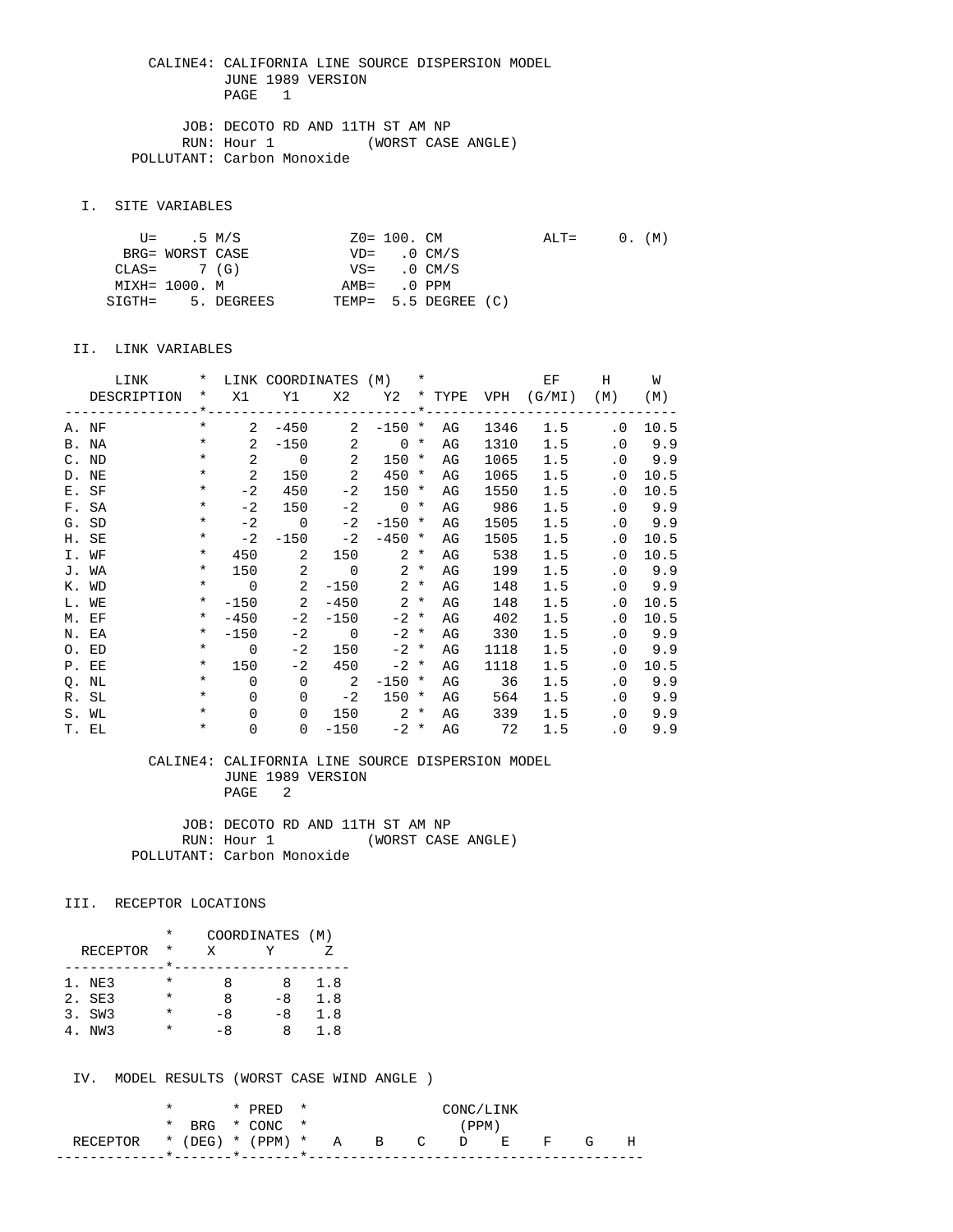| 1. NE3 |  | $*$ 184. $*$ .9 $*$ .0 .4 .0 .0 .0 .2 .0 .0 $*$         |  |  |  |  |
|--------|--|---------------------------------------------------------|--|--|--|--|
| 2. SE3 |  | $*$ 356. $*$ .9 $*$ .0 .0 .3 .0 .0 .1 .0 .0             |  |  |  |  |
| 3. SW3 |  | $*$ 86. $*$ .8 $*$ .0 .0 .0 .0 .0 .0 .2 .0              |  |  |  |  |
| 4. NW3 |  | $\star$ 176. $\star$ .8 $\star$ .0 .1 .0 .0 .0 .0 .4 .0 |  |  |  |  |

|                 | $\ast$<br>$\ast$ | CONC/LINK<br>(PPM) |           |           |           |           |           |           |           |           |           |           |           |
|-----------------|------------------|--------------------|-----------|-----------|-----------|-----------|-----------|-----------|-----------|-----------|-----------|-----------|-----------|
| RECEPTOR        | $\ast$           |                    | ιJ        | Κ         | Ŀ         | M         | N         | O         | Ρ         | O         | R         | S         | т         |
| NE3             | $\ast$           | $\cdot$ 0          | $\cdot$ 0 | $\cdot$ 0 | $\cdot$ 0 | . 0       | $\cdot$ 0 | $\cdot$ 0 | $\cdot$ 0 | $\cdot$ 0 | $\cdot$ 0 | $\cdot$ 0 | . 0       |
| 2. SE3          | $^\star$         | . 0                | $\cdot$ 0 | $\cdot$ 0 | $\cdot$ 0 | $\cdot$ 0 | $\cdot$ 0 | $\cdot$ 1 | $\cdot$ 0 | $\cdot$ 0 | $\cdot$ 0 | $\cdot$ 0 | $\cdot$ 0 |
| SW3<br>3.       | $\ast$           | $\cdot$ 0          | $\cdot$ 0 | $\cdot$ 0 | $\cdot$ 0 | $\cdot$ 0 | $\cdot$ 0 | . 3       | $\cdot$ 0 | $\cdot$ 0 | $\cdot$ 0 | $\cdot$ 0 | . 0       |
| NW <sub>3</sub> | $\star$          | . 0                |           | $\cdot$ 0 | . 0       | $\cdot$ 0 | $\cdot$ 0 | $\cdot$ 0 | . 0       | . 0       | $\cdot$ 0 | $\cdot$ 0 |           |

 JOB: DECOTO RD AND 11TH ST PM NP RUN: Hour 1 (WORST CASE ANGLE) POLLUTANT: Carbon Monoxide

I. SITE VARIABLES

|               | U= .5 M/S       |                   | ZO= 100. CM   |                      | $ALT=$ |  | 0. (M) |
|---------------|-----------------|-------------------|---------------|----------------------|--------|--|--------|
|               | BRG= WORST CASE |                   | $VD = 0 CM/S$ |                      |        |  |        |
| $CLAS = 7(G)$ |                 |                   |               | $VS = 0$ CM/S        |        |  |        |
| MIXH= 1000. M |                 |                   | AMB= .0 PPM   |                      |        |  |        |
|               |                 | SIGTH= 5. DEGREES |               | TEMP= 5.5 DEGREE (C) |        |  |        |

#### II. LINK VARIABLES

| LINK        | $\star$  |                | LINK COORDINATES (M) *     |                            |                   |        |    |      | EF                              | H                          | W      |
|-------------|----------|----------------|----------------------------|----------------------------|-------------------|--------|----|------|---------------------------------|----------------------------|--------|
| DESCRIPTION |          |                |                            |                            |                   |        |    |      | * X1 Y1 X2 Y2 * TYPE VPH (G/MI) | (M)                        | (M)    |
|             |          |                |                            |                            |                   |        |    |      |                                 |                            |        |
| A. NF       | $\star$  | $\mathbf{2}$   | $-450$                     |                            | $2 - 150$ *       |        | AG | 2021 | 1.5                             | $\cdot$ 0                  | 10.5   |
| B. NA       | $\star$  | $2^{\circ}$    |                            | $-150$ 2                   | $\overline{0}$ *  |        | AG | 1564 | 1.5                             |                            | .0 9.9 |
| C. ND       | $\star$  | $\overline{a}$ | $\overline{0}$             | $\sim$ 2                   | $150 *$           |        | AG | 1462 | 1.5                             |                            | .0 9.9 |
| D. NE       | $\star$  | $\overline{2}$ | 150                        | $\overline{\phantom{0}}^2$ | 450               | $\ast$ | AG | 1462 | 1.5                             | $\overline{\phantom{0}}$ . | 10.5   |
| E. SF       | $\ast$   | $-2$           | 450                        | $-2$                       | 150 *             |        | AG | 1132 | 1.5                             | . 0                        | 10.5   |
| F. SA       | $\star$  | $-2$           | 150                        | $-2$                       | $\sim$ 0 $*$      |        | AG | 704  | 1.5                             |                            | .0 9.9 |
| G. SD       | $\ast$   | $-2$           | $\overline{0}$             | $-2$                       | $-150$ *          |        | AG | 1323 | 1.5                             |                            | .0 9.9 |
| H. SE       | $\ast$   | $-2$           | $-150$                     | $-2$                       | $-450$ *          |        | AG | 1323 | 1.5                             | . 0                        | 10.5   |
| I. WF       | $\ast$   |                | 450 2                      |                            | $150$ 2 $*$       |        | AG | 647  | 1.5                             | . 0                        | 10.5   |
| J. WA       | $\star$  |                | 150 2                      |                            | $0 \t 2 \t \star$ |        | AG | 157  | 1.5                             |                            | .0 9.9 |
| K. WD       | $\star$  | $\overline{0}$ | $\overline{\phantom{a}}$ 2 |                            | $-150$ 2 *        |        | AG | 512  | 1.5                             |                            | .0 9.9 |
| L. WE       | $\star$  |                | $-150$ 2                   |                            | $-450$ 2 *        |        | AG | 512  | 1.5                             | $\cdot$ 0                  | 10.5   |
| M. EF       | $\star$  | $-450$         | $-2$                       | $-150$                     | $-2$ *            |        | AG | 222  | 1.5                             | . 0                        | 10.5   |
| N. EA       | $\star$  | $-150$         |                            | $-2$ 0                     | $-2$ *            |        | AG | 171  | 1.5                             |                            | .0 9.9 |
| O. ED       | $\star$  | $\overline{0}$ | $-2$                       | 150                        | $-2$ *            |        | AG | 725  | 1.5                             | $\cdot$ 0                  | 9.9    |
| P. EE       | $\star$  | 150            | $-2$                       | 450                        | $-2$ *            |        | AG | 725  | 1.5                             | . 0                        | 10.5   |
| Q. NL       | $\star$  | $\Omega$       | $\Omega$                   | $\overline{\phantom{a}}$   | $-150$ *          |        | AG | 457  | 1.5                             | $\cdot$ 0                  | 9.9    |
| R. SL       | $\ast$   | $\Omega$       | $\Omega$                   | $-2$                       | $150 *$           |        | AG | 428  | 1.5                             | $\cdot$ 0                  | 9.9    |
| S. WL       | $\star$  | $\Omega$       | $\Omega$                   |                            | $150$ 2 $*$       |        | AG | 490  | 1.5                             | $\cdot$ 0                  | 9.9    |
| T. EL       | $^\star$ | $\mathbf 0$    | $\overline{0}$             | $-150$                     | $-2$ *            |        | AG | 51   | 1.5                             | $\overline{0}$             | 9.9    |

 CALINE4: CALIFORNIA LINE SOURCE DISPERSION MODEL JUNE 1989 VERSION PAGE 2

 JOB: DECOTO RD AND 11TH ST PM NP RUN: Hour 1 (WORST CASE ANGLE) POLLUTANT: Carbon Monoxide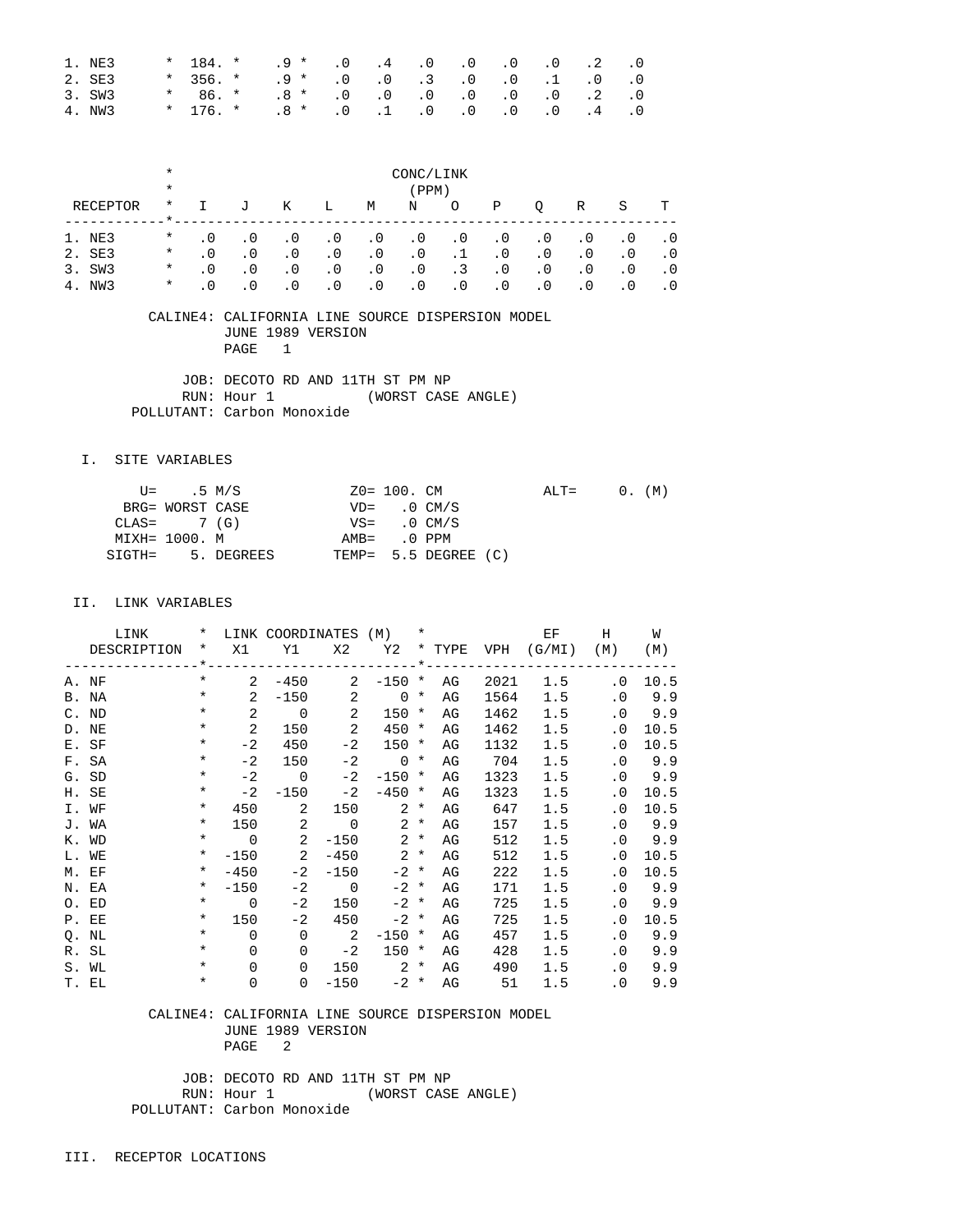|                 | * | COORDINATES (M) |    |     |
|-----------------|---|-----------------|----|-----|
| <b>RECEPTOR</b> | * | x               |    |     |
|                 |   |                 |    |     |
| 1. NE3          | * | я               | x  | 1.8 |
| 2. SE3          | * | я               | -8 | 1.8 |
| 3. SW3          | * | -8              | -8 | 1.8 |
| NW 3            |   | -8              | x  | 1.8 |

IV. MODEL RESULTS (WORST CASE WIND ANGLE )

|          | $^\star$ |              |         | * PRED    | $\star$<br>CONC/LINK |     |           |           |           |           |           |                |     |
|----------|----------|--------------|---------|-----------|----------------------|-----|-----------|-----------|-----------|-----------|-----------|----------------|-----|
|          | $^\star$ | <b>BRG</b>   |         | * CONC    | $\star$              |     |           |           | (PPM)     |           |           |                |     |
| RECEPTOR | $\ast$   | (DEG)        |         | $*$ (PPM) | $^\star$             | Α   | B         | C         | D         | Е         | F         | G              | Н   |
|          |          |              | $\star$ |           |                      |     |           |           |           |           |           |                |     |
| 1. NE3   |          | $*$ 184. $*$ |         | $1.0$ *   |                      | . 0 | . 4       | $\cdot$ 0 | $\cdot$ 0 | . 0       | . 0       |                |     |
| 2. SE3   | $\star$  | $356.$ *     |         | $.9*$     |                      | . 0 | $\cdot$ 0 | $\cdot$ 4 | $\cdot$ 0 | . 0       | $\cdot$ 0 | $\cdot$ 0      | . 0 |
| 3. SW3   | $\star$  | $176.$ *     |         | $.8*$     |                      |     |           | $\cdot$ 0 | $\cdot$ 0 | . 0       | . 0       | . 4            | .0  |
| NW3      | $\ast$   | $176.$ *     |         | $9 *$     |                      |     |           | . 0       | $\cdot$ 0 | $\cdot$ 0 | . 0       | $\overline{4}$ |     |

|                 | $^\star$<br>$\star$ | CONC/LINK<br>(PPM) |           |           |           |           |           |           |           |           |           |           |           |
|-----------------|---------------------|--------------------|-----------|-----------|-----------|-----------|-----------|-----------|-----------|-----------|-----------|-----------|-----------|
| RECEPTOR        | $\ast$              | $\mathbf{I}$       | J         | Κ         | Ŀ         | М         | N         | O         | Ρ         | O         | R         | S         | т         |
| NE3             | $^\star$            | $\cdot$ 0          | $\cdot$ 0 | $\cdot$ 0 | $\cdot$ 0 | $\cdot$ 0 | $\cdot$ 0 | $\cdot$ 0 | $\cdot$ 0 | $\cdot$ 0 | . 0       | $\cdot$ 0 | . 0       |
| 2. SE3          | $\ast$              | $\cdot$ 0          | $\cdot$ 0 | $\cdot$ 0 | $\cdot$ 0 | $\cdot$ 0 | $\cdot$ 0 | $\cdot$ 0 | $\cdot$ 0 | $\cdot$ 0 | $\cdot$ 0 | $\cdot$ 0 | $\cdot$ 0 |
| SW3<br>3.       | $\ast$              | $\cdot$ 0          | $\cdot$ 0 | $\cdot$ 0 | $\cdot$ 0 | $\cdot$ 0 | $\cdot$ 0 | $\cdot$ 0 | $\cdot$ 0 | $\cdot$ 0 | $\cdot$ 0 | $\cdot$ 0 | . 0       |
| NW <sub>3</sub> | $\ast$              | . 0                | $\cdot$ 0 | $\cdot$ 0 | $\cdot$ 0 | $\cdot$ 0 | $\cdot$ 0 | $\cdot$ 0 | $\cdot$ 0 | $\cdot$ 0 | $\cdot$ 0 | $\cdot$ 0 |           |

#### CALINE4: CALIFORNIA LINE SOURCE DISPERSION MODEL JUNE 1989 VERSION PAGE 1

JOB: DECOTO RD AND PASEO PADRE AM NP<br>RUN: Hour 1 (WORST CASE ANGLE) RUN: Hour 1 POLLUTANT: Carbon Monoxide

## I. SITE VARIABLES

|               | U= .5 M/S       |                   | ZO= 100. CM   |                         | $ALT = 0. (M)$ |  |  |
|---------------|-----------------|-------------------|---------------|-------------------------|----------------|--|--|
|               | BRG= WORST CASE |                   |               | $VD = 0 CM/S$           |                |  |  |
| $CLAS = 7(G)$ |                 |                   |               | $VS = 0 \, \text{CM/S}$ |                |  |  |
|               | MIXH= 1000. M   |                   | $AMB = 0 PPM$ |                         |                |  |  |
|               |                 | SIGTH= 5. DEGREES |               | TEMP= 5.5 DEGREE (C)    |                |  |  |

|                | LINK        | *        | LINK           | <b>COORDINATES</b> |             | (M)         | $^\star$ |        |            | ΕF     | H         | W    |
|----------------|-------------|----------|----------------|--------------------|-------------|-------------|----------|--------|------------|--------|-----------|------|
|                | DESCRIPTION | *        | X1             | Y1                 | X2          | Y2          |          | * TYPE | <b>VPH</b> | (G/MI) | (M)       | (M)  |
|                |             | $\star$  |                |                    |             |             | $*$      |        |            |        |           |      |
|                | A. NF       | $^\star$ | 2              | $-450$             | 2           | $-150$      | *        | AG     | 2020       | 1.5    | $\cdot$ 0 | 10.5 |
|                | B. NA       | $\ast$   | 2              | $-150$             | 2           | $\mathbf 0$ | $^\star$ | AG     | 1942       | 1.5    | $\cdot$ 0 | 9.9  |
| $\mathsf{C}$ . | ND          | $\ast$   | $\overline{2}$ | $\mathbf 0$        | 2           | 150         | *        | AG     | 1462       | 1.5    | $\cdot$ 0 | 9.9  |
| D.             | ΝE          | $\ast$   | 2              | 150                | 2           | 450         | *        | AG     | 1462       | 1.5    | . 0       | 10.5 |
|                | E. SF       | $\star$  | $-2$           | 450                | $-2$        | 150         | $^\star$ | AG     | 1623       | 1.5    | $\cdot$ 0 | 10.5 |
|                | F. SA       | $^\star$ | $-2$           | 150                | $-2$        | $\mathbf 0$ | $^\ast$  | AG     | 1437       | 1.5    | $\cdot$ 0 | 9.9  |
|                | G. SD       | $^\star$ | $-2$           | $\Omega$           | $-2$        | $-150$      | $^\ast$  | AG     | 2618       | 1.5    | $\cdot$ 0 | 9.9  |
|                | H. SE       | $^\star$ | $-2$           | $-150$             | $-2$        | $-450$      | $^\ast$  | AG     | 2618       | 1.5    | $\cdot$ 0 | 10.5 |
|                | I. WF       | $^\star$ | 450            | 2                  | 150         | 2           | $^\star$ | AG     | 2224       | 1.5    | $\cdot$ 0 | 10.5 |
|                | J. WA       | $^\star$ | 150            | 2                  | $\mathbf 0$ | 2           | $\ast$   | AG     | 1455       | 1.5    | $\cdot$ 0 | 9.9  |
|                | K. WD       | *        | $\Omega$       | 2                  | $-150$      | 2           | $\star$  | AG     | 1591       | 1.5    | $\cdot$ 0 | 9.9  |
|                | L. WE       | $\ast$   | $-150$         | 2                  | $-450$      | 2           | $^\star$ | AG     | 1591       | 1.5    | . 0       | 10.5 |
| М.             | EF          | $\ast$   | $-450$         | $-2$               | $-150$      | $-2$        | $^\star$ | AG     | 1804       | 1.5    | . 0       | 10.5 |
|                | N. EA       | $\ast$   | $-150$         | $-2$               | $\Omega$    | $-2$        | $^\star$ | AG     | 1597       | 1.5    | $\cdot$ 0 | 9.9  |
|                | O. ED       | $\ast$   | $\Omega$       | -2                 | 150         | $-2$        | *        | AG     | 2000       | 1.5    | $\cdot$ 0 | 9.9  |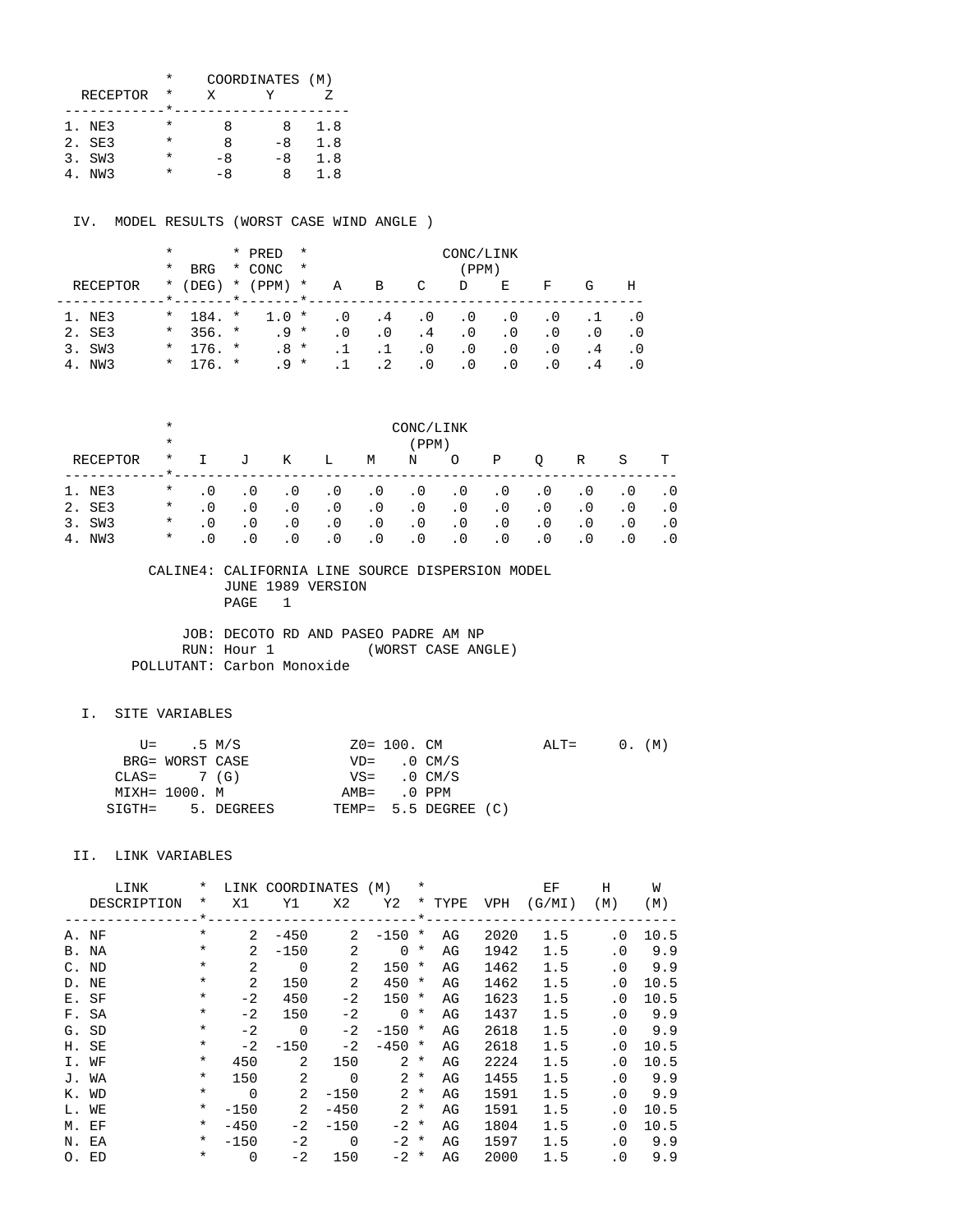| P. EE |       | $\star$ | 150                           |  |  | $-2$ 450 $-2$ * AG 2000 1.5 .0 10.5 |  |       |
|-------|-------|---------|-------------------------------|--|--|-------------------------------------|--|-------|
|       | O. NL |         |                               |  |  | * 0 0 2 –150 * AG 78 1.5            |  | .09.9 |
| R. SL |       |         |                               |  |  | * 0 0 -2 150 * AG 186 1.5 .0 9.9    |  |       |
|       | S. WL |         |                               |  |  | * 0 0 150 2 * AG 769 1.5            |  | .09.9 |
| T. EL |       |         | $\star$ and $\star$<br>$\cap$ |  |  | 0 -150 -2 * AG 207 1.5              |  | .09.9 |

 JOB: DECOTO RD AND PASEO PADRE AM NP RUN: Hour 1 (WORST CASE ANGLE) POLLUTANT: Carbon Monoxide

### III. RECEPTOR LOCATIONS

|                 | $\star$ | COORDINATES (M) |      |     |
|-----------------|---------|-----------------|------|-----|
| <b>RECEPTOR</b> | *       | X               |      |     |
|                 |         |                 |      |     |
| 1. NE3          | *       | я               | Χ    | 1.8 |
| 2. SE3          | *       | я               | $-8$ | 1.8 |
| 3. SW3          | *       | -8              | -8   | 1.8 |
| 4. NW3          | *       | -8              | я    | 1.8 |

#### IV. MODEL RESULTS (WORST CASE WIND ANGLE )

|          | $^\star$ |            |           | * PRED    | $\star$<br>CONC/LINK |           |           |           |           |           |           |           |            |
|----------|----------|------------|-----------|-----------|----------------------|-----------|-----------|-----------|-----------|-----------|-----------|-----------|------------|
|          | *        | <b>BRG</b> |           | * CONC    | $\star$              |           |           |           | (PPM)     |           |           |           |            |
| RECEPTOR | $\star$  | (DEG)      |           | $*$ (PPM) | $\star$              | Α         | B         | C         | D         | Ε         | F         | G         | H          |
|          |          |            | $\star$ . |           |                      |           |           |           |           |           |           |           |            |
| 1. NE3   | $\star$  | 184. *     |           | $1.4$ *   |                      | $\cdot$ 0 | $\cdot$ 5 | $\cdot$ 0 | . 0       | $\cdot$ 0 | $\cdot$ 0 | . 2       |            |
| 2. SE3   | $\star$  | $274.$ *   |           | $1.3 *$   |                      | $\cdot$ 0 | $\cdot$ 2 | $\cdot$ 0 | $\cdot$ 0 | . 0       | $\cdot$ 0 | $\cdot$ 2 | $\cdot$ .0 |
| 3. SW3   | $^\star$ | $85. *$    |           | $1.4 *$   |                      | $\cdot$ 0 | $\cdot$ 1 | $\cdot$ 0 | $\cdot$ 0 | $\cdot$ 0 | $\cdot$ 0 | . 3       | . 0        |
| 4. NW3   | $\star$  | $176 +$    |           | $1.4$ *   |                      |           | $\cdot$ 2 | $\cdot$ 0 | . 0       | $\cdot$ 0 | . 0       | . 6       |            |

|            | $^\star$<br>$\star$ | CONC/LINK<br>(PPM) |           |           |           |           |           |           |           |           |           |           |           |
|------------|---------------------|--------------------|-----------|-----------|-----------|-----------|-----------|-----------|-----------|-----------|-----------|-----------|-----------|
| RECEPTOR   | $\ast$              |                    | J         | Κ         | Ŀ         | М         | N         | O         | Ρ         | O         | R         | S         | т         |
| NE3<br>1.  | $\ast$              | $\cdot$ 0          |           | $\cdot$ 0 | $\cdot$ 0 | $\cdot$ 0 | $\cdot$ 0 | .1        | $\cdot$ 0 | $\cdot$ 0 | $\cdot$ 0 | . 0       | . 0       |
| 2. SE3     | $\ast$              | . 0                | $\cdot$ 0 | $\cdot$ 2 | $\cdot$ 0 | $\cdot$ 0 | .4        | $\cdot$ 0 | $\cdot$ 0 | $\cdot$ 0 | $\cdot$ 0 | $\cdot$ 0 | . 0       |
| 3. SW3     | $^\star$            | . 0                | $\cdot$ 2 | $\cdot$ 0 | $\cdot$ 0 | $\cdot$ 0 | $\cdot$ 0 | . 5       | $\cdot$ 0 | $\cdot$ 0 | $\cdot$ 0 |           | $\cdot$ 0 |
| NW 3<br>4. | $\ast$              | . 0                | $\cdot$ 0 | . 2       | $\cdot$ 0 | $\cdot$ 0 |           | $\cdot$ 0 | $\cdot$ 0 | $\cdot$ 0 | $\cdot$ 0 | $\cdot$ 0 |           |

#### CALINE4: CALIFORNIA LINE SOURCE DISPERSION MODEL JUNE 1989 VERSION PAGE 1

 JOB: DECOTO RD AND PASEO PADRE PM NP RUN: Hour 1 (WORST CASE ANGLE) POLLUTANT: Carbon Monoxide

I. SITE VARIABLES

|               | U= .5 M/S       |                   | ZO= 100. CM           |                      | $ALT = 0. (M)$ |  |  |
|---------------|-----------------|-------------------|-----------------------|----------------------|----------------|--|--|
|               | BRG= WORST CASE |                   | $VD = 0 CM/S$         |                      |                |  |  |
| $CLAS = 7(G)$ |                 |                   | $VS = 0 \text{ CM/S}$ |                      |                |  |  |
|               | MIXH= 1000. M   |                   | $AMB = 0 PPM$         |                      |                |  |  |
|               |                 | SIGTH= 5. DEGREES |                       | TEMP= 5.5 DEGREE (C) |                |  |  |

| 'NK         |      | LINK COORDINATES (M) |      |  |                   |     |     |
|-------------|------|----------------------|------|--|-------------------|-----|-----|
| DESCRIPTION | - X1 |                      | Y2 O |  | * TYPE VPH (G/MI) | (M) | (M) |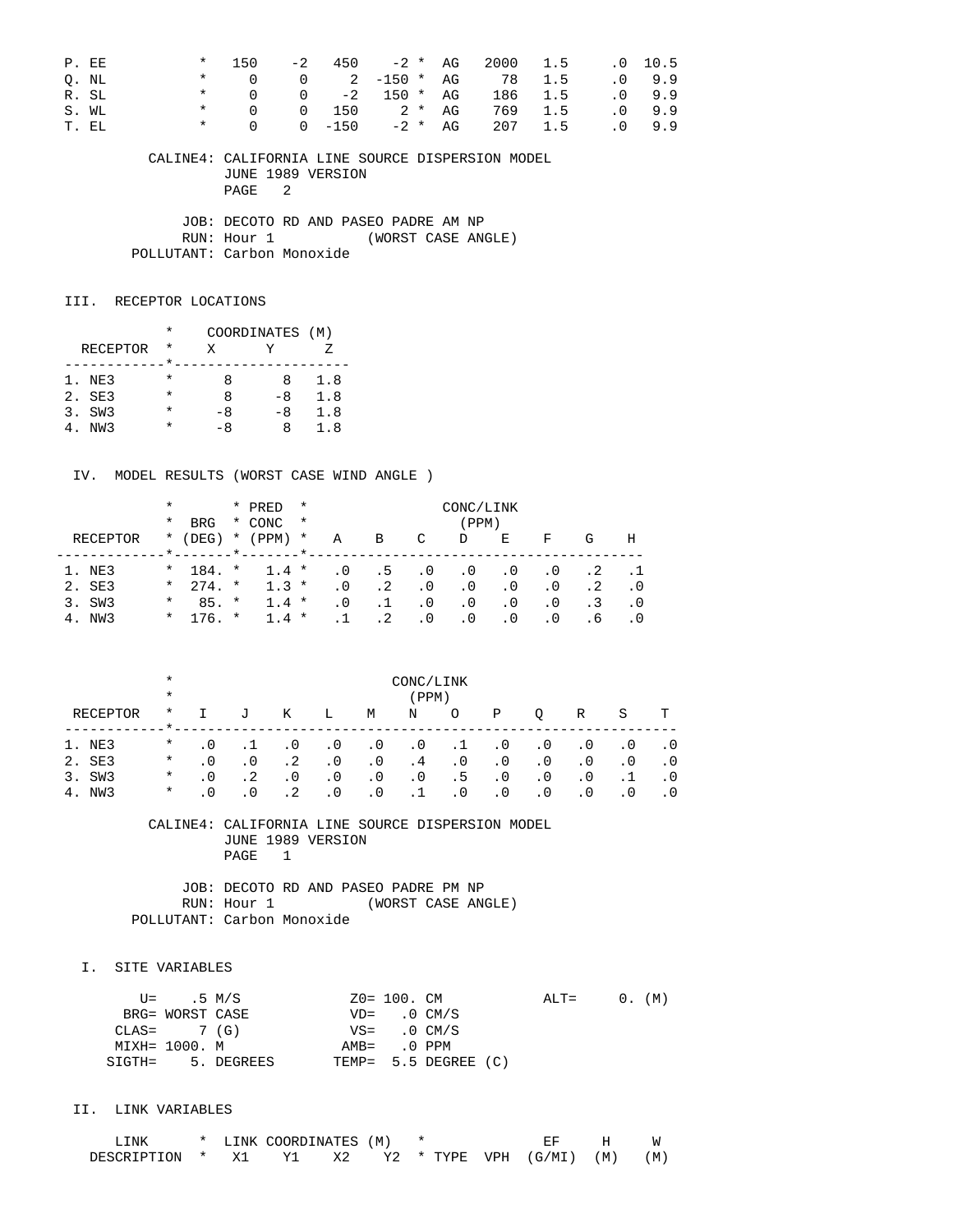| A. NF | $^\star$ | 2              | $-450$         | 2              | $-150$      | $^\ast$  | AG | 2744 | 1.5 | $\cdot$ 0 | 10.5 |
|-------|----------|----------------|----------------|----------------|-------------|----------|----|------|-----|-----------|------|
| B. NA | $^\star$ | 2              | $-150$         | 2              | $\Omega$    | $^\ast$  | AG | 2446 | 1.5 | $\cdot$ 0 | 9.9  |
| C. ND | $^\star$ | 2              | $\overline{0}$ | 2              | 150         | *        | AG | 1983 | 1.5 | $\cdot$ 0 | 9.9  |
| D. NE | $^\star$ | 2              | 150            | 2              | 450         | $\ast$   | AG | 1983 | 1.5 | $\cdot$ 0 | 10.5 |
| E. SF | $^\star$ | $-2$           | 450            | $-2$           | 150         | $^\ast$  | AG | 1493 | 1.5 | $\cdot$ 0 | 10.5 |
| F. SA | $^\star$ | $-2$           | 150            | $-2$           | $\mathbf 0$ | $^\star$ | AG | 1344 | 1.5 | $\cdot$ 0 | 9.9  |
| G. SD | $^\star$ | $-2$           | $\overline{0}$ | $-2$           | $-150$      | $^\ast$  | AG | 1692 | 1.5 | $\cdot$ 0 | 9.9  |
| H. SE | $^\star$ | $-2$           | $-150$         | $-2$           | $-450$      | $\ast$   | AG | 1692 | 1.5 | $\cdot$ 0 | 10.5 |
| I. WF | $^\star$ | 450            | 2              | 150            | 2           | $\ast$   | AG | 1618 | 1.5 | $\cdot$ 0 | 10.5 |
| J. WA | $^\star$ | 150            | 2              | $\overline{0}$ | 2           | $^\ast$  | AG | 948  | 1.5 | $\cdot$ 0 | 9.9  |
| K. WD | $^\star$ | $\Omega$       | 2              | $-150$         | 2           | $\ast$   | AG | 1556 | 1.5 | $\cdot$ 0 | 9.9  |
| L. WE | $^\star$ | $-150$         | 2              | $-450$         | 2           | $^\star$ | AG | 1556 | 1.5 | $\cdot$ 0 | 10.5 |
| M. EF | $^\star$ | $-450$         | $-2$           | $-150$         | $-2$        | $^\star$ | AG | 1218 | 1.5 | . 0       | 10.5 |
| N. EA | $^\star$ | $-150$         | $-2$           | $\overline{0}$ | $-2$        | $\ast$   | AG | 751  | 1.5 | $\cdot$ 0 | 9.9  |
| O. ED | $^\star$ | $\overline{0}$ | $-2$           | 150            | $-2$        | $^\star$ | AG | 1842 | 1.5 | $\cdot$ 0 | 9.9  |
| P. EE | $\ast$   | 150            | $-2$           | 450            | $-2$ *      |          | AG | 1842 | 1.5 | $\cdot$ 0 | 10.5 |
| Q. NL | $^\star$ | $\Omega$       | $\mathbf 0$    | $\overline{2}$ | $-150$      | $^\star$ | AG | 298  | 1.5 | $\cdot$ 0 | 9.9  |
| R. SL | $^\star$ | $\Omega$       | $\Omega$       | $-2$           | 150         | $^\star$ | AG | 149  | 1.5 | $\cdot$ 0 | 9.9  |
| S. WL | $^\star$ | $\Omega$       | $\mathbf 0$    | 150            | 2           | $^\ast$  | AG | 670  | 1.5 | $\cdot$ 0 | 9.9  |
| T. EL | *        | $\mathbf 0$    | $\overline{0}$ | $-150$         | $-2$        | $^\star$ | AG | 467  | 1.5 | $\cdot$ 0 | 9.9  |

 JOB: DECOTO RD AND PASEO PADRE PM NP RUN: Hour 1 (WORST CASE ANGLE) POLLUTANT: Carbon Monoxide

### III. RECEPTOR LOCATIONS

|                 | * | COORDINATES (M) |      |     |
|-----------------|---|-----------------|------|-----|
| <b>RECEPTOR</b> | * | X               |      |     |
|                 |   |                 |      |     |
| 1. NE3          | * | я               | x    | 1.8 |
| 2. SE3          | * | я               | -8   | 1.8 |
| 3. SW3          | * | -8              | $-8$ | 1.8 |
| NW 3            |   | - 8             | x    | 1.8 |

### IV. MODEL RESULTS (WORST CASE WIND ANGLE )

|          | $^\star$ |            |         | * PRED    | $\star$ | CONC/LINK |           |           |           |           |           |           |     |
|----------|----------|------------|---------|-----------|---------|-----------|-----------|-----------|-----------|-----------|-----------|-----------|-----|
|          | *        | <b>BRG</b> |         | * CONC    | $\star$ |           |           |           | (PPM)     |           |           |           |     |
| RECEPTOR | $\star$  | (DEG)      |         | $*$ (PPM) | $\star$ | Α         | B         | C         | D         | Е         | F         | G         | Н   |
|          |          |            | $\star$ |           |         |           |           |           |           |           |           |           |     |
| 1. NE3   | $\star$  | 184. *     |         | $1.4$ *   |         | . 0       | .6        | . 0       | $\cdot$ 0 | . 0       | $\cdot$ 0 | . 2       |     |
| 2. SE3   | $\star$  | $356.$ *   |         | $1.2 *$   |         | $\cdot$ 0 | $\cdot$ 0 | .5        | $\cdot$ 0 | $\cdot$ 0 |           | . 0       | . 0 |
| 3. SW3   | $\ast$   | $86. *$    |         | $1.3 *$   |         | $\cdot$ 0 | $\cdot$ 2 | $\cdot$ 0 | $\cdot$ 0 | $\cdot$ 0 | $\cdot$ 0 | $\cdot$ 2 | . 0 |
| 4. NW3   | $\ast$   | $176 +$    |         | $1.2 *$   |         |           | $\cdot$ 2 | $\cdot$ 0 | . 0       | $\cdot$ 0 | $\cdot$ 0 | . 4       | . 0 |

|          | $^\star$ | CONC/LINK |           |           |           |           |           |           |           |           |           |           |           |
|----------|----------|-----------|-----------|-----------|-----------|-----------|-----------|-----------|-----------|-----------|-----------|-----------|-----------|
|          | $\star$  |           | (PPM)     |           |           |           |           |           |           |           |           |           |           |
| RECEPTOR | $\ast$   |           | J         | Κ         | Ŀ         | М         | N         | O         | Ρ         | O         | R         | S         | т         |
| 1. NE3   | $\ast$   | $\cdot$ 0 | $\cdot$ 0 | $\cdot$ 0 | $\cdot$ 0 | . 0       | $\cdot$ 0 | $\cdot$ 1 | $\cdot$ 0 | $\cdot$ 0 | $\cdot$ 0 | . 0       | . 0       |
| 2. SE3   | $\ast$   | . 0       | $\cdot$ 0 | $\cdot$ 0 | $\cdot$ 0 | $\cdot$ 0 | $\cdot$ 0 | $\cdot$ 2 | $\cdot$ 0 | $\cdot$ 0 | $\cdot$ 0 | $\cdot$ 0 | . 0       |
| 3. SW3   | $\ast$   | $\cdot$ 0 |           | $\cdot$ 0 | $\cdot$ 0 | $\cdot$ 0 | $\cdot$ 0 | . 5       | $\cdot$ 0 | $\cdot$ 0 | $\cdot$ 0 |           | $\cdot$ 0 |
| NW3      | $\star$  | . 0       |           |           | $\cdot$ 0 | $\cdot$ 0 | $\cdot$ 0 | $\cdot$ 0 | . 0       | $\cdot$ 0 | $\cdot$ 0 |           |           |

#### CALINE4: CALIFORNIA LINE SOURCE DISPERSION MODEL JUNE 1989 VERSION PAGE 1

JOB: EW CONNECTOR AND ALVARADO-NILES AM NP<br>RUN: Hour 1 (WORST CASE ANGLE) (WORST CASE ANGLE)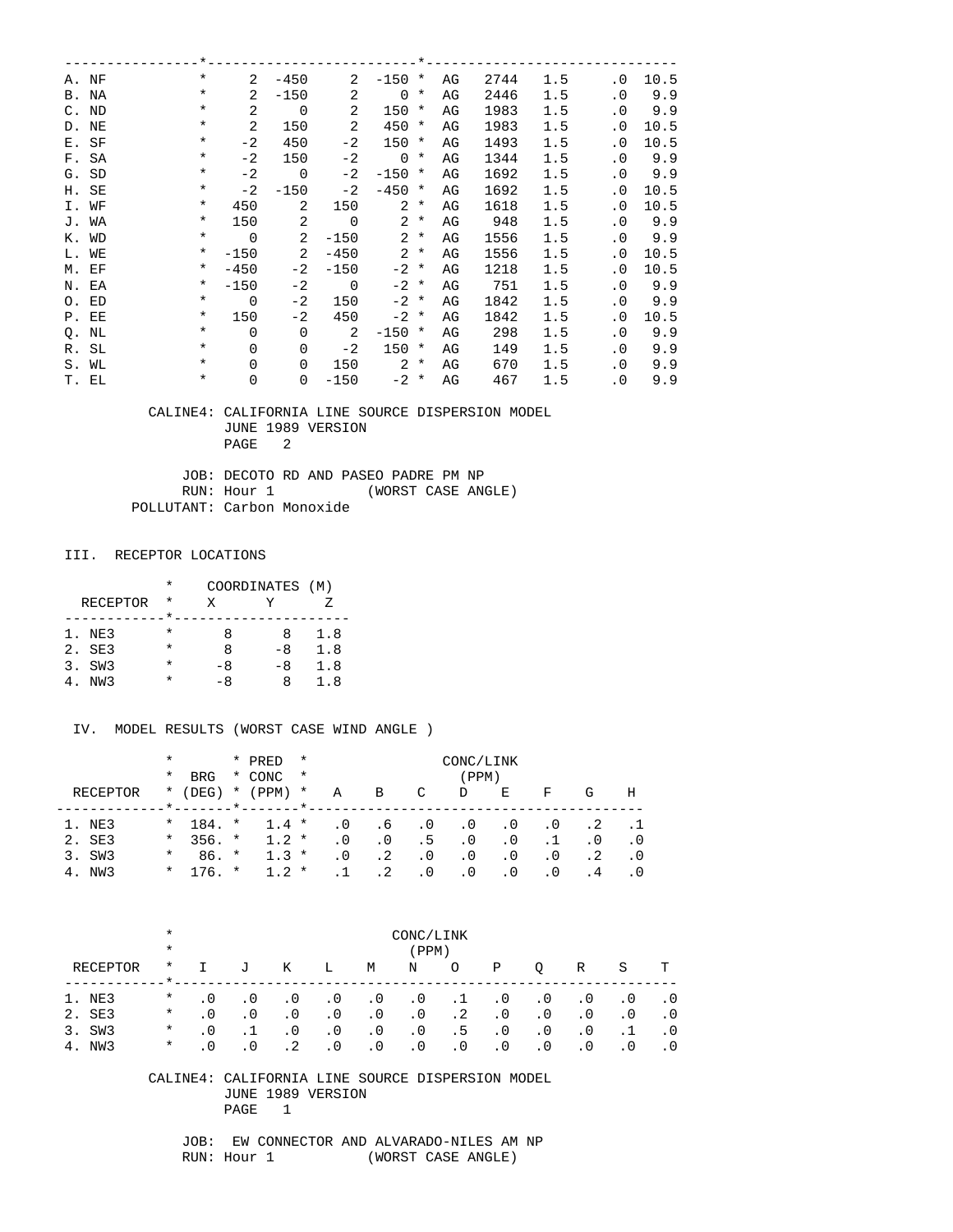#### I. SITE VARIABLES

| U= .5 M/S       |                   | $Z0 = 100$ . CM |                          | $\text{ALT} =$ |  | 0. (M) |
|-----------------|-------------------|-----------------|--------------------------|----------------|--|--------|
| BRG= WORST CASE |                   | $VD = 0 CM/S$   |                          |                |  |        |
| $CLAS = 7(G)$   |                   |                 | $VS = 0 CM/S$            |                |  |        |
| MIXH= 1000. M   |                   | $AMB = 0 PPM$   |                          |                |  |        |
|                 | SIGTH= 5. DEGREES |                 | TEMP= $5.5$ DEGREE $(C)$ |                |  |        |

### II. LINK VARIABLES

| LINK        | $\star$ |                | LINK COORDINATES (M) *     |                            |                   |        |    |      | EF                              | H         | W      |
|-------------|---------|----------------|----------------------------|----------------------------|-------------------|--------|----|------|---------------------------------|-----------|--------|
| DESCRIPTION |         |                |                            |                            |                   |        |    |      | * X1 Y1 X2 Y2 * TYPE VPH (G/MI) | (M)       | (M)    |
|             |         |                |                            |                            |                   |        |    |      |                                 |           |        |
| A. NF       | $\star$ | $\mathbf{2}$   | $-450$                     |                            | $2 - 150$ *       |        | AG | 1998 | 1.5                             | $\cdot$ 0 | 10.5   |
| B. NA       | $\star$ | $\overline{a}$ |                            | $-150$ 2                   | $0 *$             |        | AG | 1632 | 1.5                             |           | .0 9.9 |
| C. ND       | $\star$ | 2              | $\overline{0}$             | $\sim$ 2                   | $150 *$           |        | AG | 1920 | 1.5                             |           | .0 9.9 |
| D. NE       | $\star$ | 2              | 150                        | $\overline{\phantom{0}}^2$ | 450               | $\ast$ | AG | 1920 | 1.5                             | $\cdot$ 0 | 10.5   |
| E. SF       | $\ast$  | $-2$           | 450                        | $-2$                       | 150 *             |        | AG | 2296 | 1.5                             | . 0       | 10.5   |
| F. SA       | $\star$ | $-2$           | 150                        | $-2$                       | $0 *$             |        | AG | 1917 | 1.5                             |           | .0 9.9 |
| G. SD       | $\ast$  | $-2$           | $\overline{0}$             | $-2$                       | $-150$ *          |        | AG | 2738 | 1.5                             |           | .0 9.9 |
| H. SE       | $\ast$  | $-2$           | $-150$                     | $-2$                       | $-450$ *          |        | AG | 2738 | 1.5                             | $\cdot$ 0 | 10.5   |
| I. WF       | $\ast$  |                | 450 2                      |                            | $150$ 2 $*$       |        | AG | 902  | 1.5                             | $\cdot$ 0 | 10.5   |
| J. WA       | $\ast$  |                | 150 2                      |                            | $0 \t 2 \t \star$ |        | AG | 362  | 1.5                             |           | .0 9.9 |
| K. WD       | $\star$ | $\overline{0}$ | $\overline{\phantom{a}}$ 2 | $-150$                     | $2 *$             |        | AG | 1120 | 1.5                             |           | .0 9.9 |
| L. WE       | $\star$ |                | $-150$ 2                   |                            | $-450$ 2 *        |        | AG | 1120 | 1.5                             | $\cdot$ 0 | 10.5   |
| M. EF       | $\star$ | $-450$         | $-2$                       | $-150$                     | $-2$ *            |        | AG | 1439 | 1.5                             | . 0       | 10.5   |
| N. EA       | $\star$ | $-150$         |                            | $-2$ 0                     | $-2$ *            |        | AG | 1058 | 1.5                             |           | .0 9.9 |
| O. ED       | $\star$ | $\overline{0}$ | $-2$                       | 150                        | $-2$ *            |        | AG | 857  | 1.5                             | $\cdot$ 0 | 9.9    |
| P. EE       | $\star$ | 150            | $-2$                       | 450                        | $-2$ *            |        | AG | 857  | 1.5                             | . 0       | 10.5   |
| Q. NL       | $\star$ | $\Omega$       | $\overline{0}$             | $\overline{\phantom{a}}$ 2 | $-150$ *          |        | AG | 366  | 1.5                             | . 0       | 9.9    |
| R. SL       | $\star$ | $\Omega$       | $\Omega$                   | $-2$                       | $150 *$           |        | AG | 379  | 1.5                             | $\cdot$ 0 | 9.9    |
| S. WL       | $\star$ | $\Omega$       | $\Omega$                   |                            | $150 \t 2*$       |        | AG | 540  | 1.5                             | $\cdot$ 0 | 9.9    |
| T. EL       | $\ast$  | $\mathbf 0$    | $\overline{0}$             | $-150$                     | $-2$ *            |        | AG | 381  | 1.5                             | . 0       | 9.9    |

### CALINE4: CALIFORNIA LINE SOURCE DISPERSION MODEL JUNE 1989 VERSION PAGE 2

 JOB: EW CONNECTOR AND ALVARADO-NILES AM NP RUN: Hour 1 (WORST CASE ANGLE) POLLUTANT: Carbon Monoxide

#### III. RECEPTOR LOCATIONS

|                 | * |    | COORDINATES (M) |     |
|-----------------|---|----|-----------------|-----|
| <b>RECEPTOR</b> | * | X  | v               |     |
|                 |   |    |                 |     |
| 1. NE3          | * | я  | я               | 1.8 |
| 2. SE3          | * | я  | $-8$            | 1.8 |
| 3. SW3          | * | -8 | -8              | 1.8 |
| 4. NW3          | * | -8 | я               | 1.8 |

|          | $\ast$  |            | * PRED    | $\star$  |           |           |                 | CONC/LINK |           |                 |           |            |
|----------|---------|------------|-----------|----------|-----------|-----------|-----------------|-----------|-----------|-----------------|-----------|------------|
|          | *       | <b>BRG</b> | * CONC    | $\star$  |           |           |                 | (PPM)     |           |                 |           |            |
| RECEPTOR | $\star$ | (DEG)      | $*$ (PPM) | $^\star$ | Α         | B         | C               | D         | Е         | F               | G         | Н          |
|          |         |            |           |          |           |           |                 |           |           |                 |           |            |
| 1. NE3   | $\star$ | 184. *     | $1.2*$    |          | $\cdot$ 0 | $.4\,$    | $\cdot$ 0       | $\cdot$ 0 | . 0       | $\cdot$ 0       | . 2       |            |
| 2. SE3   | $\star$ | $356. *$   | $1.1 *$   |          | $\cdot$ 0 | $\cdot$ 0 | .5 <sub>1</sub> | $\cdot$ 0 | $\cdot$ 1 | $\cdot$ 2       | $\cdot$ 0 | $\cdot$ .0 |
| 3. SW3   | $\ast$  | $4. *$     | $1.3 *$   |          | $\cdot$ 0 | $\cdot$ 0 | $\cdot$ 2       | .1        | . 0       | .5 <sub>1</sub> | . 0       | .0         |
| 4. NW3   | $\star$ | $176.$ *   | $1.4 *$   |          | $\cdot$ 1 | $\cdot$ 2 | $\cdot$ 0       | $\cdot$ 0 | $\cdot$ 0 | $\cdot$ 0       | . 6       | . 0        |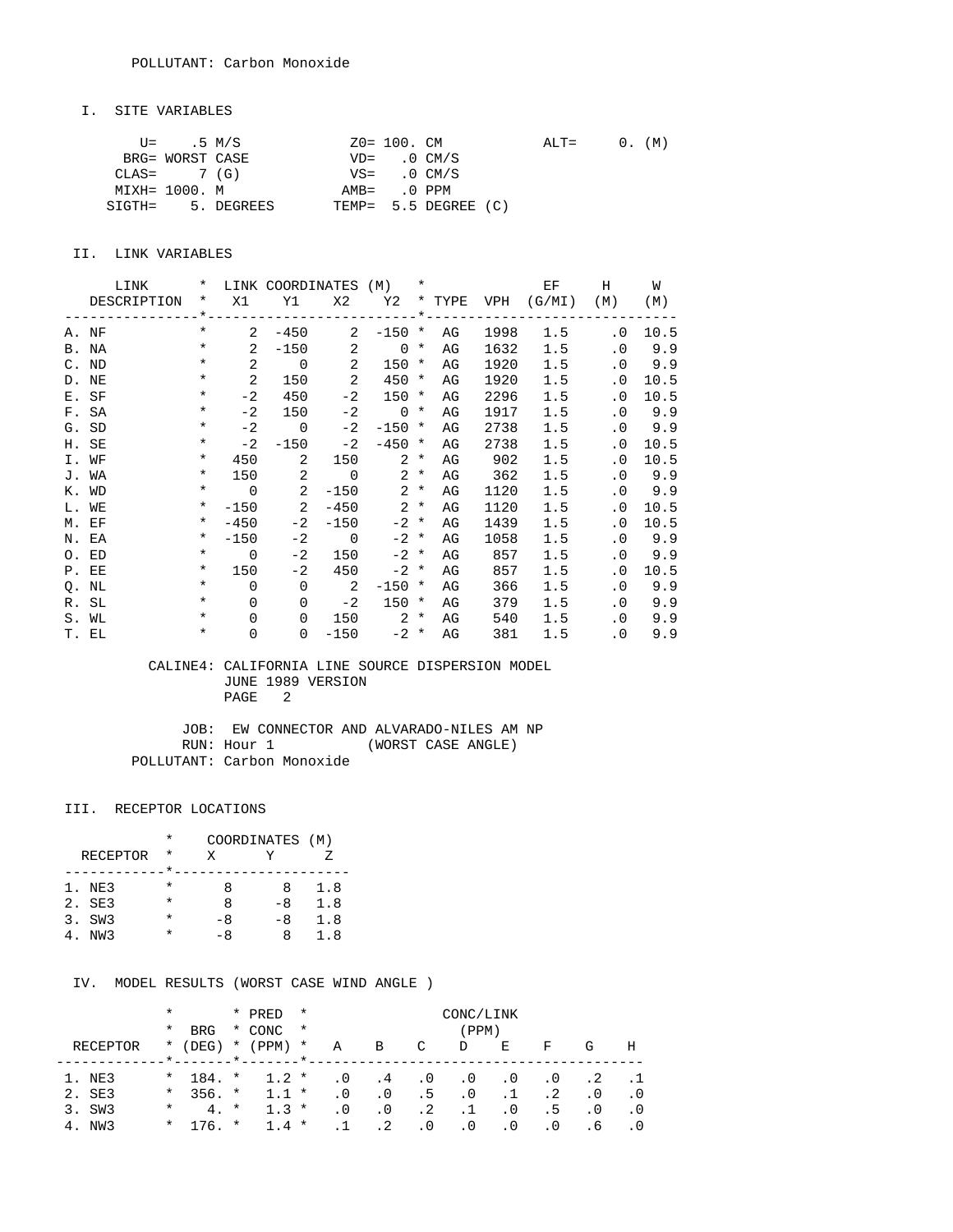|                 | $\ast$   |           |                                   | CONC/LINK    |           |           |                                    |           |           |           |           |           |           |
|-----------------|----------|-----------|-----------------------------------|--------------|-----------|-----------|------------------------------------|-----------|-----------|-----------|-----------|-----------|-----------|
|                 | $\star$  |           |                                   |              |           |           | (PPM)                              |           |           |           |           |           |           |
| <b>RECEPTOR</b> | *        | T.        | J                                 | K            | L         | M         | N                                  | O         | Ρ         | O         | R         | S         | т         |
|                 | *        |           |                                   |              |           |           |                                    |           |           |           |           |           |           |
| NE3<br>1.       | *        | $\cdot$ 0 | $\cdot$ 0                         | $\cdot$ 0    | $\cdot$ 0 | $\cdot$ 0 | $\cdot$ 0                          | $\cdot$ 0 | $\cdot$ 0 | $\cdot$ 0 | $\cdot$ 0 | $\cdot$ 0 | . 0       |
| 2. SE3          | $^\star$ | $\cdot$ 0 | $\cdot$ 0                         | $\cdot$ 0    | $\cdot$ 0 | $\cdot$ 0 | $\cdot$ 0                          | $\cdot$ 0 | $\cdot$ 0 | $\cdot$ 0 | $\cdot$ 0 | $\cdot$ 0 | . 0       |
| 3. SW3          | $^\ast$  | $\cdot$ 0 | $\cdot$ 0                         | $\cdot$ 0    | $\cdot$ 0 | $\cdot$ 0 | $\cdot$ 1                          | $\cdot$ 0 | $\cdot$ 0 | $\cdot$ 0 | $\cdot$ 0 | $\cdot$ 0 | $\cdot$ 0 |
| NW 3<br>4.      | $^\star$ | $\cdot$ 0 | $\cdot$ 0                         | $\cdot$ 1    | $\cdot$ 0 | $\cdot$ 0 | $\cdot$ 0                          | $\cdot$ 0 | $\cdot$ 0 | $\cdot$ 0 | $\cdot$ 0 | $\cdot$ 0 | $\cdot$ 0 |
|                 |          |           |                                   |              |           |           |                                    |           |           |           |           |           |           |
|                 | CALINE4: |           | CALIFORNIA LINE SOURCE DISPERSION |              |           |           |                                    |           |           | MODEL     |           |           |           |
|                 |          |           | JUNE 1989 VERSION                 |              |           |           |                                    |           |           |           |           |           |           |
|                 |          |           | PAGE                              | $\mathbf{1}$ |           |           |                                    |           |           |           |           |           |           |
|                 |          |           |                                   |              |           |           |                                    |           |           |           |           |           |           |
|                 |          | JOB:      | EW                                |              |           |           | CONNECTOR AND ALVARADO-NILES PM NP |           |           |           |           |           |           |
|                 |          |           |                                   |              |           |           |                                    |           |           |           |           |           |           |

RUN: Hour 1 (WORST CASE ANGLE) POLLUTANT: Carbon Monoxide

#### I. SITE VARIABLES

| $U =$ .5 M/S    |                   | Z0= 100. CM             |                      | $ALT = 0. (M)$ |  |  |
|-----------------|-------------------|-------------------------|----------------------|----------------|--|--|
| BRG= WORST CASE |                   | $VD = 0 CM/S$           |                      |                |  |  |
| $CLAS = 7(G)$   |                   | $VS = 0 \, \text{CM/S}$ |                      |                |  |  |
| MIXH= 1000. M   |                   | $AMB = 0 PPM$           |                      |                |  |  |
|                 | SIGTH= 5. DEGREES |                         | TEMP= 5.5 DEGREE (C) |                |  |  |

## II. LINK VARIABLES

| LINK        | $\ast$     |                | LINK COORDINATES (M)            |                          |                  | $\star$ |    |      | ЕF     | Н         | W      |
|-------------|------------|----------------|---------------------------------|--------------------------|------------------|---------|----|------|--------|-----------|--------|
| DESCRIPTION | $\star$    | X1             | Y1                              | X2                       | Y2 * TYPE VPH    |         |    |      | (G/MI) | (M)       | (M)    |
|             |            |                | ____*__________________________ |                          |                  | $* - -$ |    |      |        |           |        |
| A. NF       | $\star$    | $\overline{a}$ | $-450$                          | $\overline{a}$           | $-150$           | $\ast$  | AG | 2172 | 1.5    | . 0       | 10.5   |
| B. NA       | $\star$    | $\overline{a}$ | $-150$                          | 2                        | $0 *$            |         | AG | 1657 | 1.5    | . 0       | 9.9    |
| C. ND       | $\star$    | $\overline{2}$ | $\overline{0}$                  | 2                        | $150 *$          |         | AG | 2185 | 1.5    | $\cdot$ 0 | 9.9    |
| D. NE       | $\star$    | 2              | 150                             | 2                        | $450 *$          |         | AG | 2185 | 1.5    | $\cdot$ 0 | 10.5   |
| E. SF       | $\ast$     | $-2$           | 450                             | $-2$                     | 150              | $\ast$  | AG | 2180 | 1.5    | . 0       | 10.5   |
| F. SA       | $\ast$     | $-2$           | 150                             | $-2$                     | $\overline{0}$ * |         | AG | 1980 | 1.5    | $\cdot$ 0 | 9.9    |
| G. SD       | $\ast$     | $-2$           | $\overline{0}$                  | $-2$                     | $-150$ *         |         | AG | 2528 | 1.5    | $\cdot$ 0 | 9.9    |
| H. SE       | $\ast$     | $-2$           | $-150$                          | $-2$                     | $-450$ *         |         | AG | 2528 | 1.5    | . 0       | 10.5   |
| I. WF       | $\ast$     | 450            | 2                               | 150                      | $2 *$            |         | AG | 1018 | 1.5    | $\cdot$ 0 | 10.5   |
| J. WA       | $\ast$     | 150            | $\overline{\phantom{a}}^2$      | $\overline{0}$           | $2 *$            |         | AG | 741  | 1.5    | . 0       | 9.9    |
| K. WD       | $\star$    | $\overline{0}$ | $\overline{\phantom{a}}$ 2      | $-150$                   |                  | $2 *$   | AG | 1126 | 1.5    |           | .0 9.9 |
| L. WE       | $\star$    | $-150$         | $\overline{\phantom{a}}^2$      | $-450$                   |                  | $2 *$   | AG | 1126 | 1.5    | $\cdot$ 0 | 10.5   |
| M. EF       | $\star$    | $-450$         | $-2$                            | $-150$                   | $-2$ *           |         | AG | 1582 | 1.5    | $\cdot$ 0 | 10.5   |
| N. EA       | $\star$    | $-150$         |                                 | $-2$ 0                   | $-2$ *           |         | AG | 1002 | 1.5    | $\cdot$ 0 | 9.9    |
| O. ED       | $\star$    | $\overline{0}$ | $-2$                            | 150                      | $-2$ *           |         | AG | 1113 | 1.5    | $\cdot$ 0 | 9.9    |
| P. EE       | $\star$    | 150            | $-2$                            | 450                      | $-2$ *           |         | AG | 1113 | 1.5    | $\cdot$ 0 | 10.5   |
| Q. NL       | $^{\star}$ | $\Omega$       | $\mathbf 0$                     | $\overline{\phantom{a}}$ | $-150$ *         |         | AG | 515  | 1.5    | $\cdot$ 0 | 9.9    |
| R. SL       | $\ast$     | $\Omega$       | $\Omega$                        | $-2$                     | $150 *$          |         | AG | 200  | 1.5    | . 0       | 9.9    |
| S. WL       | $\ast$     | $\Omega$       | $\Omega$                        | 150                      | $2 *$            |         | AG | 277  | 1.5    | . 0       | 9.9    |
| T. EL       | $^\star$   | $\mathbf 0$    | $\Omega$                        | $-150$                   | $-2$ *           |         | AG | 580  | 1.5    | $\cdot$ 0 | 9.9    |

#### CALINE4: CALIFORNIA LINE SOURCE DISPERSION MODEL JUNE 1989 VERSION PAGE 2

 JOB: EW CONNECTOR AND ALVARADO-NILES PM NP RUN: Hour 1 (WORST CASE ANGLE) POLLUTANT: Carbon Monoxide

### III. RECEPTOR LOCATIONS

|          |         |   | COORDINATES (M) |     |
|----------|---------|---|-----------------|-----|
| RECEPTOR | $\star$ |   |                 |     |
|          |         |   |                 |     |
| 1. NE3   |         | Ω | x               | 1.8 |
| 2. SE3   |         |   | – ×             | 1 R |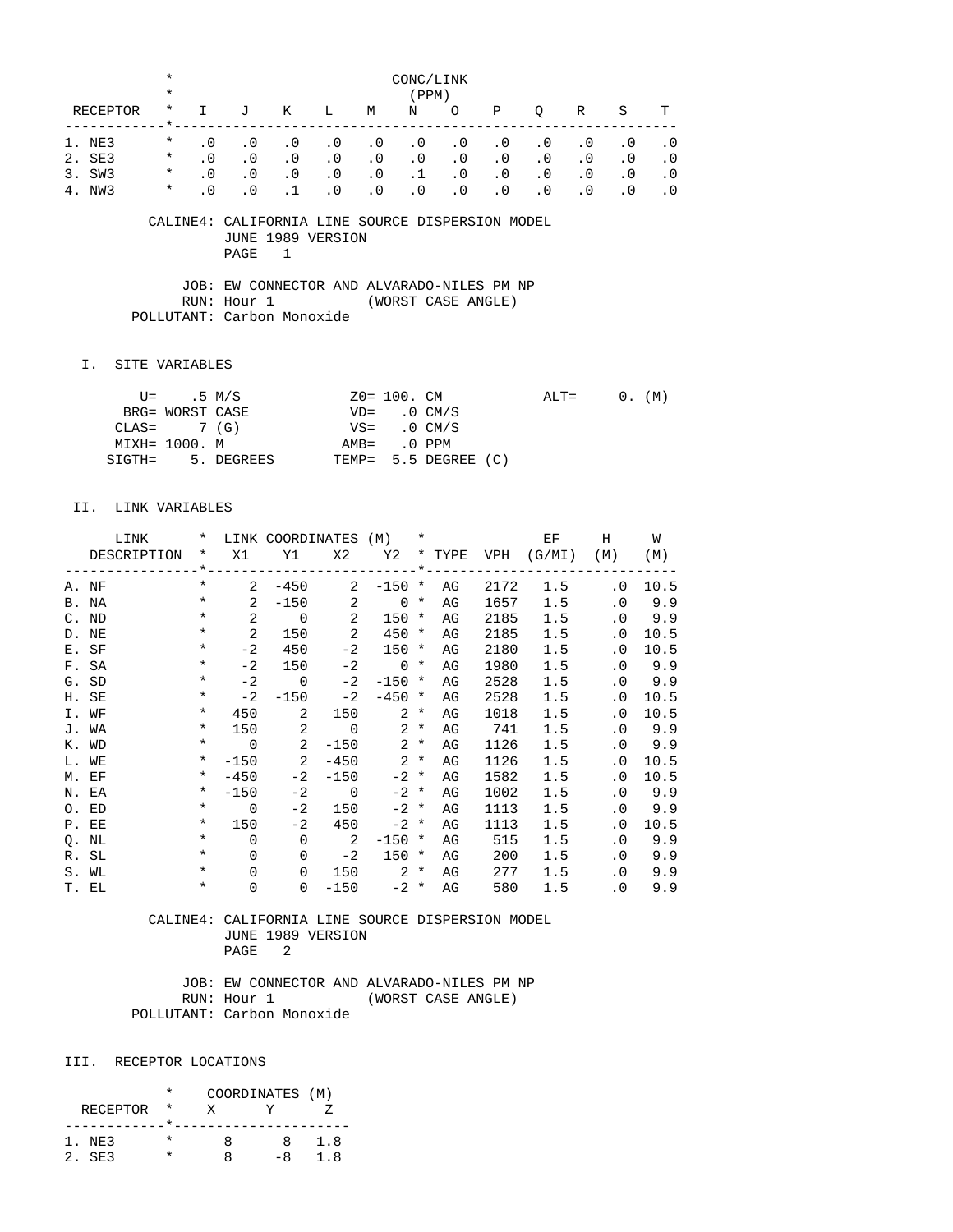| 3. SW3 | $\star$ $\sim$ | $-R$ | $-8$ 1.8 |
|--------|----------------|------|----------|
| 4. NW3 | $\star$        | $-R$ | 8 1.8    |

| MODEL RESULTS (WORST CASE WIND ANGLE ) |
|----------------------------------------|
|----------------------------------------|

|          | *       |                     | * PRED          | $\star$ | CONC/LINK |           |           |           |           |           |            |             |
|----------|---------|---------------------|-----------------|---------|-----------|-----------|-----------|-----------|-----------|-----------|------------|-------------|
|          | $\ast$  | <b>BRG</b>          | * CONC          | $\star$ |           |           |           | (PPM)     |           |           |            |             |
| RECEPTOR | $\star$ | (DEG)               | $*$ (PPM)       | $\star$ | Α         | B         | C         | D         | Е         | F         | G          | H           |
|          |         | $\star$ and $\star$ | $\star$ $\star$ |         |           |           |           |           |           |           |            |             |
| 1. NE3   |         | $*$ 184. $*$        | $1.2*$          |         | $\cdot$ 0 | $\cdot$ 4 | $\cdot$ 0 | $\cdot$ 0 | $\cdot$ 0 | $\cdot$ 0 | $\cdot$ 2  |             |
| 2. SE3   | $\star$ | $356.$ *            | $1.2 *$         |         | $\cdot$ 0 | $\cdot$ 0 | .5        | $\cdot$ 0 | $\cdot$ 1 | $\cdot$ 2 | $\cdot$ .0 | $\cdot$ . 0 |
| 3. SW3   | $\ast$  | $4. *$              | $1.3 *$         |         | $\cdot$ 0 | $\cdot$ 0 | $\cdot$ 2 | .1        | $\cdot$ 0 | .5        | $\cdot$ 0  | $\cdot$ 0   |
| 4. NW3   |         | $*$ 176, $*$        | $1.4 *$         |         | $\cdot$ 1 | $\cdot$ 2 | $\cdot$ 0 | $\cdot$ 0 | . 0       | $\cdot$ 0 | . 6        | $\cdot$ 0   |

|          | $^\star$ | CONC/LINK |           |           |           |           |           |           |           |           |           |           |           |
|----------|----------|-----------|-----------|-----------|-----------|-----------|-----------|-----------|-----------|-----------|-----------|-----------|-----------|
|          | $\ast$   | (PPM)     |           |           |           |           |           |           |           |           |           |           |           |
| RECEPTOR | $\ast$   |           | J         | Κ         | L         | M         | N         | $\circ$   | Ρ         | O         | R         | S         | т         |
| 1. NE3   | $\ast$   | $\cdot$ 0 | $\cdot$ 0 | $\cdot$ 0 | $\cdot$ 0 | $\cdot$ 0 | $\cdot$ 0 | $\cdot$ 0 | $\cdot$ 0 | .1        | $\cdot$ 0 | . 0       | $\cdot$ 0 |
| 2. SE3   | $^\star$ | . 0       | $\cdot$ 0 | $\cdot$ 0 | $\cdot$ 0 | $\cdot$ 0 | $\cdot$ 0 | $\cdot$ 1 | $\cdot$ 0 | $\cdot$ 0 | $\cdot$ 0 | $\cdot$ 0 | $\cdot$ 0 |
| 3. SW3   | $\ast$   | . 0       | $\cdot$ 0 | $\cdot$ 0 | $\cdot$ 0 | $\cdot$ 0 | $\cdot$ 1 | $\cdot$ 0 | $\cdot$ 0 | $\cdot$ 0 | $\cdot$ 0 | $\cdot$ 0 | $\cdot$ 0 |
| 4. NW3   | $\ast$   | . 0       | $\cdot$ 0 |           | $\cdot$ 0 | $\cdot$ 0 | $\cdot$ 0 | $\cdot$ 0 | $\cdot$ 0 | $\cdot$ 0 | $\cdot$ 0 | $\cdot$ 0 | $\cdot$ 0 |

 JOB: LINDA DR AND ALVARADO-NILES AM NP RUN: Hour 1 (WORST CASE ANGLE) POLLUTANT: Carbon Monoxide

### I. SITE VARIABLES

|               | U= .5 M/S       |                   | Z0= 100. CM   |                      | $ALT = 0. (M)$ |  |  |
|---------------|-----------------|-------------------|---------------|----------------------|----------------|--|--|
|               | BRG= WORST CASE |                   |               | $VD = 0 CM/S$        |                |  |  |
| $CLAS = 7(G)$ |                 |                   |               | $VS = 0$ CM/S        |                |  |  |
|               | MIXH= 1000. M   |                   | $AMB = 0$ PPM |                      |                |  |  |
|               |                 | SIGTH= 5. DEGREES |               | TEMP= 5.5 DEGREE (C) |                |  |  |

| LINK        | $\ast$     |                | LINK COORDINATES               |                            | ( M )          | $\ast$      |    |             | ЕF     | Н         | W    |
|-------------|------------|----------------|--------------------------------|----------------------------|----------------|-------------|----|-------------|--------|-----------|------|
| DESCRIPTION | $\star$    | X1             | Υ1                             | X2                         | Y2 * TYPE VPH  |             |    |             | (G/MI) | (M)       | (M)  |
|             |            |                | ----*------------------------- |                            |                | $\star$ $-$ |    |             |        |           |      |
| A. NF       | $^{\star}$ | 2              | $-450$                         | 2                          | $-150$         | $\ast$      | AG | $\Omega$    | 1.5    | . 0       | 10.5 |
| B. NA       | $\star$    | 2              | $-150$                         | 2                          | $\overline{0}$ | $\star$     | AG | 0           | 1.5    | $\cdot$ 0 | 9.9  |
| C. ND       | $\ast$     | 2              | $\overline{0}$                 | 2                          | $150 *$        |             | AG | 5           | 1.5    | $\cdot$ 0 | 9.9  |
| D. NE       | $\ast$     | 2              | 150                            | 2                          | 450            | $\ast$      | AG | 5           | 1.5    | . 0       | 10.5 |
| E. SF       | $\ast$     | $-2$           | 450                            | $-2$                       | 150            | $^\star$    | AG | 27          | 1.5    | . 0       | 10.5 |
| F. SA       | $\ast$     | $-2$           | 150                            | $-2$                       | $0 *$          |             | AG | 19          | 1.5    | $\cdot$ 0 | 9.9  |
| G. SD       | $^\star$   | $-2$           | $\overline{0}$                 | $-2$                       | $-150$ *       |             | AG | 25          | 1.5    | $\cdot$ 0 | 9.9  |
| H. SE       | $\ast$     | $-2$           | $-150$                         | $-2$                       | $-450$ *       |             | AG | 25          | 1.5    | . 0       | 10.5 |
| I. WF       | $\ast$     | 450            | 2                              | 150                        |                | $2 *$       | AG | 1199        | 1.5    | . 0       | 10.5 |
| J. WA       | $\ast$     | 150            | 2                              | $\overline{0}$             | $\overline{a}$ | $^\star$    | AG | 1199        | 1.5    | $\cdot$ 0 | 9.9  |
| K. WD       | $\ast$     | $\overline{0}$ | 2                              | $-150$                     | $\overline{a}$ | $\ast$      | AG | 1213        | 1.5    | $\cdot$ 0 | 9.9  |
| L. WE       | $\star$    | $-150$         | 2                              | $-450$                     |                | $2 *$       | AG | 1213        | 1.5    | $\cdot$ 0 | 10.5 |
| M. EF       | $\star$    | $-450$         | $-2$                           | $-150$                     | $-2$ *         |             | AG | 884         | 1.5    | . 0       | 10.5 |
| N. EA       | $\star$    | $-150$         | $-2$                           | $\overline{0}$             | $-2$ *         |             | AG | 884         | 1.5    | . 0       | 9.9  |
| O. ED       | $\ast$     | $\Omega$       | $-2$                           | 150                        | $-2$ *         |             | AG | 867         | 1.5    | $\cdot$ 0 | 9.9  |
| P. EE       | $\ast$     | 150            | $-2$                           | 450                        | $-2$ *         |             | AG | 867         | 1.5    | . 0       | 10.5 |
| Q. NL       | $^\star$   | $\Omega$       | $\Omega$                       | $\overline{\phantom{0}}^2$ | $-150$ *       |             | AG | 0           | 1.5    | . 0       | 9.9  |
| R. SL       | $^\star$   | $\Omega$       | 0                              | $-2$                       | $150 *$        |             | AG | 8           | 1.5    | . 0       | 9.9  |
| S. WL       | $\ast$     | $\Omega$       | $\Omega$                       | 150                        | $2 *$          |             | AG | $\mathbf 0$ | 1.5    | . 0       | 9.9  |
| T. EL       | *          | $\mathbf 0$    | $\mathbf 0$                    | $-150$                     | $-2$ *         |             | AG | $\mathbf 0$ | 1.5    | $\cdot$ 0 | 9.9  |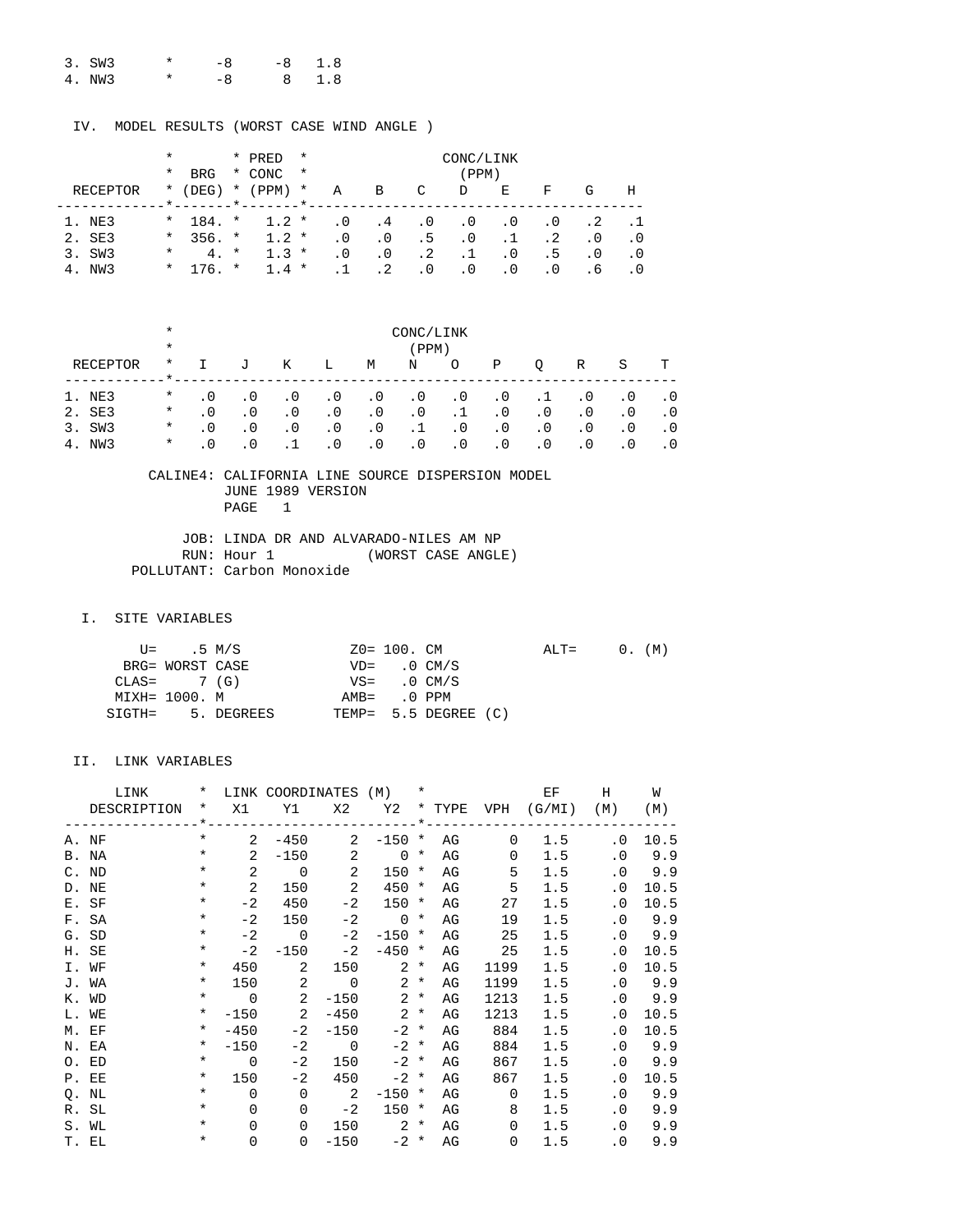JOB: LINDA DR AND ALVARADO-NILES AM NP RUN: Hour 1 (WORST CASE ANGLE) POLLUTANT: Carbon Monoxide

### III. RECEPTOR LOCATIONS

|                 | * | COORDINATES (M) |      |     |
|-----------------|---|-----------------|------|-----|
| <b>RECEPTOR</b> | * | X               | v    |     |
|                 |   |                 |      |     |
| 1. NE3          | * | я               | я    | 1.8 |
| 2. SE3          | * | я               | $-8$ | 1.8 |
| 3. SW3          | * | -8              | -8   | 1.8 |
| NW 3            |   | -8              | Χ    | 1.8 |

#### IV. MODEL RESULTS (WORST CASE WIND ANGLE )

|          | *        |            | * PRED    | $\star$ | CONC/LINK |           |           |           |           |           |     |           |
|----------|----------|------------|-----------|---------|-----------|-----------|-----------|-----------|-----------|-----------|-----|-----------|
|          | $^\star$ | <b>BRG</b> | * CONC    | $\star$ |           |           |           | (PPM)     |           |           |     |           |
| RECEPTOR | $\ast$   | (DEG)      | $*$ (PPM) | $\star$ | Α         | B         | C         | D         | E         | F         | G   | Η         |
|          |          |            |           |         |           |           |           |           |           |           |     |           |
| 1. NE3   | $\star$  | $266.$ *   | $.6*$     |         | . 0       | . 0       | . 0       | . 0       | . 0       | $\cdot$ 0 | . 0 | . 0       |
| 2. SE3   | $\star$  | $274.$ *   | $.5 *$    |         | $\cdot$ 0 | $\cdot$ 0 | $\cdot$ 0 | $\cdot$ 0 | . 0       | $\cdot$ 0 | . 0 | . 0       |
| 3. SW3   | $\star$  | $274.$ *   | $.5$ *    |         | $\cdot$ 0 | . 0       | . 0       | $\cdot$ 0 | . 0       | . 0       | . 0 | $\cdot$ 0 |
| 4. NW3   | $\star$  | $266.$ *   | .6 *      |         | . 0       | . 0       | . 0       | . 0       | $\cdot$ 0 | . 0       | . 0 |           |

|          | $\star$  | CONC/LINK |           |           |           |           |           |           |           |           |           |           |           |
|----------|----------|-----------|-----------|-----------|-----------|-----------|-----------|-----------|-----------|-----------|-----------|-----------|-----------|
|          | $\ast$   | (PPM)     |           |           |           |           |           |           |           |           |           |           |           |
| RECEPTOR | $^\star$ |           | J         | Κ         | L         | M         | N         | $\circ$   | Ρ         | O         | R         | S         | т         |
| 1. NE3   | $\ast$   | $\cdot$ 0 | $\cdot$ 0 | $\cdot$ 3 | $\cdot$ 0 | $\cdot$ 0 | $\cdot$ 1 | $\cdot$ 0 | $\cdot$ 0 | $\cdot$ 0 | $\cdot$ 0 | . 0       | . 0       |
| 2. SE3   | $\ast$   | . 0       | $\cdot$ 0 |           | $\cdot$ 0 | $\cdot$ 0 | $\cdot$ 2 | $\cdot$ 0 | $\cdot$ 0 | . 0       | $\cdot$ 0 | $\cdot$ 0 | $\cdot$ 0 |
| 3. SW3   | $\ast$   | . 0       | $\cdot$ 0 |           | $\cdot$ 0 | $\cdot$ 0 | $\cdot$ 3 | $\cdot$ 0 | $\cdot$ 0 | $\cdot$ 0 | $\cdot$ 0 | $\cdot$ 0 | $\cdot$ 0 |
| NW 3     | $\ast$   | . 0       | $\cdot$ 0 | 4         | $\cdot$ 0 | . 0       | $\cdot$ 0 | $\cdot$ 0 | $\cdot$ 0 | $\cdot$ 0 | $\cdot$ 0 | $\cdot$ 0 |           |

 CALINE4: CALIFORNIA LINE SOURCE DISPERSION MODEL JUNE 1989 VERSION PAGE 1

 JOB: LINDA DR AND ALVARADO-NILES PM NP RUN: Hour 1 (WORST CASE ANGLE) POLLUTANT: Carbon Monoxide

### I. SITE VARIABLES

|               | U= .5 M/S       |                   | $Z0 = 100$ . CM         |                      | $ALT =$ |  | 0. (M) |
|---------------|-----------------|-------------------|-------------------------|----------------------|---------|--|--------|
|               | BRG= WORST CASE |                   |                         | $VD = 0 CM/S$        |         |  |        |
| $CLAS = 7(G)$ |                 |                   | $VS = 0 \, \text{CM/S}$ |                      |         |  |        |
|               | MIXH= 1000. M   |                   | AMB= .0 PPM             |                      |         |  |        |
|               |                 | SIGTH= 5. DEGREES |                         | TEMP= 5.5 DEGREE (C) |         |  |        |

| LINK        |         |      | * LINK COORDINATES (M) |      |               | $\ast$ |        |            | ЕF            | Н         | W                 |
|-------------|---------|------|------------------------|------|---------------|--------|--------|------------|---------------|-----------|-------------------|
| DESCRIPTION | $\ast$  | X1   | Y1                     | X2   | Y2            |        | * TYPE | <b>VPH</b> | (G/MI)        | (M)       | $^{\prime}$ M $)$ |
|             |         |      |                        |      |               |        |        |            |               |           |                   |
| A. NF       | $\ast$  |      | $2 - 450$              |      | $2 -150 * AG$ |        |        |            | $0 \quad 1.5$ |           | $.0 \quad 10.5$   |
| B. NA       | $\ast$  |      | $2 - 150$              | 2    | $0 *$         |        | AG     | $\Omega$   | 1.5           |           | $.0 \t9.9$        |
| C. ND       | $\ast$  | 2    | $\Omega$               | 2    | $150 *$       |        | AG     | 11         | 1.5           |           | $.0 \t9.9$        |
| D. NE       | $\ast$  | 2    | 150                    | 2    | $450 *$       |        | AG     | 11         | 1.5           | $\cdot$ 0 | 10.5              |
| E. SF       | $\star$ | $-2$ | 450                    | $-2$ | $150 *$       |        | AG     | 32         | 1.5           | . 0       | 10.5              |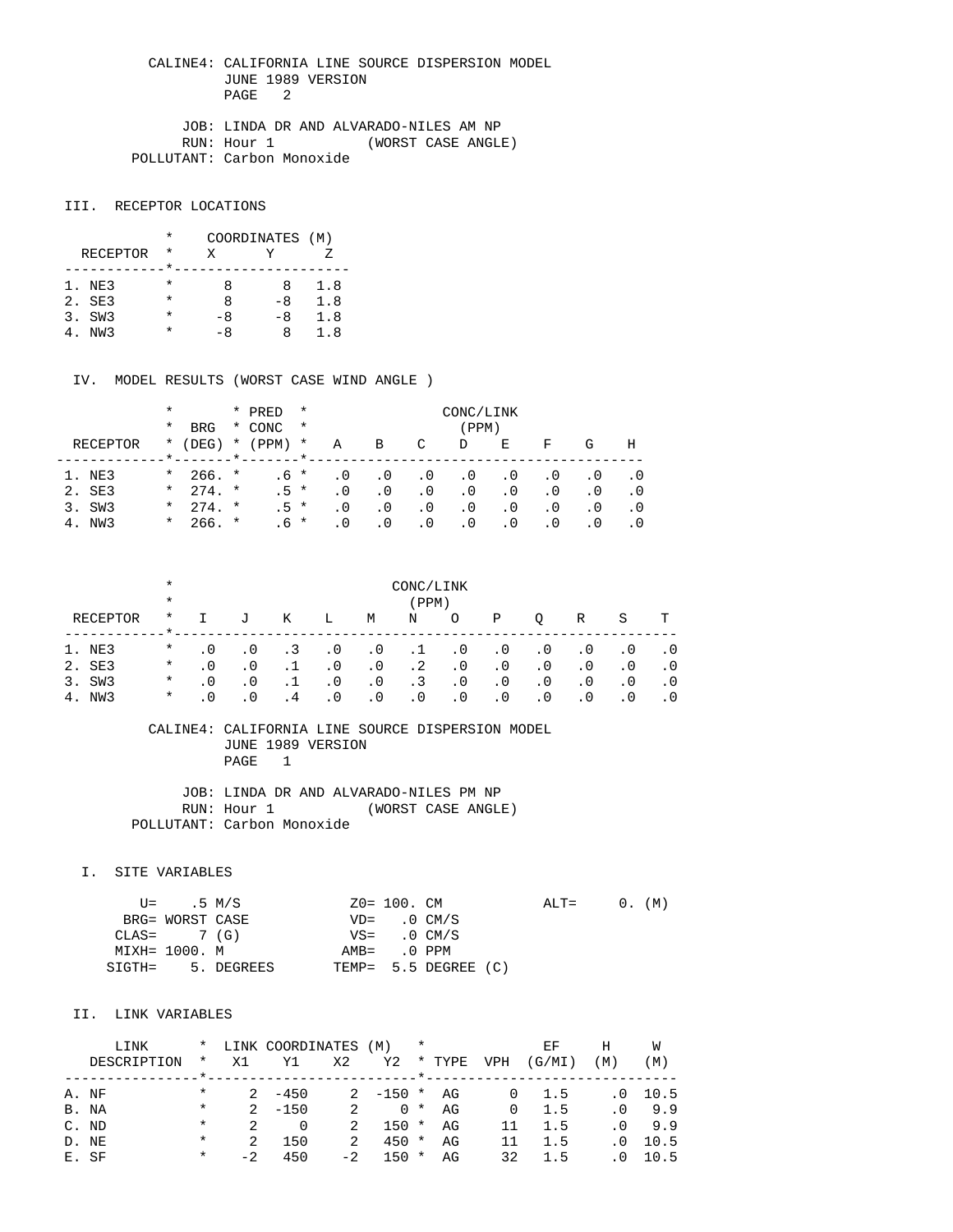| F. SA | $\ast$   | $-2$     | 150      | -2     | 0      | $^\star$ | AG | 23   | 1.5 | $\cdot$ 0 | 9.9  |
|-------|----------|----------|----------|--------|--------|----------|----|------|-----|-----------|------|
| G. SD | $^\star$ | $-2$     | 0        | $-2$   | $-150$ | $^\star$ | AG | 20   | 1.5 | $\cdot$ 0 | 9.9  |
| H. SE | $^\star$ | $-2$     | $-150$   | $-2$   | $-450$ | $^\ast$  | AG | 20   | 1.5 | $\cdot$ 0 | 10.5 |
| I. WF | $^\star$ | 450      | 2        | 150    | 2      | $\ast$   | AG | 1036 | 1.5 | $\cdot$ 0 | 10.5 |
| J. WA | $^\star$ | 150      | 2        | 0      | 2      | $\ast$   | AG | 1036 | 1.5 | $\cdot$ 0 | 9.9  |
| K. WD | $^\star$ | $\Omega$ | 2        | $-150$ | 2      | $\star$  | AG | 1048 | 1.5 | $\cdot$ 0 | 9.9  |
| L. WE | $^\star$ | $-150$   | 2        | $-450$ | 2      | $\ast$   | AG | 1048 | 1.5 | $\cdot$ 0 | 10.5 |
| M. EF | $\ast$   | $-450$   | $-2$     | $-150$ | $-2$   | $^\star$ | AG | 1012 | 1.5 | $\cdot$ 0 | 10.5 |
| N. EA | $^\star$ | $-150$   | $-2$     | 0      | $-2$ * |          | AG | 1012 | 1.5 | . 0       | 9.9  |
| O. ED | $^\star$ | $\Omega$ | $-2$     | 150    | $-2$ * |          | AG | 1001 | 1.5 | $\cdot$ 0 | 9.9  |
| P. EE | $^\star$ | 150      | $-2$     | 450    | $-2$ * |          | AG | 1001 | 1.5 | . 0       | 10.5 |
| Q. NL | $^\star$ | $\Omega$ | $\Omega$ | 2      | $-150$ | $\ast$   | AG | 0    | 1.5 | $\cdot$ 0 | 9.9  |
| R. SL | $^\star$ | $\Omega$ | $\Omega$ | $-2$   | 150    | $\ast$   | AG | 9    | 1.5 | $\cdot$ 0 | 9.9  |
| S. WL | $^\star$ | $\Omega$ | $\Omega$ | 150    | 2      | $^\ast$  | AG | 0    | 1.5 | $\cdot$ 0 | 9.9  |
| T. EL | *        | 0        | 0        | $-150$ | $-2$   | $^\star$ | AG | 0    | 1.5 | $\cdot$ 0 | 9.9  |

 JOB: LINDA DR AND ALVARADO-NILES PM NP RUN: Hour 1 (WORST CASE ANGLE) POLLUTANT: Carbon Monoxide

### III. RECEPTOR LOCATIONS

|                 | $\star$ | COORDINATES (M) |      |     |
|-----------------|---------|-----------------|------|-----|
| <b>RECEPTOR</b> | *       | X               |      |     |
|                 |         |                 |      |     |
| 1. NE3          | *       | я               | Χ    | 1.8 |
| 2. SE3          | *       | я               | $-8$ | 1.8 |
| 3. SW3          | *       | -8              | -8   | 1.8 |
| 4. NW3          | *       | -8              | Χ    | 1.8 |

|          | $^\star$ |              | * PRED                                                               | $\star$ | CONC/LINK |           |           |           |           |           |     |           |
|----------|----------|--------------|----------------------------------------------------------------------|---------|-----------|-----------|-----------|-----------|-----------|-----------|-----|-----------|
|          | *        | <b>BRG</b>   | * CONC                                                               | $\star$ |           |           |           | (PPM)     |           |           |     |           |
| RECEPTOR | $\star$  | (DEG)        | $*$ (PPM)                                                            | $\star$ | A         | B         | C         | D         | E         | F         | G   | Η         |
|          |          |              | $\frac{1}{2}$ . The set of $\frac{1}{2}$ is the set of $\frac{1}{2}$ |         |           |           |           |           |           |           |     |           |
| 1. NE3   | $\star$  | $266.$ *     | .6 *                                                                 |         | . 0       | . 0       | . 0       | $\cdot$ 0 | . 0       | $\cdot$ 0 | . 0 | . 0       |
| 2. SE3   |          | $*$ 274. $*$ | $.6*$                                                                |         | $\cdot$ 0 | . 0       | $\cdot$ 0 | $\cdot$ 0 | . 0       | . 0       | . 0 | $\cdot$ 0 |
| 3. SW3   | $\star$  | $274.$ *     | $.6*$                                                                |         | $\cdot$ 0 | . 0       | $\cdot$ 0 | $\cdot$ 0 | . 0       | $\cdot$ 0 | . 0 | . 0       |
| 4. NW3   | $\star$  | $266.$ *     | .6 *                                                                 |         | . 0       | $\cdot$ 0 | . 0       | . 0       | $\cdot$ 0 | . 0       | . 0 |           |

|            | $\star$  | CONC/LINK |           |                         |           |           |           |           |           |           |           |           |           |
|------------|----------|-----------|-----------|-------------------------|-----------|-----------|-----------|-----------|-----------|-----------|-----------|-----------|-----------|
|            | $\ast$   |           |           |                         |           |           | (PPM)     |           |           |           |           |           |           |
| RECEPTOR   | $^\star$ |           | J         | Κ                       | Ŀ         | M         | Ν         | $\circ$   | Ρ         | O         | R         | S         | т         |
|            |          |           |           |                         |           |           |           |           |           |           |           |           |           |
| NE3        | $\ast$   | . 0       | $\cdot$ 0 | . 3                     | $\cdot$ 0 | . 0       | .1        | . 0       | $\cdot$ 0 | $\cdot$ 0 | . 0       | $\cdot$ 0 | . 0       |
| 2. SE3     | $\ast$   | . 0       | $\cdot$ 0 |                         | $\cdot$ 0 | $\cdot$ 0 | $\cdot$ 3 | $\cdot$ 0 | $\cdot$ 0 | $\cdot$ 0 | $\cdot$ 0 | $\cdot$ 0 | . 0       |
| 3. SW3     | $\ast$   | . 0       | $\cdot$ 0 |                         | $\cdot$ 0 | $\cdot$ 0 | $\cdot$ 3 | $\cdot$ 0 | $\cdot$ 0 | $\cdot$ 0 | $\cdot$ 0 | . 0       | $\cdot$ 0 |
| NW 3<br>4. | $\ast$   | . 0       | $\cdot$ 0 | $\overline{\mathbf{z}}$ | $\cdot$ 0 | $\cdot$ 0 |           | $\cdot$ 0 | $\cdot$ 0 | $\cdot$ 0 | $\cdot$ 0 | . 0       |           |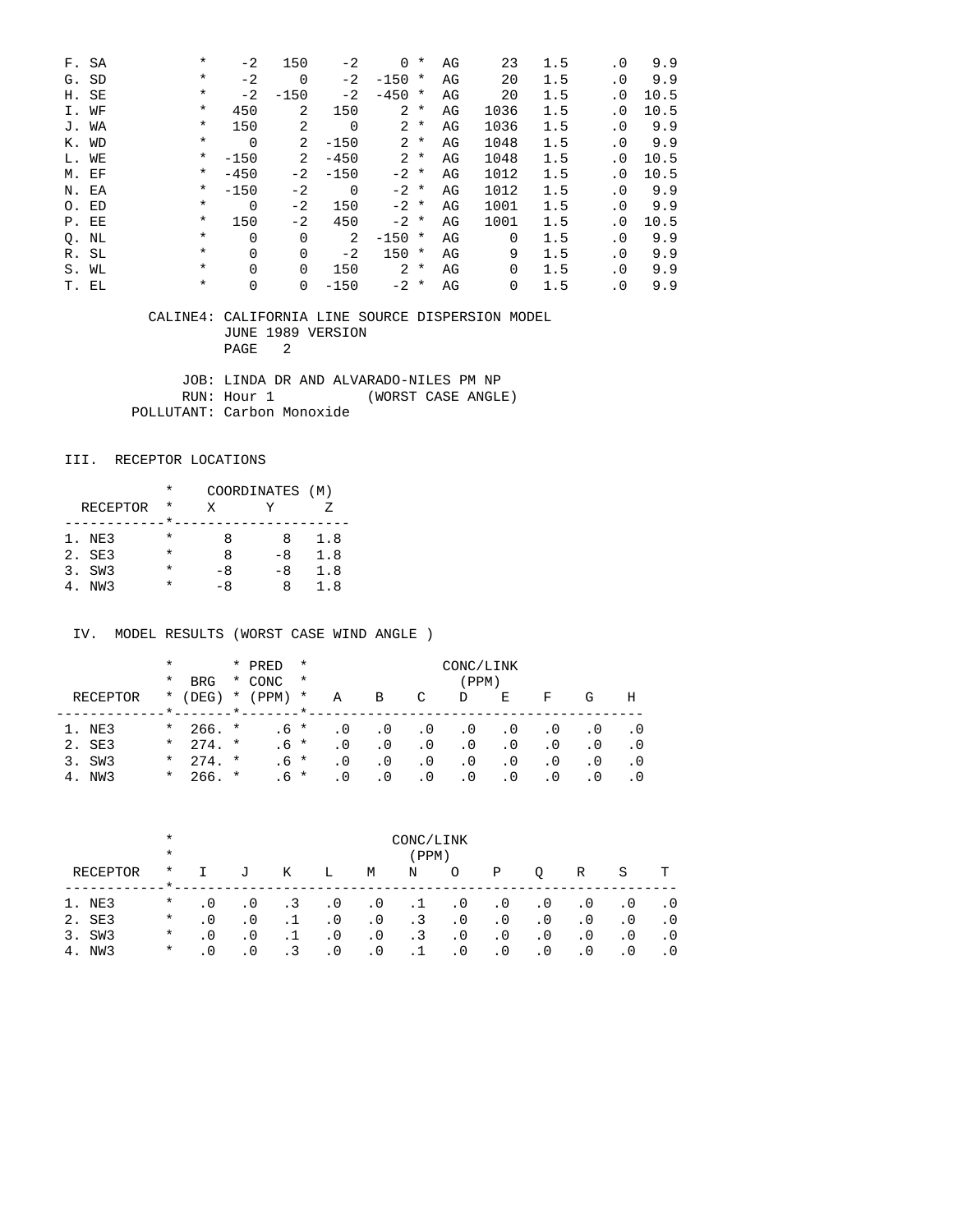JOB: APPIAN AND MISSION AM WP RUN: Hour 1 (WORST CASE ANGLE) POLLUTANT: Carbon Monoxide

I. SITE VARIABLES

|               | U= .5 M/S       |                   | ZO= 100. CM             |                      | $\text{ALT} =$ |  | 0. (M) |
|---------------|-----------------|-------------------|-------------------------|----------------------|----------------|--|--------|
|               | BRG= WORST CASE |                   | $VD = 0 CM/S$           |                      |                |  |        |
| $CLAS = 7(G)$ |                 |                   | $VS = 0 \, \text{CM/S}$ |                      |                |  |        |
| MIXH= 1000. M |                 |                   | AMB= .0 PPM             |                      |                |  |        |
|               |                 | SIGTH= 5. DEGREES |                         | TEMP= 5.5 DEGREE (C) |                |  |        |

#### II. LINK VARIABLES

| LINK        | $\star$ |                | LINK COORDINATES (M) *  |                            |                   |        |    |      | EF                              | H              | W      |
|-------------|---------|----------------|-------------------------|----------------------------|-------------------|--------|----|------|---------------------------------|----------------|--------|
| DESCRIPTION |         |                |                         |                            |                   |        |    |      | * X1 Y1 X2 Y2 * TYPE VPH (G/MI) | (M)            | (M)    |
|             |         |                |                         |                            |                   |        |    |      |                                 |                |        |
| A. NF       | $\star$ | $\mathbf{2}$   | $-450$                  |                            | $2 - 150$ *       |        | AG | 1887 | 1.5                             | $\cdot$ 0      | 10.5   |
| B. NA       | $\star$ | $\overline{a}$ |                         | $-150$ 2                   | $0 *$             |        | AG | 1100 | 1.5                             |                | .0 9.9 |
| C. ND       | $\star$ | 2              | $\overline{0}$          | $\sim$ 2                   | $150 *$           |        | AG | 187  | 1.5                             |                | .0 9.9 |
| D. NE       | $\star$ | 2              | 150                     | $\overline{\phantom{0}}^2$ | 450               | $\ast$ | AG | 187  | 1.5                             | $\cdot$ 0      | 10.5   |
| E. SF       | $\star$ | $-2$           | 450                     | $-2$                       | 150 *             |        | AG | 511  | 1.5                             | . 0            | 10.5   |
| F. SA       | $\star$ | $-2$           | 150                     |                            | $-2$ 0 $*$        |        | AG | 426  | 1.5                             |                | .0 9.9 |
| G. SD       | $\star$ |                | $-2$ 0                  | $-2$                       | $-150$ *          |        | AG | 2275 | 1.5                             |                | .0 9.9 |
| H. SE       | $\ast$  | $-2$           | $-150$                  | $-2$                       | $-450$ *          |        | AG | 2275 | 1.5                             | $\cdot$ 0      | 10.5   |
| I. WF       | $\star$ |                | 450 2                   |                            | $150$ 2 $*$       |        | AG | 1578 | 1.5                             | $\cdot$ 0      | 10.5   |
| J. WA       | $\star$ |                | 150 2                   |                            | $0 \t 2 \t \star$ |        | AG | 835  | 1.5                             |                | .0 9.9 |
| K. WD       | $\star$ | $\overline{0}$ | $\overline{\mathbf{c}}$ | $-150$                     | $2 *$             |        | AG | 1755 | 1.5                             |                | .0 9.9 |
| L. WE       | $\star$ |                | $-150$ 2                |                            | $-450$ 2 *        |        | AG | 1755 | 1.5                             | $\cdot$ 0      | 10.5   |
| M. EF       | $\star$ | $-450$         | $-2$                    | $-150$                     | $-2$ *            |        | AG | 2366 | 1.5                             | . 0            | 10.5   |
| N. EA       | $\star$ | $-150$         |                         | $-2$ 0                     | $-2$ *            |        | AG | 2305 | 1.5                             |                | .0 9.9 |
| O. ED       | $\star$ | $\overline{0}$ | $-2$                    | 150                        | $-2$ *            |        | AG | 2125 | 1.5                             |                | .0 9.9 |
| P. EE       | $\star$ | 150            | $-2$                    | 450                        | $-2$ *            |        | AG | 2125 | 1.5                             | . 0            | 10.5   |
| Q. NL       | $\star$ | $\Omega$       | $\overline{0}$          | $\overline{\phantom{a}}$ 2 | $-150$ *          |        | AG | 787  | 1.5                             |                | .0 9.9 |
| R. SL       | $\star$ | $\Omega$       | $\Omega$                | $-2$                       | $150*$            |        | AG | 85   | 1.5                             | $\cdot$ 0      | 9.9    |
| S. WL       | $\star$ | $\Omega$       | $\Omega$                |                            | $150 \t 2*$       |        | AG | 743  | 1.5                             | $\cdot$ 0      | 9.9    |
| T. EL       | $\ast$  | $\mathbf 0$    | $\overline{0}$          | $-150$                     | $-2$ *            |        | AG | 61   | 1.5                             | $\overline{0}$ | 9.9    |

#### CALINE4: CALIFORNIA LINE SOURCE DISPERSION MODEL JUNE 1989 VERSION PAGE 2

JOB: APPIAN AND MISSION AM WP<br>RUN: Hour 1 (WORST CA (WORST CASE ANGLE) POLLUTANT: Carbon Monoxide

#### III. RECEPTOR LOCATIONS

|                 | * | COORDINATES (M) |      |     |
|-----------------|---|-----------------|------|-----|
| <b>RECEPTOR</b> | * | X               |      |     |
|                 |   |                 |      |     |
| 1. NE3          | * | я               | 8    | 1.8 |
| 2. SE3          | * | я               | $-8$ | 1.8 |
| 3. SW3          | * | -8              | $-8$ | 1.8 |
| NW 3            | * | $-8$            | x    | 1.8 |

|                                        |  | $*$ PRED $*$   |  |  | CONC/LINK |  |   |
|----------------------------------------|--|----------------|--|--|-----------|--|---|
|                                        |  | * BRG * CONC * |  |  | (PPM)     |  |   |
| RECEPTOR * (DEG) * (PPM) * A B C D E F |  |                |  |  |           |  | н |
|                                        |  |                |  |  |           |  |   |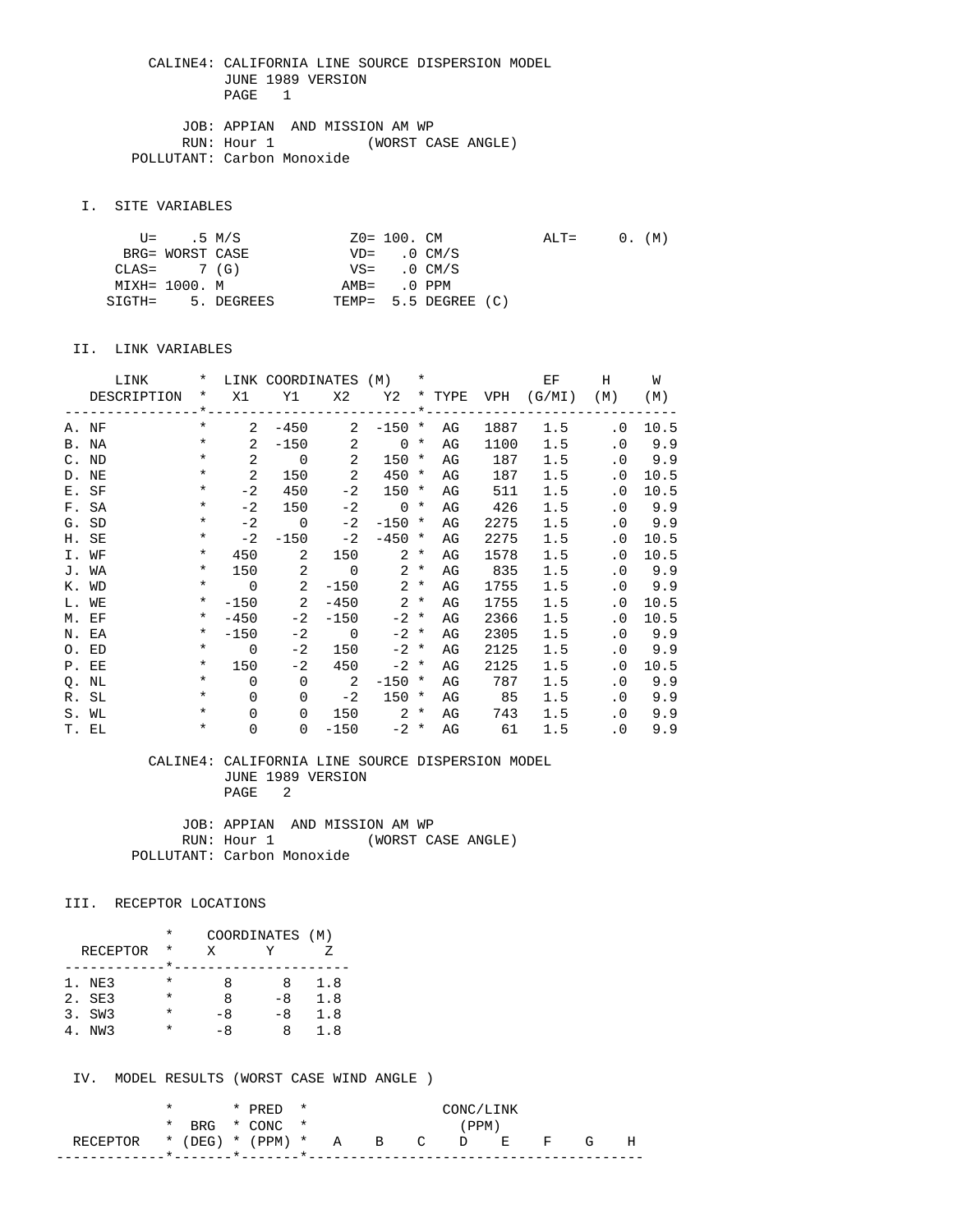| 1. NE3 |  | $*$ 184. $*$ 1.2 $*$ .0 .3 .0 .0 .0 .0 .2 .1 |  |  |  |  |
|--------|--|----------------------------------------------|--|--|--|--|
| 2. SE3 |  | $*$ 274. $*$ 1.3 $*$ .0 .1 .0 .0 .0 .0 .2 .0 |  |  |  |  |
| 3. SW3 |  | $*$ 86. $*$ 1.4 $*$ .0 .0 .0 .0 .0 .0 .2 .0  |  |  |  |  |
| 4. NW3 |  | * 176. * 1.4 * .1 .1 .0 .0 .0 .0 .5 .0       |  |  |  |  |

|          | $\ast$   | CONC/LINK |           |           |           |           |           |           |           |           |           |           |     |
|----------|----------|-----------|-----------|-----------|-----------|-----------|-----------|-----------|-----------|-----------|-----------|-----------|-----|
|          | $\ast$   |           |           |           |           |           | (PPM)     |           |           |           |           |           |     |
| RECEPTOR | $^\star$ |           | J         | K         | Ŀ         | М         | N         | $\circ$   | Ρ         | O         | R         | S         | т   |
|          |          |           |           |           |           |           |           |           |           |           |           |           |     |
| NE3      | $\ast$   | $\cdot$ 0 | $\cdot$ 0 | $\cdot$ 0 | $\cdot$ 0 | . 0       | $\cdot$ 0 | $\cdot$ 2 | $\cdot$ 0 | $\cdot$ 2 | $\cdot$ 0 | . 0       | . 0 |
| 2. SE3   | $^\star$ | $\cdot$ 0 | $\cdot$ 0 | $\cdot$ 2 |           | $\cdot$ 0 | .5        | $\cdot$ 0 | $\cdot$ 0 | $\cdot$ 0 | .0        | $\cdot$ 0 | . 0 |
| 3. SW3   | $\ast$   | $\cdot$ 0 |           | $\cdot$ 0 | $\cdot$ 0 | $\cdot$ 0 | $\cdot$ 0 | . 5       | $\cdot$ 0 | $\cdot$ 0 | $\cdot$ 0 |           | . 0 |
| NW3      | $\ast$   | . 0       |           | $\cdot$ 2 | $\cdot$ 0 | $\cdot$ 0 | $\cdot$ 2 | $\cdot$ 0 | . 0       |           | . 0       |           |     |

 JOB: APPIAN AND MISSION PM WP RUN: Hour 1 (WORST CASE ANGLE) POLLUTANT: Carbon Monoxide

#### I. SITE VARIABLES

|               | U= .5 M/S       |                   | ZO= 100. CM   |                      | $ALT=$ |  | 0. (M) |
|---------------|-----------------|-------------------|---------------|----------------------|--------|--|--------|
|               | BRG= WORST CASE |                   | $VD = 0 CM/S$ |                      |        |  |        |
| $CLAS = 7(G)$ |                 |                   |               | $VS = 0$ CM/S        |        |  |        |
| MIXH= 1000. M |                 |                   | AMB= .0 PPM   |                      |        |  |        |
|               |                 | SIGTH= 5. DEGREES |               | TEMP= 5.5 DEGREE (C) |        |  |        |

#### II. LINK VARIABLES

| LINK        | $\star$ |                | LINK COORDINATES (M) *     |                            |                   |        |    |      | EF                              | H                          | W      |
|-------------|---------|----------------|----------------------------|----------------------------|-------------------|--------|----|------|---------------------------------|----------------------------|--------|
| DESCRIPTION |         |                |                            |                            |                   |        |    |      | * X1 Y1 X2 Y2 * TYPE VPH (G/MI) | (M)                        | (M)    |
|             |         |                |                            |                            |                   |        |    |      |                                 |                            |        |
| A. NF       | $\star$ | $\mathbf{2}$   | $-450$                     |                            | $2 - 150$ *       |        | AG | 1993 | 1.5                             | $\cdot$ 0                  | 10.5   |
| B. NA       | $\star$ | $2^{\circ}$    |                            | $-150$ 2                   | $0 *$             |        | AG | 1269 | 1.5                             |                            | .0 9.9 |
| C. ND       | $\star$ | 2              | $\overline{0}$             | $\sim$ 2                   | $150 *$           |        | AG | 535  | 1.5                             |                            | .0 9.9 |
| D. NE       | $\star$ | $\overline{2}$ | 150                        | $\overline{\phantom{0}}^2$ | 450               | $\ast$ | AG | 535  | 1.5                             | . 0                        | 10.5   |
| E. SF       | $\ast$  | $-2$           | 450                        | $-2$                       | $150 *$           |        | AG | 242  | 1.5                             | . 0                        | 10.5   |
| F. SA       | $\star$ | $-2$           | 150                        | $-2$                       | $0 *$             |        | AG | 188  | 1.5                             |                            | .0 9.9 |
| G. SD       | $\star$ | $-2$           | $\overline{0}$             | $-2$                       | $-150$ *          |        | AG | 1959 | 1.5                             |                            | .0 9.9 |
| H. SE       | $\ast$  | $-2$           | $-150$                     | $-2$                       | $-450$ *          |        | AG | 1959 | 1.5                             | . 0                        | 10.5   |
| I. WF       | $\star$ |                | 450 2                      |                            | $150$ 2 $*$       |        | AG | 2254 | 1.5                             | $\cdot$ 0                  | 10.5   |
| J. WA       | $\star$ |                | 150 2                      |                            | $0 \t 2 \t \star$ |        | AG | 1479 | 1.5                             |                            | .0 9.9 |
| K. WD       | $\star$ | $\overline{0}$ | $\overline{\phantom{a}}$ 2 |                            | $-150$ 2 *        |        | AG | 2236 | 1.5                             |                            | .0 9.9 |
| L. WE       | $\star$ | $-150$         | $\overline{\phantom{a}}$   |                            | $-450$ 2 *        |        | AG | 2236 | 1.5                             | $\cdot$ 0                  | 10.5   |
| M. EF       | $\star$ | $-450$         | $-2$                       | $-150$                     | $-2$ *            |        | AG | 1792 | 1.5                             | . 0                        | 10.5   |
| N. EA       | $\star$ | $-150$         |                            | $-2$ 0                     | $-2$ *            |        | AG | 1684 | 1.5                             |                            | .0 9.9 |
| O. ED       | $\star$ | $\overline{0}$ | $-2$                       | 150                        | $-2$ *            |        | AG | 1551 | 1.5                             | $\cdot$ 0                  | 9.9    |
| P. EE       | $\star$ | 150            | $-2$                       | 450                        | $-2$ *            |        | AG | 1551 | 1.5                             | . 0                        | 10.5   |
| Q. NL       | $\star$ | $\Omega$       | $\Omega$                   | $\overline{\phantom{a}}$   | $-150$ *          |        | AG | 724  | 1.5                             | . 0                        | 9.9    |
| R. SL       | $\ast$  | $\Omega$       | $\Omega$                   | $-2$                       | $150 *$           |        | AG | 54   | 1.5                             | $\cdot$ 0                  | 9.9    |
| S. WL       | $\star$ | $\Omega$       | $\Omega$                   |                            | $150$ 2 $*$       |        | AG | 775  | 1.5                             | $\cdot$ 0                  | 9.9    |
| T. EL       | $\ast$  | $\mathbf 0$    | $\overline{0}$             | $-150$                     | $-2$ *            |        | AG | 108  | 1.5                             | $\overline{\phantom{0}}$ . | 9.9    |

#### CALINE4: CALIFORNIA LINE SOURCE DISPERSION MODEL JUNE 1989 VERSION PAGE 2

 JOB: APPIAN AND MISSION PM WP RUN: Hour 1 (WORST CASE ANGLE) POLLUTANT: Carbon Monoxide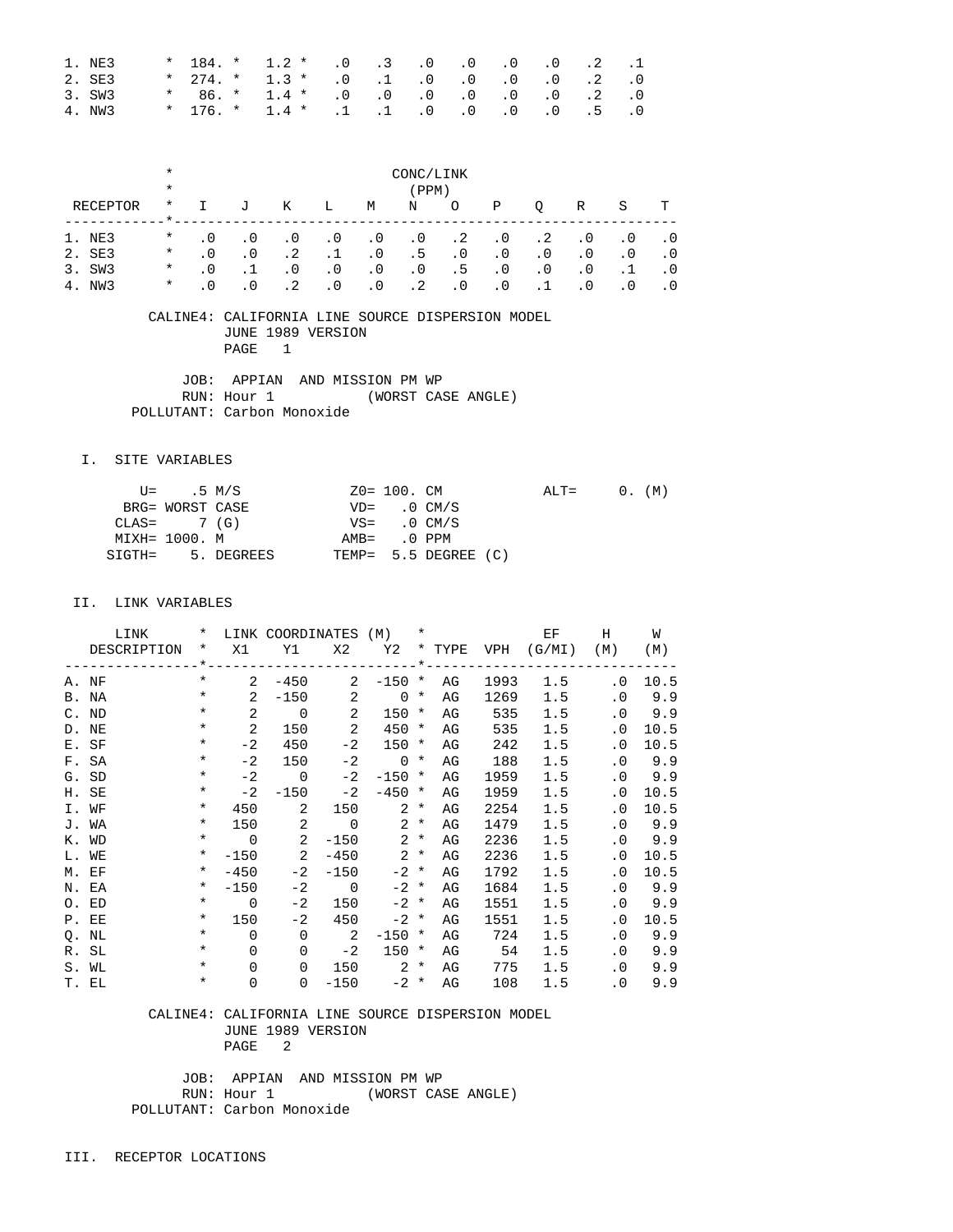|                 | * | COORDINATES (M) |    |     |
|-----------------|---|-----------------|----|-----|
| <b>RECEPTOR</b> | * | x               |    |     |
|                 |   |                 |    |     |
| 1. NE3          | * | я               | x  | 1.8 |
| 2. SE3          | * | я               | -8 | 1.8 |
| 3. SW3          | * | -8              | -8 | 1.8 |
| NW 3            |   | -8              | x  | 1.8 |

IV. MODEL RESULTS (WORST CASE WIND ANGLE )

|          | *        |              |         | * PRED    | $\star$  | CONC/LINK |           |           |           |           |           |           |     |
|----------|----------|--------------|---------|-----------|----------|-----------|-----------|-----------|-----------|-----------|-----------|-----------|-----|
|          | $^\star$ | <b>BRG</b>   |         | * CONC    | $\star$  |           |           |           | (PPM)     |           |           |           |     |
| RECEPTOR | $\ast$   | (DEG)        |         | $*$ (PPM) | $^\star$ | Α         | B         | C         | D         | Е         | F         | G         | H   |
|          |          |              | $\star$ |           |          |           |           |           |           |           |           |           |     |
| 1. NE3   |          | $*$ 184. $*$ |         | $1.2*$    |          | . 0       | $\cdot$ 3 | . 0       | . 0       | . 0       | $\cdot$ 0 | $\cdot$ 2 |     |
| 2. SE3   | $\star$  | $274.$ *     |         | $1.2 *$   |          | $\cdot$ 0 | $\cdot$ 1 | $\cdot$ 0 | $\cdot$ 0 | $\cdot$ 0 | $\cdot$ 0 |           | . 0 |
| 3. SW3   | $^\star$ | $85. *$      |         | $1.3 *$   |          | . 0       | $\cdot$ 0 | . 0       | $\cdot$ 0 | . 0       | $\cdot$ 0 | $\cdot$ 2 | .0  |
| NW3      | $\ast$   | 176. *       |         | $1.3 *$   |          |           |           | $\cdot$ 0 | $\cdot$ 0 | $\cdot$ 0 | . 0       | . 5       |     |

|            | $^\star$<br>$\star$ | CONC/LINK<br>(PPM) |           |           |           |           |           |           |           |           |           |           |           |
|------------|---------------------|--------------------|-----------|-----------|-----------|-----------|-----------|-----------|-----------|-----------|-----------|-----------|-----------|
| RECEPTOR   | $\ast$              | $\mathbf{I}$       | J         | Κ         | Ŀ         | M         | N         | O         | Ρ         | O         | R         | S         | т         |
| NE 3<br>1. | $^\star$            | . 0                | $\cdot$ 2 | $\cdot$ 0 | $\cdot$ 0 | $\cdot$ 0 | $\cdot$ 0 | $\cdot$ 1 | $\cdot$ 0 | .1        | . 0       | $\cdot$ 0 | $\cdot$ 0 |
| 2. SE3     | $\ast$              | . 0                | . 0       | $\cdot$ 2 |           | $\cdot$ 0 | . 4       | $\cdot$ 0 | $\cdot$ 0 | $\cdot$ 0 | $\cdot$ 0 | $\cdot$ 0 | $\cdot$ 0 |
| SW3<br>3.  | $\ast$              | . 0                | $\cdot$ 2 | $\cdot$ 0 | $\cdot$ 0 | $\cdot$ 0 | $\cdot$ 0 | . 4       | $\cdot$ 0 | $\cdot$ 0 | $\cdot$ 0 |           | $\cdot$ 0 |
| NW3        | $\ast$              | . 0                | . 0       | $\cdot$ 2 | $\cdot$ 0 | $\cdot$ 0 |           | $\cdot$ 0 | $\cdot$ 0 |           | . 0       | $\cdot$ 0 |           |

#### CALINE4: CALIFORNIA LINE SOURCE DISPERSION MODEL JUNE 1989 VERSION PAGE 1

JOB: DECOTO RD AND PASEO PADRE AM WP<br>RUN: Hour 1 (WORST CASE ANGLE) RUN: Hour 1 POLLUTANT: Carbon Monoxide

## I. SITE VARIABLES

| U= .5 M/S       |                   | $Z0 = 100$ . CM       |                      | $ALT = 0. (M)$ |  |  |
|-----------------|-------------------|-----------------------|----------------------|----------------|--|--|
| BRG= WORST CASE |                   | $VD = 0 CM/S$         |                      |                |  |  |
| $CLAS = 7(G)$   |                   | $VS = 0 \text{ CM/S}$ |                      |                |  |  |
| MIXH= 1000. M   |                   | $AMB = 0 PPM$         |                      |                |  |  |
|                 | SIGTH= 5. DEGREES |                       | TEMP= 5.5 DEGREE (C) |                |  |  |

|                | LINK        | *        | LINK           | <b>COORDINATES</b> |             | (M)         | $^\star$    |        |            | ЕF     | H         | W    |
|----------------|-------------|----------|----------------|--------------------|-------------|-------------|-------------|--------|------------|--------|-----------|------|
|                | DESCRIPTION | *        | X1             | Y1                 | X2          | Y2          |             | * TYPE | <b>VPH</b> | (G/MI) | (M)       | (M)  |
|                |             | $\star$  |                |                    |             |             | $\star$ $-$ |        |            |        |           |      |
|                | A. NF       | $^\star$ | 2              | $-450$             | 2           | $-150$      | *           | AG     | 1962       | 1.5    | $\cdot$ 0 | 10.5 |
|                | B. NA       | $\ast$   | $\overline{a}$ | $-150$             | 2           | $\mathbf 0$ | $^\star$    | AG     | 1884       | 1.5    | $\cdot$ 0 | 9.9  |
| $\mathsf{C}$ . | ND          | $\ast$   | $\overline{2}$ | $\mathbf 0$        | 2           | 150         | *           | AG     | 1387       | 1.5    | $\cdot$ 0 | 9.9  |
| D.             | ΝE          | $\ast$   | 2              | 150                | 2           | 450         | *           | AG     | 1387       | 1.5    | $\cdot$ 0 | 10.5 |
|                | E. SF       | $^\star$ | $-2$           | 450                | $-2$        | 150         | *           | AG     | 1614       | 1.5    | $\cdot$ 0 | 10.5 |
|                | F. SA       | $^\star$ | $-2$           | 150                | $-2$        | $\mathbf 0$ | $^\ast$     | AG     | 1428       | 1.5    | $\cdot$ 0 | 9.9  |
|                | G. SD       | $^\star$ | $-2$           | $\Omega$           | $-2$        | $-150$      | $^\ast$     | AG     | 2634       | 1.5    | $\cdot$ 0 | 9.9  |
|                | H. SE       | $^\star$ | $-2$           | $-150$             | $-2$        | $-450$      | $^\star$    | AG     | 2634       | 1.5    | $\cdot$ 0 | 10.5 |
|                | I. WF       | $^\star$ | 450            | 2                  | 150         | 2           | $^\star$    | AG     | 2249       | 1.5    | $\cdot$ 0 | 10.5 |
|                | J. WA       | $^\star$ | 150            | 2                  | $\mathbf 0$ | 2           | $\ast$      | AG     | 1455       | 1.5    | $\cdot$ 0 | 9.9  |
|                | K. WD       | *        | $\Omega$       | 2                  | $-150$      | 2           | $\star$     | AG     | 1591       | 1.5    | $\cdot$ 0 | 9.9  |
|                | L. WE       | $\ast$   | $-150$         | 2                  | $-450$      | 2           | $^\star$    | AG     | 1591       | 1.5    | . 0       | 10.5 |
| М.             | EF          | $\ast$   | $-450$         | $-2$               | $-150$      | $-2$        | $^\star$    | AG     | 1804       | 1.5    | . 0       | 10.5 |
|                | N. EA       | $\ast$   | $-150$         | $-2$               | $\Omega$    | $-2$        | *           | AG     | 1597       | 1.5    | $\cdot$ 0 | 9.9  |
|                | O. ED       | $\ast$   | $\Omega$       | -2                 | 150         | $-2$        | *           | AG     | 2017       | 1.5    | $\cdot$ 0 | 9.9  |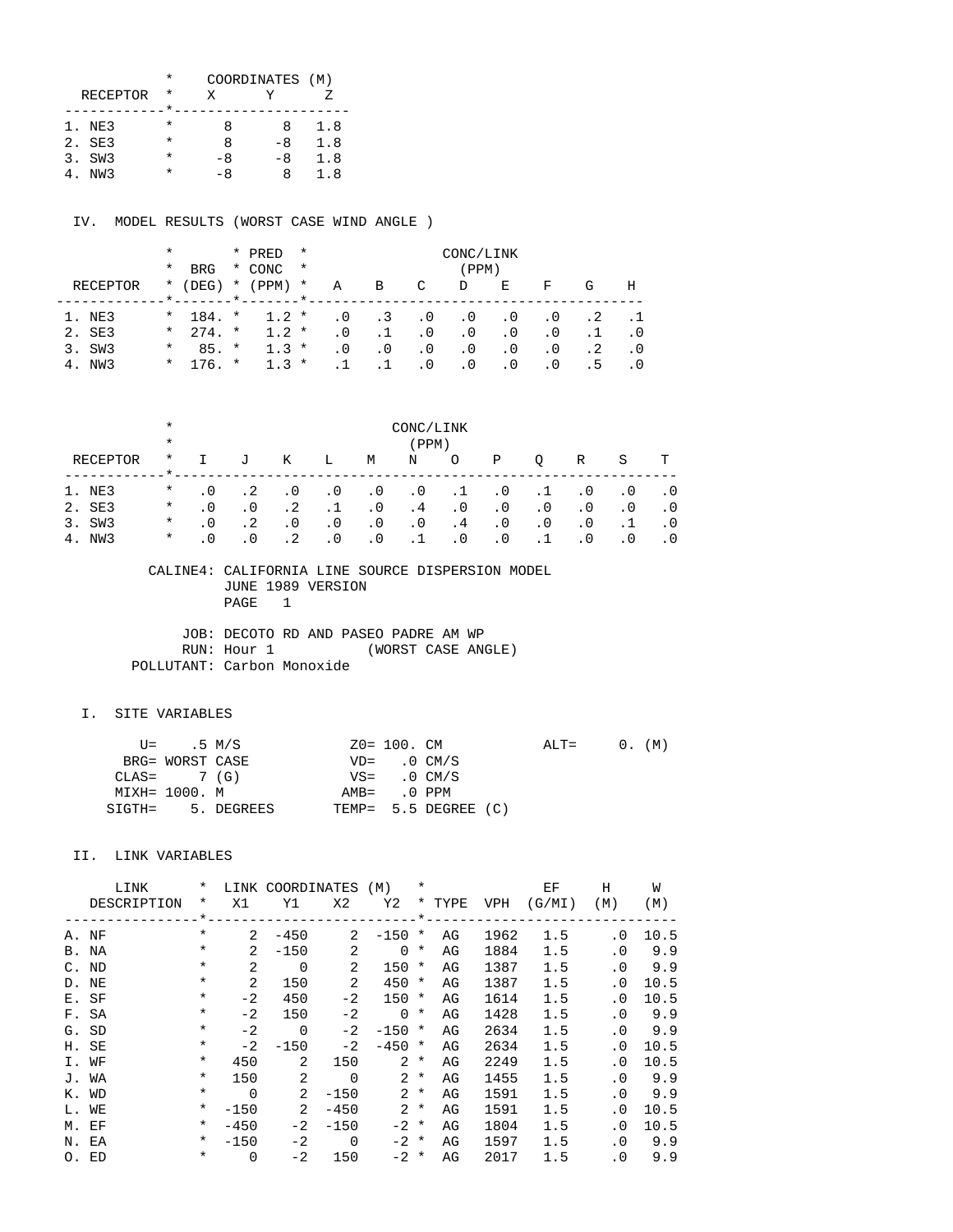| P. EE |       | $* = 150$                     |  |  | $-2$ 450 $-2$ * AG 2017 1.5 .0 10.5 |  |       |
|-------|-------|-------------------------------|--|--|-------------------------------------|--|-------|
|       | O. NL |                               |  |  | * 0 0 2 –150 * AG 78 1.5            |  | .09.9 |
| R. SL |       |                               |  |  | * 0 0 -2 150 * AG 186 1.5 .0 9.9    |  |       |
|       | S. WL |                               |  |  | * 0 0 150 $2 * AG$ 794 1.5          |  | .09.9 |
| T. EL |       | $\star$ and $\star$<br>$\cap$ |  |  | 0 -150 -2 * AG 207 1.5              |  | .09.9 |

 JOB: DECOTO RD AND PASEO PADRE AM WP RUN: Hour 1 (WORST CASE ANGLE) POLLUTANT: Carbon Monoxide

### III. RECEPTOR LOCATIONS

|                 | *        | COORDINATES (M) |      |     |
|-----------------|----------|-----------------|------|-----|
| <b>RECEPTOR</b> | *        | x               |      |     |
|                 |          |                 |      |     |
| 1. NE3          | *        | я               | 8    | 1.8 |
| 2. SE3          | *        | я               | $-8$ | 1.8 |
| 3. SW3          | $^\star$ | -8              | $-8$ | 1.8 |
| NW 3            | *        | -8              | x    | 1.8 |

#### IV. MODEL RESULTS (WORST CASE WIND ANGLE )

|          | $^\star$ |            | * PRED              | $\star$<br>CONC/LINK |           |           |           |           |           |           |           |     |
|----------|----------|------------|---------------------|----------------------|-----------|-----------|-----------|-----------|-----------|-----------|-----------|-----|
|          | *        | <b>BRG</b> | * CONC              | $\star$              |           |           |           | (PPM)     |           |           |           |     |
| RECEPTOR | $\star$  | (DEG)      | $*$ (PPM)           | $\ast$               | Α         | B         | C         | D         | Е         | F         | G         | Н   |
|          |          |            | $\star$ and $\star$ |                      |           |           |           |           |           |           |           |     |
| 1. NE3   | $\star$  | 184. *     | $1.3*$              |                      | . 0       | .5        | . 0       | $\cdot$ 0 | . 0       | $\cdot$ 0 | . 2       |     |
| 2. SE3   | $\star$  | $274.$ *   | $1.3 *$             |                      | $\cdot$ 0 | $\cdot$ 2 | $\cdot$ 0 | $\cdot$ 0 | $\cdot$ 0 | $\cdot$ 0 | $\cdot$ 2 | . 0 |
| 3. SW3   | $^\star$ | $85. *$    | $1.4 *$             |                      | $\cdot$ 0 | $\cdot$ 1 | $\cdot$ 0 | $\cdot$ 0 | . 0       | $\cdot$ 0 | . 3       | . 0 |
| 4. NW3   | $\star$  | 176. *     | $1.4$ *             |                      |           | . 2       | . 0       | $\cdot$ 0 | $\cdot$ 0 | . 0       | . 6       | . 0 |

|                                      | $\ast$<br>$\ast$                       | CONC/LINK<br>(PPM)             |                                     |                                                  |                                                  |                                                  |                               |                                    |                                                  |                                                  |                                                  |                               |                                |
|--------------------------------------|----------------------------------------|--------------------------------|-------------------------------------|--------------------------------------------------|--------------------------------------------------|--------------------------------------------------|-------------------------------|------------------------------------|--------------------------------------------------|--------------------------------------------------|--------------------------------------------------|-------------------------------|--------------------------------|
| RECEPTOR                             | $^\star$                               |                                | J                                   | Κ                                                | Ŀ                                                | M                                                | Ν                             | $\circ$                            | Ρ                                                | O                                                | R                                                | S                             | т                              |
| 1. NE3<br>2. SE3<br>3. SW3<br>4. NW3 | $\ast$<br>$\ast$<br>$\ast$<br>$^\star$ | . 0<br>. 0<br>. 0<br>$\cdot$ 0 | $\cdot$ 0<br>$\cdot$ 2<br>$\cdot$ 0 | $\cdot$ 0<br>$\cdot$ 2<br>$\cdot$ 0<br>$\cdot$ 2 | $\cdot$ 0<br>$\cdot$ 0<br>$\cdot$ 0<br>$\cdot$ 0 | $\cdot$ 0<br>$\cdot$ 0<br>$\cdot$ 0<br>$\cdot$ 0 | $\cdot$ 0<br>. 4<br>$\cdot$ 0 | .1<br>$\cdot$ 0<br>.5<br>$\cdot$ 0 | $\cdot$ 0<br>$\cdot$ 0<br>$\cdot$ 0<br>$\cdot$ 0 | $\cdot$ 0<br>$\cdot$ 0<br>$\cdot$ 0<br>$\cdot$ 0 | $\cdot$ 0<br>$\cdot$ 0<br>$\cdot$ 0<br>$\cdot$ 0 | . 0<br>$\cdot$ 0<br>$\cdot$ 0 | . 0<br>$\cdot$ 0<br>. 0<br>. 0 |

#### CALINE4: CALIFORNIA LINE SOURCE DISPERSION MODEL JUNE 1989 VERSION PAGE 1

 JOB: DECOTO RD AND PASEO PADRE PM WP RUN: Hour 1 (WORST CASE ANGLE) POLLUTANT: Carbon Monoxide

I. SITE VARIABLES

|               | U= .5 M/S       |                   | $Z0 = 100$ . CM         |                      | $ALT = 0. (M)$ |  |  |
|---------------|-----------------|-------------------|-------------------------|----------------------|----------------|--|--|
|               | BRG= WORST CASE |                   | $VD = 0 CM/S$           |                      |                |  |  |
| $CLAS = 7(G)$ |                 |                   | $VS = 0 \, \text{CM/S}$ |                      |                |  |  |
|               | MIXH= 1000. M   |                   | $AMB = 0 PPM$           |                      |                |  |  |
|               |                 | SIGTH= 5. DEGREES |                         | TEMP= 5.5 DEGREE (C) |                |  |  |

| 'NK         |      | LINK COORDINATES (M) |      |  |                   |     |     |
|-------------|------|----------------------|------|--|-------------------|-----|-----|
| DESCRIPTION | - X1 |                      | Y2 O |  | * TYPE VPH (G/MI) | (M) | (M) |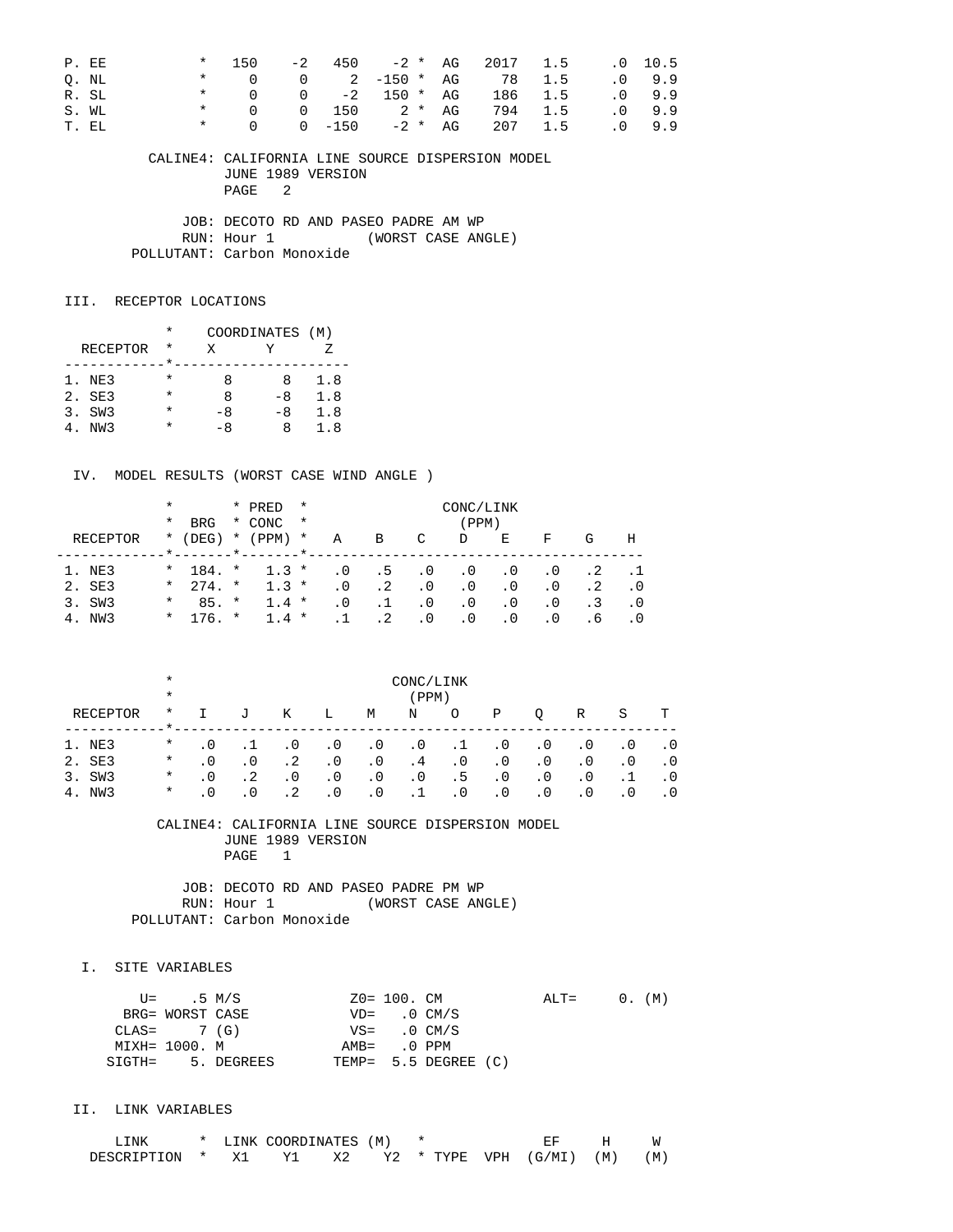| A. NF | $^\star$ | 2              | $-450$         | 2                          | $-150$      | $^\ast$  | AG | 2756 | 1.5 | $\cdot$ 0 | 10.5 |
|-------|----------|----------------|----------------|----------------------------|-------------|----------|----|------|-----|-----------|------|
| B. NA | $^\star$ | 2              | $-150$         | 2                          | $\Omega$    | $^\ast$  | AG | 2458 | 1.5 | $\cdot$ 0 | 9.9  |
| C. ND | $^\star$ | 2              | $\overline{0}$ | 2                          | 150         | *        | AG | 1974 | 1.5 | $\cdot$ 0 | 9.9  |
| D. NE | $^\star$ | 2              | 150            | 2                          | 450         | $\ast$   | AG | 1974 | 1.5 | $\cdot$ 0 | 10.5 |
| E. SF | $^\star$ | $-2$           | 450            | $-2$                       | 150         | *        | AG | 1420 | 1.5 | $\cdot$ 0 | 10.5 |
| F. SA | $^\star$ | $-2$           | 150            | $-2$                       | $\mathbf 0$ | $^\ast$  | AG | 1271 | 1.5 | $\cdot$ 0 | 9.9  |
| G. SD | $^\star$ | $-2$           | $\overline{0}$ | $-2$                       | $-150$      | $^\star$ | AG | 1636 | 1.5 | $\cdot$ 0 | 9.9  |
| H. SE | $^\star$ | $-2$           | $-150$         | $-2$                       | $-450$      | $\ast$   | AG | 1636 | 1.5 | . 0       | 10.5 |
| I. WF | $^\star$ | 450            | 2              | 150                        | 2           | $\ast$   | AG | 1635 | 1.5 | $\cdot$ 0 | 10.5 |
| J. WA | $^\star$ | 150            | 2              | $\overline{0}$             | 2           | $^\ast$  | AG | 948  | 1.5 | $\cdot$ 0 | 9.9  |
| K. WD | $^\star$ | $\Omega$       | 2              | $-150$                     | 2           | $\ast$   | AG | 1556 | 1.5 | $\cdot$ 0 | 9.9  |
| L. WE | $^\star$ | $-150$         | 2              | $-450$                     | 2           | $^\star$ | AG | 1556 | 1.5 | $\cdot$ 0 | 10.5 |
| M. EF | $^\star$ | $-450$         | $-2$           | $-150$                     | $-2$        | $^\star$ | AG | 1218 | 1.5 | . 0       | 10.5 |
| N. EA | $^\star$ | $-150$         | $-2$           | $\overline{0}$             | $-2$        | $\ast$   | AG | 751  | 1.5 | $\cdot$ 0 | 9.9  |
| O. ED | $^\star$ | $\overline{0}$ | $-2$           | 150                        | $-2$        | *        | AG | 1863 | 1.5 | $\cdot$ 0 | 9.9  |
| P. EE | $\ast$   | 150            | $-2$           | 450                        | $-2$ *      |          | AG | 1863 | 1.5 | $\cdot$ 0 | 10.5 |
| Q. NL | $^\star$ | $\Omega$       | $\mathbf 0$    | $\overline{\phantom{0}}^2$ | $-150$      | $^\star$ | AG | 298  | 1.5 | $\cdot$ 0 | 9.9  |
| R. SL | $^\star$ | $\Omega$       | $\Omega$       | $-2$                       | 150         | $^\star$ | AG | 149  | 1.5 | $\cdot$ 0 | 9.9  |
| S. WL | $^\star$ | $\Omega$       | $\mathbf 0$    | 150                        | 2           | $^\ast$  | AG | 687  | 1.5 | $\cdot$ 0 | 9.9  |
| T. EL | *        | $\mathbf 0$    | $\overline{0}$ | $-150$                     | $-2$        | $^\star$ | AG | 467  | 1.5 | $\cdot$ 0 | 9.9  |

 JOB: DECOTO RD AND PASEO PADRE PM WP RUN: Hour 1 (WORST CASE ANGLE) POLLUTANT: Carbon Monoxide

### III. RECEPTOR LOCATIONS

|                 | * | COORDINATES (M) |      |     |
|-----------------|---|-----------------|------|-----|
| <b>RECEPTOR</b> | * | X               |      |     |
|                 |   |                 |      |     |
| 1. NE3          | * | я               | x    | 1.8 |
| 2. SE3          | * | я               | -8   | 1.8 |
| 3. SW3          | * | -8              | $-8$ | 1.8 |
| NW 3            |   | - 8             | x    | 1.8 |

|          | $^\star$ |            |         | * PRED    | $\star$<br>CONC/LINK |           |           |           |           |           |           |           |     |
|----------|----------|------------|---------|-----------|----------------------|-----------|-----------|-----------|-----------|-----------|-----------|-----------|-----|
|          | *        | <b>BRG</b> |         | * CONC    | $\star$              |           |           |           | (PPM)     |           |           |           |     |
| RECEPTOR | $\star$  | (DEG)      |         | $*$ (PPM) | $\star$              | Α         | B         | C         | D         | Е         | F         | G         | Н   |
|          |          |            | $\star$ |           |                      |           |           |           |           |           |           |           |     |
| 1. NE3   | $\star$  | 184. *     |         | $1.4$ *   |                      | . 0       | .6        | . 0       | $\cdot$ 0 | . 0       | $\cdot$ 0 | . 2       |     |
| 2. SE3   | $\star$  | $356.$ *   |         | $1.2 *$   |                      | $\cdot$ 0 | $\cdot$ 0 | .5        | $\cdot$ 0 | $\cdot$ 0 |           | . 0       | . 0 |
| 3. SW3   | $\ast$   | $86. *$    |         | $1.3 *$   |                      | $\cdot$ 0 | $\cdot$ 2 | $\cdot$ 0 | $\cdot$ 0 | $\cdot$ 0 | $\cdot$ 0 | $\cdot$ 2 | .0  |
| 4. NW3   | $\ast$   | $176 +$    |         | $1.2 *$   |                      |           | $\cdot$ 2 | $\cdot$ 0 | . 0       | $\cdot$ 0 | $\cdot$ 0 | . 4       | . 0 |

|           | $^\star$ | CONC/LINK |           |           |           |           |           |           |           |           |           |           |           |
|-----------|----------|-----------|-----------|-----------|-----------|-----------|-----------|-----------|-----------|-----------|-----------|-----------|-----------|
|           | $\ast$   | (PPM)     |           |           |           |           |           |           |           |           |           |           |           |
| RECEPTOR  | $\star$  |           | J         | Κ         | Ш.        | M         | N         | O         | Ρ         | O         | R         | S         | т         |
| 1. NE3    | $\ast$   | $\cdot$ 0 | $\cdot$ 0 | $\cdot$ 0 | $\cdot$ 0 | . 0       | $\cdot$ 0 | .1        | $\cdot$ 0 | $\cdot$ 0 | $\cdot$ 0 | . 0       | $\cdot$ 0 |
| 2. SE3    | $\ast$   | . 0       | $\cdot$ 0 | $\cdot$ 0 | $\cdot$ 0 | $\cdot$ 0 | $\cdot$ 0 | $\cdot$ 2 | $\cdot$ 0 | . 0       | $\cdot$ 0 | $\cdot$ 0 | $\cdot$ 0 |
| 3. SW3    | $\ast$   | . 0       |           | $\cdot$ 0 | $\cdot$ 0 | $\cdot$ 0 | $\cdot$ 0 | . 5       | $\cdot$ 0 | . 0       | $\cdot$ 0 | .1        | $\cdot$ 0 |
| NW3<br>4. | $\ast$   | $\cdot$ 0 | $\cdot$ 0 | $\cdot$ 2 | $\cdot$ 0 | $\cdot$ 0 | $\cdot$ 0 | $\cdot$ 0 | $\cdot$ 0 | $\cdot$ 0 | $\cdot$ 0 |           |           |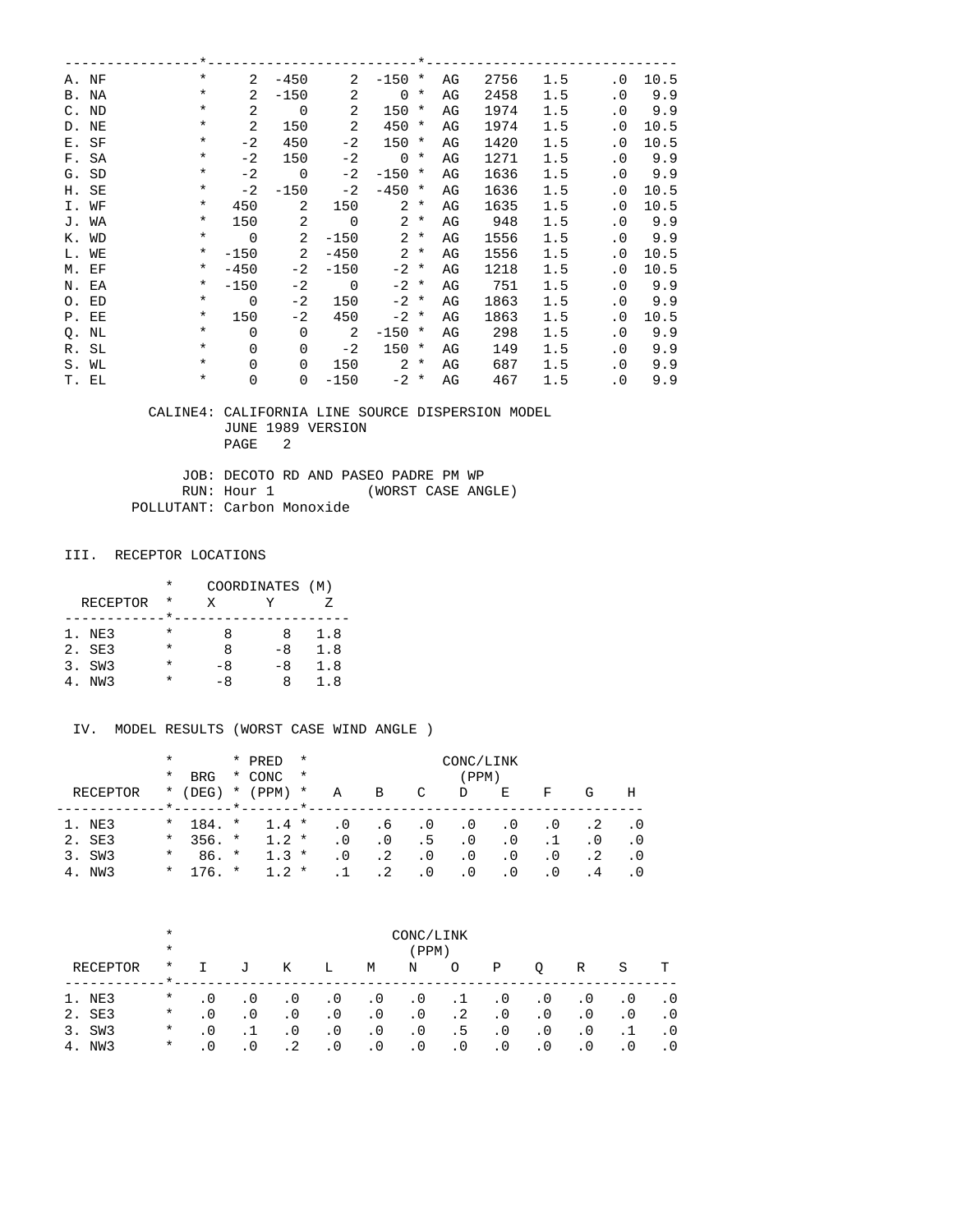JOB: DECOTO RD AND 7TH ST AM WP RUN: Hour 1 (WORST CASE ANGLE) POLLUTANT: Carbon Monoxide

I. SITE VARIABLES

|               | U= .5 M/S       |                   | $Z0 = 100$ . CM         |                          | $\text{ALT} =$ | $0.$ (M) |  |
|---------------|-----------------|-------------------|-------------------------|--------------------------|----------------|----------|--|
|               | BRG= WORST CASE |                   |                         | $VD = 0 CM/S$            |                |          |  |
| $CLAS = 7(G)$ |                 |                   | $VS = 0 \, \text{CM/S}$ |                          |                |          |  |
| MIXH= 1000. M |                 |                   | AMB= .0 PPM             |                          |                |          |  |
|               |                 | SIGTH= 5. DEGREES |                         | TEMP= $5.5$ DEGREE $(C)$ |                |          |  |

#### II. LINK VARIABLES

| LINK        | LINK COORDINATES (M)<br>$\ast$ |                |                            |                            | $\star$          |        |    | EF   | Н                             | W         |        |
|-------------|--------------------------------|----------------|----------------------------|----------------------------|------------------|--------|----|------|-------------------------------|-----------|--------|
| DESCRIPTION | $\star$                        |                |                            |                            |                  |        |    |      | X1 Y1 X2 Y2 * TYPE VPH (G/MI) | (M)       | (M)    |
|             |                                |                |                            |                            |                  |        |    |      |                               |           |        |
| A. NF       | $\star$                        | $\mathbf{2}$   | $-450$                     | $\mathbf{2}$               | $-150$ *         |        | AG | 967  | 1.5                           | $\cdot$ 0 | 10.5   |
| B. NA       | $\star$                        | 2              | $-150$                     | 2                          | $0 *$            |        | AG | 813  | 1.5                           | . 0       | 9.9    |
| C. ND       | $\star$                        | 2              | $\overline{0}$             | $\sim$ 2                   | $150 *$          |        | AG | 857  | 1.5                           |           | .0 9.9 |
| D. NE       | $\star$                        | 2              | 150                        | 2                          | 450              | $\ast$ | AG | 857  | 1.5                           | $\cdot$ 0 | 10.5   |
| E. SF       | $\ast$                         | $-2$           | 450                        | $-2$                       | 150              | $\ast$ | AG | 1646 | 1.5                           | $\cdot$ 0 | 10.5   |
| F. SA       | $\star$                        | $-2$           | 150                        | $-2$                       | $\overline{0}$ * |        | AG | 1225 | 1.5                           |           | .0 9.9 |
| G. SD       | $\ast$                         | $-2$           | $\overline{0}$             | $-2$                       | $-150$ *         |        | AG | 1540 | 1.5                           | $\cdot$ 0 | 9.9    |
| H. SE       | $\ast$                         | $-2$           | $-150$                     | $-2$                       | $-450$ *         |        | AG | 1540 | 1.5                           | . 0       | 10.5   |
| I. WF       | $\ast$                         | 450            | 2                          | 150                        | $2 *$            |        | AG | 416  | 1.5                           | $\cdot$ 0 | 10.5   |
| J. WA       | $\ast$                         |                | 150 2                      | $\overline{0}$             | $2^*$            |        | AG | 223  | 1.5                           | $\cdot$ 0 | 9.9    |
| K. WD       | $\star$                        | $\overline{0}$ | $\overline{\phantom{a}}$ 2 | $-150$                     | $2 *$            |        | AG | 276  | 1.5                           |           | .0 9.9 |
| L. WE       | $\star$                        | $-150$         | $\overline{\phantom{a}}^2$ | $-450$                     | $2 *$            |        | AG | 276  | 1.5                           | $\cdot$ 0 | 10.5   |
| M. EF       | $\star$                        | $-450$         | $-2$                       | $-150$                     | $-2$ *           |        | AG | 356  | 1.5                           | . 0       | 10.5   |
| N. EA       | $\star$                        | $-150$         |                            | $-2$ 0                     | $-2$ *           |        | AG | 299  | 1.5                           |           | .0 9.9 |
| O. ED       | $\ast$                         | $\overline{0}$ | $-2$                       | 150                        | $-2$ *           |        | AG | 712  | 1.5                           | $\cdot$ 0 | 9.9    |
| P. EE       | $\ast$                         | 150            | $-2$                       | 450                        | $-2$ *           |        | AG | 712  | 1.5                           | . 0       | 10.5   |
| Q. NL       | $\ast$                         | $\Omega$       | $\mathbf 0$                | $\overline{\phantom{a}}^2$ | $-150$ *         |        | AG | 154  | 1.5                           | $\cdot$ 0 | 9.9    |
| R. SL       | $\ast$                         | $\Omega$       | 0                          | $-2$                       | $150 *$          |        | AG | 421  | 1.5                           | . 0       | 9.9    |
| S. WL       | $\star$                        | $\Omega$       | $\Omega$                   | 150                        | $2^*$            |        | AG | 193  | 1.5                           | $\cdot$ 0 | 9.9    |
| T. EL       | $^\star$                       | $\mathbf 0$    | $\Omega$                   | $-150$                     | $-2$ *           |        | AG | 57   | 1.5                           | $\cdot$ 0 | 9.9    |

#### CALINE4: CALIFORNIA LINE SOURCE DISPERSION MODEL JUNE 1989 VERSION PAGE 2

JOB: DECOTO RD AND 7TH ST AM WP<br>RUN: Hour 1 (WORST CASE ANGLE) RUN: Hour 1 POLLUTANT: Carbon Monoxide

#### III. RECEPTOR LOCATIONS

|                 | * | COORDINATES (M) |      |     |
|-----------------|---|-----------------|------|-----|
| <b>RECEPTOR</b> | * | X               |      |     |
|                 |   |                 |      |     |
| 1. NE3          | * | я               | 8    | 1.8 |
| 2. SE3          | * | я               | $-8$ | 1.8 |
| 3. SW3          | * | -8              | $-8$ | 1.8 |
| NW 3            | * | $-8$            | x    | 1.8 |

|                                        |  | $*$ PRED $*$   | CONC/LINK |  |  |       |  |  |  |   |
|----------------------------------------|--|----------------|-----------|--|--|-------|--|--|--|---|
|                                        |  | * BRG * CONC * |           |  |  | (PPM) |  |  |  |   |
| RECEPTOR * (DEG) * (PPM) * A B C D E F |  |                |           |  |  |       |  |  |  | н |
|                                        |  |                |           |  |  |       |  |  |  |   |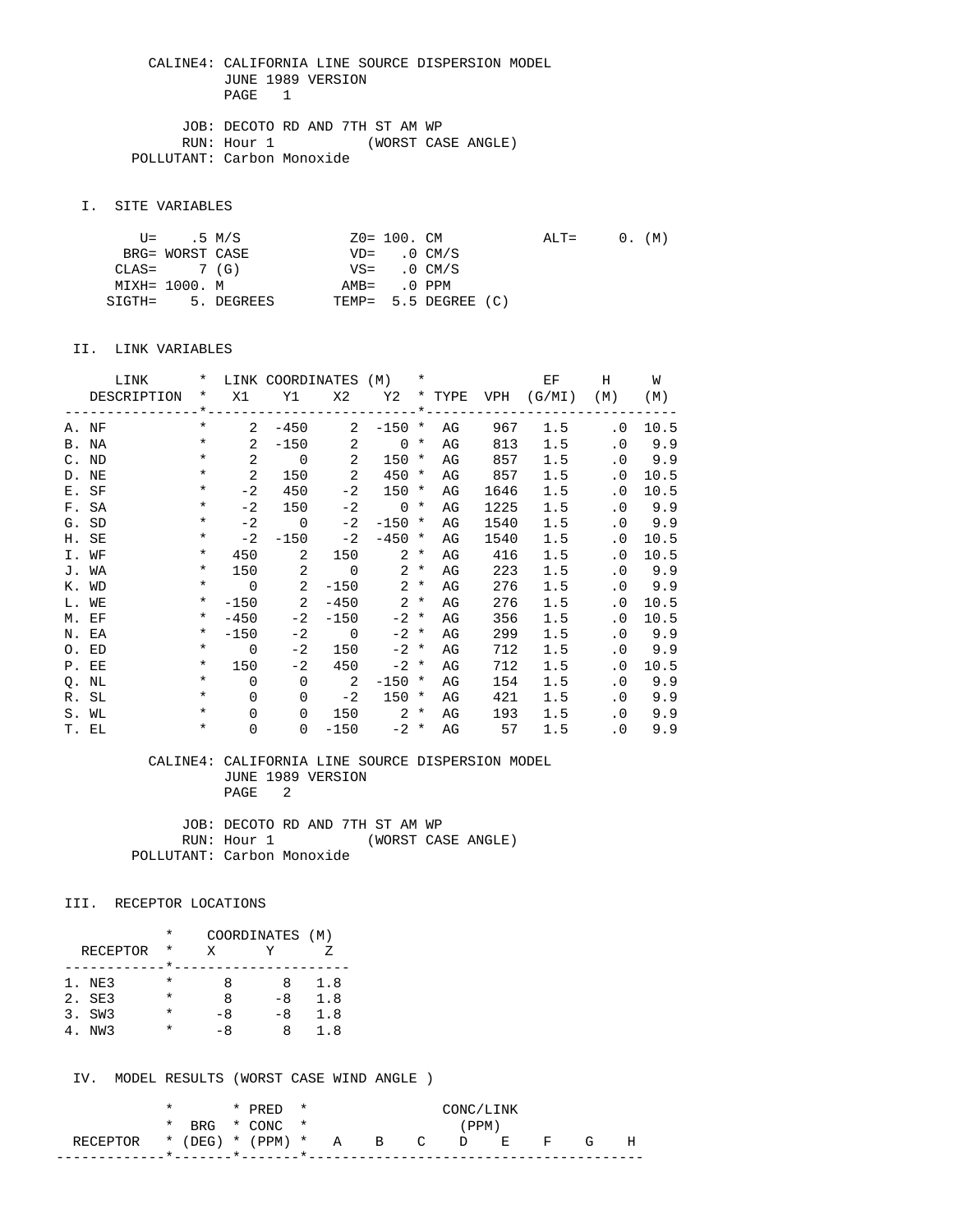| 1. NE3 |  | $*$ 184. $*$ . 7 $*$ . 0 . 2 . 0 . 0 . 0 . 0 . 2 . 0  |  |  |  |  |
|--------|--|-------------------------------------------------------|--|--|--|--|
| 2. SE3 |  | $*$ 356. $*$ .7 $*$ .0 .0 .2 .0 .1 .1 .0 .0           |  |  |  |  |
| 3. SW3 |  | $\star$ 4. $\star$ .8 $\star$ .0 .0 .1 .0 .0 .3 .0 .0 |  |  |  |  |
| 4. NW3 |  | * 176. * .8 * .0 .0 .0 .0 .0 .0 .4 .0                 |  |  |  |  |

|                 | $\ast$<br>$\ast$ | CONC/LINK<br>(PPM) |           |           |           |           |           |           |           |           |           |           |     |
|-----------------|------------------|--------------------|-----------|-----------|-----------|-----------|-----------|-----------|-----------|-----------|-----------|-----------|-----|
|                 |                  |                    |           |           |           |           |           |           |           |           |           |           |     |
| RECEPTOR        | $^\star$         |                    | J         | Κ         | Ŀ         | M         | N         | O         | Ρ         | O         | R         | S         | т   |
|                 |                  |                    |           |           |           |           |           |           |           |           |           |           |     |
| NE3             | $\ast$           | $\cdot$ 0          | $\cdot$ 0 | $\cdot$ 0 | $\cdot$ 0 | . 0       | $\cdot$ 0 | $\cdot$ 0 | $\cdot$ 0 | $\cdot$ 0 | $\cdot$ 0 | . 0       | . 0 |
| 2. SE3          | $\ast$           | $\cdot$ 0          | $\cdot$ 0 | $\cdot$ 0 | $\cdot$ 0 | $\cdot$ 0 | $\cdot$ 0 | $\cdot$ 0 | $\cdot$ 0 | $\cdot$ 0 | $\cdot$ 0 | $\cdot$ 0 | . 0 |
| SW3<br>3.       | $\ast$           | $\cdot$ 0          | $\cdot$ 0 | $\cdot$ 0 | $\cdot$ 0 | $\cdot$ 0 | $\cdot$ 0 | $\cdot$ 0 | $\cdot$ 0 | $\cdot$ 0 | $\cdot$ 0 | $\cdot$ 0 | . 0 |
| NW <sub>3</sub> | $\ast$           | . 0                |           | $\cdot$ 0 | $\cdot$ 0 | $\cdot$ 0 | $\cdot$ 0 | $\cdot$ 0 | . 0       | . 0       | . 0       | $\cdot$ 0 |     |

 JOB: DECOTO RD AND 7TH ST PM WP RUN: Hour 1 (WORST CASE ANGLE) POLLUTANT: Carbon Monoxide

I. SITE VARIABLES

|               | U= .5 M/S       |                   | $Z0 = 100$ . CM |                      | $ALT =$ |  | $0.$ (M) |
|---------------|-----------------|-------------------|-----------------|----------------------|---------|--|----------|
|               | BRG= WORST CASE |                   | $VD = 0 CM/S$   |                      |         |  |          |
| $CLAS = 7(G)$ |                 |                   | $VS = 0$ CM/S   |                      |         |  |          |
| MIXH= 1000. M |                 |                   | AMB= .0 PPM     |                      |         |  |          |
|               |                 | SIGTH= 5. DEGREES |                 | TEMP= 5.5 DEGREE (C) |         |  |          |

#### II. LINK VARIABLES

| LINK        | $\star$  |                | LINK COORDINATES (M) *     |                            |                   |        |    |      | EF                              | H                          | W      |
|-------------|----------|----------------|----------------------------|----------------------------|-------------------|--------|----|------|---------------------------------|----------------------------|--------|
| DESCRIPTION |          |                |                            |                            |                   |        |    |      | * X1 Y1 X2 Y2 * TYPE VPH (G/MI) | (M)                        | (M)    |
|             |          |                |                            |                            |                   |        |    |      |                                 |                            |        |
| A. NF       | $\star$  | $\mathbf{2}$   | $-450$                     |                            | $2 - 150$ *       |        | AG | 1847 | 1.5                             | $\cdot$ 0                  | 10.5   |
| B. NA       | $\star$  | $2^{\circ}$    |                            | $-150$ 2                   | $0 *$             |        | AG | 1588 | 1.5                             |                            | .0 9.9 |
| C. ND       | $\star$  | $\overline{a}$ | $\overline{0}$             | $\sim$ 2                   | $150 *$           |        | AG | 1659 | 1.5                             |                            | .0 9.9 |
| D. NE       | $\star$  | $\overline{2}$ | 150                        | $\overline{\phantom{0}}^2$ | 450               | $\ast$ | AG | 1659 | 1.5                             | $\overline{0}$             | 10.5   |
| E. SF       | $\ast$   | $-2$           | 450                        | $-2$                       | 150 *             |        | AG | 791  | 1.5                             | . 0                        | 10.5   |
| F. SA       | $\star$  | $-2$           | 150                        | $-2$                       | $0 *$             |        | AG | 732  | 1.5                             |                            | .0 9.9 |
| G. SD       | $\ast$   | $-2$           | $\overline{0}$             | $-2$                       | $-150$ *          |        | AG | 1096 | 1.5                             |                            | .0 9.9 |
| H. SE       | $\ast$   | $-2$           | $-150$                     | $-2$                       | $-450$ *          |        | AG | 1096 | 1.5                             | . 0                        | 10.5   |
| I. WF       | $\ast$   |                | 450 — 150<br>2             |                            | $150$ 2 $*$       |        | AG | 652  | 1.5                             | $\cdot$ 0                  | 10.5   |
| J. WA       | $\star$  |                | 150 2                      |                            | $0 \t 2 \t \star$ |        | AG | 406  | 1.5                             |                            | .0 9.9 |
| K. WD       | $\star$  | $\overline{0}$ | $\overline{\phantom{a}}$ 2 |                            | $-150$ 2 *        |        | AG | 433  | 1.5                             |                            | .0 9.9 |
| L. WE       | $\star$  |                | $-150$ 2                   |                            | $-450$ 2 *        |        | AG | 433  | 1.5                             | $\cdot$ 0                  | 10.5   |
| M. EF       | $\star$  | $-450$         | $-2$                       | $-150$                     | $-2$ *            |        | AG | 261  | 1.5                             | . 0                        | 10.5   |
| N. EA       | $\star$  | $-150$         |                            | $-2$ 0                     | $-2$ *            |        | AG | 230  | 1.5                             |                            | .0 9.9 |
| O. ED       | $\star$  | $\overline{0}$ | $-2$                       | 150                        | $-2$ *            |        | AG | 363  | 1.5                             | $\cdot$ 0                  | 9.9    |
| P. EE       | $\star$  | 150            | $-2$                       | 450                        | $-2$ *            |        | AG | 363  | 1.5                             | . 0                        | 10.5   |
| Q. NL       | $\star$  | $\Omega$       | $\Omega$                   | $\overline{\phantom{a}}$   | $-150$ *          |        | AG | 259  | 1.5                             | . 0                        | 9.9    |
| R. SL       | $\ast$   | $\Omega$       | $\Omega$                   | $-2$                       | $150 *$           |        | AG | 59   | 1.5                             | $\cdot$ 0                  | 9.9    |
| S. WL       | $\star$  | $\Omega$       | $\Omega$                   |                            | $150$ 2 $*$       |        | AG | 246  | 1.5                             | $\cdot$ 0                  | 9.9    |
| T. EL       | $^\star$ | $\mathbf 0$    | $\overline{0}$             | $-150$                     | $-2$ *            |        | AG | 31   | 1.5                             | $\overline{\phantom{0}}$ . | 9.9    |

 CALINE4: CALIFORNIA LINE SOURCE DISPERSION MODEL JUNE 1989 VERSION PAGE 2

 JOB: DECOTO RD AND 7TH ST PM WP RUN: Hour 1 (WORST CASE ANGLE) POLLUTANT: Carbon Monoxide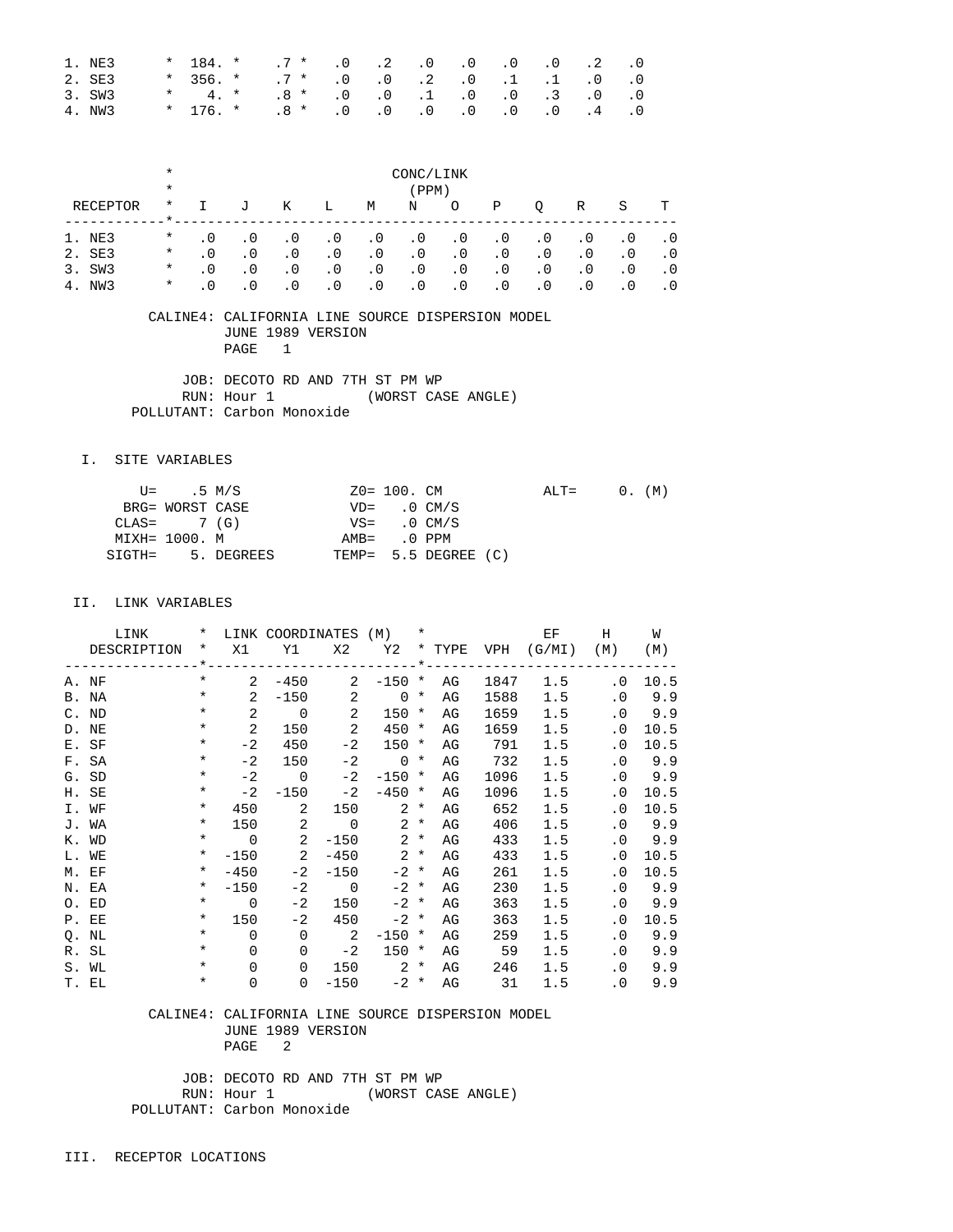|                 | * | COORDINATES (M) |    |     |
|-----------------|---|-----------------|----|-----|
| <b>RECEPTOR</b> | * | x               |    |     |
|                 |   |                 |    |     |
| 1. NE3          | * | я               | x  | 1.8 |
| 2. SE3          | * | я               | -8 | 1.8 |
| 3. SW3          | * | -8              | -8 | 1.8 |
| NW 3            |   | -8              | x  | 1.8 |

IV. MODEL RESULTS (WORST CASE WIND ANGLE )

|        |          | *        |            |         | * PRED | $\star$  | CONC/LINK |           |           |           |           |           |     |           |
|--------|----------|----------|------------|---------|--------|----------|-----------|-----------|-----------|-----------|-----------|-----------|-----|-----------|
|        |          | $^\star$ | <b>BRG</b> |         | * CONC | $\star$  |           |           |           | (PPM)     |           |           |     |           |
|        | RECEPTOR | $^\star$ | (DEG)      | $\star$ | (PPM)  | $^\star$ | Α         | B         | C         | D         | Е         | F         | G   | Н         |
|        |          |          |            | $\star$ |        |          |           |           |           |           |           |           |     |           |
| 1. NE3 |          | $\star$  | 184. *     |         | $.9 *$ |          | . 0       | . 4       | . 0       | $\cdot$ 0 | . 0       | . 0       |     |           |
| 2. SE3 |          | $\star$  | $356.$ *   |         | $.8*$  |          | . 0       | $\cdot$ 0 | $\cdot$ 4 | $\cdot$ 0 | . 0       | $\cdot$ 0 | . 0 | $\cdot$ 0 |
| 3. SW3 |          | $\ast$   | $176.$ *   |         | $.7 *$ |          |           | $\cdot$ 2 | $\cdot$ 0 | $\cdot$ 0 | . 0       | $\cdot$ 0 | . 3 | . 0       |
|        | NW3      | $\ast$   | $176.$ *   |         | .8 *   |          |           | . 2       | $\cdot$ 0 | $\cdot$ 0 | $\cdot$ 0 | . 0       | . 3 |           |

|                 | $^\star$<br>$\star$ | CONC/LINK<br>(PPM) |           |           |           |           |           |           |           |           |           |           |           |
|-----------------|---------------------|--------------------|-----------|-----------|-----------|-----------|-----------|-----------|-----------|-----------|-----------|-----------|-----------|
| RECEPTOR        | $\ast$              | $\mathbf{I}$       | J         | Κ         | Ŀ         | М         | N         | O         | Ρ         | O         | R         | S         | т         |
| NE3             | $^\star$            | $\cdot$ 0          | $\cdot$ 0 | $\cdot$ 0 | $\cdot$ 0 | $\cdot$ 0 | $\cdot$ 0 | $\cdot$ 0 | $\cdot$ 0 | $\cdot$ 0 | . 0       | $\cdot$ 0 | . 0       |
| 2. SE3          | $\ast$              | $\cdot$ 0          | $\cdot$ 0 | $\cdot$ 0 | $\cdot$ 0 | $\cdot$ 0 | $\cdot$ 0 | $\cdot$ 0 | $\cdot$ 0 | $\cdot$ 0 | $\cdot$ 0 | $\cdot$ 0 | $\cdot$ 0 |
| SW3<br>3.       | $\ast$              | $\cdot$ 0          | $\cdot$ 0 | $\cdot$ 0 | $\cdot$ 0 | $\cdot$ 0 | $\cdot$ 0 | $\cdot$ 0 | $\cdot$ 0 | $\cdot$ 0 | $\cdot$ 0 | $\cdot$ 0 | . 0       |
| NW <sub>3</sub> | $\ast$              | . 0                | $\cdot$ 0 | $\cdot$ 0 | $\cdot$ 0 | $\cdot$ 0 | $\cdot$ 0 | $\cdot$ 0 | $\cdot$ 0 | $\cdot$ 0 | $\cdot$ 0 | $\cdot$ 0 |           |

#### CALINE4: CALIFORNIA LINE SOURCE DISPERSION MODEL JUNE 1989 VERSION PAGE 1

 JOB: DECOTO RD AND 11TH ST AM WP (WORST CASE ANGLE) POLLUTANT: Carbon Monoxide

## I. SITE VARIABLES

|               | U= .5 M/S       |                   | ZO= 100. CM   |                         | $ALT = 0. (M)$ |  |  |
|---------------|-----------------|-------------------|---------------|-------------------------|----------------|--|--|
|               | BRG= WORST CASE |                   |               | $VD = 0 CM/S$           |                |  |  |
| $CLAS = 7(G)$ |                 |                   |               | $VS = 0 \, \text{CM/S}$ |                |  |  |
|               | MIXH= 1000. M   |                   | $AMB = 0 PPM$ |                         |                |  |  |
|               |                 | SIGTH= 5. DEGREES |               | TEMP= 5.5 DEGREE (C)    |                |  |  |

|               | LINK        | $\ast$   | LINK           | <b>COORDINATES</b> |             | (M)         | $^\star$ |                                 |            | ЕF     | H         | W    |
|---------------|-------------|----------|----------------|--------------------|-------------|-------------|----------|---------------------------------|------------|--------|-----------|------|
|               | DESCRIPTION | *        | X1             | Y1                 | X2          | Y2          |          | * TYPE                          | <b>VPH</b> | (G/MI) | (M)       | (M)  |
|               |             | $\star$  |                |                    |             |             |          | $\star$ _ _ _ _ _ _ _ _ _ _ _ _ |            |        |           |      |
|               | A. NF       | $^\star$ | 2              | $-450$             | 2           | $-150$      | *        | AG                              | 1334       | 1.5    | $\cdot$ 0 | 10.5 |
|               | B. NA       | $\ast$   | $\overline{a}$ | $-150$             | 2           | $\mathbf 0$ | $^\star$ | AG                              | 1299       | 1.5    | $\cdot$ 0 | 9.9  |
| $C_{\bullet}$ | ND          | $\ast$   | $\overline{2}$ | $\mathbf 0$        | 2           | 150         | *        | AG                              | 1037       | 1.5    | $\cdot$ 0 | 9.9  |
| D.            | NE          | $\ast$   | 2              | 150                | 2           | 450         | *        | AG                              | 1037       | 1.5    | $\cdot$ 0 | 10.5 |
|               | E. SF       | $^\star$ | $-2$           | 450                | $-2$        | 150         | $^\star$ | AG                              | 1478       | 1.5    | $\cdot$ 0 | 10.5 |
|               | F. SA       | $^\star$ | $-2$           | 150                | $-2$        | $\mathbf 0$ | $^\ast$  | AG                              | 883        | 1.5    | $\cdot$ 0 | 9.9  |
|               | G. SD       | $^\star$ | $-2$           | $\Omega$           | $-2$        | $-150$      | $^\ast$  | AG                              | 1448       | 1.5    | $\cdot$ 0 | 9.9  |
|               | H. SE       | $^\star$ | $-2$           | $-150$             | $-2$        | $-450$      | $^\ast$  | AG                              | 1448       | 1.5    | $\cdot$ 0 | 10.5 |
|               | I. WF       | $^\star$ | 450            | 2                  | 150         | 2           | $^\star$ | AG                              | 591        | 1.5    | $\cdot$ 0 | 10.5 |
|               | J. WA       | $^\star$ | 150            | 2                  | $\mathbf 0$ | 2           | $\ast$   | AG                              | 204        | 1.5    | $\cdot$ 0 | 9.9  |
|               | K. WD       | *        | $\Omega$       | 2                  | $-150$      | 2           | $\star$  | AG                              | 148        | 1.5    | $\cdot$ 0 | 9.9  |
|               | L. WE       | $\ast$   | $-150$         | 2                  | $-450$      | 2           | $^\star$ | AG                              | 148        | 1.5    | . 0       | 10.5 |
| М.            | EF          | $\ast$   | $-450$         | $-2$               | $-150$      | $-2$        | $^\star$ | AG                              | 403        | 1.5    | $\cdot$ 0 | 10.5 |
|               | N. EA       | $\ast$   | $-150$         | $-2$               | $\Omega$    | $-2$        | $^\ast$  | AG                              | 331        | 1.5    | $\cdot$ 0 | 9.9  |
|               | O. ED       | $\ast$   | $\Omega$       | -2                 | 150         | $-2$        | *        | AG                              | 1173       | 1.5    | $\cdot$ 0 | 9.9  |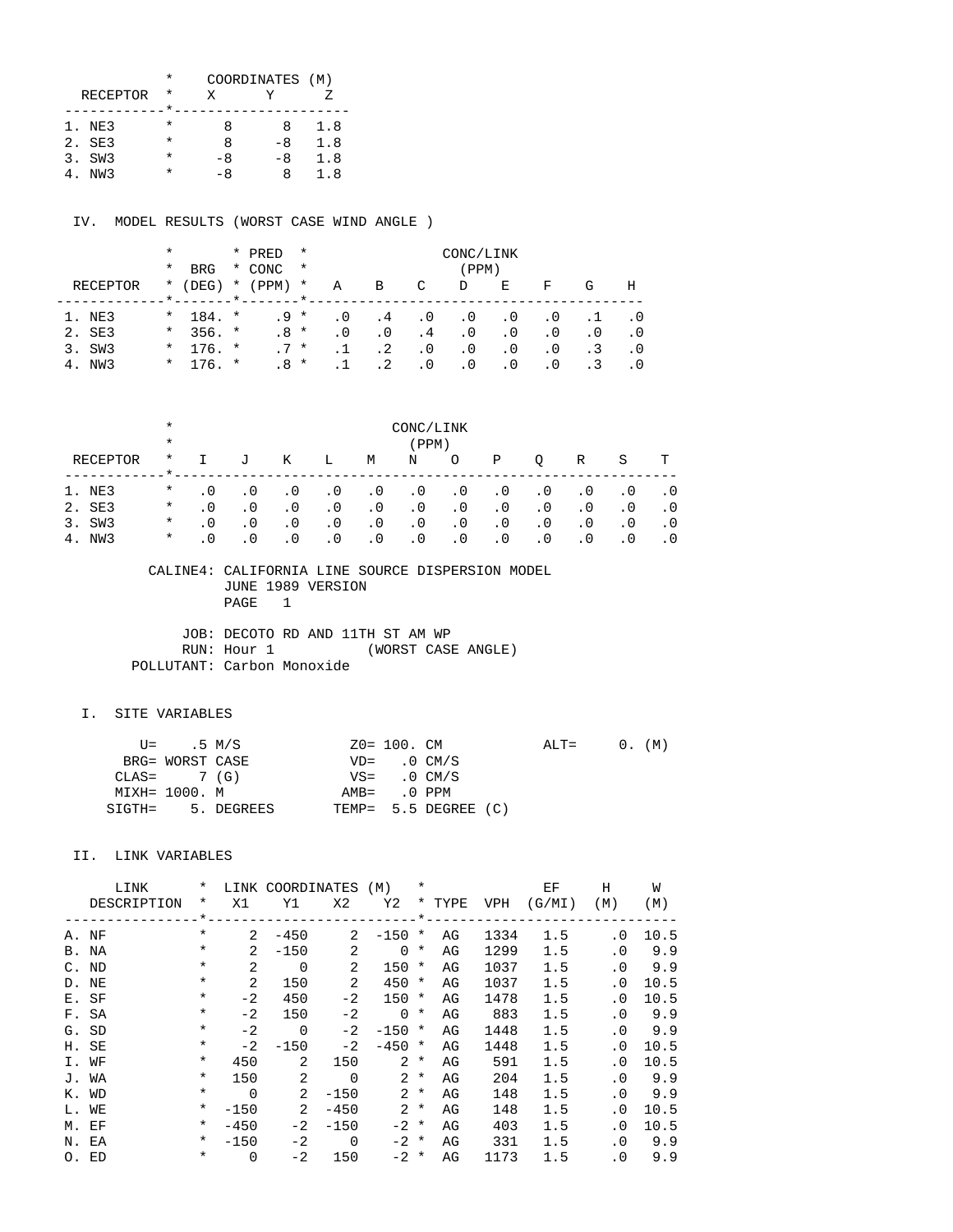| P. EE |       | $* = 150$ |  |  | -2 450 -2 * AG 1173 1.5 .0 10.5   |  |          |
|-------|-------|-----------|--|--|-----------------------------------|--|----------|
| O. NL |       |           |  |  | * 0 0 2 -150 * AG 35 1.5 .0 9.9   |  |          |
| R. SL |       |           |  |  | * 0 0 -2 150 * AG 595 1.5 .0 9.9  |  |          |
|       | S. WL |           |  |  | * 0 0 150 $2 * AG$ 387 1.5 .0 9.9 |  |          |
| T. EL |       | $\star$ 0 |  |  | 0 -150 -2 * AG 72 1.5             |  | $.0$ 9.9 |

 JOB: DECOTO RD AND 11TH ST AM WP RUN: Hour 1 (WORST CASE ANGLE) POLLUTANT: Carbon Monoxide

### III. RECEPTOR LOCATIONS

|                 | *        | COORDINATES (M) |      |     |
|-----------------|----------|-----------------|------|-----|
| <b>RECEPTOR</b> | *        | x               |      |     |
|                 |          |                 |      |     |
| 1. NE3          | *        | я               | 8    | 1.8 |
| 2. SE3          | *        | я               | $-8$ | 1.8 |
| 3. SW3          | $^\star$ | -8              | $-8$ | 1.8 |
| NW 3            | *        | -8              | x    | 1.8 |

### IV. MODEL RESULTS (WORST CASE WIND ANGLE )

|          | $^\star$ |            | * PRED    | $\star$<br>CONC/LINK |           |           |           |           |           |           |     |     |
|----------|----------|------------|-----------|----------------------|-----------|-----------|-----------|-----------|-----------|-----------|-----|-----|
|          | *        | <b>BRG</b> | * CONC    | $\star$              |           |           |           | (PPM)     |           |           |     |     |
| RECEPTOR | $\star$  | (DEG)      | $*$ (PPM) | $\star$              | Α         | В         | C         | D         | Е         | F         | G   | Η   |
|          |          |            |           |                      |           |           |           |           |           |           |     |     |
| 1. NE3   | $\star$  | 184. *     | .8 *      |                      | . 0       | $\cdot$ 3 | . 0       | $\cdot$ 0 | . 0       | $\cdot$ 0 | . 2 | .0  |
| 2. SE3   | $\star$  | $356. *$   | $.9 *$    |                      | $\cdot$ 0 | $\cdot$ 0 | $\cdot$ 3 | $\cdot$ 0 | . 0       |           | . 0 | . 0 |
| 3. SW3   | *        | $86. *$    | $.8*$     |                      | $\cdot$ 0 | . 0       | $\cdot$ 0 | $\cdot$ 0 | . 0       | $\cdot$ 0 |     | . 0 |
| 4. NW3   | $\star$  | $176 +$    | .8 *      |                      | . 0       |           | $\cdot$ 0 | . 0       | $\cdot$ 0 | . 0       | . 4 |     |

|                                      | $\ast$<br>$\ast$                       | CONC/LINK<br>(PPM)                         |                                                  |                                                  |                                                  |                                                  |                                                  |                                           |                                                  |                                                  |                                     |                                            |                                |
|--------------------------------------|----------------------------------------|--------------------------------------------|--------------------------------------------------|--------------------------------------------------|--------------------------------------------------|--------------------------------------------------|--------------------------------------------------|-------------------------------------------|--------------------------------------------------|--------------------------------------------------|-------------------------------------|--------------------------------------------|--------------------------------|
| RECEPTOR                             | $\ast$                                 |                                            | J                                                | K                                                | Ŀ                                                | М                                                | Ν                                                | $\circ$                                   | Ρ                                                | O                                                | R                                   | S                                          | т                              |
| 1. NE3<br>2. SE3<br>3. SW3<br>4. NW3 | $\ast$<br>$\ast$<br>$\ast$<br>$^\star$ | $\cdot$ 0<br>. 0<br>$\cdot$ 0<br>$\cdot$ 0 | $\cdot$ 0<br>$\cdot$ 0<br>$\cdot$ 0<br>$\cdot$ 0 | $\cdot$ 0<br>$\cdot$ 0<br>$\cdot$ 0<br>$\cdot$ 0 | $\cdot$ 0<br>$\cdot$ 0<br>$\cdot$ 0<br>$\cdot$ 0 | $\cdot$ 0<br>$\cdot$ 0<br>$\cdot$ 0<br>$\cdot$ 0 | $\cdot$ 0<br>$\cdot$ 0<br>$\cdot$ 0<br>$\cdot$ 0 | $\cdot$ 0<br>.1<br>$\cdot$ 3<br>$\cdot$ 0 | $\cdot$ 0<br>$\cdot$ 0<br>$\cdot$ 0<br>$\cdot$ 0 | $\cdot$ 0<br>$\cdot$ 0<br>$\cdot$ 0<br>$\cdot$ 0 | $\cdot$ 0<br>$\cdot$ 0<br>$\cdot$ 0 | . 0<br>$\cdot$ 0<br>$\cdot$ 0<br>$\cdot$ 0 | . 0<br>$\cdot$ 0<br>. 0<br>. 0 |

 CALINE4: CALIFORNIA LINE SOURCE DISPERSION MODEL JUNE 1989 VERSION PAGE 1

 JOB: DECOTO RD AND 11TH ST PM WP RUN: Hour 1 (WORST CASE ANGLE) POLLUTANT: Carbon Monoxide

I. SITE VARIABLES

|               | U= .5 M/S       |                   | ZO= 100. CM           |                      | $ALT = 0. (M)$ |  |  |
|---------------|-----------------|-------------------|-----------------------|----------------------|----------------|--|--|
|               | BRG= WORST CASE |                   | $VD = 0 CM/S$         |                      |                |  |  |
| $CLAS = 7(G)$ |                 |                   | $VS = 0 \text{ CM/S}$ |                      |                |  |  |
|               | MIXH= 1000. M   |                   | $AMB = 0 PPM$         |                      |                |  |  |
|               |                 | SIGTH= 5. DEGREES |                       | TEMP= 5.5 DEGREE (C) |                |  |  |

| 'NK         |      | LINK COORDINATES (M) |      |  |                   |     |     |
|-------------|------|----------------------|------|--|-------------------|-----|-----|
| DESCRIPTION | - X1 |                      | Y2 O |  | * TYPE VPH (G/MI) | (M) | (M) |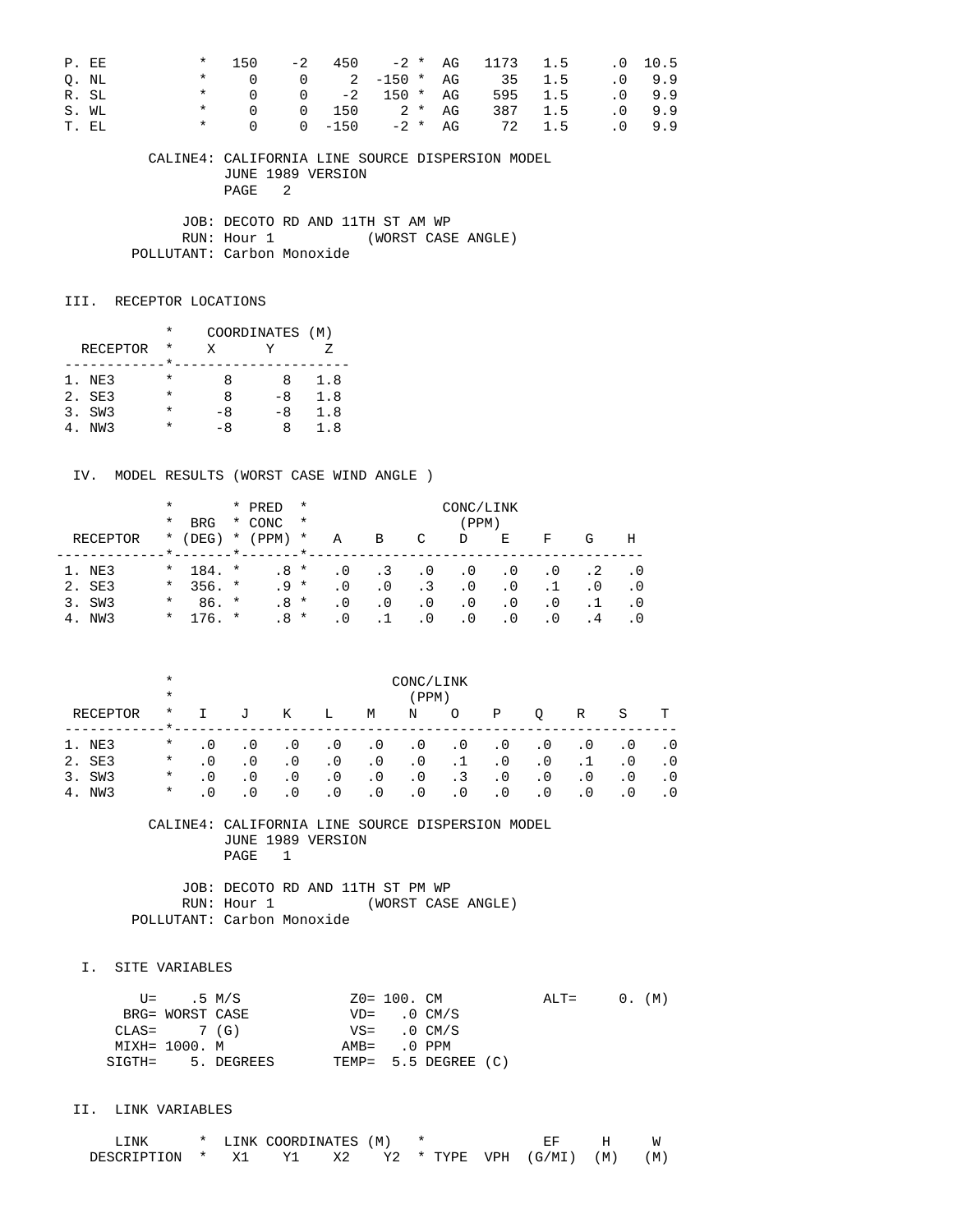| A. NF | $^\star$ | 2              | $-450$         | $\overline{2}$             | $-150$      | $\ast$   | AG | 1961 | 1.5 | $\cdot$ 0 | 10.5 |
|-------|----------|----------------|----------------|----------------------------|-------------|----------|----|------|-----|-----------|------|
| B. NA | $^\star$ | 2              | $-150$         | 2                          | $\Omega$    | $^\star$ | AG | 1506 | 1.5 | $\cdot$ 0 | 9.9  |
| C. ND | $^\star$ | $\overline{a}$ | $\overline{0}$ | $\overline{2}$             | 150         | $^\star$ | AG | 1393 | 1.5 | $\cdot$ 0 | 9.9  |
| D. NE | $^\star$ | $\overline{2}$ | 150            | $\overline{a}$             | 450         | $^\ast$  | AG | 1393 | 1.5 | $\cdot$ 0 | 10.5 |
| E. SF | $^\star$ | $-2$           | 450            | $-2$                       | 150         | $\ast$   | AG | 1125 | 1.5 | . 0       | 10.5 |
| F. SA | $^\star$ | $-2$           | 150            | $-2$                       | $\mathbf 0$ | $^\star$ | AG | 670  | 1.5 | $\cdot$ 0 | 9.9  |
| G. SD | $^\star$ | $-2$           | $\overline{0}$ | $-2$                       | $-150$      | $\ast$   | AG | 1319 | 1.5 | $\cdot$ 0 | 9.9  |
| H. SE | $^\star$ | $-2$           | $-150$         | $-2$                       | $-450$      | $^\star$ | AG | 1319 | 1.5 | $\cdot$ 0 | 10.5 |
| I. WF | $^\star$ | 450            | 2              | 150                        |             | $2 *$    | AG | 684  | 1.5 | $\cdot$ 0 | 10.5 |
| J. WA | $^\star$ | 150            | 2              | $\overline{\phantom{0}}$   | 2           | $\ast$   | AG | 163  | 1.5 | $\cdot$ 0 | 9.9  |
| K. WD | $^\star$ | $\overline{0}$ | 2              | $-150$                     | 2           | $^\star$ | AG | 513  | 1.5 | $\cdot$ 0 | 9.9  |
| L. WE | $\ast$   | $-150$         | 2              | $-450$                     | $2 *$       |          | AG | 513  | 1.5 | $\cdot$ 0 | 10.5 |
| M. EF | $\ast$   | $-450$         | $-2$           | $-150$                     | $-2$        | $^\star$ | AG | 222  | 1.5 | $\cdot$ 0 | 10.5 |
| N. EA | $\ast$   | $-150$         | $-2$           | $\overline{\phantom{0}}$   | $-2$        | $\ast$   | AG | 171  | 1.5 | $\cdot$ 0 | 9.9  |
| O. ED | $^\star$ | $\overline{0}$ | $-2$           | 150                        | $-2$        | *        | AG | 767  | 1.5 | $\cdot$ 0 | 9.9  |
| P. EE | $^\star$ | 150            | $-2$           | 450                        | $-2$        | $\ast$   | AG | 767  | 1.5 | $\cdot$ 0 | 10.5 |
| Q. NL | $^\star$ | $\Omega$       | $\Omega$       | $\overline{\phantom{0}}^2$ | $-150$      | $\ast$   | AG | 455  | 1.5 | $\cdot$ 0 | 9.9  |
| R. SL | $^\star$ | $\Omega$       | $\Omega$       | $-2$                       | 150         | $\ast$   | AG | 455  | 1.5 | $\cdot$ 0 | 9.9  |
| S. WL | $\ast$   | $\Omega$       | $\Omega$       | 150                        | 2           | $^\star$ | AG | 521  | 1.5 | $\cdot$ 0 | 9.9  |
| T. EL | $^\star$ | $\mathbf 0$    | 0              | $-150$                     | $-2$        | *        | AG | 51   | 1.5 | . 0       | 9.9  |
|       |          |                |                |                            |             |          |    |      |     |           |      |

 JOB: DECOTO RD AND 11TH ST PM WP RUN: Hour 1 (WORST CASE ANGLE) POLLUTANT: Carbon Monoxide

### III. RECEPTOR LOCATIONS

|                 | * | COORDINATES (M) |      |     |
|-----------------|---|-----------------|------|-----|
| <b>RECEPTOR</b> | * | X               |      |     |
|                 |   |                 |      |     |
| 1. NE3          | * | я               | x    | 1.8 |
| 2. SE3          | * | я               | -8   | 1.8 |
| 3. SW3          | * | -8              | $-8$ | 1.8 |
| NW 3            |   | - 8             | x    | 1.8 |

### IV. MODEL RESULTS (WORST CASE WIND ANGLE )

|          | $^\star$ |            |         | * PRED    | $\star$<br>CONC/LINK |           |           |            |           |           |           |     |     |
|----------|----------|------------|---------|-----------|----------------------|-----------|-----------|------------|-----------|-----------|-----------|-----|-----|
|          | *        | <b>BRG</b> |         | * CONC    | $\star$              |           |           |            | (PPM)     |           |           |     |     |
| RECEPTOR | $\star$  | (DEG)      |         | $*$ (PPM) | $\star$              | Α         | B         | C          | D         | E         | F         | G   | Н   |
|          |          |            | $\star$ |           |                      |           |           |            |           |           |           |     |     |
| 1. NE3   | $\star$  | 184. *     |         | $1.0$ *   |                      | . 0       | . 4       | . 0        | $\cdot$ 0 | . 0       | $\cdot$ 0 |     |     |
| 2. SE3   | $\star$  | $356. *$   |         | $.9*$     |                      | $\cdot$ 0 | $\cdot$ 0 | $\cdot$ 4  | $\cdot$ 0 | $\cdot$ 0 | $\cdot$ 0 | . 0 | .0  |
| 3. SW3   | $\star$  | $176.$ *   |         | $.8*$     |                      |           | $\cdot$ 1 | $\cdot$ 0  | $\cdot$ 0 | $\cdot$ 0 | $\cdot$ 0 | . 4 | . 0 |
| 4. NW3   | $\star$  | $176.$ *   |         | $.9 *$    |                      |           | $\cdot$ 2 | $.0 \cdot$ | . 0       | $\cdot$ 0 | $\cdot$ 0 | . 4 | . 0 |

|          | $^\star$ | CONC/LINK |           |           |           |           |           |           |           |           |           |           |           |  |
|----------|----------|-----------|-----------|-----------|-----------|-----------|-----------|-----------|-----------|-----------|-----------|-----------|-----------|--|
|          | $\star$  |           | (PPM)     |           |           |           |           |           |           |           |           |           |           |  |
| RECEPTOR | $\ast$   |           | J         | Κ         | Ŀ         | М         | N         | O         | Ρ         |           | R         | S         | т         |  |
| 1. NE3   | $\ast$   | $\cdot$ 0 | $\cdot$ 0 | $\cdot$ 0 | $\cdot$ 0 | . 0       | . 0       | $\cdot$ 0 | $\cdot$ 0 | $\cdot$ 0 | $\cdot$ 0 | . 0       | . 0       |  |
| 2. SE3   | $\ast$   | . 0       | $\cdot$ 0 | $\cdot$ 0 | $\cdot$ 0 | $\cdot$ 0 | $\cdot$ 0 | $\cdot$ 0 | $\cdot$ 0 | $\cdot$ 0 | $\cdot$ 0 | $\cdot$ 0 | $\cdot$ 0 |  |
| 3. SW3   | $\ast$   | $\cdot$ 0 | $\cdot$ 0 | $\cdot$ 0 | $\cdot$ 0 | $\cdot$ 0 | $\cdot$ 0 | $\cdot$ 0 | $\cdot$ 0 | $\cdot$ 0 | $\cdot$ 0 | $\cdot$ 0 | $\cdot$ 0 |  |
| NW3      | $\star$  | . 0       |           | . 0       | . 0       | $\cdot$ 0 | $\cdot$ 0 | $\cdot$ 0 | $\cdot$ 0 | $\cdot$ 0 | $\cdot$ 0 | $\cdot$ 0 |           |  |

#### CALINE4: CALIFORNIA LINE SOURCE DISPERSION MODEL JUNE 1989 VERSION PAGE 1

#### JOB: EW CONNECTOR AND ALVARADO-NILES AM WP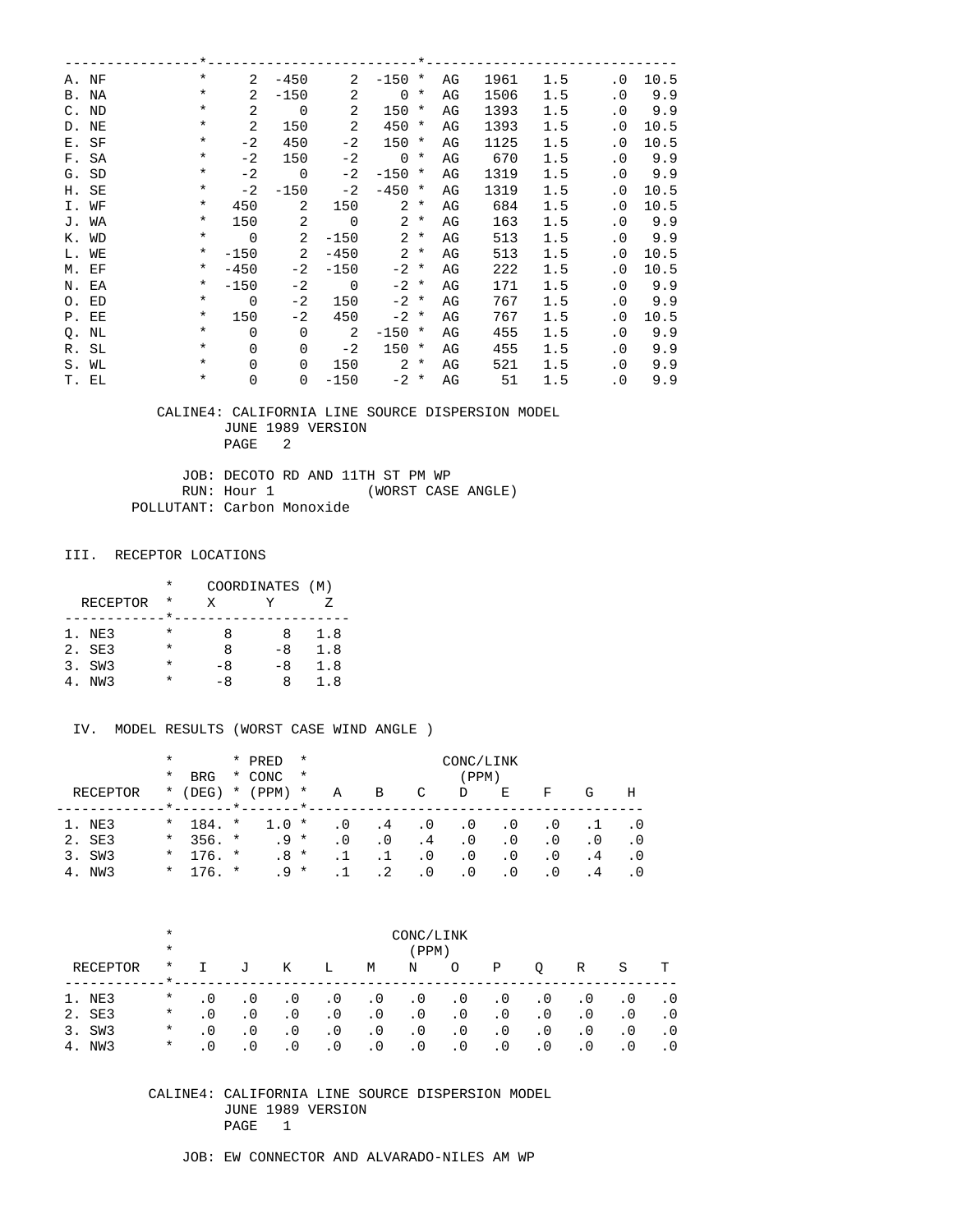RUN: Hour 1 (WORST CASE ANGLE) POLLUTANT: Carbon Monoxide

### I. SITE VARIABLES

| $U =$ .5 M/S    |                   | Z0= 100. CM |                      | $ALT = 0. (M)$ |  |  |
|-----------------|-------------------|-------------|----------------------|----------------|--|--|
| BRG= WORST CASE |                   |             | $VD = 0 CM/S$        |                |  |  |
| $CLAS = 7(G)$   |                   |             | $VS = 0$ CM/S        |                |  |  |
| MIXH= 1000. M   |                   | AMB= .0 PPM |                      |                |  |  |
|                 | SIGTH= 5. DEGREES |             | TEMP= 5.5 DEGREE (C) |                |  |  |

### II. LINK VARIABLES

| LINK        | $\star$  |                | LINK COORDINATES (M)                |                            |                  | $\star$ |    |      | EF                            | Н         | W      |
|-------------|----------|----------------|-------------------------------------|----------------------------|------------------|---------|----|------|-------------------------------|-----------|--------|
| DESCRIPTION | $\star$  |                |                                     |                            |                  |         |    |      | X1 Y1 X2 Y2 * TYPE VPH (G/MI) | (M)       | (M)    |
|             |          |                | _____*_____________________________ |                            |                  |         |    |      | --------------                |           |        |
| A. NF       | $\star$  | $\mathbf{2}$   | $-450$                              |                            | $2 - 150$ *      |         | AG | 2015 | 1.5                           | $\cdot$ 0 | 10.5   |
| B. NA       | $\star$  | $\overline{a}$ | $-150$                              | - 2                        | $0 *$            |         | AG | 1649 | 1.5                           | . 0       | 9.9    |
| C. ND       | $\star$  | 2              |                                     | $0\qquad 2$                | $150 *$          |         | AG | 1944 | 1.5                           |           | .0 9.9 |
| D. NE       | $\star$  | 2              | 150                                 | 2                          | 450              | $\ast$  | AG | 1944 | 1.5                           | $\cdot$ 0 | 10.5   |
| E. SF       | $\ast$   | $-2$           | 450                                 | $-2$                       | 150              | $\ast$  | AG | 2326 | 1.5                           | $\cdot$ 0 | 10.5   |
| F. SA       | $\ast$   | $-2$           | 150                                 | $-2$                       | $\overline{0}$ * |         | AG | 1942 | 1.5                           |           | .0 9.9 |
| G. SD       | $\ast$   | $-2$           | $\overline{0}$                      | $-2$                       | $-150$ *         |         | AG | 2763 | 1.5                           | $\cdot$ 0 | 9.9    |
| H. SE       | $\ast$   | $-2$           | $-150$                              | $-2$                       | $-450$ *         |         | AG | 2763 | 1.5                           | . 0       | 10.5   |
| I. WF       | $\ast$   | 450            | 2                                   | 150                        | $2^*$            |         | AG | 870  | 1.5                           | $\cdot$ 0 | 10.5   |
| J. WA       | $\star$  |                | 150 2                               | $\overline{0}$             | $2^*$            |         | AG | 330  | 1.5                           | $\cdot$ 0 | 9.9    |
| K. WD       | $\star$  | $\overline{0}$ | $\overline{\phantom{a}}$ 2          | $-150$                     | $2 *$            |         | AG | 1081 | 1.5                           |           | .0 9.9 |
| L. WE       | $\star$  | $-150$         | $\overline{\phantom{a}}^2$          |                            | $-450$ 2 *       |         | AG | 1081 | 1.5                           | $\cdot$ 0 | 10.5   |
| M. EF       | $\star$  | $-450$         | $-2$                                | $-150$                     | $-2$ *           |         | AG | 1424 | 1.5                           | . 0       | 10.5   |
| N. EA       | $\star$  | $-150$         |                                     | $-2$ 0                     | $-2$ *           |         | AG | 1043 | 1.5                           |           | .0 9.9 |
| O. ED       | $\star$  | $\overline{0}$ | $-2$                                | 150                        | $-2$ *           |         | AG | 847  | 1.5                           | $\cdot$ 0 | 9.9    |
| P. EE       | $\star$  | 150            | $-2$                                | 450                        | $-2$ *           |         | AG | 847  | 1.5                           | . 0       | 10.5   |
| Q. NL       | $\star$  | $\Omega$       | $\mathbf 0$                         | $\overline{\phantom{a}}$ 2 | $-150$ *         |         | AG | 366  | 1.5                           | $\cdot$ 0 | 9.9    |
| R. SL       | $\ast$   | $\Omega$       | 0                                   | $-2$                       | $150 *$          |         | AG | 384  | 1.5                           | . 0       | 9.9    |
| S. WL       | $\star$  | $\Omega$       | $\Omega$                            | 150                        | $2^*$            |         | AG | 540  | 1.5                           | $\cdot$ 0 | 9.9    |
| T. EL       | $^\star$ | $\mathbf 0$    | $\Omega$                            | $-150$                     | $-2$ *           |         | AG | 381  | 1.5                           | $\cdot$ 0 | 9.9    |

### CALINE4: CALIFORNIA LINE SOURCE DISPERSION MODEL JUNE 1989 VERSION PAGE 2

 JOB: EW CONNECTOR AND ALVARADO-NILES AM WP RUN: Hour 1 (WORST CASE ANGLE) POLLUTANT: Carbon Monoxide

#### III. RECEPTOR LOCATIONS

|                 | *        | COORDINATES (M) |      |     |
|-----------------|----------|-----------------|------|-----|
| <b>RECEPTOR</b> | *        | X               |      |     |
|                 |          |                 |      |     |
| 1. NE3          | *        | я               | я    | 1.8 |
| 2. SE3          | $^\star$ | я               | $-8$ | 1.8 |
| 3. SW3          | *        | -8              | -8   | 1.8 |
| NW 3            | *        | -8              | x    | 1.8 |

|          | $^\star$ |            | * PRED    | $\star$<br>CONC/LINK |           |           |           |           |           |           |     |     |
|----------|----------|------------|-----------|----------------------|-----------|-----------|-----------|-----------|-----------|-----------|-----|-----|
|          | *        | <b>BRG</b> | * CONC    | $\star$              |           |           |           | (PPM)     |           |           |     |     |
| RECEPTOR | $\star$  | (DEG)      | $*$ (PPM) | $\star$              | Α         | B         | C         | D         | E         | F         | G   | Н   |
|          |          |            |           |                      |           |           |           |           |           |           |     |     |
| 1. NE3   | $\star$  | 184. *     | $1.2 *$   |                      | $\cdot$ 0 | $.4\,$    | $\cdot$ 0 | $\cdot$ 0 | $\cdot$ 0 | $\cdot$ 0 | . 2 |     |
| 2. SE3   | $\star$  | $356.$ *   | $1.1 *$   |                      | $\cdot$ 0 | $\cdot$ 0 | . 5       | $\cdot$ 0 | $\cdot$ 1 | $\cdot$ 2 | . 0 | . 0 |
| 3. SW3   | *        | $4. *$     | $1.3 *$   |                      | $\cdot$ 0 | $\cdot$ 0 | $\cdot$ 2 | $\cdot$ 1 | . 0       | . 5       | . 0 | .0  |
| 4. NW3   | $\star$  | $176.$ *   | $1.4$ *   |                      |           | $\cdot$ 2 | $\cdot$ 0 | . 0       | $\cdot$ 0 | . 0       | . 6 |     |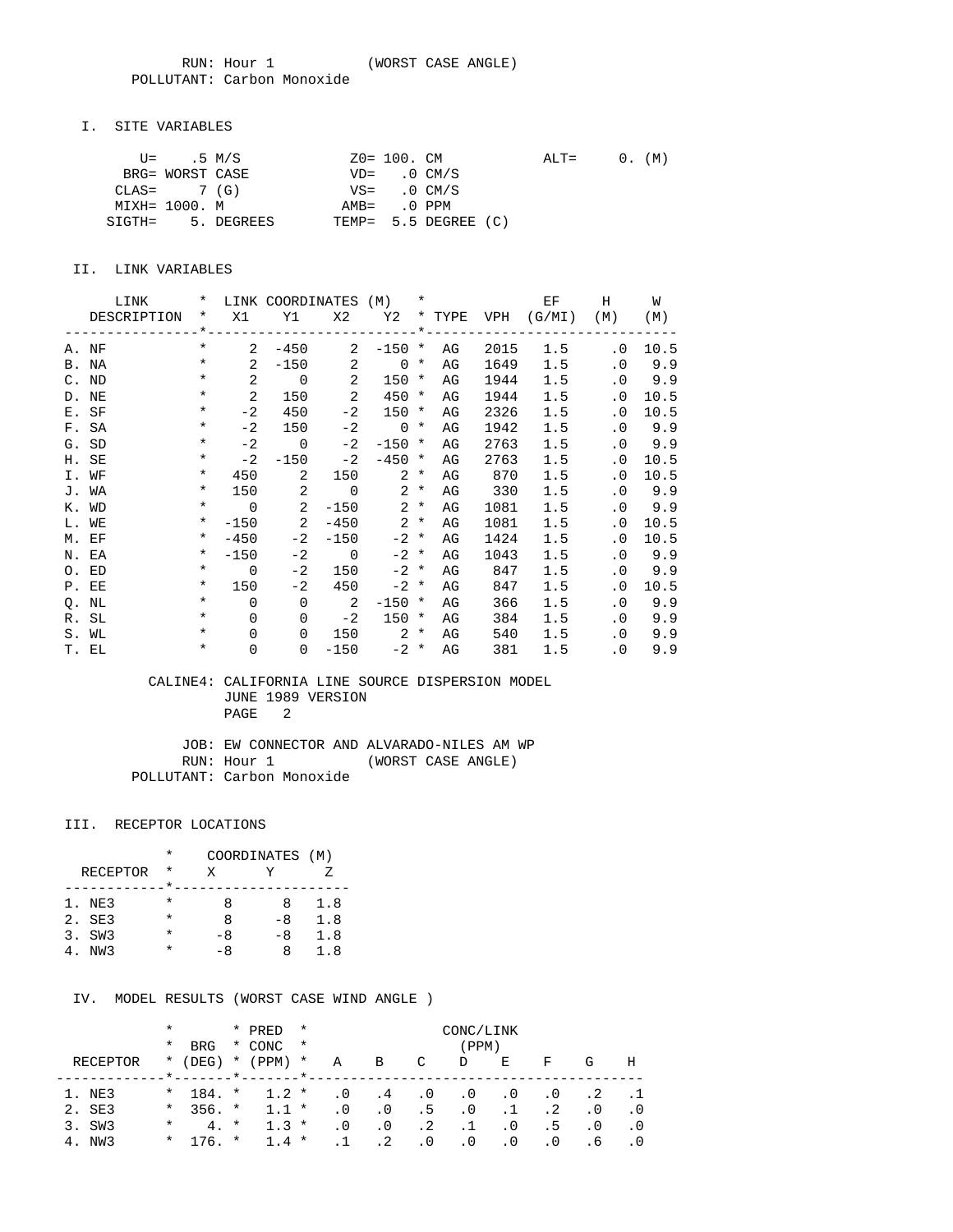|          | $\ast$              |           | CONC/LINK                                  |           |                |            |           |                |           |                |           |           |           |
|----------|---------------------|-----------|--------------------------------------------|-----------|----------------|------------|-----------|----------------|-----------|----------------|-----------|-----------|-----------|
|          | $\star$             |           |                                            |           |                |            | (PPM)     |                |           |                |           |           |           |
| RECEPTOR | $\ast$<br>$\star$ . | I.        | J                                          | K         | L              | M          | N         | $\overline{O}$ | Ρ         | $\circ$        | R         | S         | T         |
|          |                     |           |                                            |           |                |            |           |                |           |                |           |           |           |
| 1. NE3   | $\ast$              | $\cdot$ 0 | $\cdot$ 0                                  | $\cdot$ 0 | $\cdot$ 0      | $\cdot$ 0  | $\cdot$ 0 | $\cdot$ 0      | $\cdot$ 0 | $\cdot$ 0      | $\cdot$ 0 | $\cdot$ 0 | $\cdot$ 0 |
| 2. SE3   | $\star$             | $\cdot$ 0 | $\cdot$ 0                                  | $\cdot$ 0 | $\cdot$ 0      | $\cdot$ 0  | $\cdot$ 0 | $\cdot$ 0      | $\cdot$ 0 | $\cdot$ 0      | $\cdot$ 0 | $\cdot$ 0 | $\cdot$ 0 |
| 3. SW3   | $\star$             | $\cdot$ 0 | $.0 \qquad .0$                             |           | $.0 \qquad .0$ |            | $\cdot$ 1 | $\cdot$ 0      | $\cdot$ 0 | $\cdot$ 0      | $\cdot$ 0 | $\cdot$ 0 | $\cdot$ 0 |
| 4. NW3   | $\star$             | $\cdot$ 0 | $\overline{0}$                             | $\cdot$ 1 | $\cdot$ 0      | $\cdot$ 0  | $\cdot$ 0 | $\cdot$ 0      | $\cdot$ 0 | $\cdot$ 0      | $\cdot$ 0 | $\cdot$ 0 | $\cdot$ 0 |
|          |                     |           | JUNE 1989 VERSION<br>PAGE                  | -1        |                |            |           |                |           |                |           |           |           |
|          |                     |           | JOB: EW CONNECTOR AND ALVARADO-NILES PM WP |           |                |            |           |                |           |                |           |           |           |
|          |                     |           | RUN: Hour 1 (WORST CASE ANGLE)             |           |                |            |           |                |           |                |           |           |           |
|          |                     |           | POLLUTANT: Carbon Monoxide                 |           |                |            |           |                |           |                |           |           |           |
| $T$ .    | SITE VARIABLES      |           |                                            |           |                |            |           |                |           |                |           |           |           |
|          | $TT =$              |           | 5 M/G                                      |           |                | $70 = 100$ | $\cap$ M  |                |           | $\Delta T.T =$ |           | $\cap$    | (M)       |

|               | $U =$ .5 M/S    |                   | $Z0 = 100$ . CM         |                      | $\text{ALT} =$ |  | 0. (M) |  |
|---------------|-----------------|-------------------|-------------------------|----------------------|----------------|--|--------|--|
|               | BRG= WORST CASE |                   | $VD = 0 CM/S$           |                      |                |  |        |  |
| $CLAS = 7(G)$ |                 |                   | $VS = 0 \, \text{CM/S}$ |                      |                |  |        |  |
| MIXH= 1000. M |                 |                   | $AMB = 0 PPM$           |                      |                |  |        |  |
|               |                 | SIGTH= 5. DEGREES |                         | TEMP= 5.5 DEGREE (C) |                |  |        |  |

### II. LINK VARIABLES

| LINK        | $\ast$   |                          | LINK COORDINATES         |                            | (M)            | $\ast$    |            |      | ЕF     | Н         | W    |
|-------------|----------|--------------------------|--------------------------|----------------------------|----------------|-----------|------------|------|--------|-----------|------|
| DESCRIPTION | $\star$  | X1                       | Y1                       | X2                         | Y2             |           | * TYPE VPH |      | (G/MI) | (M)       | (M)  |
|             |          |                          |                          |                            |                | $. * - -$ |            |      |        |           |      |
| A. NF       | $\star$  | $\overline{2}$           | $-450$                   | 2                          | $-150$         | $\ast$    | AG         | 2193 | 1.5    | . 0       | 10.5 |
| B. NA       | $\ast$   | $\overline{2}$           | $-150$                   | 2                          | $\Omega$       | $^\ast$   | AG         | 1678 | 1.5    | $\cdot$ 0 | 9.9  |
| C. ND       | $\ast$   | 2                        | $\overline{\phantom{0}}$ | 2                          | 150            | $\ast$    | AG         | 2212 | 1.5    | $\cdot$ 0 | 9.9  |
| D. NE       | $\ast$   | 2                        | 150                      | 2                          | 450            | $\ast$    | AG         | 2212 | 1.5    | . 0       | 10.5 |
| E. SF       | $\star$  | $-2$                     | 450                      | $-2$                       | 150            | $\ast$    | AG         | 2202 | 1.5    | . 0       | 10.5 |
| F. SA       | $^\star$ | $-2$                     | 150                      | $-2$                       | $\overline{0}$ | $\ast$    | AG         | 1997 | 1.5    | $\cdot$ 0 | 9.9  |
| G. SD       | $^\star$ | $-2$                     | $\overline{0}$           | $-2$                       | $-150$ *       |           | AG         | 2545 | 1.5    | $\cdot$ 0 | 9.9  |
| H. SE       | $\ast$   | $-2$                     | $-150$                   | $-2$                       | $-450$ *       |           | AG         | 2545 | 1.5    | . 0       | 10.5 |
| I. WF       | $\ast$   | 450                      | 2                        | 150                        |                | $2 *$     | AG         | 1011 | 1.5    | $\cdot$ 0 | 10.5 |
| J. WA       | $^\star$ | 150                      | 2                        | $\mathbf 0$                | 2              | $^\star$  | AG         | 734  | 1.5    | $\cdot$ 0 | 9.9  |
| K. WD       | $\ast$   | $\overline{\phantom{0}}$ | 2                        | $-150$                     | $\overline{a}$ | $\ast$    | AG         | 1113 | 1.5    | $\cdot$ 0 | 9.9  |
| L. WE       | $\star$  | $-150$                   | 2                        | $-450$                     |                | $2 *$     | AG         | 1113 | 1.5    | . 0       | 10.5 |
| M. EF       | $\star$  | $-450$                   | $-2$                     | $-150$                     | $-2$ *         |           | AG         | 1543 | 1.5    | . 0       | 10.5 |
| N. EA       | $\star$  | $-150$                   | $-2$                     | $\overline{0}$             | $-2$ *         |           | AG         | 963  | 1.5    | . 0       | 9.9  |
| O. ED       | $\ast$   | $\Omega$                 | $-2$                     | 150                        | $-2$ *         |           | AG         | 1079 | 1.5    | . 0       | 9.9  |
| P. EE       | $\ast$   | 150                      | $-2$                     | 450                        | $-2$ *         |           | AG         | 1079 | 1.5    | $\cdot$ 0 | 10.5 |
| Q. NL       | $^\star$ | $\Omega$                 | $\mathbf 0$              | $\overline{\phantom{0}}^2$ | $-150$ *       |           | AG         | 515  | 1.5    | $\cdot$ 0 | 9.9  |
| R. SL       | $\ast$   | $\Omega$                 | $\Omega$                 | $-2$                       | $150 *$        |           | AG         | 205  | 1.5    | $\cdot$ 0 | 9.9  |
| S. WL       | $\ast$   | $\Omega$                 | $\Omega$                 | 150                        | $2 *$          |           | AG         | 277  | 1.5    | . 0       | 9.9  |
| T. EL       | $^\star$ | $\mathbf 0$              | $\Omega$                 | $-150$                     | $-2$ *         |           | AG         | 580  | 1.5    | $\cdot$ 0 | 9.9  |

#### CALINE4: CALIFORNIA LINE SOURCE DISPERSION MODEL JUNE 1989 VERSION PAGE 2

 JOB: EW CONNECTOR AND ALVARADO-NILES PM WP RUN: Hour 1 (WORST CASE ANGLE) POLLUTANT: Carbon Monoxide

# III. RECEPTOR LOCATIONS

|            |  | COORDINATES (M) |     |
|------------|--|-----------------|-----|
| RECEPTOR * |  |                 |     |
|            |  |                 |     |
| 1 NF3      |  | R.              | 1 R |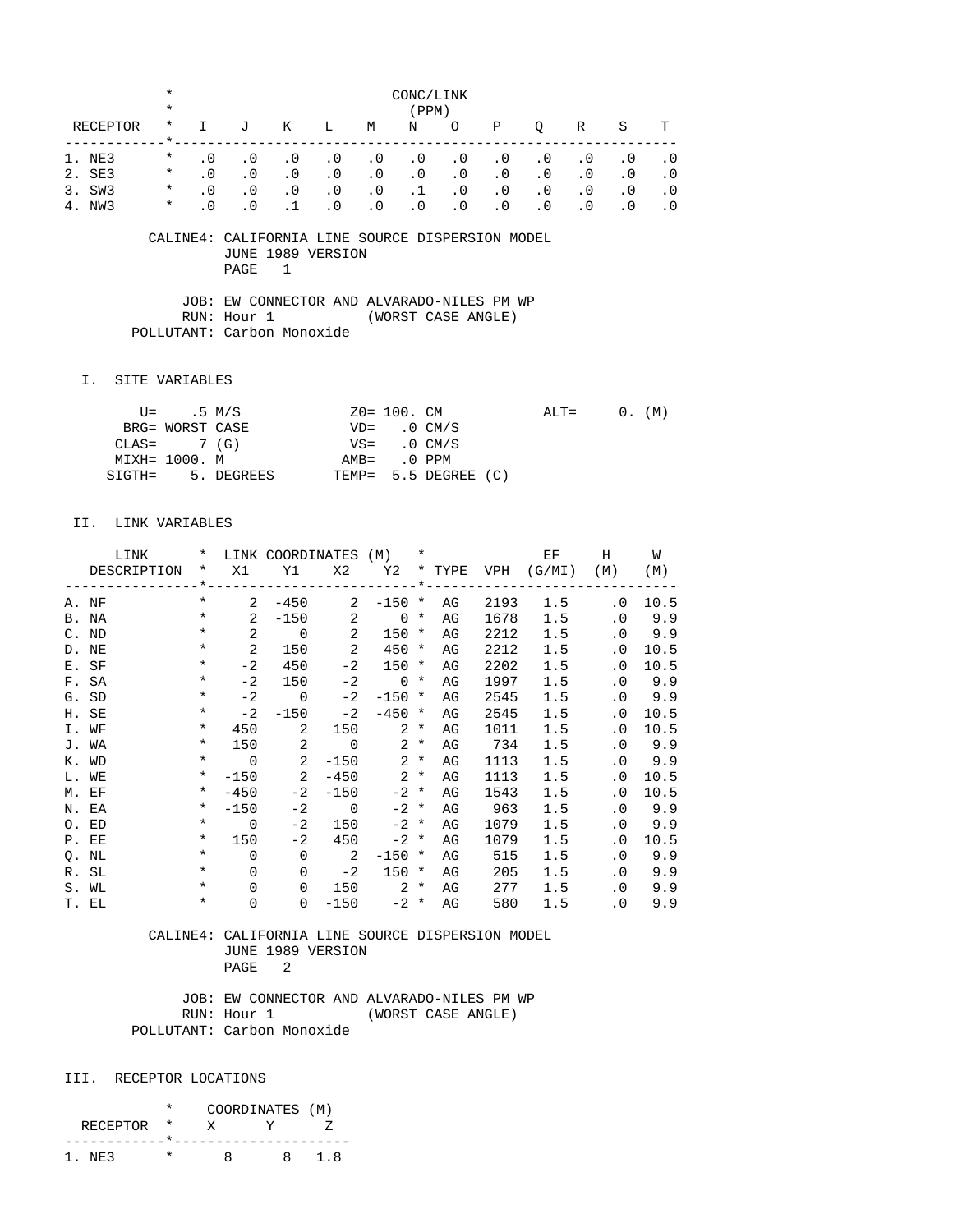| 2. SE3 | $\star$ | $\mathcal{B}$ | -8 1.8   |
|--------|---------|---------------|----------|
| 3. SW3 | $\star$ | -8            | $-8$ 1.8 |
| 4. NW3 | $\star$ | -8            | 8 1.8    |

#### IV. MODEL RESULTS (WORST CASE WIND ANGLE )

|          | *        |            |         | * PRED         | $\star$ |           |           |            | CONC/LINK |            |                 |           |            |
|----------|----------|------------|---------|----------------|---------|-----------|-----------|------------|-----------|------------|-----------------|-----------|------------|
|          | *        | <b>BRG</b> |         | * CONC         | $\star$ |           |           |            | (PPM)     |            |                 |           |            |
| RECEPTOR |          | $*$ (DEG)  |         | $*$ (PPM)      | $\star$ | Α         | B         | C          | D         | E          | F               | G         | H          |
|          |          |            | $\star$ | $\sim$ $\star$ |         |           |           |            |           |            |                 |           |            |
| 1. NE3   | $\star$  | 184. *     |         | $1.2*$         |         | $\cdot$ 0 | $\cdot$ 4 | $\cdot$ .0 | $\cdot$ 0 | . 0        | $\cdot$ 0       | . 2       |            |
| 2. SE3   | $\star$  | $356.$ *   |         | $1.2 *$        |         | $\cdot$ 0 | $\cdot$ 0 | . 5        | $\cdot$ 0 | $\cdot$ 1  | $\cdot$ 2       | $\cdot$ 0 | $\cdot$ .0 |
| 3. SW3   | $^\star$ | $4. *$     |         | $1.3 *$        |         | $\cdot$ 0 | $\cdot$ 0 | $\cdot$ 2  | $\cdot$ 1 | $.0 \cdot$ | .5 <sub>1</sub> | $\cdot$ 0 | . 0        |
| 4. NW3   | $\star$  | 176. *     |         | $1.4 *$        |         | $\cdot$ 1 | $\cdot$ 2 | $\cdot$ 0  | . 0       | . 0        | $\cdot$ 0       | . 6       | .0         |

|          | $^\star$ | CONC/LINK |           |           |           |           |           |           |           |           |           |           |           |  |
|----------|----------|-----------|-----------|-----------|-----------|-----------|-----------|-----------|-----------|-----------|-----------|-----------|-----------|--|
|          | $\star$  |           | (PPM)     |           |           |           |           |           |           |           |           |           |           |  |
| RECEPTOR | $\ast$   | $\perp$   | J         | Κ         | L         | M         | N         | $\circ$   | Ρ         | O         | R         | S         | т         |  |
| 1. NE3   | $\ast$   | . 0       | $\cdot$ 0 | $\cdot$ 0 | $\cdot$ 0 | $\cdot$ 0 | $\cdot$ 0 | $\cdot$ 0 | $\cdot$ 0 | .1        | $\cdot$ 0 | $\cdot$ 0 |           |  |
| 2. SE3   | $\ast$   | . 0       | $\cdot$ 0 | $\cdot$ 0 | $\cdot$ 0 | $\cdot$ 0 | $\cdot$ 0 | $\cdot$ 1 | $\cdot$ 0 | $\cdot$ 0 | $\cdot$ 0 | $\cdot$ 0 | $\cdot$ 0 |  |
| 3. SW3   | $\ast$   | . 0       | $\cdot$ 0 | $\cdot$ 0 | $\cdot$ 0 | $\cdot$ 0 | $\cdot$ 0 | $\cdot$ 0 | $\cdot$ 0 | $\cdot$ 0 | $\cdot$ 0 | $\cdot$ 0 | $\cdot$ 0 |  |
| NW3      | $\star$  | . 0       |           |           | . 0       | $\cdot$ 0 | $\cdot$ 0 | . 0       | $\cdot$ 0 | $\cdot$ 0 | $\cdot$ 0 |           |           |  |

#### CALINE4: CALIFORNIA LINE SOURCE DISPERSION MODEL JUNE 1989 VERSION PAGE 1

 JOB: LINDA DR AND ALVARADO-NILES AM WP RUN: Hour 1 (WORST CASE ANGLE) POLLUTANT: Carbon Monoxide

### I. SITE VARIABLES

| U= .5 M/S       |                   | $Z0 = 100$ . CM |                         | $ALT=$ |  | $0.$ (M) |
|-----------------|-------------------|-----------------|-------------------------|--------|--|----------|
| BRG= WORST CASE |                   |                 | $VD = 0 CM/S$           |        |  |          |
| $CLAS = 7(G)$   |                   |                 | $VS = 0 \, \text{CM/S}$ |        |  |          |
| MIXH= 1000. M   |                   | AMB= .0 PPM     |                         |        |  |          |
|                 | SIGTH= 5. DEGREES |                 | TEMP= 5.5 DEGREE (C)    |        |  |          |

| LINK        | $\star$ |                | LINK COORDINATES (M) *     |                            |                  |        |    | EF          | H      | W         |        |
|-------------|---------|----------------|----------------------------|----------------------------|------------------|--------|----|-------------|--------|-----------|--------|
| DESCRIPTION | $\star$ |                | X1 Y1 X2 Y2 * TYPE VPH     |                            |                  |        |    |             | (G/MI) | (M)       | (M)    |
|             |         |                |                            |                            |                  |        |    |             |        |           |        |
| A. NF       | $\star$ | $\mathbf{2}$   | $-450$                     | $\mathbf{2}$               | $-150$ *         |        | AG | $\Omega$    | 1.5    | $\cdot$ 0 | 10.5   |
| B. NA       | $\star$ | $\overline{a}$ | $-150$                     | 2                          | $0 *$            |        | AG | $\Omega$    | 1.5    | $\cdot$ 0 | 9.9    |
| C. ND       | $\star$ | 2              | $\overline{0}$             | 2                          | $150 *$          |        | AG | 5           | 1.5    |           | .0 9.9 |
| D. NE       | $\star$ | 2              | 150                        | $\overline{\phantom{0}}^2$ | 450              | $\ast$ | AG | 5           | 1.5    | $\cdot$ 0 | 10.5   |
| E. SF       | $\ast$  | $-2$           | 450                        | $-2$                       | 150 *            |        | AG | 27          | 1.5    | . 0       | 10.5   |
| F. SA       | $\star$ | $-2$           | 150                        | $-2$                       | $\overline{0}$ * |        | AG | 19          | 1.5    |           | .0 9.9 |
| G. SD       | $\ast$  | $-2$           | $\overline{0}$             | $-2$                       | $-150$ *         |        | AG | $\Omega$    | 1.5    |           | .0 9.9 |
| H. SE       | $\ast$  | $-2$           | $-150$                     | $-2$                       | $-450$ *         |        | AG | 0           | 1.5    | . 0       | 10.5   |
| I. WF       | $\ast$  | 450            | 2                          | 150                        | $2^*$            |        | AG | 1381        | 1.5    | $\cdot$ 0 | 10.5   |
| J. WA       | $\ast$  |                | 150 2                      | $\overline{0}$             | $2^*$            |        | AG | 1381        | 1.5    |           | .0 9.9 |
| K. WD       | $\star$ | $\overline{0}$ | $\overline{\phantom{a}}$ 2 |                            | $-150$ 2 *       |        | AG | 1395        | 1.5    |           | .0 9.9 |
| L. WE       | $\star$ |                | $-150$ 2                   |                            | $-450$ 2 *       |        | AG | 1395        | 1.5    | . 0       | 10.5   |
| M. EF       | $\star$ | $-450$         | $-2$                       | $-150$                     | $-2$ *           |        | AG | 912         | 1.5    | . 0       | 10.5   |
| N. EA       | $\star$ | $-150$         |                            | $-2$ 0                     | $-2$ *           |        | AG | 912         | 1.5    |           | .0 9.9 |
| O. ED       | $\star$ | $\overline{0}$ | $-2$                       | 150                        | $-2$ *           |        | AG | 920         | 1.5    | $\cdot$ 0 | 9.9    |
| P. EE       | $\star$ | 150            | $-2$                       | 450                        | $-2$ *           |        | AG | 920         | 1.5    | . 0       | 10.5   |
| Q. NL       | $\ast$  | $\Omega$       | $\Omega$                   | $\overline{\phantom{a}}$   | $-150$ *         |        | AG | $\mathbf 0$ | 1.5    | . 0       | 9.9    |
| R. SL       | $\star$ | $\Omega$       | $\Omega$                   | $-2$                       | $150 *$          |        | AG | 8           | 1.5    | . 0       | 9.9    |
| S. WL       | $\star$ | $\Omega$       | $\Omega$                   |                            | $150$ 2 $*$      |        | AG | 0           | 1.5    | $\cdot$ 0 | 9.9    |
| T. EL       | $\ast$  | $\Omega$       |                            | $\Omega$<br>$-150$         |                  | $-2$ * | AG | 0           | 1.5    | $\cdot$ 0 | 9.9    |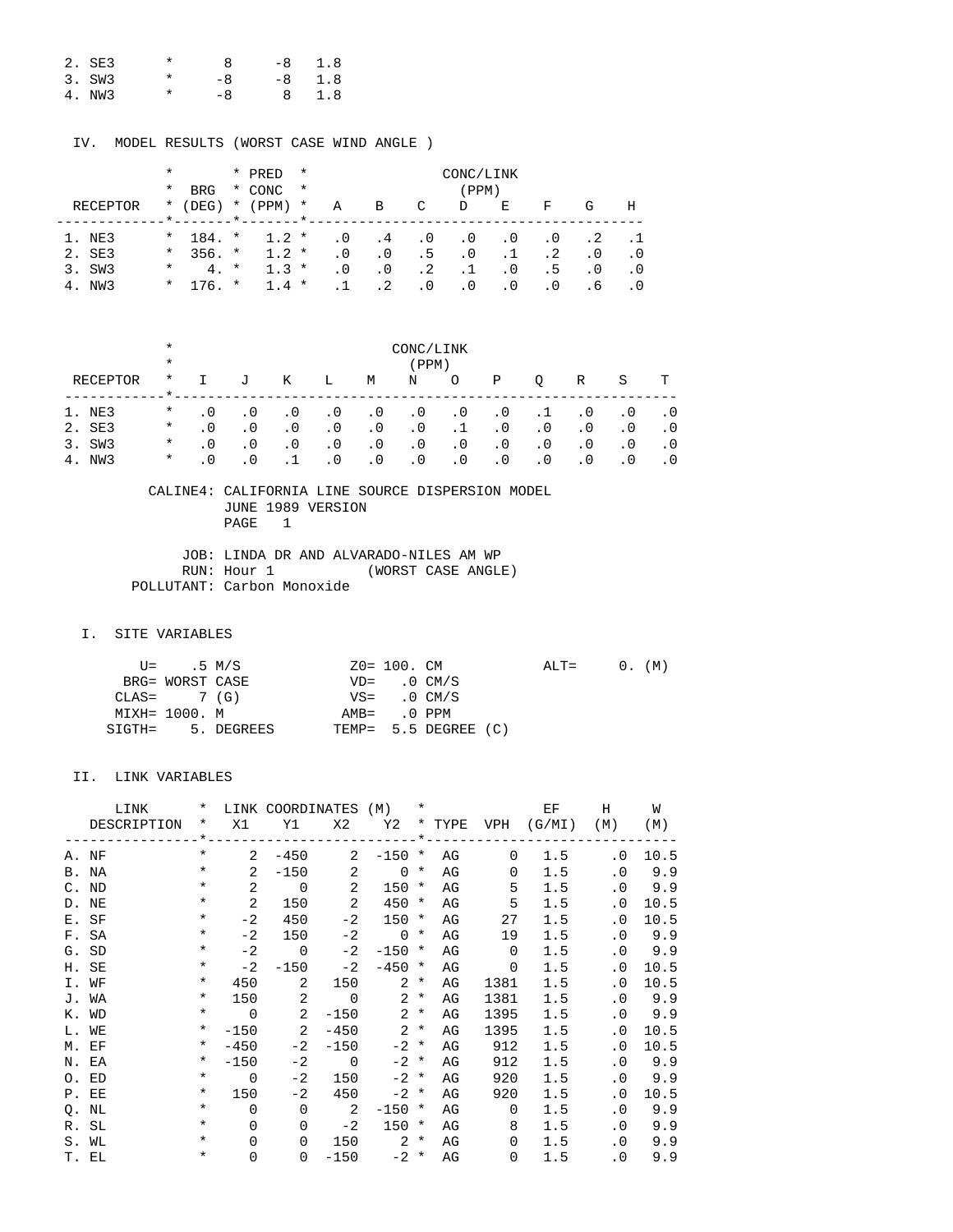JOB: LINDA DR AND ALVARADO-NILES AM WP RUN: Hour 1 (WORST CASE ANGLE) POLLUTANT: Carbon Monoxide

### III. RECEPTOR LOCATIONS

|                 | * | COORDINATES (M) |      |     |
|-----------------|---|-----------------|------|-----|
| <b>RECEPTOR</b> | * | X               | v    |     |
|                 |   |                 |      |     |
| 1. NE3          | * | я               | я    | 1.8 |
| 2. SE3          | * | я               | $-8$ | 1.8 |
| 3. SW3          | * | -8              | -8   | 1.8 |
| NW 3            |   | -8              | Χ    | 1.8 |

#### IV. MODEL RESULTS (WORST CASE WIND ANGLE )

|           | *       |            | * PRED    | $\star$ | CONC/LINK |           |           |           |           |           |           |     |  |  |  |
|-----------|---------|------------|-----------|---------|-----------|-----------|-----------|-----------|-----------|-----------|-----------|-----|--|--|--|
|           | *       | <b>BRG</b> | * CONC    | $\star$ |           |           |           | (PPM)     |           |           |           |     |  |  |  |
| RECEPTOR  | $\ast$  | (DEG)      | $*$ (PPM) | $\ast$  | Α         | В         | C         | D         | E         | F         | G         | Η   |  |  |  |
|           |         |            |           |         |           |           |           |           |           |           |           |     |  |  |  |
| 1. NE3    | $\star$ | $266.$ *   | $.7*$     |         | . 0       | . 0       | . 0       | . 0       | . 0       | $\cdot$ 0 | . 0       | . 0 |  |  |  |
| 2. SE3    | $\ast$  | $86. *$    | $.6*$     |         | $\cdot$ 0 | . 0       | $\cdot$ 0 | $\cdot$ 0 | . 0       | $\cdot$ 0 | $\cdot$ 0 | . 0 |  |  |  |
| 3. SW3    | $\star$ | $274.$ *   | $.6*$     |         | $\cdot$ 0 | . 0       | . 0       | $\cdot$ 0 | . 0       | $\cdot$ 0 | . 0       | . 0 |  |  |  |
| NW3<br>4. | $\ast$  | 94. *      | $7 *$     |         | . 0       | $\cdot$ 0 | $\cdot$ 0 | . 0       | $\cdot$ 0 | . 0       | . 0       |     |  |  |  |

|          | $^\star$ | CONC/LINK    |           |           |           |           |           |           |           |           |           |           |           |  |
|----------|----------|--------------|-----------|-----------|-----------|-----------|-----------|-----------|-----------|-----------|-----------|-----------|-----------|--|
|          | $\ast$   | (PPM)        |           |           |           |           |           |           |           |           |           |           |           |  |
| RECEPTOR | $^\star$ | $\mathbf{I}$ | J         | К         | L         | M         | N         | $\circ$   | Ρ         | $\circ$   | R         | S         | т         |  |
| 1. NE3   | $\ast$   | $\cdot$ 0    | $\cdot$ 0 | . 4       | $\cdot$ 0 | $\cdot$ 0 | $\cdot$ 1 | $\cdot$ 0 | $\cdot$ 0 | $\cdot$ 0 | $\cdot$ 0 | $\cdot$ 0 | . 0       |  |
| 2. SE3   | $\ast$   |              |           | $\cdot$ 0 | $\cdot$ 0 | . 0       | $\cdot$ 0 | $\cdot$ 3 | $\cdot$ 0 | $\cdot$ 0 | $\cdot$ 0 | $\cdot$ 0 | $\cdot$ 0 |  |
| 3. SW3   | $\ast$   | $\cdot$ 0    | $\cdot$ 0 |           |           | $\cdot$ 0 | $\cdot$ 3 | $\cdot$ 0 | $\cdot$ 0 | $\cdot$ 0 | $\cdot$ 0 | $\cdot$ 0 | $\cdot$ 0 |  |
| NW 3     | $\star$  | . 0          | $\Delta$  | $\cdot$ 0 | $\cdot$ 0 | . 0       | $\cdot$ 0 |           | $\cdot$ 0 | $\cdot$ 0 | $\cdot$ 0 | $\cdot$ 0 |           |  |

 CALINE4: CALIFORNIA LINE SOURCE DISPERSION MODEL JUNE 1989 VERSION PAGE 1

 JOB: LINDA DR AND ALVARADO-NILES PM WP RUN: Hour 1 (WORST CASE ANGLE) POLLUTANT: Carbon Monoxide

#### I. SITE VARIABLES

|               | U= .5 M/S       |                   | Z0= 100. CM   |                         | $ALT = 0. (M)$ |  |  |
|---------------|-----------------|-------------------|---------------|-------------------------|----------------|--|--|
|               | BRG= WORST CASE |                   |               | $VD = 0 CM/S$           |                |  |  |
| $CLAS = 7(G)$ |                 |                   |               | $VS = 0 \, \text{CM/S}$ |                |  |  |
|               | MIXH= 1000. M   |                   | $AMB = 0$ PPM |                         |                |  |  |
|               |                 | SIGTH= 5. DEGREES |               | TEMP= 5.5 DEGREE (C)    |                |  |  |

| LINK        |        |                  | * LINK COORDINATES (M)  |   | $\star$       |    |     | EF            | Н   | W               |
|-------------|--------|------------------|-------------------------|---|---------------|----|-----|---------------|-----|-----------------|
| DESCRIPTION |        | $\star$ $\chi$ 1 | Y1 X2 Y2 * TYPE         |   |               |    | VPH | (G/MI)        | (M) | (M)             |
|             |        |                  |                         |   |               |    |     |               |     |                 |
| A. NF       | $\ast$ |                  | $2 - 450$               |   | $2 -150 * AG$ |    |     | $0 \t 1.5$    |     | $.0$ 10.5       |
| B. NA       | $\ast$ |                  | $2 - 150$               |   | 2 $0 * AG$    |    |     | $0 \quad 1.5$ |     | $.0 \t9.9$      |
| C. ND       | $\ast$ |                  | $2^{\circ}$<br>$\Omega$ | 2 | $150 *$       | AG | 11  | 1.5           |     | $.0 \t9.9$      |
| D. NE       | *      | $\overline{2}$   | 150                     | 2 | 450 *         | AG | 11  | 1.5           |     | $.0 \quad 10.5$ |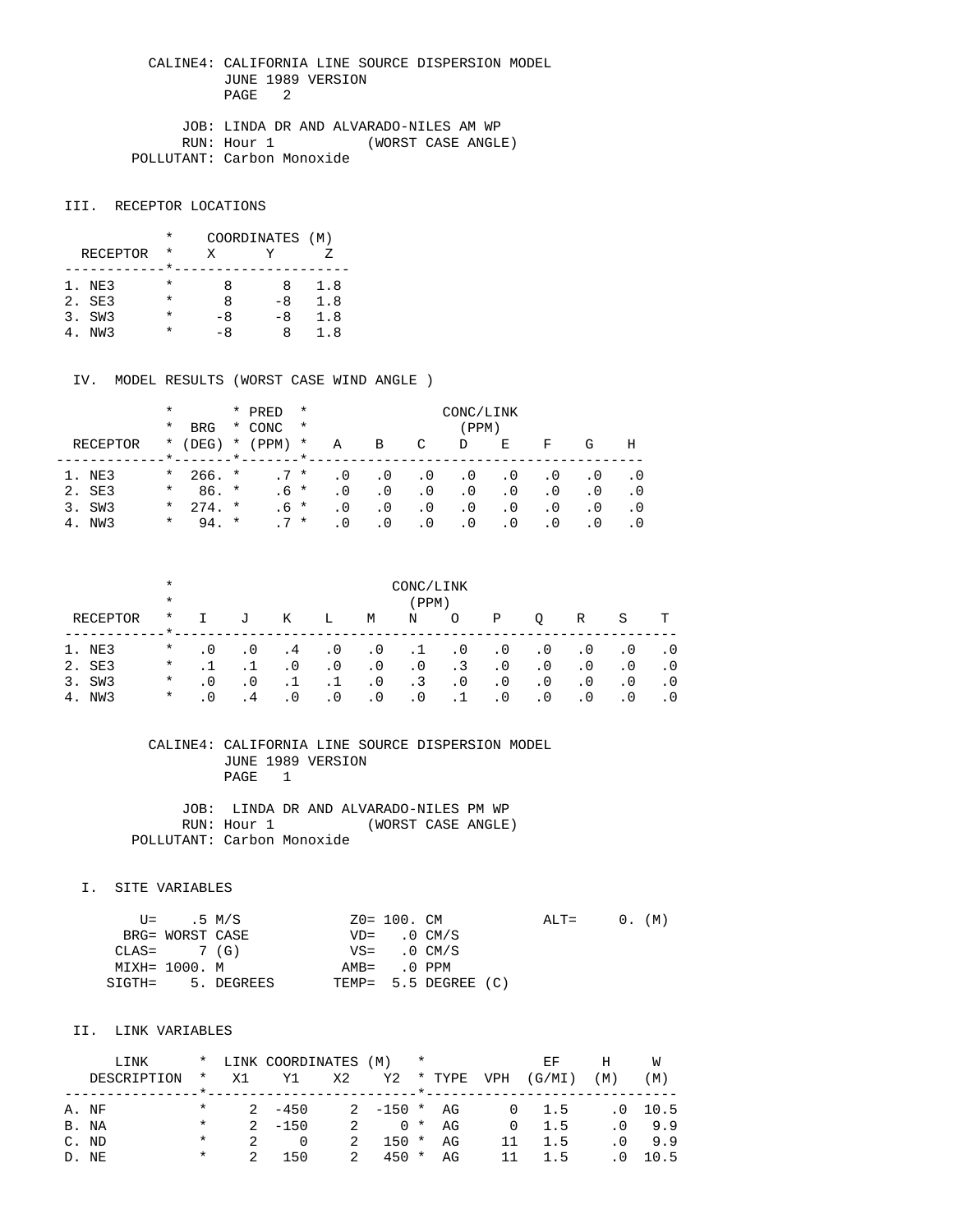|       | E. SF | $^\star$ | $-2$        | 450         | -2          | 150            | $^\star$ | ΑG | 32          | 1.5 | $\cdot$ 0 | 10.5 |
|-------|-------|----------|-------------|-------------|-------------|----------------|----------|----|-------------|-----|-----------|------|
|       | F. SA | $\ast$   | $-2$        | 150         | $-2$        | $\mathbf 0$    | $\ast$   | AG | 23          | 1.5 | $\cdot$ 0 | 9.9  |
|       | G. SD | $\ast$   | $-2$        | $\mathbf 0$ | $-2$        | $-150$         | $^\ast$  | AG | 0           | 1.5 | $\cdot$ 0 | 9.9  |
|       | H. SE | $^\star$ | $-2$        | $-150$      | $-2$        | $-450$         | $^\star$ | AG | 0           | 1.5 | $\cdot$ 0 | 10.5 |
|       | I. WF | $^\star$ | 450         | 2           | 150         | 2              | $\ast$   | AG | 1093        | 1.5 | $\cdot$ 0 | 10.5 |
|       | J. WA | $^\star$ | 150         | 2           | $\mathbf 0$ | 2              | $^\star$ | AG | 1093        | 1.5 | $\cdot$ 0 | 9.9  |
|       | K. WD | $^\star$ | $\mathbf 0$ | 2           | $-150$      | 2              | $\ast$   | AG | 1105        | 1.5 | . 0       | 9.9  |
|       | L. WE | $^\star$ | $-150$      | 2           | $-450$      | $\overline{2}$ | $\ast$   | AG | 1105        | 1.5 | $\cdot$ 0 | 10.5 |
|       | M. EF | $\ast$   | $-450$      | $-2$        | $-150$      | $-2$ *         |          | AG | 1150        | 1.5 | . 0       | 10.5 |
| N. EA |       | $^\star$ | $-150$      | $-2$        | 0           | $-2$ *         |          | AG | 1150        | 1.5 | . 0       | 9.9  |
|       | O. ED | $^\star$ | $\Omega$    | $-2$        | 150         | $-2$ *         |          | AG | 1159        | 1.5 | $\cdot$ 0 | 9.9  |
|       | P. EE | $^\star$ | 150         | -2          | 450         | $-2$ *         |          | AG | 1159        | 1.5 | . 0       | 10.5 |
|       | Q. NL | $^\star$ | $\Omega$    | 0           | 2           | $-150$         | $\ast$   | AG | 0           | 1.5 | $\cdot$ 0 | 9.9  |
|       | R. SL | $\ast$   | $\Omega$    | $\mathbf 0$ | $-2$        | 150            | $^\star$ | AG | 9           | 1.5 | $\cdot$ 0 | 9.9  |
|       | S. WL | $^\star$ | $\Omega$    | 0           | 150         | 2              | $\ast$   | AG | 0           | 1.5 | . 0       | 9.9  |
|       | T. EL | $^\star$ | 0           | $\mathbf 0$ | $-150$      | $-2$           | $^\star$ | AG | $\mathbf 0$ | 1.5 | $\cdot$ 0 | 9.9  |

 JOB: LINDA DR AND ALVARADO-NILES PM WP RUN: Hour 1 (WORST CASE ANGLE) POLLUTANT: Carbon Monoxide

## III. RECEPTOR LOCATIONS

|                 | * | COORDINATES (M) |      |     |
|-----------------|---|-----------------|------|-----|
| <b>RECEPTOR</b> | * | x               |      |     |
|                 |   |                 |      |     |
| 1. NE3          |   | я               | x    | 1.8 |
| 2. SE3          | * | я               | $-8$ | 1.8 |
| 3. SW3          | * | -8              | $-8$ | 1.8 |
| NW 3            |   | -8              | x    | 1.8 |

|          | $^\star$ |            | * PRED    | $\star$ | CONC/LINK |           |           |           |           |           |     |           |  |  |
|----------|----------|------------|-----------|---------|-----------|-----------|-----------|-----------|-----------|-----------|-----|-----------|--|--|
|          | *        | <b>BRG</b> | * CONC    | $\star$ |           |           |           | (PPM)     |           |           |     |           |  |  |
| RECEPTOR |          | $*$ (DEG)  | $*$ (PPM) | $\ast$  | Α         | В         | C         | D         | E         | F         | G   | Η         |  |  |
|          |          |            |           |         |           |           |           |           |           |           |     |           |  |  |
| 1. NE3   | $\star$  | $266.$ *   | .6 *      |         | . 0       | . 0       | . 0       | $\cdot$ 0 | $\cdot$ 0 | . 0       | . 0 | $\cdot$ 0 |  |  |
| 2. SE3   | $\ast$   | $86. *$    | $.6*$     |         | . 0       | $\cdot$ 0 | $\cdot$ 0 | $\cdot$ 0 | . 0       | $\cdot$ 0 | . 0 | . 0       |  |  |
| 3. SW3   | $\star$  | $274.$ *   | $.6*$     |         | . 0       | . 0       | $\cdot$ 0 | $\cdot$ 0 | . 0       | $\cdot$ 0 | . 0 | . 0       |  |  |
| 4. NW3   | $^\star$ | $94 *$     | $.6*$     |         | $\cdot$ 0 | $\cdot$ 0 | $\cdot$ 0 | $\cdot$ 0 | $\cdot$ 0 | $\cdot$ 0 | . 0 | . 0       |  |  |

|           | $\ast$<br>$\star$ |           |           |           |           |           | CONC/LINK<br>(PPM) |           |           |           |           |           |           |
|-----------|-------------------|-----------|-----------|-----------|-----------|-----------|--------------------|-----------|-----------|-----------|-----------|-----------|-----------|
| RECEPTOR  | $\ast$            |           | J         | Κ         | Ŀ         | М         | N                  | O         | Ρ         | Q         | R         | S         | т         |
| NE3<br>1. | $\ast$            | $\cdot$ 0 | $\cdot$ 0 | $\cdot$ 3 | $\cdot$ 0 | $\cdot$ 0 | .1                 | $\cdot$ 0 | $\cdot$ 0 | $\cdot$ 0 | $\cdot$ 0 | . 0       | $\cdot$ 0 |
| 2. SE3    | $\ast$            | $\cdot$ 0 |           | $\cdot$ 0 | $\cdot$ 0 | $\cdot$ 0 | $\cdot$ 0          | . 4       | $\cdot$ 0 | $\cdot$ 0 | $\cdot$ 0 | $\cdot$ 0 | . 0       |
| SW3<br>3. | $\ast$            | $\cdot$ 0 | $\cdot$ 0 |           | $\cdot$ 0 | $\cdot$ 0 | $\cdot$ 3          | $\cdot$ 0 | $\cdot$ 0 | $\cdot$ 0 | $\cdot$ 0 | $\cdot$ 0 | . 0       |
| NW3       | $\ast$            | . 0       |           | $\cdot$ 0 | $\cdot$ 0 | $\cdot$ 0 | $\cdot$ 0          |           | $\cdot$ 0 | $\cdot$ 0 | $\cdot$ 0 | $\cdot$ 0 |           |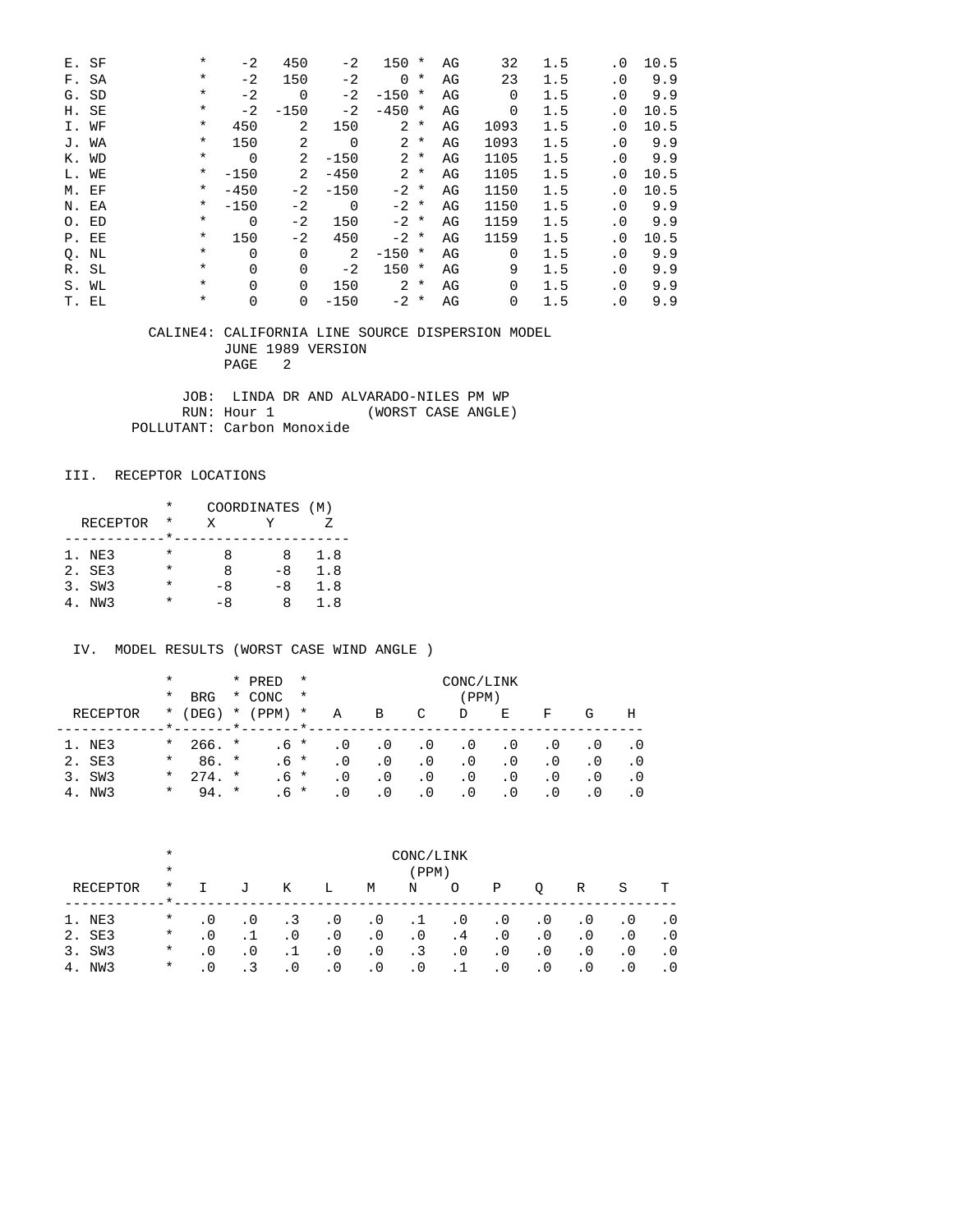DATE : 8/ 2/10 PAGE: 1 TIME : 6:22:23

JOB: C:\Documents and Settings\mmcfalls\Deskt RUN: CAL3QHCR RUN:

```
 ===================  General Information  ===================
```
 Run start date: 1/ 1/91 Julian: 1 end date: 12/31/91 Julian: 365

A Tier 1 approach was used for input data preparation.

The MODE flag has been set to P for calculating PM averages.

Ambient background concentrations are excluded from the averages below.

#### Site & Meteorological Constants

| $VS =$ .0 CM/S $VD =$ .0 CM/S $Z0 = 100$ . CM ATIM = 60.           |                                      |                                     |                                                              |           |                     |     |                |       |            |         |     |          |
|--------------------------------------------------------------------|--------------------------------------|-------------------------------------|--------------------------------------------------------------|-----------|---------------------|-----|----------------|-------|------------|---------|-----|----------|
| Met. Sfc. Sta. Id & $Yr = 1901$<br>Upper Air Sta. Id & Yr = $1901$ |                                      | 91<br>91                            |                                                              |           |                     |     |                |       |            |         |     |          |
| Urban mixing heights were processed.                               |                                      |                                     |                                                              |           |                     |     |                |       |            |         |     |          |
| In 1991, Julian day 1 is a Tuesday.                                |                                      |                                     |                                                              |           |                     |     |                |       |            |         |     |          |
| Link Data Constants - (Variable data in *.LNK file)                |                                      |                                     |                                                              |           |                     |     |                |       |            |         |     |          |
| ---------------                                                    |                                      |                                     |                                                              |           |                     |     |                |       |            |         |     |          |
|                                                                    |                                      |                                     |                                                              |           |                     |     |                |       |            |         |     |          |
| LINK DESCRIPTION                                                   | $\star$<br>$\ast$                    | LINK COORDINATES (M) * LENGTH<br>X1 | Y1                                                           |           | $X2 \t\t Y2 \t\t *$ |     | (M)            | (DEG) | BRG TYPE H | (M)     | (M) |          |
| $1.$ Link_1                                                        |                                      | * $0.0 -10000.0$ .0 10000.0 *       |                                                              |           |                     | -*- | 20000. 360. AG |       |            | 5.0 8.0 |     | W NLANES |
| Receptor Data                                                      |                                      |                                     |                                                              |           |                     |     |                |       |            |         |     |          |
|                                                                    | $^\star$                             |                                     |                                                              |           |                     |     |                |       |            |         |     |          |
| RECEPTOR                                                           | $^\star$                             | X                                   | COORDINATES (M)<br>Y                                         |           | Ζ                   |     |                |       |            |         |     |          |
| 1. Rcpt_1<br>2. Rcpt_2                                             | . * _ _<br>$\star$ $\sim$<br>$\star$ | 30.5<br>$-30.5$                     | -----------------------------<br>$\overline{\phantom{a}}$ .0 | $\cdot$ 0 | 1.8<br>1.8          |     |                |       |            |         |     |          |

CAL3QHCR (Dated: 95221)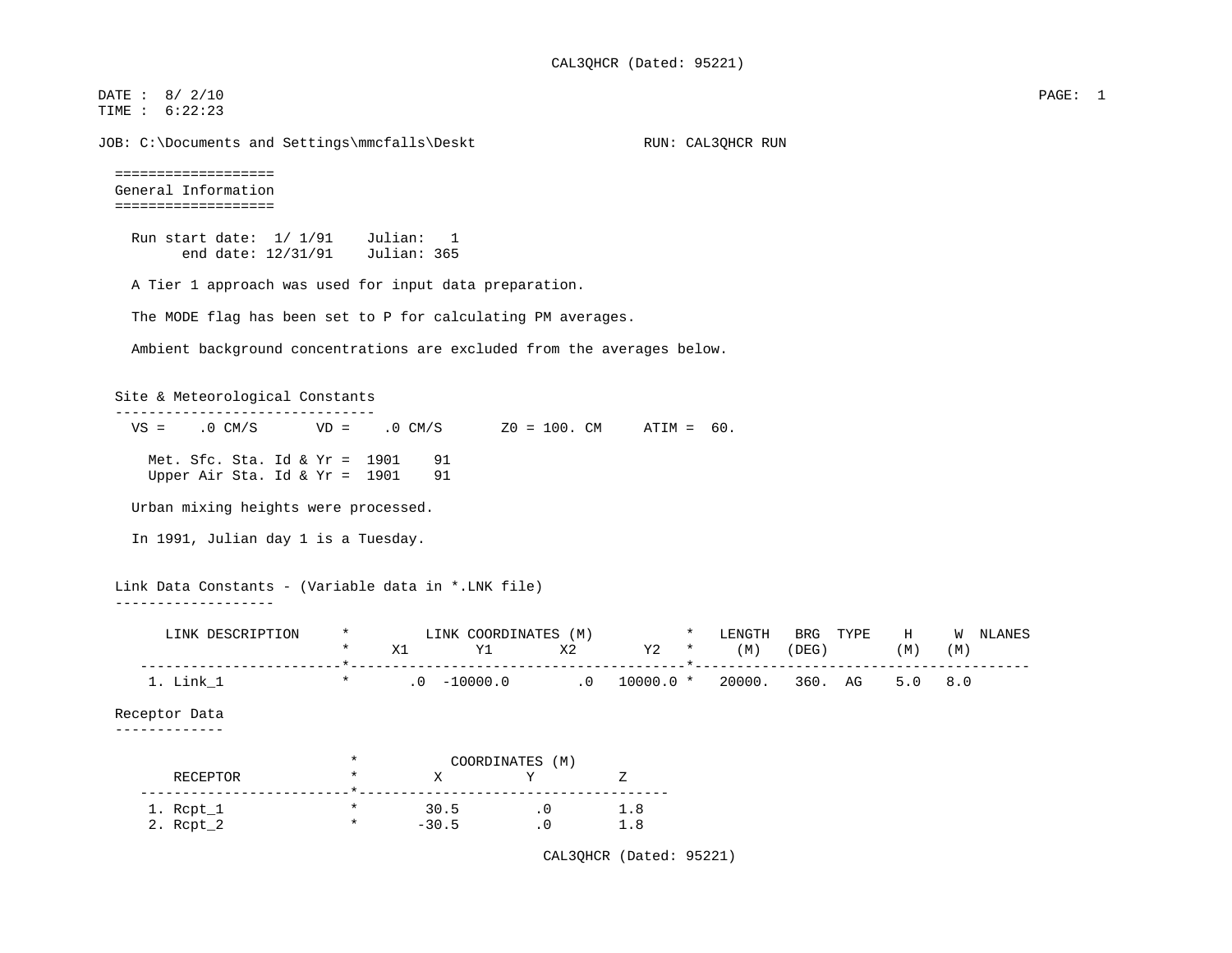DATE : 8/ 2/10 PAGE: 2 TIME : 6:22:23 JOB: C:\Documents and Settings\mmcfalls\Deskt RUN: CAL3QHCR RUN Model Results ------------- Remarks : In search of the wind direction corresponding to the maximum concentration, only the first direction, of the directions with the same maximum concentrations, is indicated as the maximum. \* MAXIMUM HOURLY CONCENTRATIONS WITH ANY AMBIENT BACKGROUND CONCENTRATIONS (BKG) ADDED \* (MICROGRAMS/M\*\*3) \* REC1 REC2 --------\*----------------  $MAX+BKG$  \*  $4$  . 4 - BKG \* .0  $\cdot$  0 --------\*---------------- MAX \* .4 .4 WIND DIR\* 183 1  $JULIAN * 4 2$  HOUR \* 22 8 THE HIGHEST CONCENTRATION OF .40 UG/M\*\*3 OCCURRED AT RECEPTOR REC2 CAL3QHCR (Dated: 95221) DATE : 8/ 2/10 PAGE: 3 TIME : 6:22:26 JOB: C:\Documents and Settings\mmcfalls\Deskt RUN: CAL3QHCR RUN ============== Output Section ============== NOTES PERTAINING TO THE REPORT 1. THE HIGHEST AVERAGE IN EACH OF THE FIRST TWO COLUMNS OF EACH TABLE BELOW ARE SUFFIXED BY AN ASTERISK (\*). FOR PM OUTPUT, THERE IS ONLY ONE COLUMN AND ASTERISK FOR THE ANNUAL AVERAGE/PERIOD OF CONCERN TABLE. 2. THE NUMBERS IN PARENTHESES ARE THE JULIAN DAY AND ENDING HOUR FOR THE PRECEDING AVERAGE. 3. THE NUMBER OF CALM HOURS USED IN PRODUCING EACH AVERAGE ARE PREFIXED BY A C. PRIMARY AND SECONDARY AVERAGES.

FIVE HIGHEST 24-HOUR END-TO-END AVERAGE CONCENTRATIONS IN MICROGRAMS/M\*\*3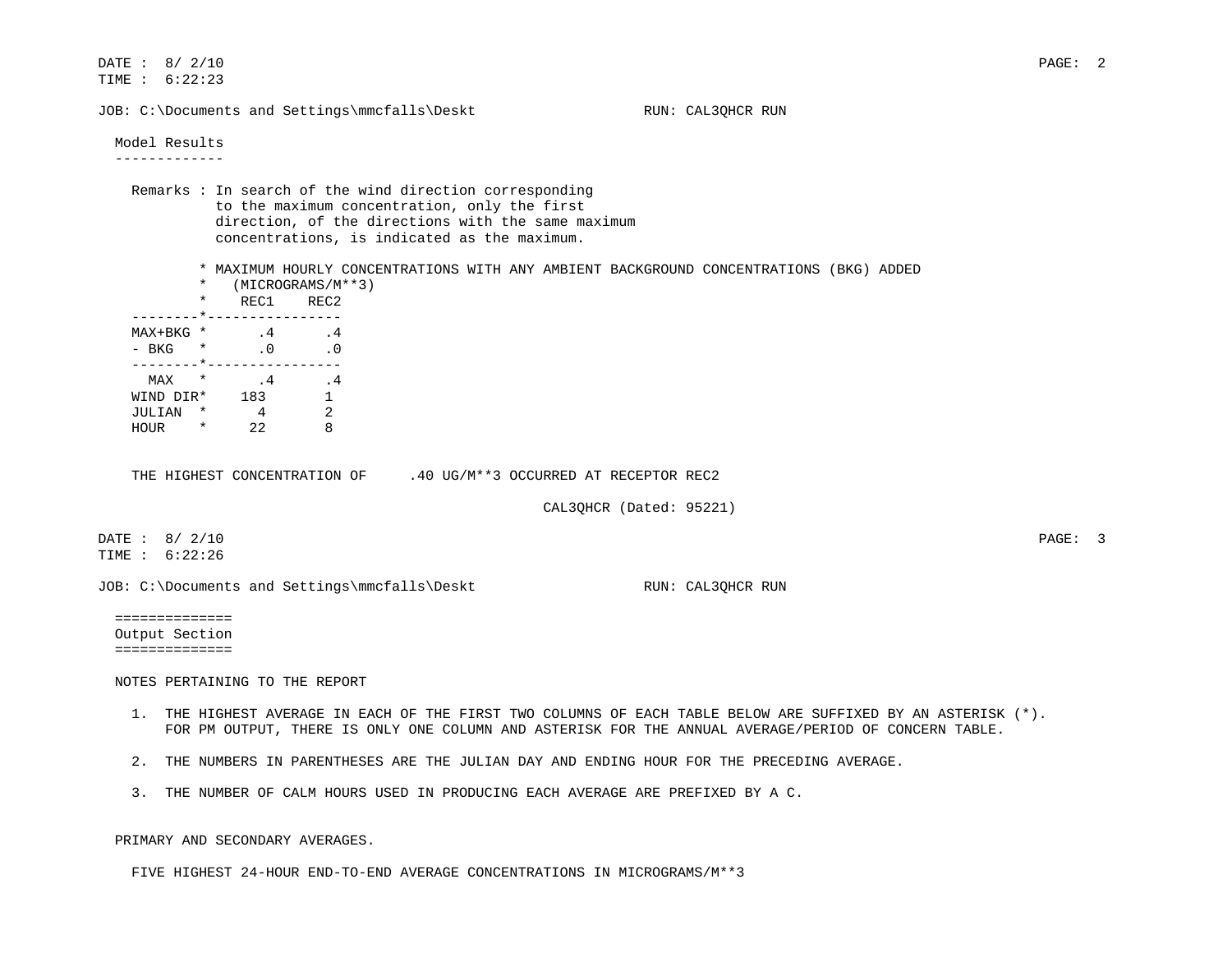EXCLUDING AMBIENT BACKGROUND CONCENTRATIONS.

| Highest<br>Ending<br>Reptr                             |                                               |                                                                      |  |                                     | Second Highest<br>Ending                 |  | Third Highest<br>Ending                                                 |                   | Fourth Highest<br>Ending                                                             |  | Fifth Highest<br>Ending                |         |  |
|--------------------------------------------------------|-----------------------------------------------|----------------------------------------------------------------------|--|-------------------------------------|------------------------------------------|--|-------------------------------------------------------------------------|-------------------|--------------------------------------------------------------------------------------|--|----------------------------------------|---------|--|
| No.                                                    |                                               |                                                                      |  |                                     |                                          |  |                                                                         |                   | Conc Day Hr Calm Conc Day Hr Calm Conc Day Hr Calm Conc Day Hr Calm Conc Day Hr Calm |  |                                        |         |  |
| $\mathbf{1}$<br>$\overline{2}$                         |                                               | $.17*(14,24)$ C 0<br>$.17(358, 24)$ C 0                              |  |                                     | $.16*(272,24)$ C 1<br>$.14$ (338,24) C 0 |  | .15 ( 15,24) C 0<br>$.14$ (345,24) C 0                                  |                   | .15 (256,24) C 0<br>$.14$ (337,24) C 0                                               |  | $.15(274,24)$ C 0<br>$.14$ ( 2,24) C 0 |         |  |
|                                                        |                                               | THE HIGHEST ANNUAL AVERAGE CONCENTRATIONS                            |  |                                     |                                          |  |                                                                         |                   |                                                                                      |  |                                        |         |  |
|                                                        |                                               | IN MICROGRAMS/M ** 3<br>EXCLUDING AMBIENT BACKGROUND CONCENTRATIONS. |  |                                     |                                          |  |                                                                         |                   |                                                                                      |  |                                        |         |  |
| Receptor<br>Number<br>$\mathbf{1}$                     |                                               | Maximum Ending<br>Conc                                               |  | Day Hr Calm<br>$.08*$ (365,24) C 12 |                                          |  |                                                                         |                   |                                                                                      |  |                                        |         |  |
| $\overline{2}$                                         |                                               |                                                                      |  | $.05$ $(365, 24)$ C 12              |                                          |  | CAL3QHCR (Dated: 95221)                                                 |                   |                                                                                      |  |                                        |         |  |
| DATE: 8/ 2/10                                          |                                               |                                                                      |  |                                     |                                          |  |                                                                         |                   |                                                                                      |  |                                        | PAGE: 4 |  |
| TIME : 6:22:26                                         |                                               |                                                                      |  |                                     |                                          |  |                                                                         |                   |                                                                                      |  |                                        |         |  |
|                                                        | JOB: C:\Documents and Settings\mmcfalls\Deskt |                                                                      |  |                                     |                                          |  |                                                                         | RUN: CAL3QHCR RUN |                                                                                      |  |                                        |         |  |
|                                                        |                                               |                                                                      |  |                                     |                                          |  | CALM DURATION FREQUENCY                                                 |                   |                                                                                      |  |                                        |         |  |
| Hours of<br>Consecutive<br>Calm Winds                  |                                               | Frequency<br>оf<br>Occurrence                                        |  |                                     |                                          |  | (Julian day/hour ending) of Significant Occurrences                     |                   |                                                                                      |  |                                        |         |  |
| $\mathbf 1$<br>8                                       |                                               | $\overline{4}$<br>$\mathbf{1}$                                       |  | (233, 8)                            | (39,12)(144, 3)(155,10)(272, 6)          |  |                                                                         |                   |                                                                                      |  |                                        |         |  |
| Program terminated normally                            |                                               |                                                                      |  |                                     |                                          |  | CAL3QHCR (Dated: 95221)                                                 |                   |                                                                                      |  |                                        |         |  |
| DATE: 8/ 2/10<br>TIME : 6:23:23                        |                                               |                                                                      |  |                                     |                                          |  |                                                                         |                   |                                                                                      |  |                                        | PAGE: 1 |  |
| JOB: C:\Documents and Settings\mmcfalls\Deskt          |                                               |                                                                      |  |                                     |                                          |  |                                                                         | RUN: CAL3QHCR RUN |                                                                                      |  |                                        |         |  |
| ===================<br>General Information             |                                               |                                                                      |  |                                     |                                          |  |                                                                         |                   |                                                                                      |  |                                        |         |  |
| ====================                                   |                                               |                                                                      |  |                                     |                                          |  |                                                                         |                   |                                                                                      |  |                                        |         |  |
|                                                        |                                               | Run start date: $1/1/92$<br>end date: 12/31/92                       |  | Julian:<br>Julian: 366              | $\mathbf{1}$                             |  |                                                                         |                   |                                                                                      |  |                                        |         |  |
| A Tier 1 approach was used for input data preparation. |                                               |                                                                      |  |                                     |                                          |  |                                                                         |                   |                                                                                      |  |                                        |         |  |
|                                                        |                                               | The MODE flag has been set to P for calculating PM averages.         |  |                                     |                                          |  |                                                                         |                   |                                                                                      |  |                                        |         |  |
|                                                        |                                               |                                                                      |  |                                     |                                          |  | Ambient background concentrations are excluded from the averages below. |                   |                                                                                      |  |                                        |         |  |
|                                                        |                                               |                                                                      |  |                                     |                                          |  |                                                                         |                   |                                                                                      |  |                                        |         |  |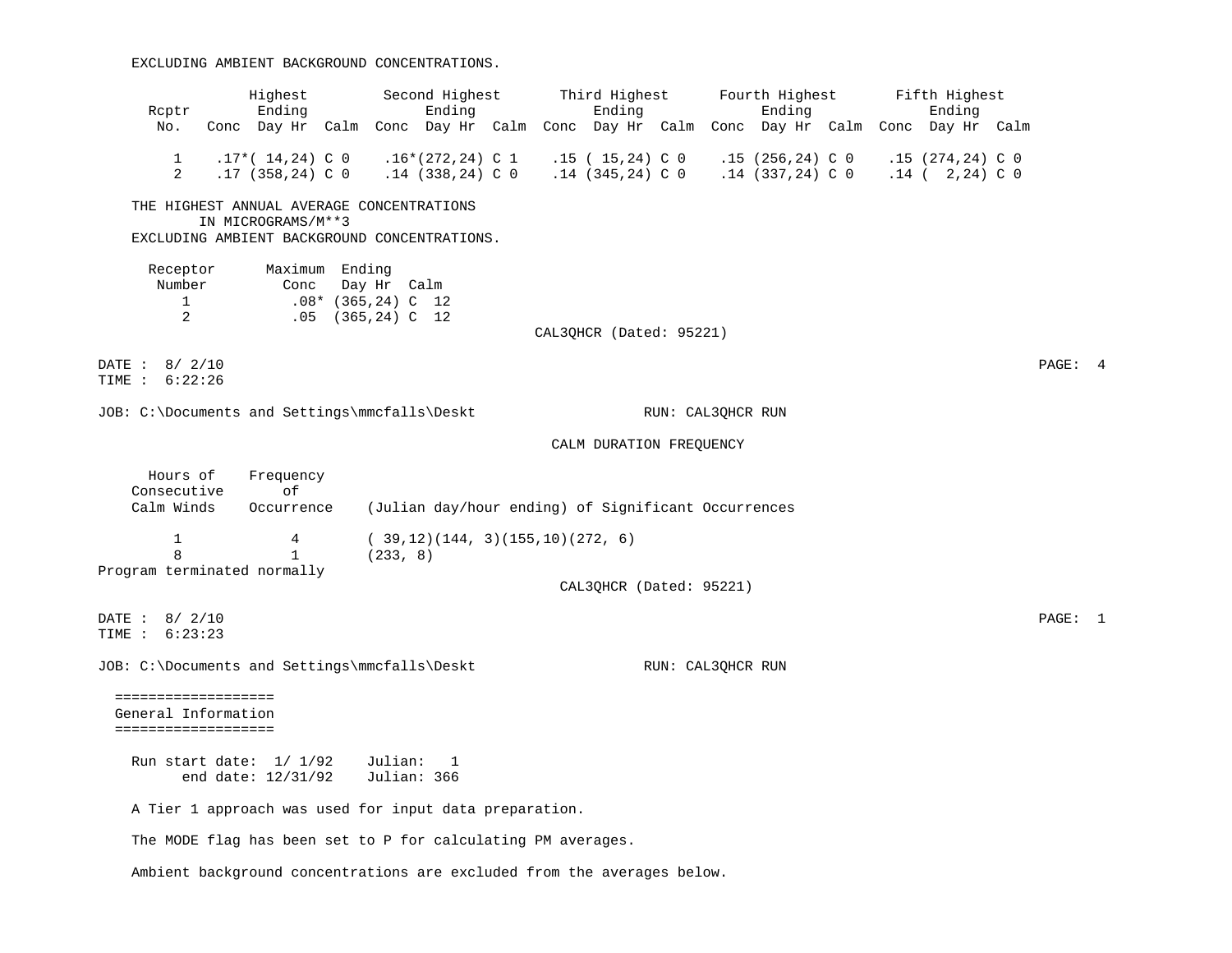Site & Meteorological Constants -------------------------------  $VS =$  .0  $CM/S$   $VD =$  .0  $CM/S$   $Z0 = 100$ .  $CM$  ATIM = 60. Met. Sfc. Sta. Id &  $Yr = 1901$  92 Upper Air Sta. Id & Yr =  $1901$  92 Urban mixing heights were processed. In 1992, Julian day 1 is a Wednesday. Link Data Constants - (Variable data in \*.LNK file) ------------------- LINK DESCRIPTION \* LINK COORDINATES (M) \* LENGTH BRG TYPE H W NLANES \* X1 Y1 X2 Y2 \* (M) (DEG) (M) (M) ------------------------\*----------------------------------------\*---------------------------------------- 1. Link\_1 \* .0 -10000.0 .0 10000.0 \* 20000. 360. AG 5.0 8.0 Receptor Data ------------- \* COORDINATES (M) RECEPTOR \* X Y Z -------------------------\*------------------------------------- 1. Rcpt\_1 \* 30.5 .0 1.8 2. Rcpt\_2 \* -30.5 .0 1.8 CAL3QHCR (Dated: 95221) DATE : 8/ 2/10 PAGE: 2 TIME : 6:23:23 JOB: C:\Documents and Settings\mmcfalls\Deskt RUN: CAL3QHCR RUN Model Results ------------- Remarks : In search of the wind direction corresponding to the maximum concentration, only the first direction, of the directions with the same maximum concentrations, is indicated as the maximum. \* MAXIMUM HOURLY CONCENTRATIONS WITH ANY AMBIENT BACKGROUND CONCENTRATIONS (BKG) ADDED \* (MICROGRAMS/M\*\*3) \* REC1 REC2 --------\*----------------  $MAX+BKG$  \* .4 .4 - BKG \* .0 .0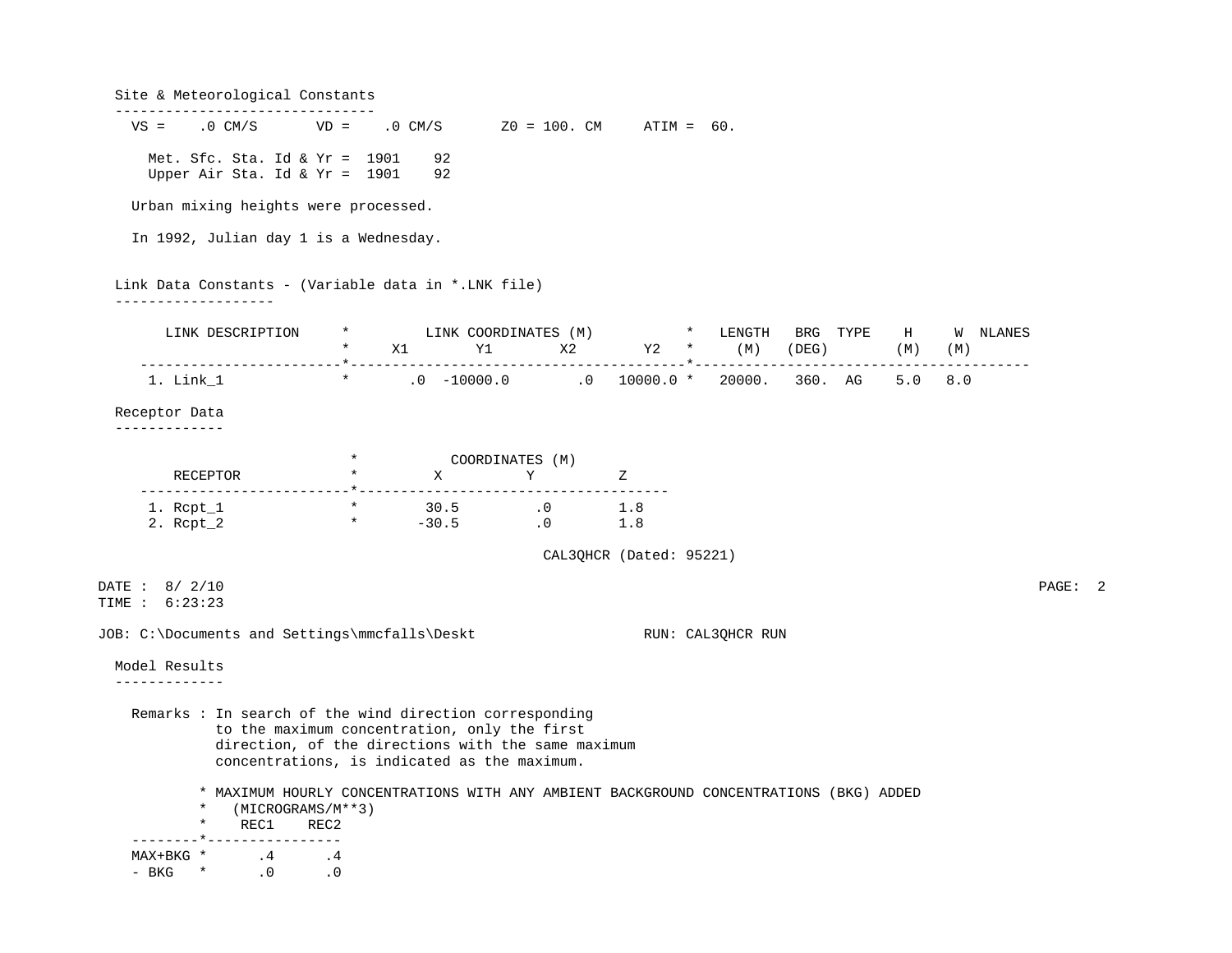| MAX       | *      | . 4 | . 4 |
|-----------|--------|-----|-----|
| WIND DIR* |        | 347 | 13  |
| JULIAN    | $\ast$ | 1 O |     |
| HOUR      | *      | 5   |     |
|           |        |     |     |

THE HIGHEST CONCENTRATION OF .40 UG/M\*\*3 OCCURRED AT RECEPTOR REC1.

CAL3QHCR (Dated: 95221)

DATE : 8/ 2/10 PAGE: 3 TIME : 6:23:26

JOB: C:\Documents and Settings\mmcfalls\Deskt RUN: CAL3QHCR RUN:

 ============== Output Section ==============

NOTES PERTAINING TO THE REPORT

- 1. THE HIGHEST AVERAGE IN EACH OF THE FIRST TWO COLUMNS OF EACH TABLE BELOW ARE SUFFIXED BY AN ASTERISK (\*). FOR PM OUTPUT, THERE IS ONLY ONE COLUMN AND ASTERISK FOR THE ANNUAL AVERAGE/PERIOD OF CONCERN TABLE.
- 2. THE NUMBERS IN PARENTHESES ARE THE JULIAN DAY AND ENDING HOUR FOR THE PRECEDING AVERAGE.
- 3. THE NUMBER OF CALM HOURS USED IN PRODUCING EACH AVERAGE ARE PREFIXED BY A C.

PRIMARY AND SECONDARY AVERAGES.

 FIVE HIGHEST 24-HOUR END-TO-END AVERAGE CONCENTRATIONS IN MICROGRAMS/M\*\*3 EXCLUDING AMBIENT BACKGROUND CONCENTRATIONS.

|     | Highest<br>Ending<br>Roptr |                   | Second Highest<br>Ending |                  |                   | Third Highest<br>Ending |      |                   | Fourth Highest<br>Ending |      |                    | Fifth Highest<br>Ending |      |                    |  |
|-----|----------------------------|-------------------|--------------------------|------------------|-------------------|-------------------------|------|-------------------|--------------------------|------|--------------------|-------------------------|------|--------------------|--|
|     |                            |                   |                          |                  |                   |                         |      |                   |                          |      |                    |                         |      |                    |  |
| No. | Conc                       | Dav Hr            | Calm                     | Conc             | Day Hr            | Calm                    | Conc | Day Hr            | Calm                     | Conc | Day Hr             | Calm                    | Conc | Day Hr Calm        |  |
|     |                            | .17*(321,24) C 0  |                          |                  | $.16*(25,24)$ C 0 |                         |      | $.15(248.24)$ C 0 |                          |      | $.14$ (361,24) C 0 |                         |      | $.14$ (330,24) C 0 |  |
|     |                            | $.15(318.24)$ C 0 |                          | .14 <sub>0</sub> | 15,24) C 0        |                         |      | $.14$ (39.24) C 0 |                          |      | $.13(319.24)$ C 0  |                         | .13  | 29,24) C 0         |  |

#### THE HIGHEST ANNUAL AVERAGE CONCENTRATIONS

IN MICROGRAMS/M\*\*3

EXCLUDING AMBIENT BACKGROUND CONCENTRATIONS.

| Receptor | Maximum Ending |                     |  |
|----------|----------------|---------------------|--|
| Number   |                | Conc Day Hr Calm    |  |
|          |                | $.07*$ (366,24) C 4 |  |
|          |                | $.06$ (366,24) C 4  |  |

CAL3QHCR (Dated: 95221)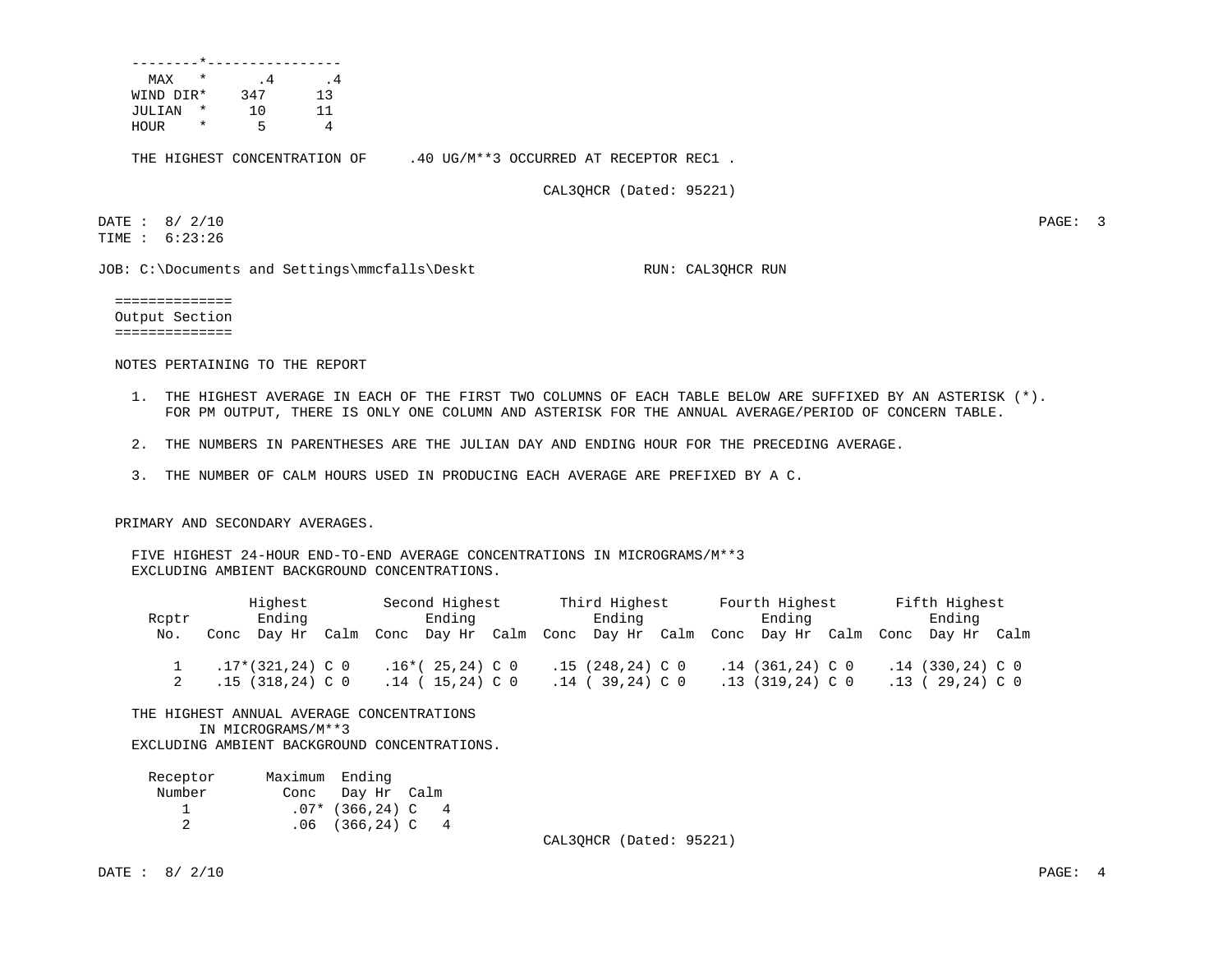## TIME : 6:23:26

JOB: C:\Documents and Settings\mmcfalls\Deskt RUN: CAL3QHCR RUN

### CALM DURATION FREQUENCY

| Hours of Frequency<br>Consecutive<br>Calm Winds | оf<br>Occurrence | (Julian day/hour ending) of Significant Occurrences |  |  |
|-------------------------------------------------|------------------|-----------------------------------------------------|--|--|
|                                                 | 2                | (63, 11)(350, 15)<br>(218, 14)                      |  |  |

Program terminated normally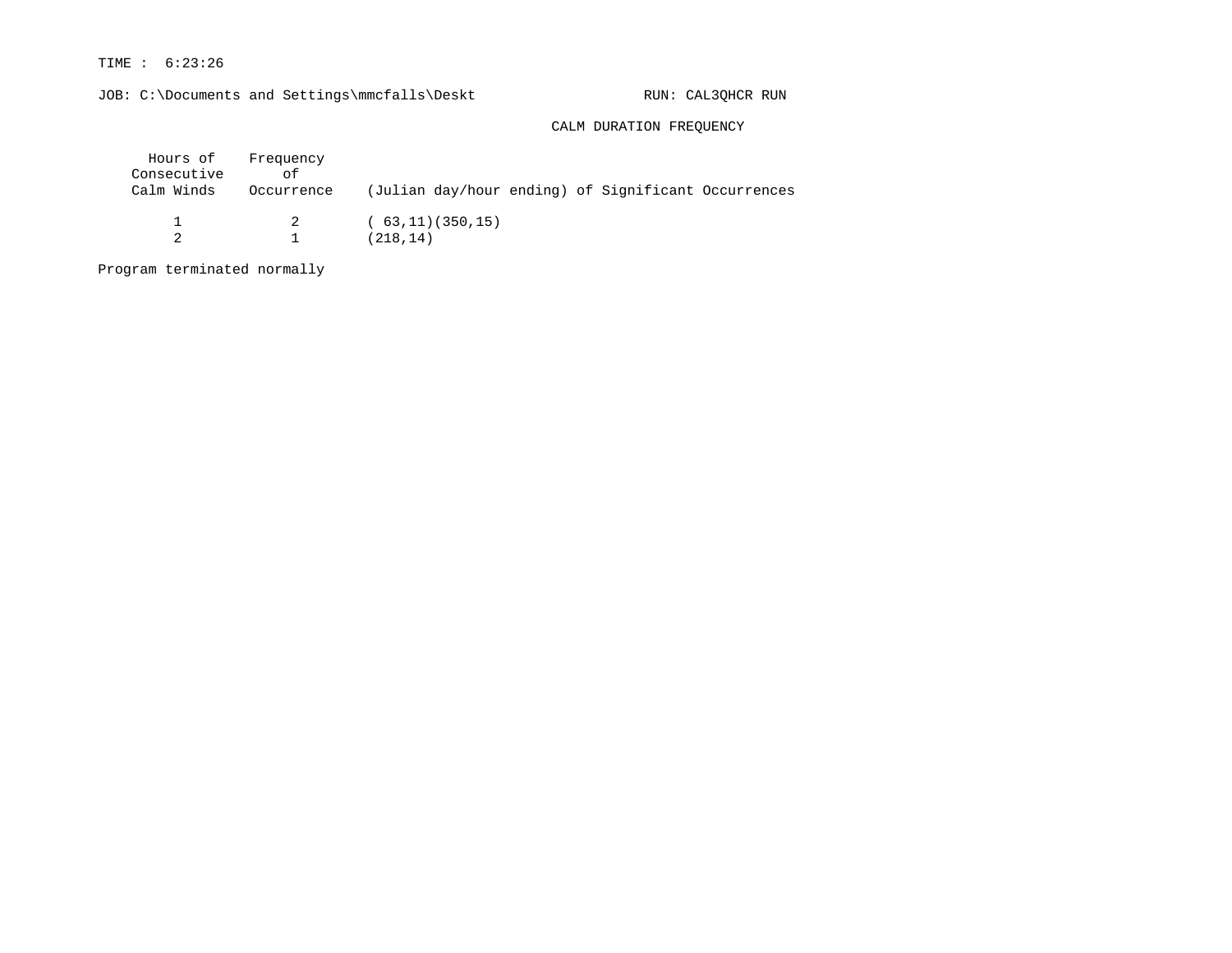| DATE: 8/ 2/10<br>TIME : 6:24:22<br>JOB: C:\Documents and Settings\mmcfalls\Deskt<br>RUN: CAL3QHCR RUN<br>===================<br>General Information<br>===================<br>Julian:<br>Run start date: $1/1/93$<br>-1<br>end date: $12/31/93$<br>Julian: 365<br>A Tier 1 approach was used for input data preparation.<br>The MODE flag has been set to P for calculating PM averages.<br>Ambient background concentrations are excluded from the averages below.<br>Site & Meteorological Constants<br>_______________________________<br>$VS = .0 \text{ CM/S}$<br>$VD = .0 CM/S$ $Z0 = 100. CM$ $ATIM = 60.$<br>Met. Sfc. Sta. Id & $Yr = 1901$<br>93<br>Upper Air Sta. Id & Yr = $1901$<br>93<br>Urban mixing heights were processed.<br>In 1993, Julian day 1 is a Friday.<br>Link Data Constants - (Variable data in *.LNK file)<br>----------------- |         |          |                                                     |      |        |          |     |          |  |
|---------------------------------------------------------------------------------------------------------------------------------------------------------------------------------------------------------------------------------------------------------------------------------------------------------------------------------------------------------------------------------------------------------------------------------------------------------------------------------------------------------------------------------------------------------------------------------------------------------------------------------------------------------------------------------------------------------------------------------------------------------------------------------------------------------------------------------------------------------------|---------|----------|-----------------------------------------------------|------|--------|----------|-----|----------|--|
|                                                                                                                                                                                                                                                                                                                                                                                                                                                                                                                                                                                                                                                                                                                                                                                                                                                               |         |          |                                                     |      |        |          |     |          |  |
|                                                                                                                                                                                                                                                                                                                                                                                                                                                                                                                                                                                                                                                                                                                                                                                                                                                               |         |          |                                                     |      |        |          |     |          |  |
|                                                                                                                                                                                                                                                                                                                                                                                                                                                                                                                                                                                                                                                                                                                                                                                                                                                               |         |          |                                                     |      |        |          |     |          |  |
|                                                                                                                                                                                                                                                                                                                                                                                                                                                                                                                                                                                                                                                                                                                                                                                                                                                               |         |          |                                                     |      |        |          |     |          |  |
|                                                                                                                                                                                                                                                                                                                                                                                                                                                                                                                                                                                                                                                                                                                                                                                                                                                               |         |          |                                                     |      |        |          |     |          |  |
|                                                                                                                                                                                                                                                                                                                                                                                                                                                                                                                                                                                                                                                                                                                                                                                                                                                               |         |          |                                                     |      |        |          |     |          |  |
|                                                                                                                                                                                                                                                                                                                                                                                                                                                                                                                                                                                                                                                                                                                                                                                                                                                               |         |          |                                                     |      |        |          |     |          |  |
|                                                                                                                                                                                                                                                                                                                                                                                                                                                                                                                                                                                                                                                                                                                                                                                                                                                               |         |          |                                                     |      |        |          |     |          |  |
|                                                                                                                                                                                                                                                                                                                                                                                                                                                                                                                                                                                                                                                                                                                                                                                                                                                               |         |          |                                                     |      |        |          |     |          |  |
|                                                                                                                                                                                                                                                                                                                                                                                                                                                                                                                                                                                                                                                                                                                                                                                                                                                               |         |          |                                                     |      |        |          |     |          |  |
|                                                                                                                                                                                                                                                                                                                                                                                                                                                                                                                                                                                                                                                                                                                                                                                                                                                               |         |          |                                                     |      |        |          |     |          |  |
|                                                                                                                                                                                                                                                                                                                                                                                                                                                                                                                                                                                                                                                                                                                                                                                                                                                               |         |          |                                                     |      |        |          |     |          |  |
|                                                                                                                                                                                                                                                                                                                                                                                                                                                                                                                                                                                                                                                                                                                                                                                                                                                               |         |          |                                                     |      |        |          |     |          |  |
|                                                                                                                                                                                                                                                                                                                                                                                                                                                                                                                                                                                                                                                                                                                                                                                                                                                               |         |          |                                                     |      |        |          |     |          |  |
|                                                                                                                                                                                                                                                                                                                                                                                                                                                                                                                                                                                                                                                                                                                                                                                                                                                               |         |          |                                                     |      |        |          |     |          |  |
|                                                                                                                                                                                                                                                                                                                                                                                                                                                                                                                                                                                                                                                                                                                                                                                                                                                               |         |          |                                                     |      |        |          |     |          |  |
|                                                                                                                                                                                                                                                                                                                                                                                                                                                                                                                                                                                                                                                                                                                                                                                                                                                               |         |          |                                                     |      |        |          |     |          |  |
| LINK DESCRIPTION                                                                                                                                                                                                                                                                                                                                                                                                                                                                                                                                                                                                                                                                                                                                                                                                                                              | $\star$ |          | LINK COORDINATES (M) *                              |      | LENGTH | BRG TYPE | H   | W NLANES |  |
|                                                                                                                                                                                                                                                                                                                                                                                                                                                                                                                                                                                                                                                                                                                                                                                                                                                               | $\ast$  | X1<br>Y1 | X2                                                  | Y2 * | (M)    | (DEG)    | (M) | (M)      |  |
| 1. Link_1                                                                                                                                                                                                                                                                                                                                                                                                                                                                                                                                                                                                                                                                                                                                                                                                                                                     |         |          | * $.0$ $-10000.0$ $.0$ $10000.0$ $*$ 20000. 360. AG |      |        |          | 5.0 | 8.0      |  |
| Receptor Data                                                                                                                                                                                                                                                                                                                                                                                                                                                                                                                                                                                                                                                                                                                                                                                                                                                 |         |          |                                                     |      |        |          |     |          |  |
| -------------                                                                                                                                                                                                                                                                                                                                                                                                                                                                                                                                                                                                                                                                                                                                                                                                                                                 |         |          |                                                     |      |        |          |     |          |  |
|                                                                                                                                                                                                                                                                                                                                                                                                                                                                                                                                                                                                                                                                                                                                                                                                                                                               | $\star$ |          | COORDINATES (M)                                     |      |        |          |     |          |  |
| RECEPTOR                                                                                                                                                                                                                                                                                                                                                                                                                                                                                                                                                                                                                                                                                                                                                                                                                                                      | $\star$ | X        | Y                                                   | Z    |        |          |     |          |  |
| 1. Rcpt_1                                                                                                                                                                                                                                                                                                                                                                                                                                                                                                                                                                                                                                                                                                                                                                                                                                                     | $\star$ | 30.5     | $\overline{\phantom{a}}$ .0                         | 1.8  |        |          |     |          |  |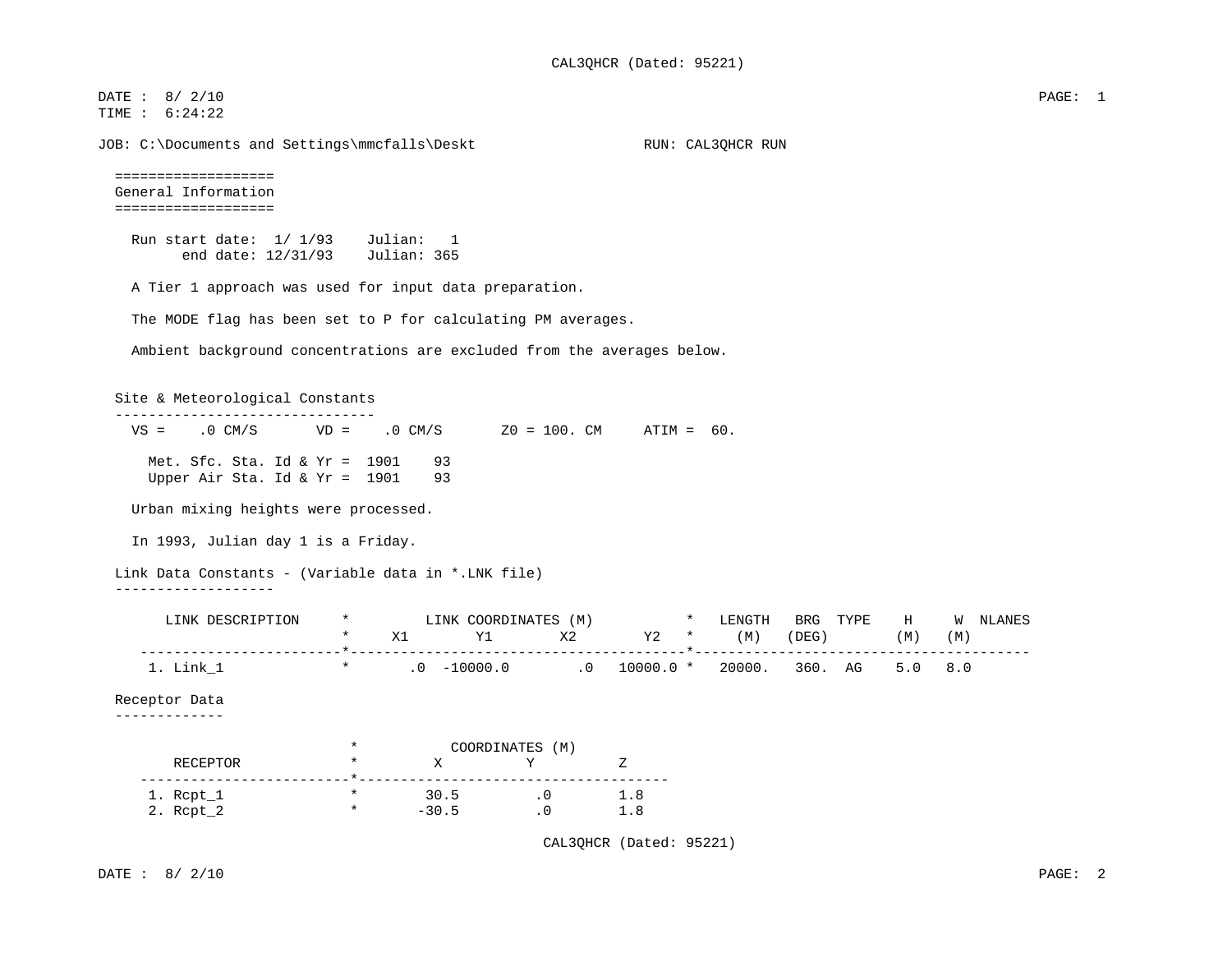TIME : 6:24:22

JOB: C:\Documents and Settings\mmcfalls\Deskt RUN: CAL3OHCR RUN: Model Results ------------- Remarks : In search of the wind direction corresponding to the maximum concentration, only the first direction, of the directions with the same maximum concentrations, is indicated as the maximum. \* MAXIMUM HOURLY CONCENTRATIONS WITH ANY AMBIENT BACKGROUND CONCENTRATIONS (BKG) ADDED \* (MICROGRAMS/M\*\*3) \* REC1 REC2 --------\*---------------- <code>MAX+BKG \*</code>  $.4$   $.4$ - BKG \* .0 .0 --------\*----------------  $MAX *$  .4 .4 WIND DIR<sup>\*</sup> 186  $\overline{4}$  JULIAN \* 14 5 HOUR \* 24 10 THE HIGHEST CONCENTRATION OF  $.40$  UG/M\*\*3 OCCURRED AT RECEPTOR REC2. CAL3QHCR (Dated: 95221) DATE : 8/ 2/10 PAGE: 3 TIME : 6:24:26 JOB: C:\Documents and Settings\mmcfalls\Deskt RUN: CAL3QHCR RUN: ============== Output Section ============== NOTES PERTAINING TO THE REPORT 1. THE HIGHEST AVERAGE IN EACH OF THE FIRST TWO COLUMNS OF EACH TABLE BELOW ARE SUFFIXED BY AN ASTERISK (\*). FOR PM OUTPUT, THERE IS ONLY ONE COLUMN AND ASTERISK FOR THE ANNUAL AVERAGE/PERIOD OF CONCERN TABLE. 2. THE NUMBERS IN PARENTHESES ARE THE JULIAN DAY AND ENDING HOUR FOR THE PRECEDING AVERAGE. 3. THE NUMBER OF CALM HOURS USED IN PRODUCING EACH AVERAGE ARE PREFIXED BY A C.

PRIMARY AND SECONDARY AVERAGES.

 FIVE HIGHEST 24-HOUR END-TO-END AVERAGE CONCENTRATIONS IN MICROGRAMS/M\*\*3 EXCLUDING AMBIENT BACKGROUND CONCENTRATIONS.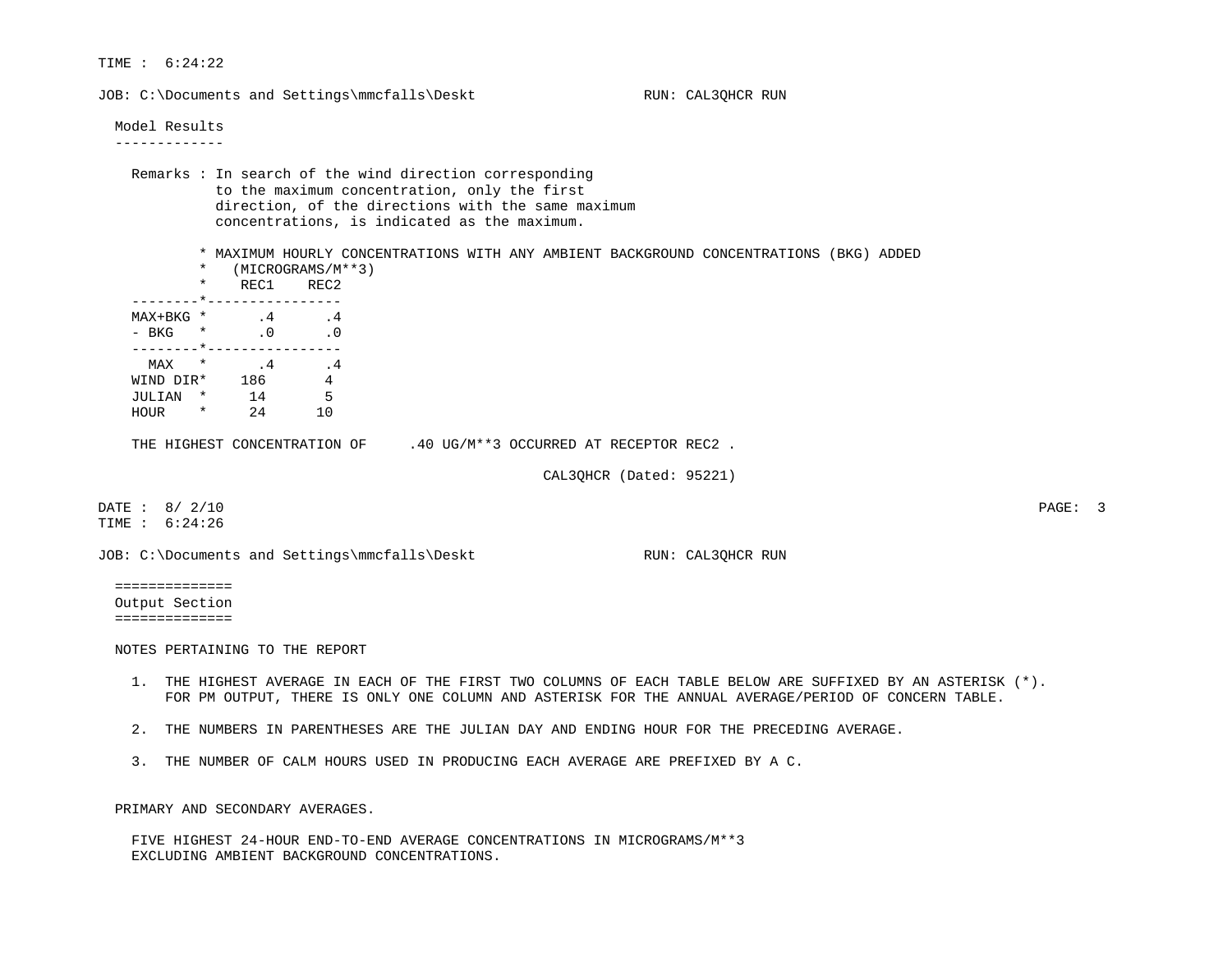|                                               | Highest                                                                              |                        | Second Highest                          |  | Third Highest                                       |                   | Fourth Highest                          |  | Fifth Highest                              |         |  |
|-----------------------------------------------|--------------------------------------------------------------------------------------|------------------------|-----------------------------------------|--|-----------------------------------------------------|-------------------|-----------------------------------------|--|--------------------------------------------|---------|--|
| Reptr                                         | Ending                                                                               |                        | Ending                                  |  | Ending                                              |                   | Ending                                  |  | Ending                                     |         |  |
| No.                                           | Conc Day Hr Calm Conc Day Hr Calm Conc Day Hr Calm Conc Day Hr Calm Conc Day Hr Calm |                        |                                         |  |                                                     |                   |                                         |  |                                            |         |  |
| $\mathbf{1}$<br>$\overline{2}$                | .19 (337,24) C 0<br>$.19*(362,24)$ C 0                                               |                        | $.18(351,24)$ C 0<br>$.18*(365,24)$ C 0 |  | $.15(360, 24)$ C 0<br>$.18$ (343,24) C 0            |                   | $.15(352,24)$ C 0<br>$.18$ (363,24) C 0 |  | $.14$ ( $18,24$ ) C 0<br>$.17(355,24)$ C 0 |         |  |
|                                               |                                                                                      |                        |                                         |  |                                                     |                   |                                         |  |                                            |         |  |
|                                               | THE HIGHEST ANNUAL AVERAGE CONCENTRATIONS<br>IN MICROGRAMS/M**3                      |                        |                                         |  |                                                     |                   |                                         |  |                                            |         |  |
|                                               | EXCLUDING AMBIENT BACKGROUND CONCENTRATIONS.                                         |                        |                                         |  |                                                     |                   |                                         |  |                                            |         |  |
| Receptor                                      | Maximum Ending                                                                       |                        |                                         |  |                                                     |                   |                                         |  |                                            |         |  |
| Number                                        | Conc                                                                                 | Day Hr Calm            |                                         |  |                                                     |                   |                                         |  |                                            |         |  |
| $\mathbf{1}$<br>$\overline{2}$                |                                                                                      | $.07*$ (365,24) C 40   |                                         |  |                                                     |                   |                                         |  |                                            |         |  |
|                                               |                                                                                      | $.07$ $(365, 24)$ C 40 |                                         |  |                                                     |                   |                                         |  |                                            |         |  |
|                                               |                                                                                      |                        |                                         |  | CAL3QHCR (Dated: 95221)                             |                   |                                         |  |                                            |         |  |
| DATE: 8/ 2/10                                 |                                                                                      |                        |                                         |  |                                                     |                   |                                         |  |                                            | PAGE: 4 |  |
| TIME : 6:24:26                                |                                                                                      |                        |                                         |  |                                                     |                   |                                         |  |                                            |         |  |
| JOB: C:\Documents and Settings\mmcfalls\Deskt |                                                                                      |                        |                                         |  |                                                     | RUN: CAL3QHCR RUN |                                         |  |                                            |         |  |
|                                               |                                                                                      |                        |                                         |  | CALM DURATION FREQUENCY                             |                   |                                         |  |                                            |         |  |
| Hours of                                      | Frequency                                                                            |                        |                                         |  |                                                     |                   |                                         |  |                                            |         |  |
| Consecutive                                   | оf                                                                                   |                        |                                         |  |                                                     |                   |                                         |  |                                            |         |  |
| Calm Winds                                    | Occurrence                                                                           |                        |                                         |  | (Julian day/hour ending) of Significant Occurrences |                   |                                         |  |                                            |         |  |
| $\mathbf 1$                                   | 5                                                                                    |                        |                                         |  | $(85,10)(132,11)(180,11)(202,16)(335,11)$           |                   |                                         |  |                                            |         |  |
| 3                                             | 2                                                                                    |                        | (131, 13) (231, 16)                     |  |                                                     |                   |                                         |  |                                            |         |  |
| 5<br>Program terminated normally              | $\mathbf{1}$                                                                         | (134, 15)              |                                         |  |                                                     |                   |                                         |  |                                            |         |  |
|                                               |                                                                                      |                        |                                         |  | CAL3QHCR (Dated: 95221)                             |                   |                                         |  |                                            |         |  |
|                                               |                                                                                      |                        |                                         |  |                                                     |                   |                                         |  |                                            |         |  |
| DATE: 8/ 2/10                                 |                                                                                      |                        |                                         |  |                                                     |                   |                                         |  |                                            | PAGE: 1 |  |
| TIME : 6:25: 1                                |                                                                                      |                        |                                         |  |                                                     |                   |                                         |  |                                            |         |  |
|                                               |                                                                                      |                        |                                         |  |                                                     |                   |                                         |  |                                            |         |  |
| JOB: C:\Documents and Settings\mmcfalls\Deskt |                                                                                      |                        |                                         |  |                                                     | RUN: CAL3QHCR RUN |                                         |  |                                            |         |  |
| ====================                          |                                                                                      |                        |                                         |  |                                                     |                   |                                         |  |                                            |         |  |
| General Information<br>====================   |                                                                                      |                        |                                         |  |                                                     |                   |                                         |  |                                            |         |  |
|                                               |                                                                                      |                        |                                         |  |                                                     |                   |                                         |  |                                            |         |  |
|                                               | Run start date: $1/1/94$<br>end date: 12/31/94                                       | Julian:<br>Julian: 365 | $\overline{1}$                          |  |                                                     |                   |                                         |  |                                            |         |  |
|                                               | A Tier 1 approach was used for input data preparation.                               |                        |                                         |  |                                                     |                   |                                         |  |                                            |         |  |
|                                               |                                                                                      |                        |                                         |  |                                                     |                   |                                         |  |                                            |         |  |
|                                               | The MODE flag has been set to P for calculating PM averages.                         |                        |                                         |  |                                                     |                   |                                         |  |                                            |         |  |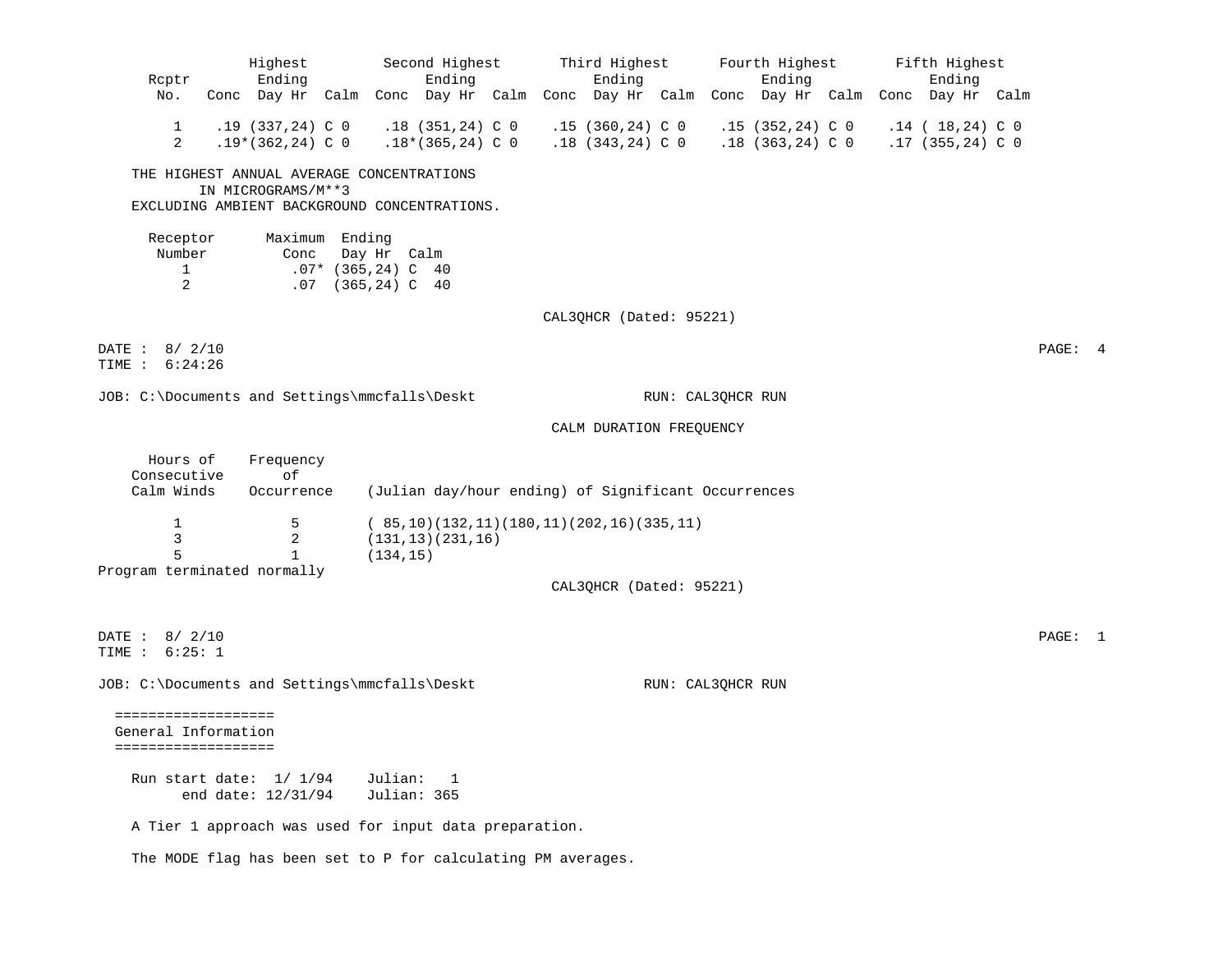Ambient background concentrations are excluded from the averages below.

 Site & Meteorological Constants -------------------------------  $VS =$  . 0 CM/S  $VD =$  . 0 CM/S  $Z0 = 100$ . CM ATIM = 60. Met. Sfc. Sta. Id & Yr = 1901 94 Upper Air Sta. Id & Yr =  $1901$  94 Urban mixing heights were processed. In 1994, Julian day 1 is a Saturday. Link Data Constants - (Variable data in \*.LNK file) ------------------- LINK DESCRIPTION \* LINK COORDINATES (M) \* LENGTH BRG TYPE H W NLANES \* X1 Y1 X2 Y2 \* (M) (DEG) (M) (M) ------------------------\*----------------------------------------\*---------------------------------------- 1. Link\_1 \* .0 -10000.0 .0 10000.0 \* 20000. 360. AG 5.0 8.0 Receptor Data ------------- \* COORDINATES (M) RECEPTOR  $\star$  X Y Z -------------------------\*------------------------------------- 1. Rcpt\_1 \* 30.5 .0 1.8 2. Rcpt\_2 \* –30.5 .0 1.8 CAL3QHCR (Dated: 95221) DATE : 8/ 2/10 PAGE: 2 TIME : 6:25: 1 JOB: C:\Documents and Settings\mmcfalls\Deskt RUN: CAL3QHCR RUN: Model Results ------------- Remarks : In search of the wind direction corresponding to the maximum concentration, only the first direction, of the directions with the same maximum concentrations, is indicated as the maximum. \* MAXIMUM HOURLY CONCENTRATIONS WITH ANY AMBIENT BACKGROUND CONCENTRATIONS (BKG) ADDED \* (MICROGRAMS/M\*\*3) \* REC1 REC2 --------\*---------------- MAX+BKG \* .4 .4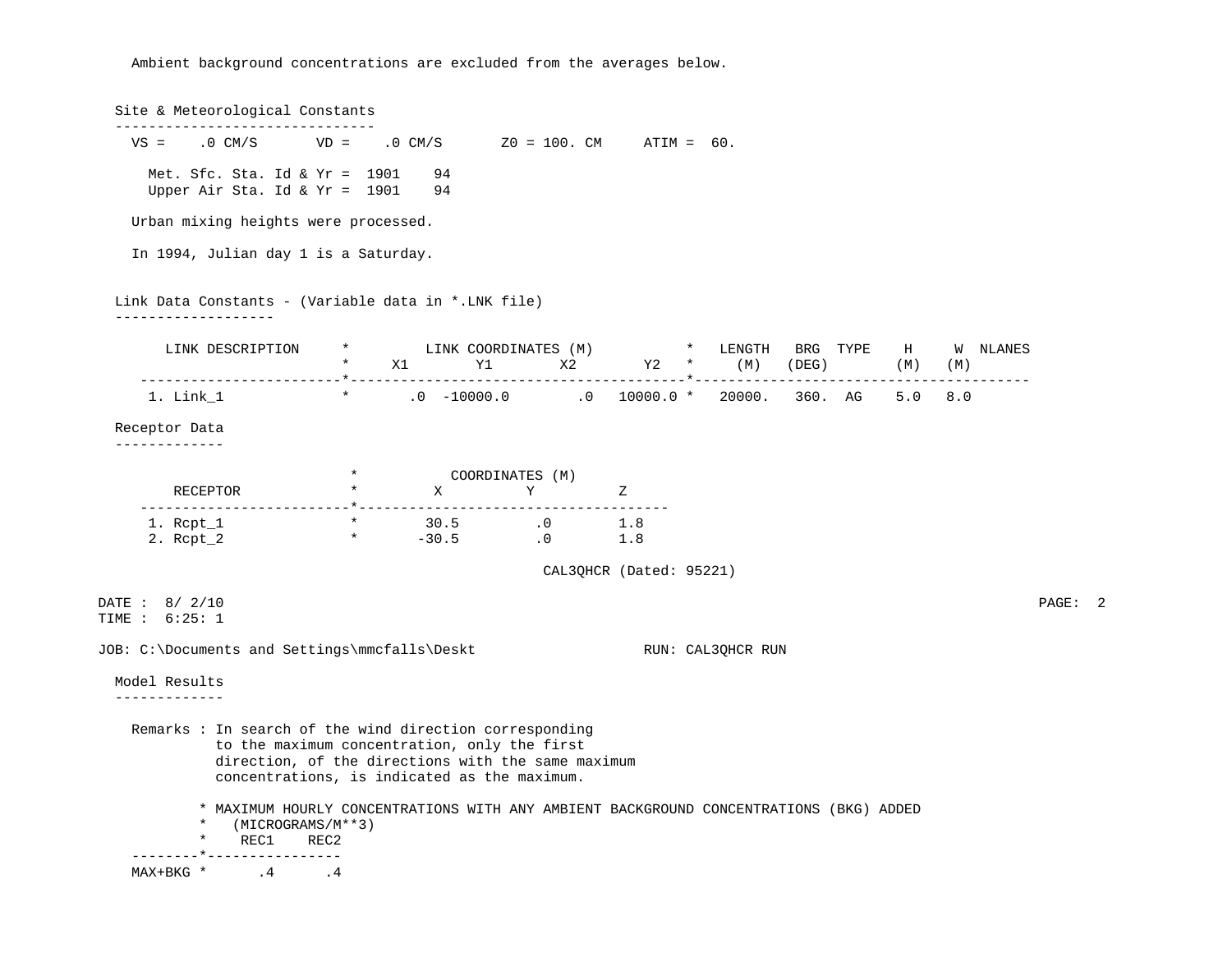| - BKG     | $^\star$ | . 0 |     |
|-----------|----------|-----|-----|
|           |          |     |     |
| MAX       | $\star$  | . 4 | . 4 |
| WIND DIR* |          | 348 | 172 |
| JULIAN    | $^\star$ |     | 3   |
| HOUR      | $\star$  | 1 Q |     |

THE HIGHEST CONCENTRATION OF .40 UG/M\*\*3 OCCURRED AT RECEPTOR REC1.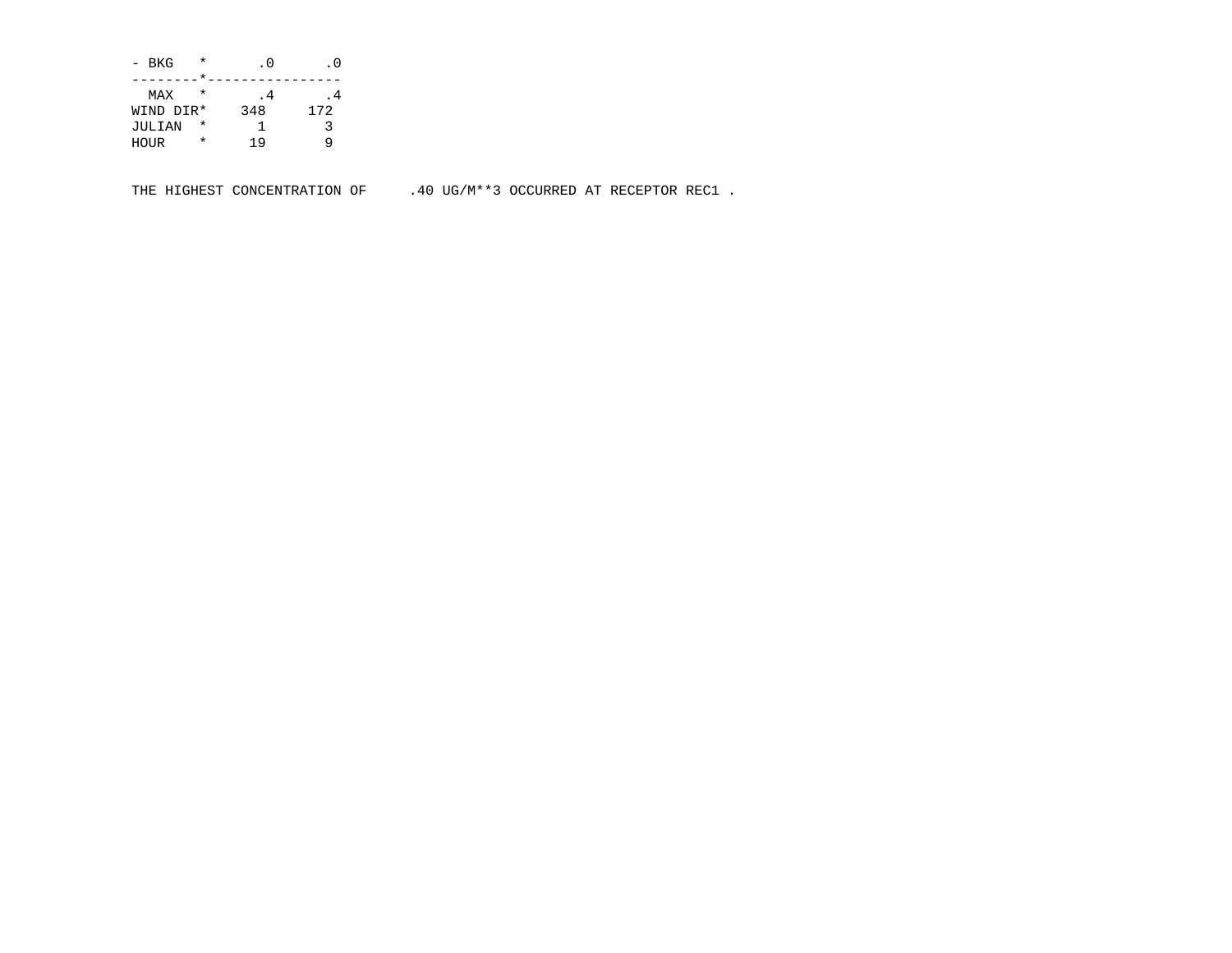DATE : 8/ 2/10 PAGE: 3 TIME : 6:25: 4

JOB: C:\Documents and Settings\mmcfalls\Deskt RUN: CAL3QHCR RUN:

 ============== Output Section ==============

NOTES PERTAINING TO THE REPORT

- 1. THE HIGHEST AVERAGE IN EACH OF THE FIRST TWO COLUMNS OF EACH TABLE BELOW ARE SUFFIXED BY AN ASTERISK (\*). FOR PM OUTPUT, THERE IS ONLY ONE COLUMN AND ASTERISK FOR THE ANNUAL AVERAGE/PERIOD OF CONCERN TABLE.
- 2. THE NUMBERS IN PARENTHESES ARE THE JULIAN DAY AND ENDING HOUR FOR THE PRECEDING AVERAGE.
- 3. THE NUMBER OF CALM HOURS USED IN PRODUCING EACH AVERAGE ARE PREFIXED BY A C.

PRIMARY AND SECONDARY AVERAGES.

 FIVE HIGHEST 24-HOUR END-TO-END AVERAGE CONCENTRATIONS IN MICROGRAMS/M\*\*3 EXCLUDING AMBIENT BACKGROUND CONCENTRATIONS.

|       |         | Highest               |      |      | Second Highest       |      |      | Third Highest |      |      | Fourth Highest        |      |      | Fifth Highest      |  |
|-------|---------|-----------------------|------|------|----------------------|------|------|---------------|------|------|-----------------------|------|------|--------------------|--|
| Roptr |         | Ending                |      |      | Ending               |      |      | Ending        |      |      | Ending                |      |      | Ending             |  |
| No.   | Conc    | Dav Hr                | Calm | Conc | Dav Hr               | Calm | Conc | Day Hr        | Calm | Conc | Day Hr                | Calm | Conc | Day Hr Calm        |  |
|       |         | $.16$ ( $16,24$ ) C 0 |      |      | $.15$ ( $4.24$ ) C 0 |      | .15( | 2,24) C 0     |      |      | $.15$ ( 20.24) C 0    |      |      | $.15(275, 24)$ C 0 |  |
|       | $.20*($ | 8,24) C 0             |      |      | $.18*(350, 24)$ C 0  |      | 17 ( | $(12,24)$ C O |      |      | $.16$ ( $13,24$ ) C 0 |      | .16  | 25,24) C 0         |  |

THE HIGHEST ANNUAL AVERAGE CONCENTRATIONS

IN MICROGRAMS/M\*\*3

EXCLUDING AMBIENT BACKGROUND CONCENTRATIONS.

| Receptor | Maximum Ending |                        |  |
|----------|----------------|------------------------|--|
| Number   | Conc           | Day Hr Calm            |  |
|          |                | $.08*$ (365,24) C 70   |  |
|          |                | $.06$ $(365, 24)$ C 70 |  |

CAL3QHCR (Dated: 95221)

DATE : 8/ 2/10 PAGE: 4 TIME : 6:25: 4

JOB: C:\Documents and Settings\mmcfalls\Deskt RUN: CAL3QHCR RUN

CALM DURATION FREQUENCY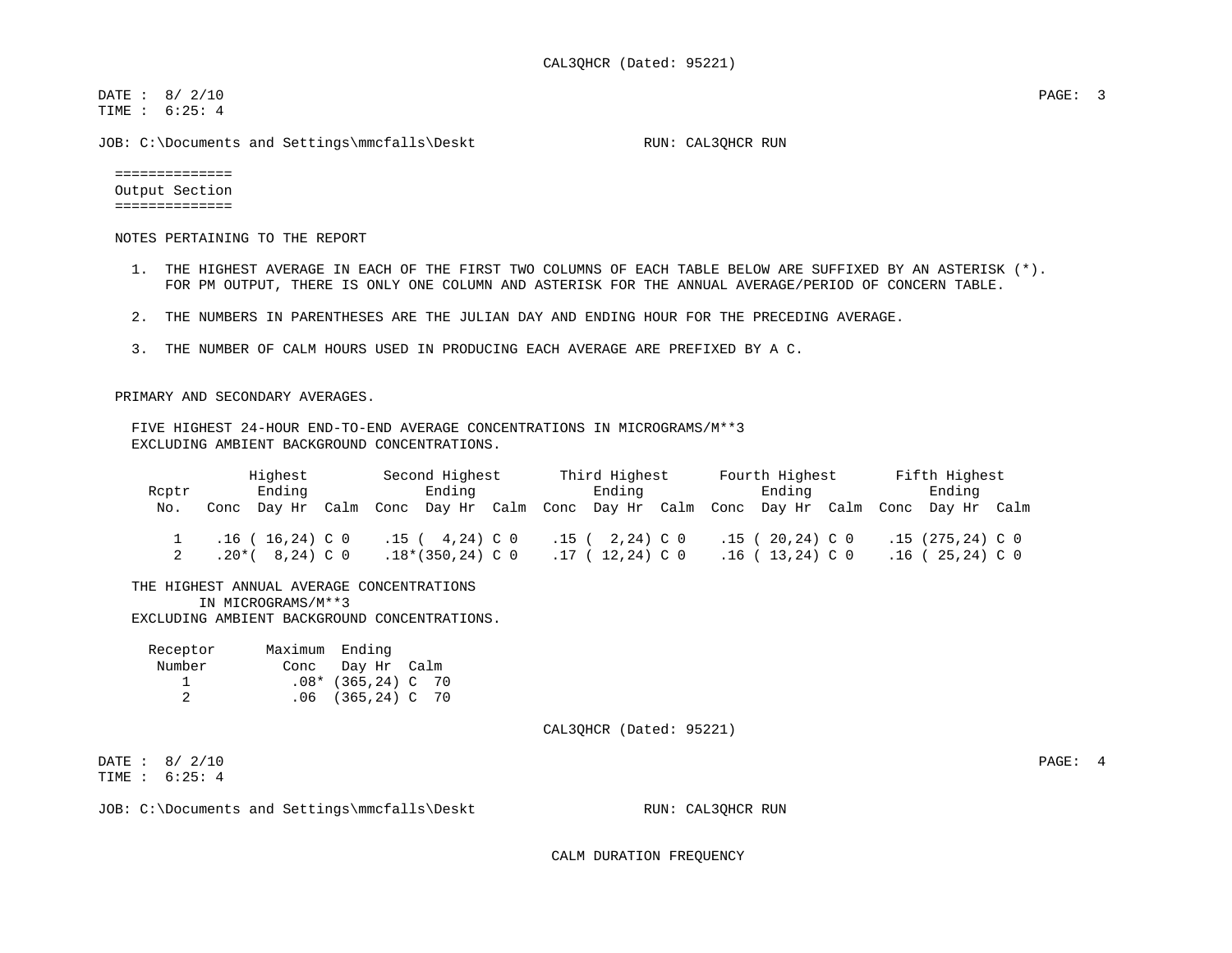| Consecutive                                                       | оf                                                                 |                                                                                                                                                                                                                                                                                                       |         |
|-------------------------------------------------------------------|--------------------------------------------------------------------|-------------------------------------------------------------------------------------------------------------------------------------------------------------------------------------------------------------------------------------------------------------------------------------------------------|---------|
| Calm Winds                                                        | Occurrence                                                         | (Julian day/hour ending) of Significant Occurrences                                                                                                                                                                                                                                                   |         |
| $\mathbf 1$<br>8                                                  | 3<br>$\mathbf{1}$                                                  | (18, 8) (60,16) (189,15)<br>(251, 8)                                                                                                                                                                                                                                                                  |         |
| Program terminated normally                                       |                                                                    |                                                                                                                                                                                                                                                                                                       |         |
|                                                                   |                                                                    | CAL3QHCR (Dated: 95221)                                                                                                                                                                                                                                                                               |         |
| DATE: 8/ 2/10<br>TIME : 6:25:42                                   |                                                                    |                                                                                                                                                                                                                                                                                                       | PAGE: 1 |
|                                                                   |                                                                    | JOB: C:\Documents and Settings\mmcfalls\Deskt<br>RUN: CAL3QHCR RUN                                                                                                                                                                                                                                    |         |
| ===================<br>General Information<br>=================== |                                                                    |                                                                                                                                                                                                                                                                                                       |         |
|                                                                   |                                                                    | Run start date: 1/ 1/96 Julian: 1                                                                                                                                                                                                                                                                     |         |
|                                                                   | end date: 12/31/96 Julian: 366                                     |                                                                                                                                                                                                                                                                                                       |         |
|                                                                   |                                                                    | A Tier 1 approach was used for input data preparation.                                                                                                                                                                                                                                                |         |
|                                                                   |                                                                    | The MODE flag has been set to P for calculating PM averages.                                                                                                                                                                                                                                          |         |
|                                                                   |                                                                    |                                                                                                                                                                                                                                                                                                       |         |
|                                                                   |                                                                    | Ambient background concentrations are excluded from the averages below.                                                                                                                                                                                                                               |         |
| Site & Meteorological Constants                                   |                                                                    |                                                                                                                                                                                                                                                                                                       |         |
| -------------------------------                                   |                                                                    | $VS =$ .0 CM/S $VD =$ .0 CM/S $Z0 = 100$ . CM ATIM = 60.                                                                                                                                                                                                                                              |         |
|                                                                   | Met. Sfc. Sta. Id & $Yr = 1901$<br>Upper Air Sta. Id & Yr = $1901$ | 96<br>96                                                                                                                                                                                                                                                                                              |         |
|                                                                   | Urban mixing heights were processed.                               |                                                                                                                                                                                                                                                                                                       |         |
|                                                                   | In 1996, Julian day 1 is a Monday.                                 |                                                                                                                                                                                                                                                                                                       |         |
|                                                                   |                                                                    |                                                                                                                                                                                                                                                                                                       |         |
|                                                                   |                                                                    | Link Data Constants - (Variable data in *.LNK file)                                                                                                                                                                                                                                                   |         |
| -------------------                                               |                                                                    |                                                                                                                                                                                                                                                                                                       |         |
|                                                                   |                                                                    | $\begin{array}{cccccccccc} \text{LINK DESCRIPTION} & \star & \text{LINK COORDINATES (M)} & \star & \text{LENGTH} & \text{BRG TYPE} & \text{H} & \text{W NLAMES} \\ & \star & \text{X1} & \text{Y1} & \text{X2} & \text{Y2} & \star & \text{(M)} & \text{(DEG)} & \text{(M)} & \text{(M)} \end{array}$ |         |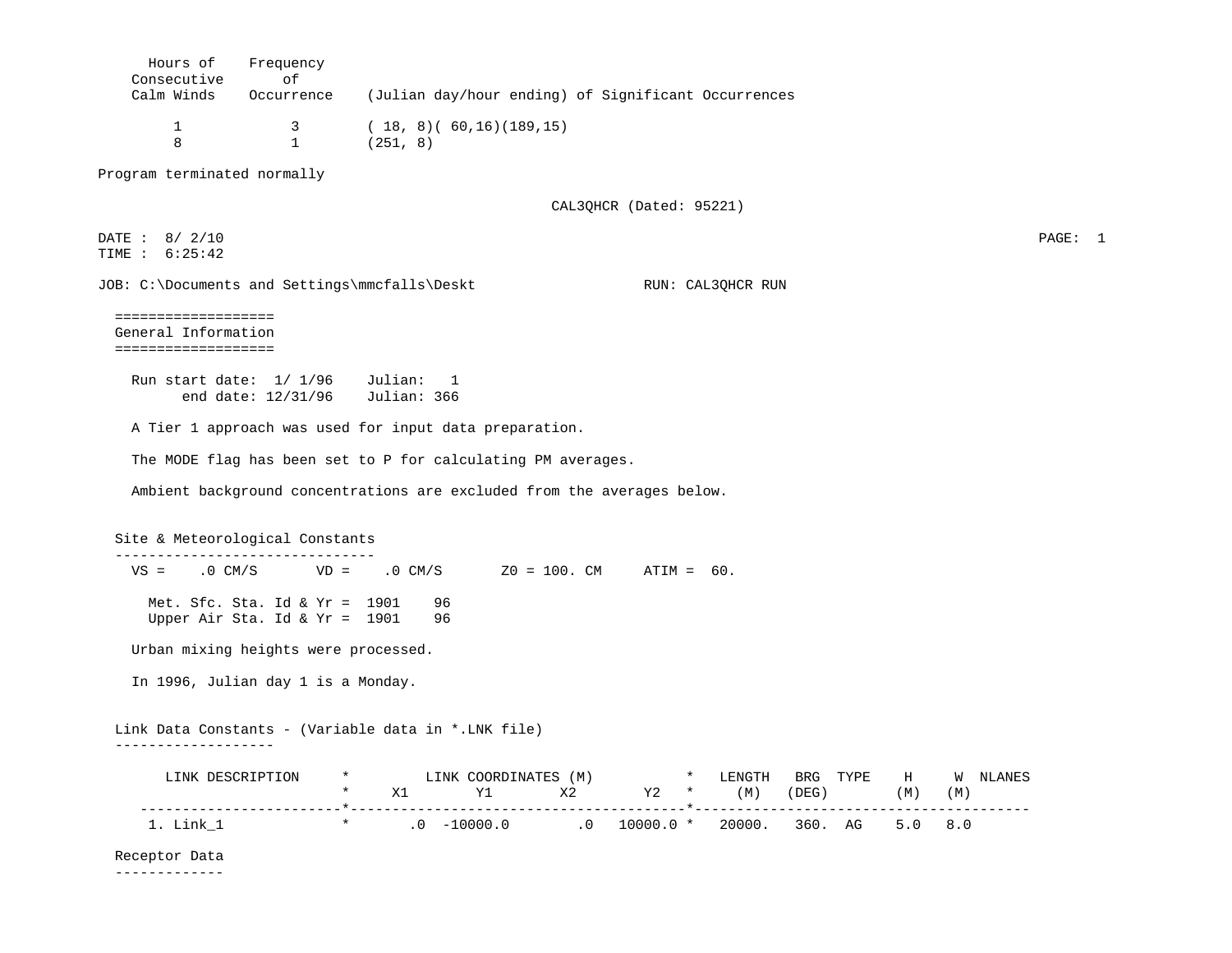|                                                                    |                                                                                                    | COORDINATES (M)             |                                                                                                           |                                                                                        |         |
|--------------------------------------------------------------------|----------------------------------------------------------------------------------------------------|-----------------------------|-----------------------------------------------------------------------------------------------------------|----------------------------------------------------------------------------------------|---------|
| RECEPTOR                                                           | $\star$<br>$\mathbf X$                                                                             | Y                           | Ζ                                                                                                         |                                                                                        |         |
| $1.$ $Rept_1$                                                      | $\star$<br>$30.5$ .0 1.8                                                                           |                             | -----------                                                                                               |                                                                                        |         |
| $\star$ and $\star$<br>2. Rcpt_2                                   | $-30.5$                                                                                            | $\overline{\phantom{a}}$ .0 | 1.8                                                                                                       |                                                                                        |         |
|                                                                    |                                                                                                    |                             | CAL3QHCR (Dated: 95221)                                                                                   |                                                                                        |         |
| DATE: 8/ 2/10                                                      |                                                                                                    |                             |                                                                                                           |                                                                                        | PAGE: 2 |
| TIME : 6:25:42                                                     |                                                                                                    |                             |                                                                                                           |                                                                                        |         |
| JOB: C:\Documents and Settings\mmcfalls\Deskt                      |                                                                                                    |                             | RUN: CAL3QHCR RUN                                                                                         |                                                                                        |         |
| Model Results                                                      |                                                                                                    |                             |                                                                                                           |                                                                                        |         |
| -------------                                                      |                                                                                                    |                             |                                                                                                           |                                                                                        |         |
| Remarks : In search of the wind direction corresponding            |                                                                                                    |                             |                                                                                                           |                                                                                        |         |
|                                                                    | to the maximum concentration, only the first<br>direction, of the directions with the same maximum |                             |                                                                                                           |                                                                                        |         |
|                                                                    | concentrations, is indicated as the maximum.                                                       |                             |                                                                                                           |                                                                                        |         |
|                                                                    |                                                                                                    |                             |                                                                                                           | * MAXIMUM HOURLY CONCENTRATIONS WITH ANY AMBIENT BACKGROUND CONCENTRATIONS (BKG) ADDED |         |
| $\ast$<br>(MICROGRAMS/M**3)                                        |                                                                                                    |                             |                                                                                                           |                                                                                        |         |
| $\star$<br>REC1<br>REC2                                            |                                                                                                    |                             |                                                                                                           |                                                                                        |         |
| ________*________________<br>$\cdot$ 4<br>MAX+BKG *<br>.4          |                                                                                                    |                             |                                                                                                           |                                                                                        |         |
| $\star$ 0.0<br>- BKG                                               |                                                                                                    |                             |                                                                                                           |                                                                                        |         |
| ________*_________________<br>MAX<br>$\star$ . 4 . 4               |                                                                                                    |                             |                                                                                                           |                                                                                        |         |
| 341 176<br>WIND DIR*                                               |                                                                                                    |                             |                                                                                                           |                                                                                        |         |
| $5^{\circ}$<br>$\overline{\phantom{a}}$<br>JULIAN *                |                                                                                                    |                             |                                                                                                           |                                                                                        |         |
| 23<br>20<br>HOUR<br>$\star$                                        |                                                                                                    |                             |                                                                                                           |                                                                                        |         |
| THE HIGHEST CONCENTRATION OF 40 UG/M**3 OCCURRED AT RECEPTOR REC2. |                                                                                                    |                             |                                                                                                           |                                                                                        |         |
|                                                                    |                                                                                                    |                             | CAL3QHCR (Dated: 95221)                                                                                   |                                                                                        |         |
|                                                                    |                                                                                                    |                             |                                                                                                           |                                                                                        |         |
| DATE : 8/ 2/10<br>TIME : 6:25:45                                   |                                                                                                    |                             |                                                                                                           |                                                                                        | PAGE: 3 |
|                                                                    |                                                                                                    |                             |                                                                                                           |                                                                                        |         |
| JOB: C:\Documents and Settings\mmcfalls\Deskt                      |                                                                                                    |                             | RUN: CAL3QHCR RUN                                                                                         |                                                                                        |         |
| ==============                                                     |                                                                                                    |                             |                                                                                                           |                                                                                        |         |
| Output Section                                                     |                                                                                                    |                             |                                                                                                           |                                                                                        |         |
| ==============                                                     |                                                                                                    |                             |                                                                                                           |                                                                                        |         |
| NOTES PERTAINING TO THE REPORT                                     |                                                                                                    |                             |                                                                                                           |                                                                                        |         |
|                                                                    |                                                                                                    |                             | THE HIGHEST AVERAGE IN EACH OF THE FIRST TWO COLUMNS OF EACH TABLE BELOW ARE SUFFIXED BY AN ASTERISK (*). |                                                                                        |         |

FOR PM OUTPUT, THERE IS ONLY ONE COLUMN AND ASTERISK FOR THE ANNUAL AVERAGE/PERIOD OF CONCERN TABLE.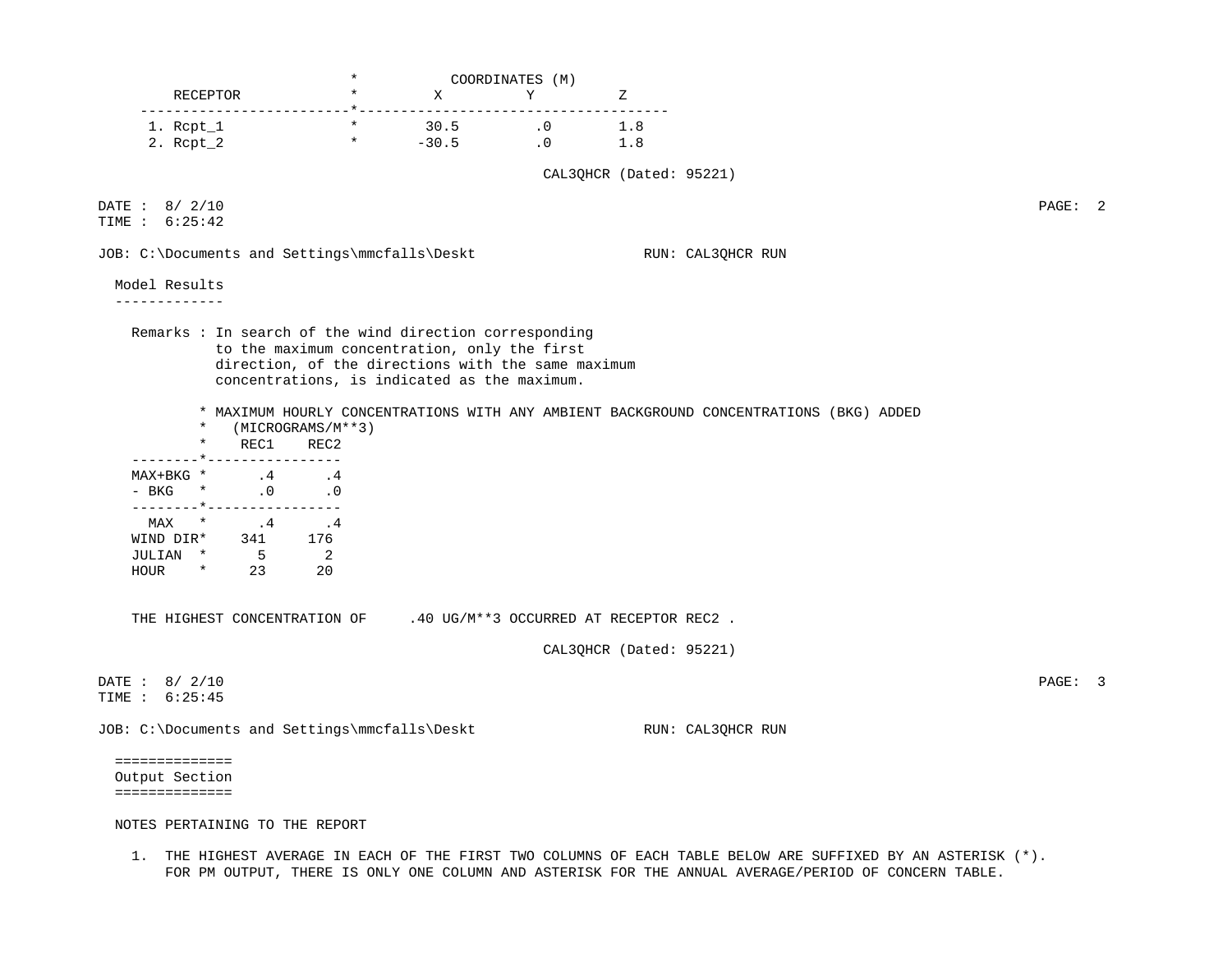2. THE NUMBERS IN PARENTHESES ARE THE JULIAN DAY AND ENDING HOUR FOR THE PRECEDING AVERAGE.

3. THE NUMBER OF CALM HOURS USED IN PRODUCING EACH AVERAGE ARE PREFIXED BY A C.

PRIMARY AND SECONDARY AVERAGES.

 FIVE HIGHEST 24-HOUR END-TO-END AVERAGE CONCENTRATIONS IN MICROGRAMS/M\*\*3 EXCLUDING AMBIENT BACKGROUND CONCENTRATIONS.

|       |         | Highest           |      |      | Second Highest     |           | Third Highest     |      |      | Fourth Highest    |      | Fifth Highest      |  |
|-------|---------|-------------------|------|------|--------------------|-----------|-------------------|------|------|-------------------|------|--------------------|--|
| Roptr |         | Ending            |      |      | Ending             |           | Ending            |      |      | Ending            |      | Ending             |  |
| No.   | Conc    | Dav Hr            | Calm | Conc | Day Hr             | Calm Conc | Day Hr            | Calm | Conc | Day Hr Calm       | Conc | Day Hr Calm        |  |
|       |         | $.16(156,24)$ C 0 |      |      | $.16$ (277,24) C 0 |           | $.15$ (76.24) C 0 |      |      | $.15(222,24)$ C 0 |      | $.15(330, 24)$ C 0 |  |
|       | $.17*($ | $6,24)$ C 0       |      |      | $.16*(355,24)$ C 0 | ا 15.     | 46,24) C 0        |      |      | $.15(315,24)$ C 0 |      | $.14$ (314,24) C 0 |  |

## THE HIGHEST ANNUAL AVERAGE CONCENTRATIONS IN MICROGRAMS/M\*\*3 EXCLUDING AMBIENT BACKGROUND CONCENTRATIONS.

| Receptor | Maximum Ending |                        |  |
|----------|----------------|------------------------|--|
| Number   | Conc           | Dav Hr  Calm           |  |
|          |                | $.08*$ (366,24) C 69   |  |
|          |                | $.06$ $(366, 24)$ C 69 |  |

CAL3QHCR (Dated: 95221)

 DATE : 8/ 2/10 PAGE: 4 TIME : 6:25:45

JOB: C:\Documents and Settings\mmcfalls\Deskt RUN: CAL3QHCR RUN

## CALM DURATION FREQUENCY

| Consecutive | Hours of Frequency<br>Ωf |                                                     |
|-------------|--------------------------|-----------------------------------------------------|
| Calm Winds  | Occurrence               | (Julian day/hour ending) of Significant Occurrences |
|             | $\overline{2}$           | (67,12)(162,11)                                     |
|             |                          | 2,19)                                               |

Program terminated normally